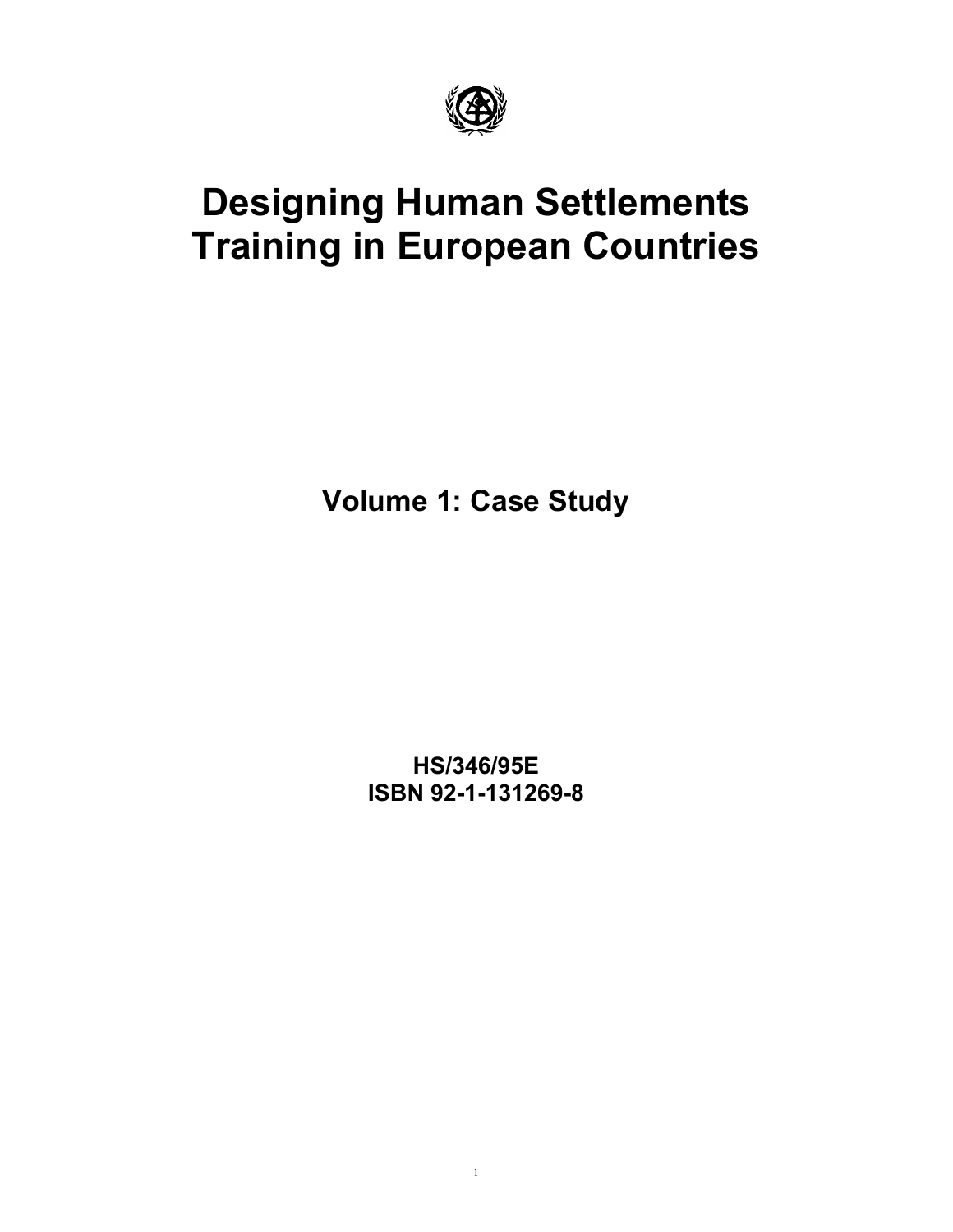# **TABLE OF CONTENTS**

|                                      |                    |                                                 | Page<br>3      |
|--------------------------------------|--------------------|-------------------------------------------------|----------------|
|                                      |                    |                                                 | $\overline{4}$ |
|                                      | The training cycle |                                                 | 6              |
|                                      | 1.                 | Initial contact/reconnaissance                  | 6              |
|                                      | 2.                 | Assessing training needs                        | 15             |
|                                      | 3.                 | Writing objectives                              | 22             |
|                                      | 4.                 | Planning and design                             | 27             |
|                                      | 5.                 | Training implementation                         | 47             |
|                                      | 6.                 | Evaluation                                      | 49             |
|                                      |                    | Organizational capacity building                | 52             |
|                                      | 1.                 | Laying the foundation for success               | 53             |
| Foreword<br>Introduction<br>I.<br>П. | 2.                 | Focus on in-house training and development      | 58             |
|                                      | 3.                 | Focus on problems and opportunities             | 61             |
|                                      | 4.                 | Focus on initiating and managing planned change | 64             |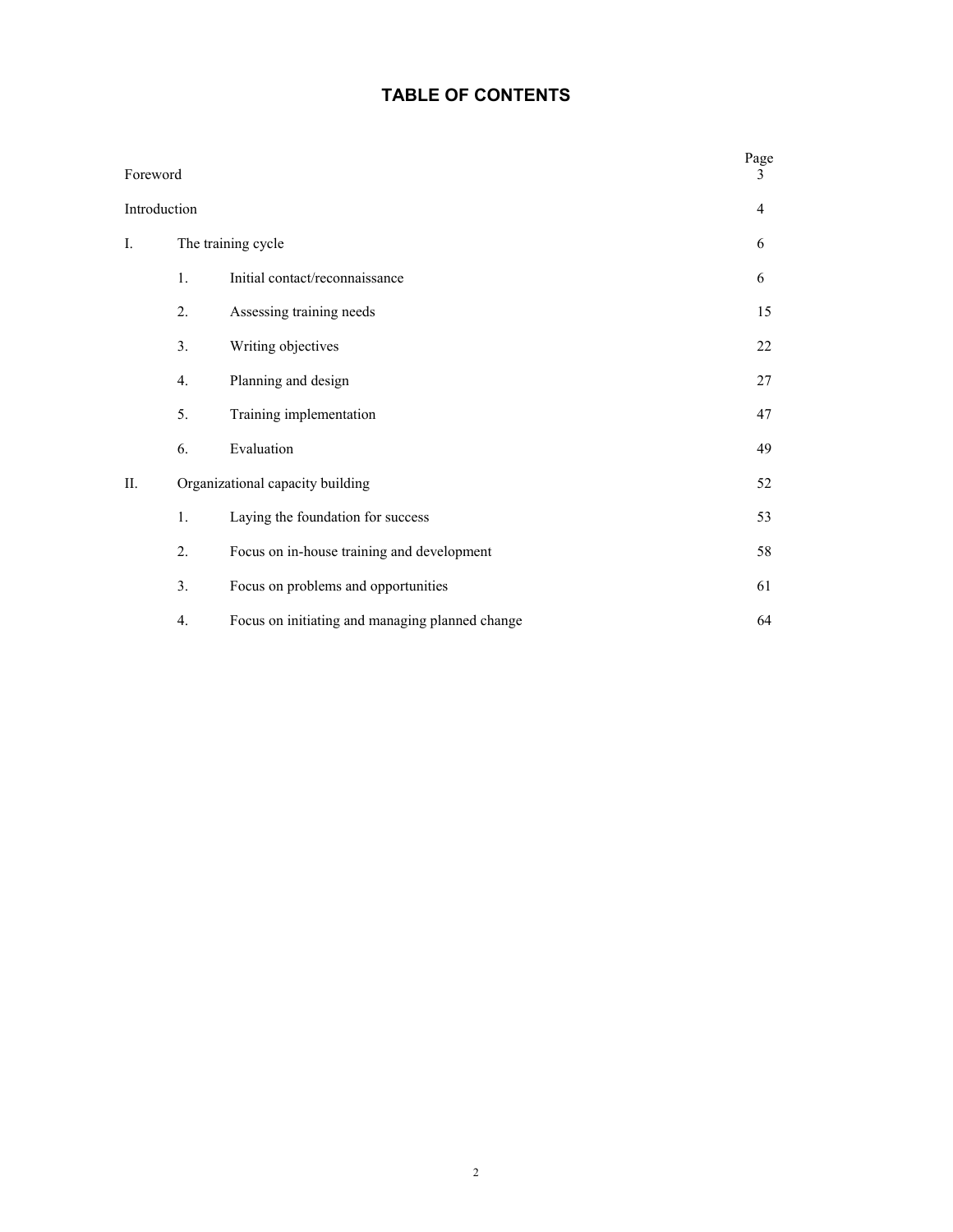# **FOREWORD**

Owing to the rapid pace of urban growth in the developing countries and the scarcity of resources, the need for competent managers rises dramatically each year. For this reason, the United Nations Centre for Human Settlements (Habitat) has, for more than a decade, been offering training programmes for urban managers aimed at closing the skills gap and promoting new approaches, methods and techniques. The need for training, however, far exceeds UNCHS (Habitat)'s capabilities. Further, many local training institutions are not used to and, in some cases, are reluctant to design training programmes that respond adequately to the emerging requirements of human settlements managers. The problem is compounded by a general absence of information about designing training programmes that promote learning - programmes that, therefore, have high potential for bringing about the needed changes in work performance.

This publication, in two volumes, is intended to close the training information gap. *Designing Human Settlements Training in European Countries* was written by Fred Fisher and David W. Tees of the International Development Institute for Organization and Management (IDIOM), in collaboration with UNCHS (Habitat) Training Section staff and with Professor Laszlo Lacko, Ms. Nora Horcher and Ms. Agnes Bohonyey who assisted in preparation of the European version of the manual. The training materials were produced within the Settlements Management Training Programme Capacity Building Project funded by the Government of the Netherlands and were field-tested in the UNCHS (Habitat) training courses in Africa, Asia, Europe and Latin America.

This manual is a contribution to human-resource development and institutional capacity-building needed to facilitate best practices in settlements management and development, one of the key objectives of the second United Nations Conference on Human Settlements (Habitat II) held in Istanbul in 1996.

Dr. Wally N'Dow Assistant-Secretary-General United Nations Centre for Human Settlements (Habitat) Secretary-General United Nations Conference on Human Settlements (Habitat II)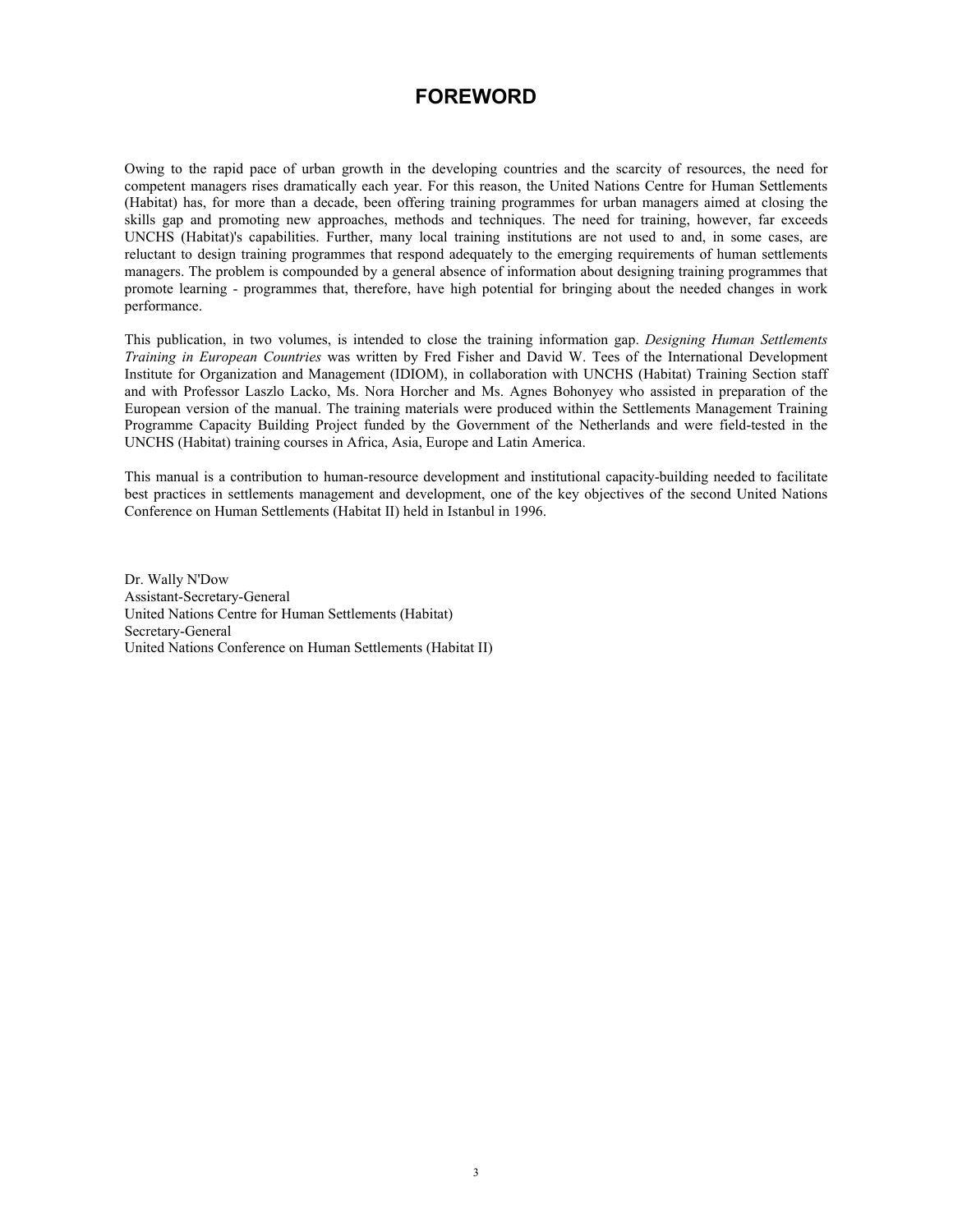# **INTRODUCTION**

This case study and the accompanying tool kit are based on many assumptions about training (or what we like to call facilitated learning) and related matters such as management and organization development. While most of these assumptions will become clear, as you and others use the case study and "tools, we want to comment on a few we believe are fundamental to the design of effective training interventions.

First, experiential learning designs (those that provide an opportunity to learn from and through experiences) are almost always effective, and they tend to be effective regardless of the cultural context in which they are applied. People the world over learn, in one way or another, through experience. Unfortunately, this piece of conventional wisdom seems to escape the attention of many trainers when they sit down to design a training event.

Secondly, training can be a very effective management tool. While most training is not designed to be carried out inhouse, or with work teams, it is a practice to be encouraged. This case study is written around the needs for, and opportunities related to, in-house training. It will rigorously pursue the opportunities to learn on the job. In so doing, it will make the potential of training as a management strategy increasingly clear.

Thirdly, there are a lot of myths, about what works and doesn't, when it comes to designing and conducting training. These myths can get in the way of our efforts to design more effective learning experiences. The best way to demystify these myths is to expose them to experience.

Finally, when designing training programmes, it is important to trust your instincts and experience - and, of course, to be willing to take a few risks. To paraphrase C.S. Lewis, *"A trainer with good instincts and experience is never at the mercy of a few participants with only theory at their command".*

### *What -- another training manual?*

Good question, and it deserves an answer before we go any further. First of all, there's a lot of dull, mediocre, and ineffective training being conducted around the world, and we might add, at a horrendous expenditure of human and financial resources. We must all strive to achieve more with the resources we have available. For trainers, this means being more diligent when we design learning programmes for our clients. All too often, the blame for mediocre, dull and unsuccessful training can be attributed to bad design.

We suspect nobody starts out to produce a bad training design. They, most likely, result from a lack of awareness, knowledge and skills on how to design more dynamic, client-centered, results-driven learning experiences. This case study and the companion tool kit are all about increasing your awareness about, and knowledge and skills in creating contemporary training designs.

The design of training events doesn't happen in a vacuum. It's simply one step in a long train of events that determine how successful your training interventions will be. For example, if you don't have well defined training objectives, it's nearly impossible to design a well-targeted training programme. *"If you don't know where you are going, a good design probably won't get you there."*

Another factor that affects training designs and training objectives is the absence of any training needs assessment data. If you don't have reliable information on training needs, it's almost impossible to know what kind of objectives to write. And without needs assessment information, you can't design training interventions that will achieve objectives based on real needs.

In training design and implementation, everything is tied to everything else. Well, almost everything. Or, to say it a bit differently, training is systematic. Just about every aspect of training is linked to every other aspect. We try to convey this message in this case study. Not all training design publications make the connection.

To help you think systematically about training, we have included a graphic representation of the training cycle. The cycle is shown with six phases that correspond to the major events in planning and carrying out a training programme.

We also believe training designs must have a conceptual anchor, an anchor that is firmly placed in learning styles and adult learning theory. Again, we have tried to act upon this belief.

Finally, the design of training interventions is a behavioural act, based on the application of training design skills. In other words, training design is a skill-oriented behaviour that can be learned. This case study and the accompanying tools can help you and others learn these skills.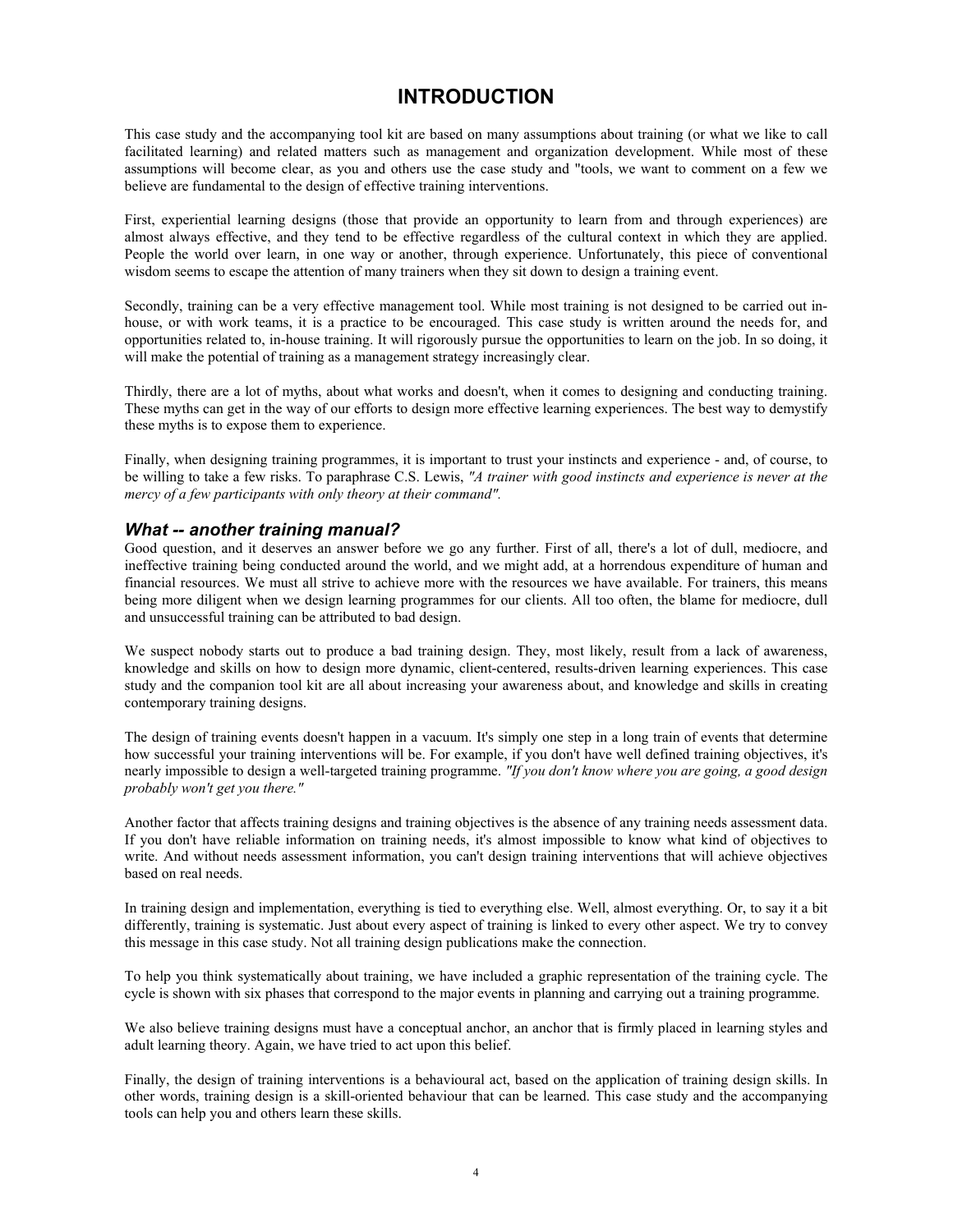

### *A quick tour of the case study and tool kit*

This set of materials is a bit different from most. It has a story line. It tells a tale of training. As we thought about how to write a manual about training design, we realised it needs to be more than just a tool kit of various devices that one takes out and applies to a training challenge. While each tool in our kit comes with instructions for its use, the case study attempts to help you, the reader, decide which tool or tools to reach for, as you take on the design challenge.

To pound a nail, you need a hammer. But to build a house, you must have a full complement of tools. And, it helps to have a set of blueprints. So it is with training. You can't build an exciting training programme if all you have in your tool kit is a set of lecture notes.

### *The Case Study*

The case study is a blueprint of sorts. And "Peter" and "Eva," who play prominent roles in the case study, are the architects. They provide us with a set of plans. The case study (our story line) is interrupted from time to time with questions. We would like you to ponder and answer each of these questions for your own learning enjoyment. We also have provided some thoughts of our own - what we call commentary - to explain at times what is happening to our training colleagues at GTI (the mythical institute where Peter and Eva work). To the extent possible, we have crossreferred the case study with the tool kit.

Another aspect of the case study, to keep in mind as you read it, is the shift we make from a more conventional approach to training design and delivery (e.g. workshops) to activities that focus on institutional development. The case study, in the beginning, provides a thorough review of the Training Cycle, as experienced by the trainers. The initial work of our trainers is focused, more or less, on conventional requests for training, although the responses are not necessarily conventional. Once they have mastered the basics of good training design and delivery, we thrust them into a new challenge, helping their client develop both the work organization and an in-house training capacity. Given this change of focus, the trainer's attention, in the case study, shifts from individual skill development and specific problem solving - to some fundamental aspects of organization development. When this shift is made, we spend little time or effort on addressing the steps in the training cycle, although they continue to be important in the design of organizational interventions. We have made the assumption that both you and our case study trainers have internalized these basics by this time and are applying them without being reminded of their importance to the overall process.

#### *The tool kit*

The tool kit is just that, a set of tools that will help you build successful training programmes. The tools have been arranged in such a way that you will know which one works best for what task. On the other hand, we also recognize that some tools can be used to perform a wide range of tasks. So, don't be fooled into thinking that each performs only one function.

We haven't, of course, included every training design tool on the market. Our tool box and your patience as a reader aren't big enough for that. In fact, we have limited the tools to a few basic ones that seem to work well in a wide variety of situations. The challenge is to get to know all of them well and adapt them, when necessary, to meet your specific needs.

#### *Who should use this material?*

This manual has been written for a diverse audience

- New trainers who may still need a tool kit handy when they design
- Seasoned veterans who feel they've worn a rut to the lectern and want to get out of it
- In-house training teams who might want to rethink how they design training ventures and decide to use the manual as a Friday afternoon study guide; or,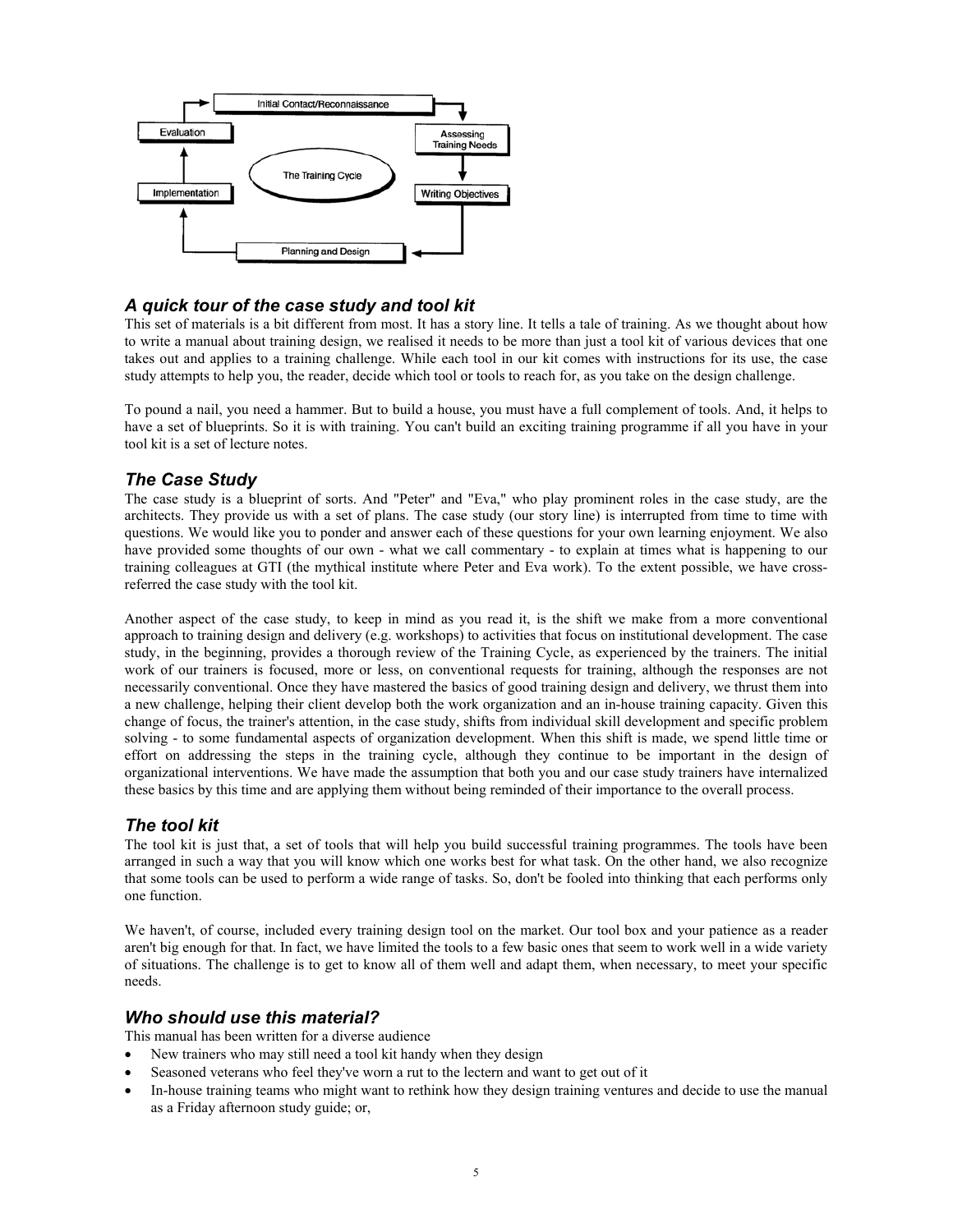• A group of trainers, convened by an institution such as UNCHS (Habitat), who would attend a five to 10-day workshop, focused on the training design task.

### *When should it be used?*

If this manual/tool kit is any good, it should be pulled from the shelf rather frequently: as a guide for quick reference; as a reminder of what to do next; as a workbook that forms the basis for a residential workshop; or any time you think it might help you and your colleagues design a more exciting, relevant training experience.

To summarize, we have written these materials to help you become a better trainer and to assist you when a mental block stands between you and your next training programme. It also provides an in-depth look at how design fits into the training cycle and how the training cycle is a vehicle for taking you into some new ventures as a trainer. As we have said before, the training cycle starts from the initial indication from the client that your services might be needed and ends with the impact these services have on individual and organization performance.

# **THE TRAINING CYCLE**

# **1. INITIAL CONTACT/RECONNAISSANCE**

### *Case Study 17 July, 3:30 p.m.*

Victor Nicolae, the town secretary of Oltenia, put down the phone, leaned back in his chair and smiled. The call was from a Scandinavian donor with whom he had been negotiating for some months. The donor finally agreed to provide funds to upgrade Oltenia's municipal markets. It was part of a low-income housing improvement programme on which the city had embarked during the previous year.

As usual, there were strings attached or "conditions precedent," as donors like to call them, but then, he thought, there are always conditions precedent, aren't there? The donor wants to see changes in the operation of the markets before the grant is finally approved. One was a 15-percent increase in market revenues in the next 12 months. Shouldn't be too hard to accomplish, Nicolae thought to himself.

Then, there was the Market Vendors' Association -that group of women vendors who were always wanting something from the city. The donor had talked about collaboration with them -maybe a community- development programme. Well, Nicolae thought, our market officers and revenue collectors have never been very effective when it comes to working with citizens. Maybe, we should consider sending them off for some community-development training.

### *18 July, 9:21 am*

The next morning, Nicolae called the Government Training Institute in Judet. GTI was just eight kilometers down the road, and some of the city's, administrative secretaries had been trained there. The town secretary had also lectured at the institute a few times.

The principal was not in. Nicolae asked for the head of Local Government Training. He was not available either -- off on some long-term training course in the United Kingdom. Finally, he reached a young man by the name of Poszmik, Peter Poszmik, a relatively new lecturer on the local-government training staff. "Peter this is the town secretary of Oltenia, Victor Nicolae."

"Yes, Mr. Nicolae, what can we do for you?"

"We need to train some of our market officers in community development. What can you do to help?"

"Well, sir, we have a six-month programme scheduled for late next year. It's primarily for social workers but includes several sessions on community development. I think it might meet your needs."

"Next year! We can't wait that long, and we certainly can't send our market people off for six months. We've got a donor who wants some action now! They may even be willing to pay for the training. Can we count on you or not?"

"Nu e nicio problema, Mr. Nicolae. No problem. We can put together a programme for you. Community development, you say?"

"Community development - or something like that. Anyway, something short -- can't spare these officers for long. Why don't you send me a proposal? Can I hear from you by next week?"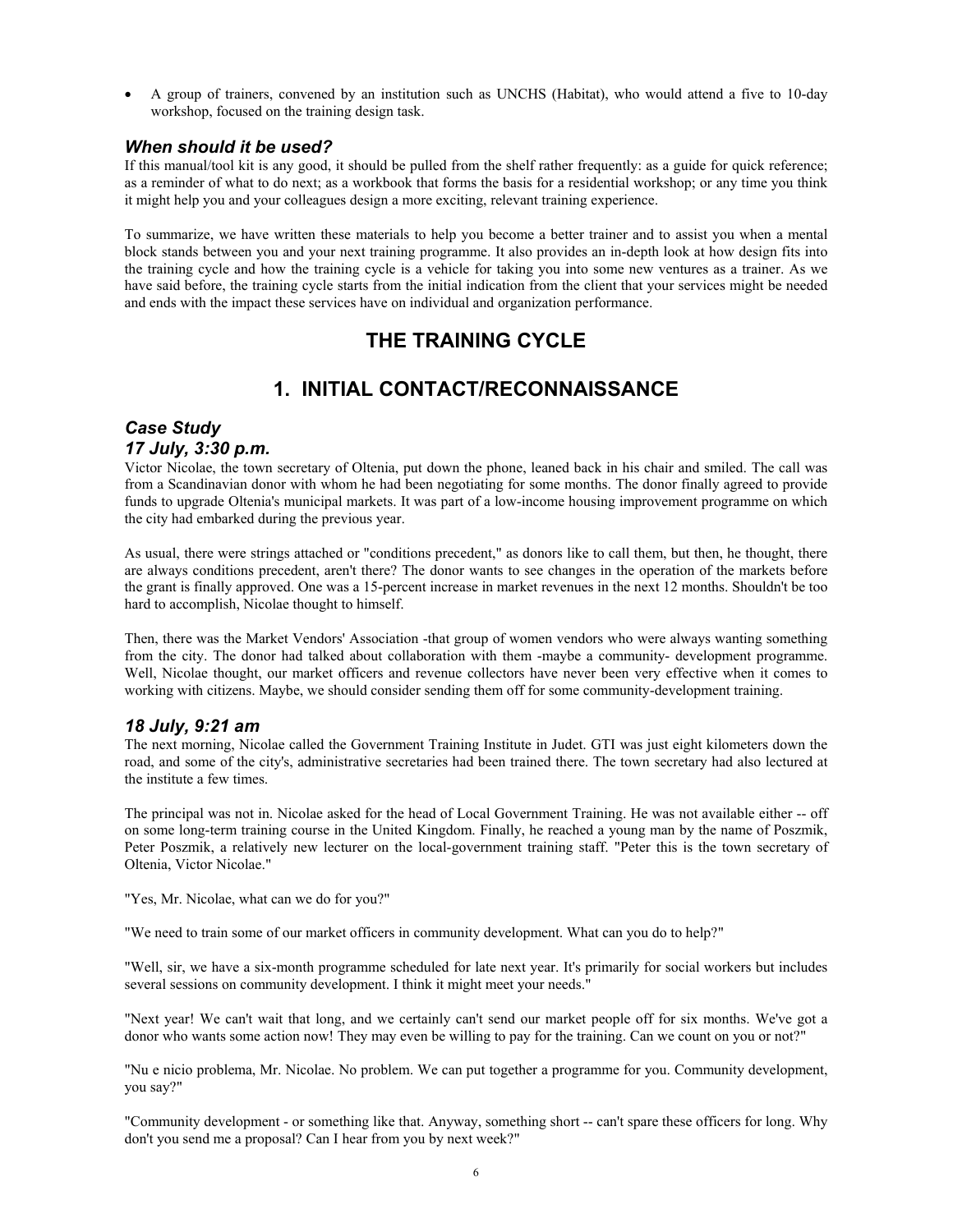"No problem."

"Thanks. I'll expect to hear from you."

#### *Questions to reader*

- What has Peter learned about the town secretary's training needs?
- What does Peter need to know that he didn't find out during this initial discussion with the town secretary?
- What would you have done differently in discussing this training request from the town secretary?

### *Commentary*

#### *"I keep six honest serving-men (They taught me all I knew); Their names are What and Why and When; and How and Where and Who".*  **-- Rudyard Kipling\***

\*Famed late 19th and early 20th century British novelist, short story writer and poet. The quoted verse is taken from "The elephant's child," one of several fantastic children's tales published together as "The 'Just-So' Stories" (1897).

Kipling's serving men can also serve the trainer well, particularly in the initial contact with a potential training client. Peter's discussion with the town secretary was full of missed opportunities to: (a) become informed about what the town secretary wanted; and (b) put Peter in a position to serve the town secretary and the city of Oltenia.

By calling on Kipling's "six honest serving-men," Peter could have learned from Nicolae many of the basic facts about the situation. Here is a brief look at the kind of information Peter could have got from the discussion by asking a few probing questions.

#### *Who?*

All Peter knows from the brief conversation he just had with the town secretary is that Nicolae wants some market officers trained in community development. Who are those market officers? What do they do? What are their duties and responsibilities? How many officers are to be trained? These are all legitimate who questions. Any of them would have helped define clearly the parameters of the training request.

#### *Why?*

Why does the town secretary want these officers trained? About the only clue Peter has at this point is that a donor "wants some action now." But why? This is not enough information for Peter to sit down and design a training programme for them.

The "why" -- type questions quickly lead to a discussion of what - what the training might ultimately cover in terms of content.

#### *What?*

On this aspect of the training request, Peter is also in the dark. Nicolae mentioned "community development," but what does this mean? As we shall learn later in the case study, the town secretary was referring to a very specific situation he believed could be addressed through "community-development" training, but "community development" means different things to different people. When words or phrases tend to be ambiguous, it is useful to probe further - to find out what the client means and to resist the temptation to give such terms our own interpretations.

#### *When?*

The town secretary opened the door for another of Kipling's honest serving men, but Peter declined the invitation to have him enter. "We've got a donor who wants action now!" What does "now" mean? Tomorrow? Next week? Also, Nicolae said he could not wait until next year to train his officers but Peter neglected to find out what timeframe would be acceptable to Nicolae - yet, such information is important. If GTI and its staff are fully booked for several months, it may be impossible for them to deliver the training. At this point, Peter has only a vague notion about the time parameters within which the town secretary is willing to accept the training.

### *Where?*

Where might the training be held? While this query is not as important as others, it is useful information to have in the initial stages of planning. For example, Peter may be thinking in terms of residential training at GTI. Nicolae, on the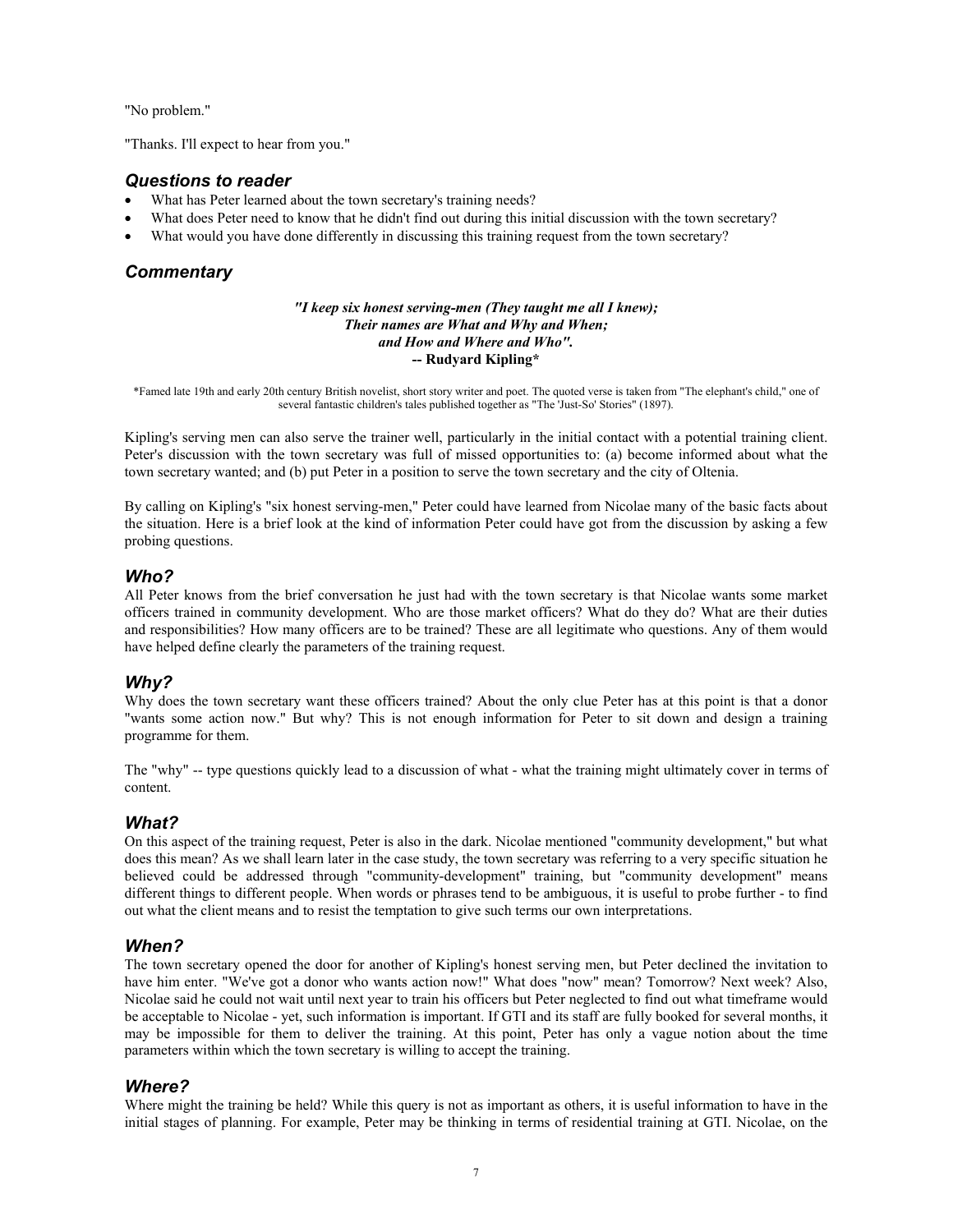other hand, may have in mind some kind of in-house, on-the-job training programme. If their unspoken assumptions about training locations are this far apart, there could be misunderstanding later. It's best to clarify these assumptions early on. Location affects many things in training - cost, logistics, staff availability, timing and, not the least, training design.

#### *How?*

The only question that is not always germane at this time, from the trainer's perspective, is "How?" Yet, the client can and should make such inquiries. The town secretary, in this case study, could have asked Peter about his approach to training. "How would you go about training a line officer, like our market manager? Would it involve mostly lectures? Or, skill-development exercises? Or, some other approach? I've seen too much academic training in my career in local government and it's just not effective. So, I'm interested in how you might go about training our officers." As consumers of training, managers have as much right to ask about how the training will be delivered as how a piece of machinery they are planning to purchase works.

From the trainer's perspective, the how question, at this point in the contact, needs to be answered philosophically - or from a set of values about how to train and how individuals learn - and not in detail about the training design. The how of training is a function of several variables, including:

- a. The need for training as identified through some systematic assessment process
- b. The constraints placed upon the training (e.g., finances, time)
- c. The number of people to be trained, their skills, job positions, experience etc.
- d. The learning objectives or outcomes to be achieved through the training. These aspects of the training situation, and more, will ultimately answer the "how" question.

We have spent considerable time just now talking about Peter's first telephone conversation with the town secretary, more about what was not said than what was said. This discussion points out the importance of the initial discussion with the training client. Not only does it provide the trainer with an opportunity to gain valuable insights into the circumstances surrounding the training request; it also provides an opportunity for the trainer to establish his or her credibility with the client. Part of this credibility is knowing how to ask the right questions.

The initial discussion might also represent the decision point of "go/no-go." No training institution is equipped to meet all training needs. The trainer, in the initial contact with the training client, should try to determine whether the resources he or she and the training institution represent are compatible with the potential client's needs. If clearly not, a suggestion should be made on alternative sources of training which are appropriate to the client's needs.

If you, as a trainer, decide that you and your organization can be of service, given the training needs expressed by the client (e.g., the town secretary in this case study), it is important to get as much general information as possible during the initial contact. The more you know about the client and his or her expectations, the easier it will be to establish a working relationship later and to get ready for any follow-up, training-needs assessment and design.

Rudyard Kipling and his "six honest serving-men" are good companions to take along to the initial contact with a potential training client - their names are **What** and **Why** and **When** and **How** and **Where** and **Who.**

#### *Later that morning*

Peter was anxious to get some new programmes going at GTI - some he could claim to be his own - but now he began to worry. How could he put together a programme in such a short period of time and on a subject he didn't know much about? His background was in public administration and finance - not community development. Peter thought aloud, "Maybe I could line up some guest speakers." He went across the hall to talk to Eva Metzing, one of his colleagues. She had just returned from a training-of-trainers programme (TOT) sponsored by UNCHS (Habitat). Maybe she could help him think of something. Peter told Eva about his phone call from the town secretary.

"Doesn't sound like you know enough about the situation to plan anything, Peter. If I were you, I'd call the town secretary back and suggest a meeting in Oltenia. That way, maybe you can talk to some of the other people involved. Maybe even a few of those who would be trained. By the way," she added, "I got some interesting handouts at the programme on assessing training needs. You might want to look at them before you go any further."

Peter succeeded in setting up a meeting with the town secretary the following week. In the meantime, he read the articles Eva had given him about the assessment process. Two things impressed him. One was the importance of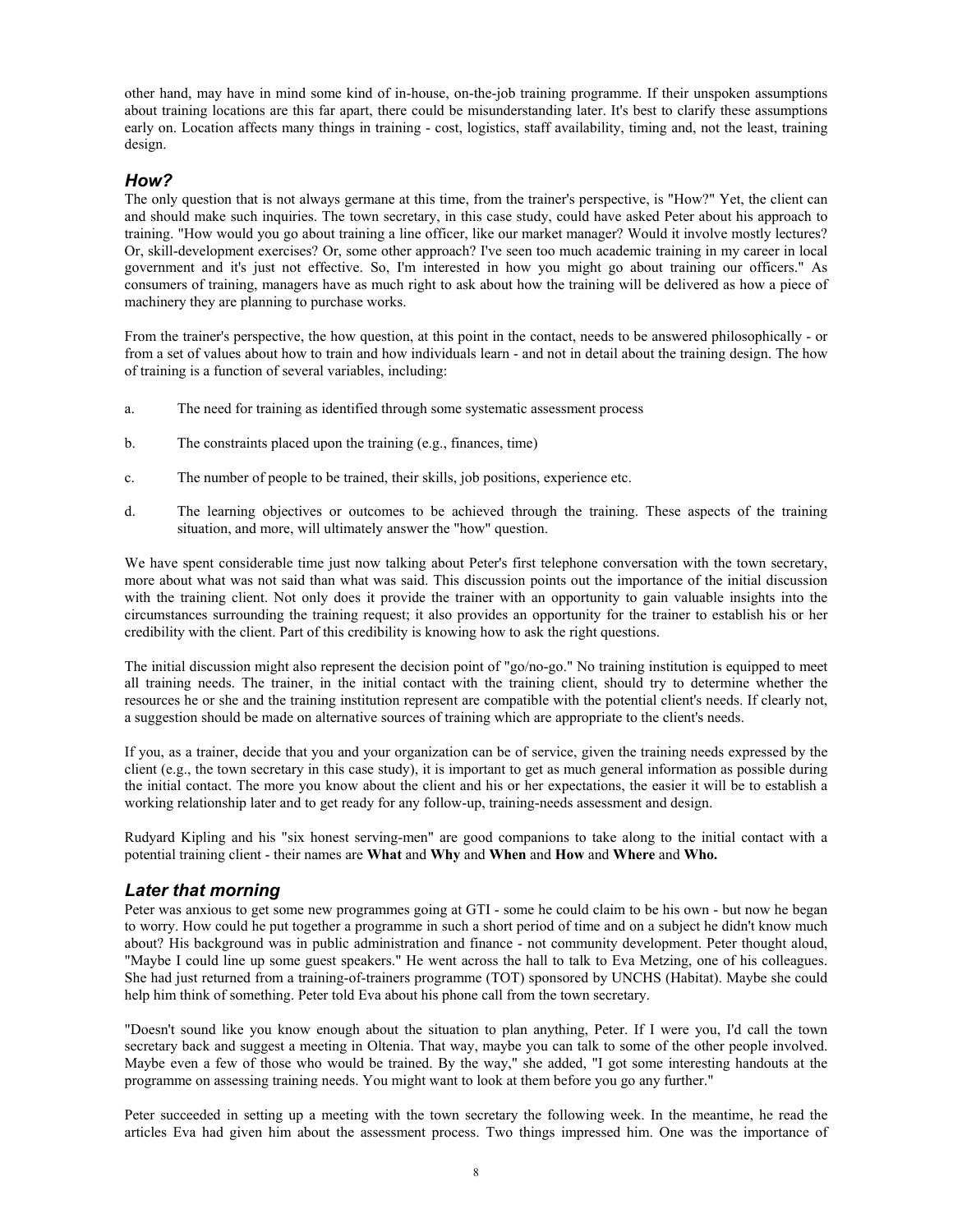establishing what the authors called a "contract" with the "client." Both the terms "client" and "contract" were new to Peter. He had never thought of organizations or individuals, who wanted training, as clients. Most of GTI's courses had been offered for years, without any real changes. Many of the courses were required by the Civil Service for public employees to get promoted from one grade to another. GTI rarely had any contact with the organizations that sent the trainees.

That's what made this call from the town secretary so different. Here was someone actually asking for training and something pretty specific at that. The more Peter thought about having a "training client," the more he liked the idea. It would finally get him out in the field -- something he and his colleagues often talked about doing but rarely did.

Peter was puzzled by the idea of **contracting** with the city -- at least in the way it was described in the UNCHS (Habitat) materials Eva had given him. He had always thought of contracts as legal documents but they were described differently in the materials he had just read. The authors referred to "contracting" more in terms of building a working relationship between the training client and the training organization and representative. Reference was made to issues like agreeing on why the training was needed, what it should achieve, how it should be concluded and where it should be conducted. The authors even touched on the issue of "values" and whether the two parties had the same values about how training should se conducted. These were all new ideas to Peter. As he thought about them, they made sense.

The other interesting idea in the UNCHS (Habitat) materials had to do with assessing training needs. The manual Eva gave Peter outlined what the authors called a "performance discrepancy approach" to determine training needs. It described a performance discrepancy as "the difference between what management expects and what is actually occurring." Peter thought about his conversation with the town secretary. He remembered Nicolae saying the donor wanted to see an increase in the city's market revenues before committing funds for renovation. That sounded like a clear example of a performance discrepancy, but what about working closely with the Market Vendor's Association? Peter wasn't sure how this fitted the description of a performance discrepancy. Peter had never conducted a training needs assessment before. All the courses, he taught at GTI were "handed" to him. He had been given the curriculum and told to follow it. Now he was faced with not only designing a new training programme but trying to figure out what the client's needs really were and "contracting" with the client to meet them, and he wasn't even sure, at this point, who the client was -- the city, the town secretary or the donor. After all, the donor seemed to be calling the shots and might even pay for the training. It was all a bit confusing to Peter.

### *Questions to reader*

- From what little information is provided so far, who do you think the "training client" is?
- What difference does it make who the client is?
- If you were Peter, what would you be doing to get ready for the meeting with the town secretary? Write down questions you would like to ask the town secretary during your first meeting.

#### *19 July, early morning*

Peter put a do-not-disturb sign on his door, borrowed an easel, news print and marking pens from the training supply room, and began to prepare for his meeting with the town secretary. First, he listed on the newsprint all the questions he wanted to ask the town secretary:

- Number of employees to train?
- Job titles? Responsibilities?
- Levels in the organization?
- Feasibility of training bosses and subordinates in same sessions?
- Access to documents/reports?
	- donor reports?
	- financial statements?
	- internal memos?
- Site visits?
- Who to and who not to talk to?
- Town secretary's training goals and objectives?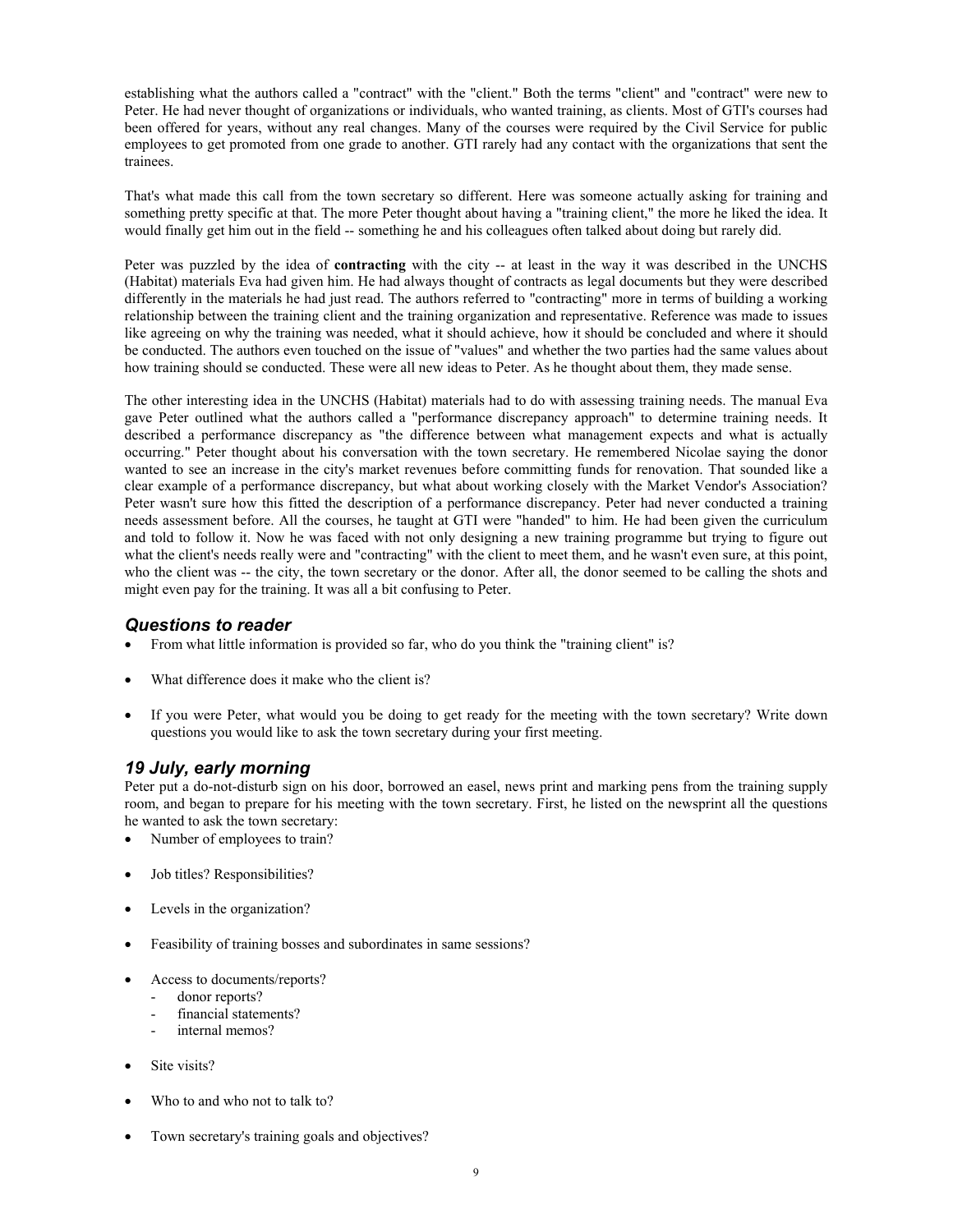- What should employees be doing better?
	- not doing that they're doing now?
	- doing diff6rently?
- Other training outcomes?
- Duration of the training?
- Budget?
- Where to train? When?

After Peter listed these questions on newsprint, he realized just how much there was to find out from the client. He also realized he might not be able to get enough of the town secretary's time to answer all these questions. Peter decided to ask Mr. Nicolae if there was someone on his staff he could work with to plan and design the programme.

### *23 July, 8:30 am, Oltenia*

The meeting with the town secretary lasted over an hour. The finance director Tudor Budescu, and the chief market master, Joysef Korner, also attended the meeting. Peter was impressed with how much the city officials knew about the operation and finances of the markets. He also realized early in the meeting that they were not prepared to tell him their specific training needs. The city officials started out by focusing on community-development training. Only after much discussion did it become clear that revenue-collection shortfalls and the lack of routine maintenance were also concerns that should be addressed through training.

As for the city working closely with the Market Vendors' Association, Peter had the impression that this was not a high priority with the town secretary and his staff. On the other hand, the town secretary and the department heads recognized it was important to address this issue if they were to get financial support from the donor. They asked Peter to explore the vendor issue further. They seemed willing to support any community-development-type training he might propose -- as long as it was "reasonable" and didn't, as the chief market master said, "create more problems than it solves." The Market Vendors' Association was obviously a sore point with the town secretary and his department heads. Peter made a mental note of this potential conflict, thinking that it could affect the outcome of any training he might propose.

At the end of the meeting, the town secretary asked Peter to work directly with Korner the chief market master, on further planning. He also said he would be available for consultation, if necessary, but didn't expect to hear from Peter until there was a proposal for his review and approval.

After the meeting, Peter asked Korner for a few more minutes of his time to clarify what had been agreed upon in the meeting and to plan the next steps.

### *Questions to reader*

- At this point in the negotiating process, what are the issues you would want to clarify in your meeting with the chief market master?
- What information might you wish to obtain to increase your understanding of the issues that might come up in the training programme? From whom might this information be obtained?

### *A short time later*

Peter and Korner met in Kaabwe's office to review what had transpired in the meeting with the town secretary and to begin, in earnest the assessment of training needs for the market operation. Here is a summary of the main points on which they reached agreement:

- The training would focus on four problem areas:
	- 1. Market revenues being collected were only 60 percent of their current potential;
	- 2. Routine maintenance of the market areas was poor;
	- 3. Most of the reports turned into the Finance Department by the revenue officers had to be rewritten;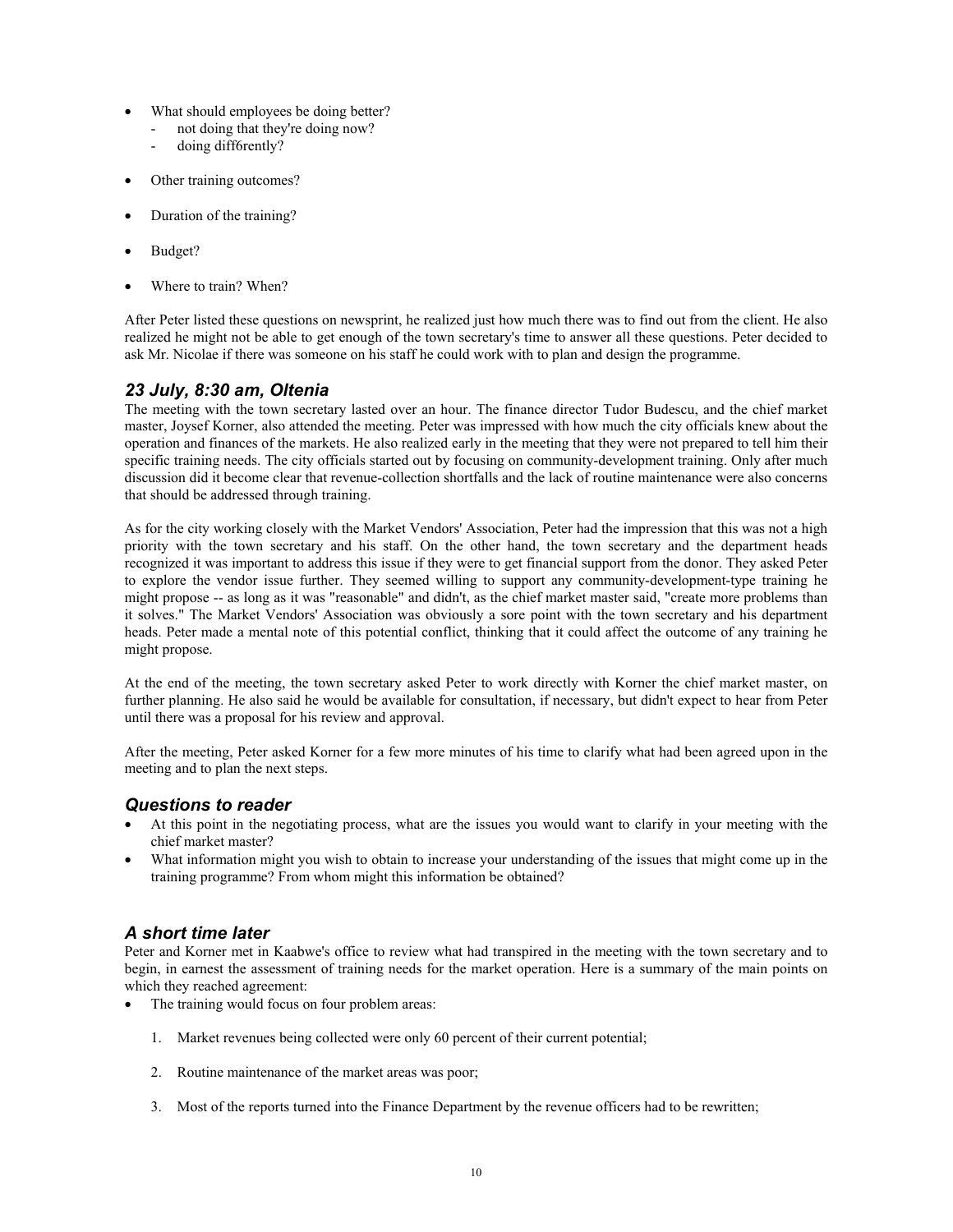- 4. The relationship between city employees and vendors had deteriorated rapidly over the past year or so.
- The trainees would include three market masters, their five assistants and 16 revenue collection officers. No one at the meeting felt there would be a problem in involving these various officers in the same training programme.
- The city couldn't afford to have any of these officers away from their jobs for any prolonged period of time. It was assumed GTI would take this into account in designing the training.
- The city would be willing to provide Peter with any documents he thought would be useful in preparing the training materials. Additional interviews with other city employees would be allowed, as long as the interviews were cleared in advance by their immediate supervisors.

At the end of the meeting, Korner asked Peter, "Is there anything else you need to know - or anything I can help you with at this time?" Peter responded, "Only one thing. Could you or your secretary find out if Mr. Budescu could see me for a few minutes before I return to the institute?"

"Sure."

Peter was particularly interested in pursuing with the finance director the two issues raised in the earlier meeting -- the low level of revenue collections and the concern over the quality of the reports being submitted to his office.

He was successful in setting up a meeting with Budescu after lunch. After exchanging greetings, Peter began by saying, "I appreciate the opportunity to meet again. I've certainly taken a big chunk out of your day."

"It's no problem," said Budescu, "I'm as anxious as you are to see this training succeed."

Getting right to the point, Peter continued, "Perhaps we can talk some more about a couple of issues raised at this morning's meeting in the town secretary's office. First, the problem of revenue collections: Did I hear you say collections are only about 6O percent of their potential?"

Budescu confirmed, "That's right."

Exploring the point a bit more, Peter remarked, "That sounds pretty low. Why only 60 per cent?"

"There are several reasons," replied Budescu. "First and, maybe, the most important is the low number of vendor contacts our revenue officers are making each day."

Thinking ahead, Peter commented, "May be you need more officers?"

"Not exactly," said Budescu. "The town secretary asked the council in the last budget for an increase in the establishment of revenue officers, but it refused. Councillors said our officers weren't doing their job now, so why hire more. On this, I tend to agree with the council. Maybe our guys don't know how to manage their time. They seem to spend a lot of it arguing with the vendors."

"What about the reports they turn in?" Peter asked. "Someone this morning - I think it was you - said a lot of them have to be rewritten."

This got a rise out of Budescu. "Reports! Ha! They're terrible. Full of mistakes. Half the time, they're not complete. There are some on my desk right now that I can't even read! If you can do anything about these reports, it would be great, but I doubt if training will help.

Probing even further, Peter asked, "Just how many of these reports have to be rewritten? Can you give me an estimate?"

"As a matter of fact," said Budescu," one of my assistants did a little research on that last week. Over the past month, one-third of those reports had to be rewritten".

"What would an acceptable level of rewrites be?" asked Peter, in an effort to find a reasonable standard.

Budescu was quick to respond. "Zero! Oh, I know that's not realistic but I get fed up with these guys. I tell you, if we could get the rewrite ratio down to one in 20, I'd be delighted."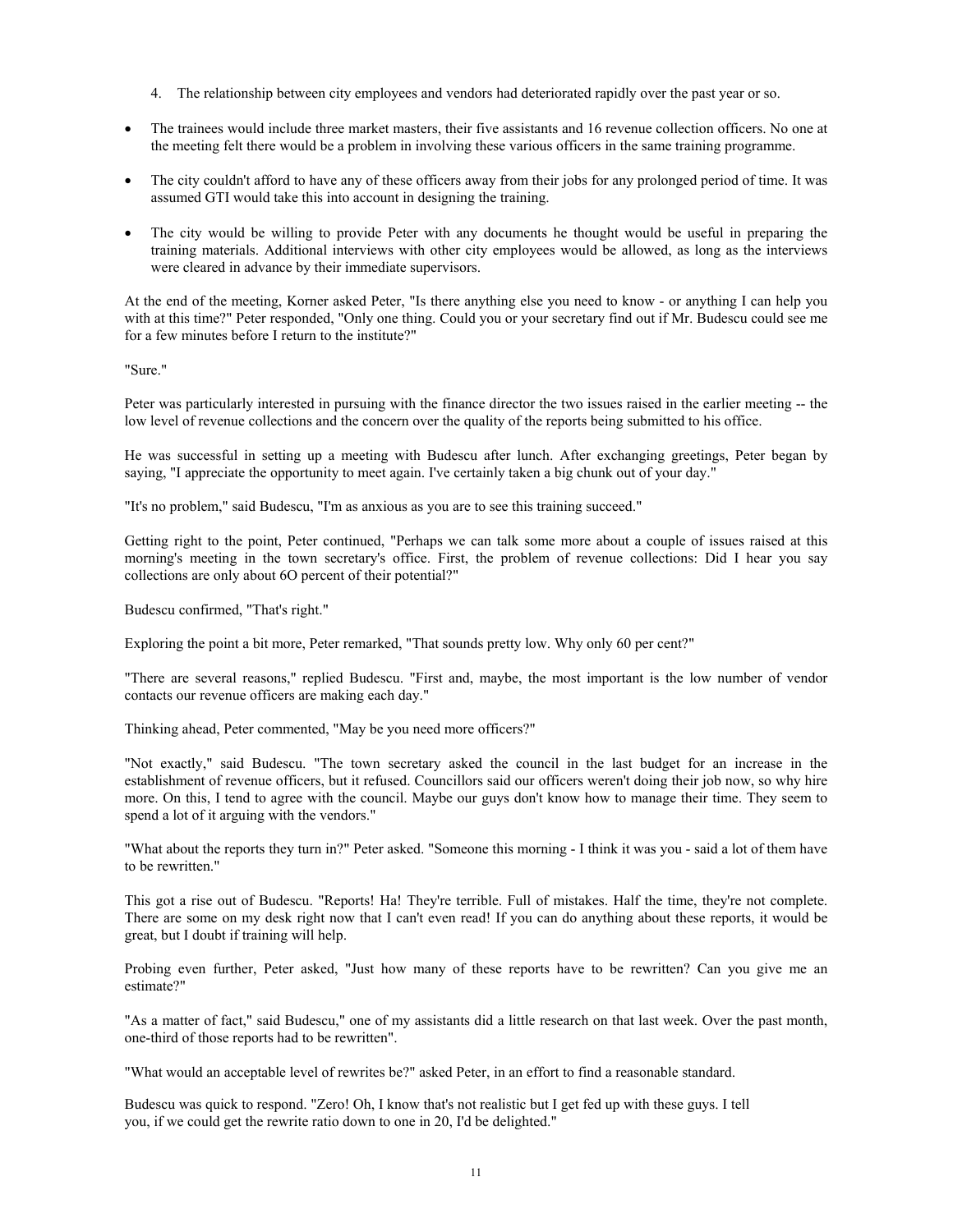Peter was anxious to find an acceptable level of performance. "Should we shoot for five percent as a result of our training?"

"Why not?" exclaimed Budescu. "I personally think it's unrealistic, but let's go for it."

"Well," said Peter with satisfaction, "I guess that should do it for now. I appreciate your time. If I think of anything else I need to know, is it okay if I get back to you?"

"Certainly," replied Budescu graciously. "As I said, I'm as interested in this programme as you are."

### *Questions to reader*

- Do you think Peter got enough information about these two financial concerns to design an effective training response?
- What other questions would you have asked?
- What else could Peter have done during this initial visit to help him plan and design a training programme for the town secretary and his staff?

### *Later that afternoon*

As Peter left the City Hall that day, he was feeling good about the meetings and confident he could now put together a training programme that would meet the needs of the city.

Before heading back to GTI, he decided to drop by and see an old friend, Rudolph Kmet. Kmet had taught at GTI but became disillusioned with the place. He said it was too academic and not meeting the real training needs of the public service. So, he left and joined a consulting firm in Oltenia -- one that does a lot of training for private companies in the region. It was the first time Peter had seen Rudolph since he left GTI.

Rudolph ordered two beers for himself and his friend and said, "Tell me more about your day, Peter. Sounds like a real interesting assignment. I'm a bit jealous, you know, since I never got to do anything like this when I was at GTI, besides, you're cutting into my territory."

"What do you mean by that?"

"Aw, I'm just kidding, Peter. but, you have to admit, you guys at GTI aren't exactly famous for getting off campus to do anything - and now you're talking about doing a short course here in Oltenia. Sounds like things are changing back at GTI."

"They certainly are, Rudolph. I wouldn't be here if there hadn't been a change of leadership at GTI. Our new principal, Mrs. Korzeniowska, is great. But, you know, it's also a bit scary -- since I haven't had much experience in this kind of .…….. "

Rudolph interjected -- "This, kind of real live training?"

"Ya, I guess that's what I mean."

Peter went on to tell Rudolph about his meetings with the town secretary and the town secretary's two assistants. Rudolph was particularly interested in the problem areas the city wanted to address. He told Peter, "I don't think you have enough information, particularly about the issue with the Vendors' Association. Sounds like it could be a hot one. If I were you, I'd be, talking to some of those women vendors before I committed myself to anything. You are planning to spend more time here on your needs assessment, aren't you, Peter?"

"Well, no...." Peter said with some hesitation. "I didn't really think it would be necessary. I thought I had all the information I would need."

At that point, they got into a long discussion about who else Peter could talk to before he started putting together the training design. Rudolph talked about the importance of touching base with some of those who would be in the training programme. He said he would want to get their inputs for the training, to begin building some commitment, on their part, to the training. Since the market masters and revenue officers have direct contact with the vendors, Rudolph also expressed concern that Peter talk to some of these women to get their perceptions of how these officers could do their jobs better.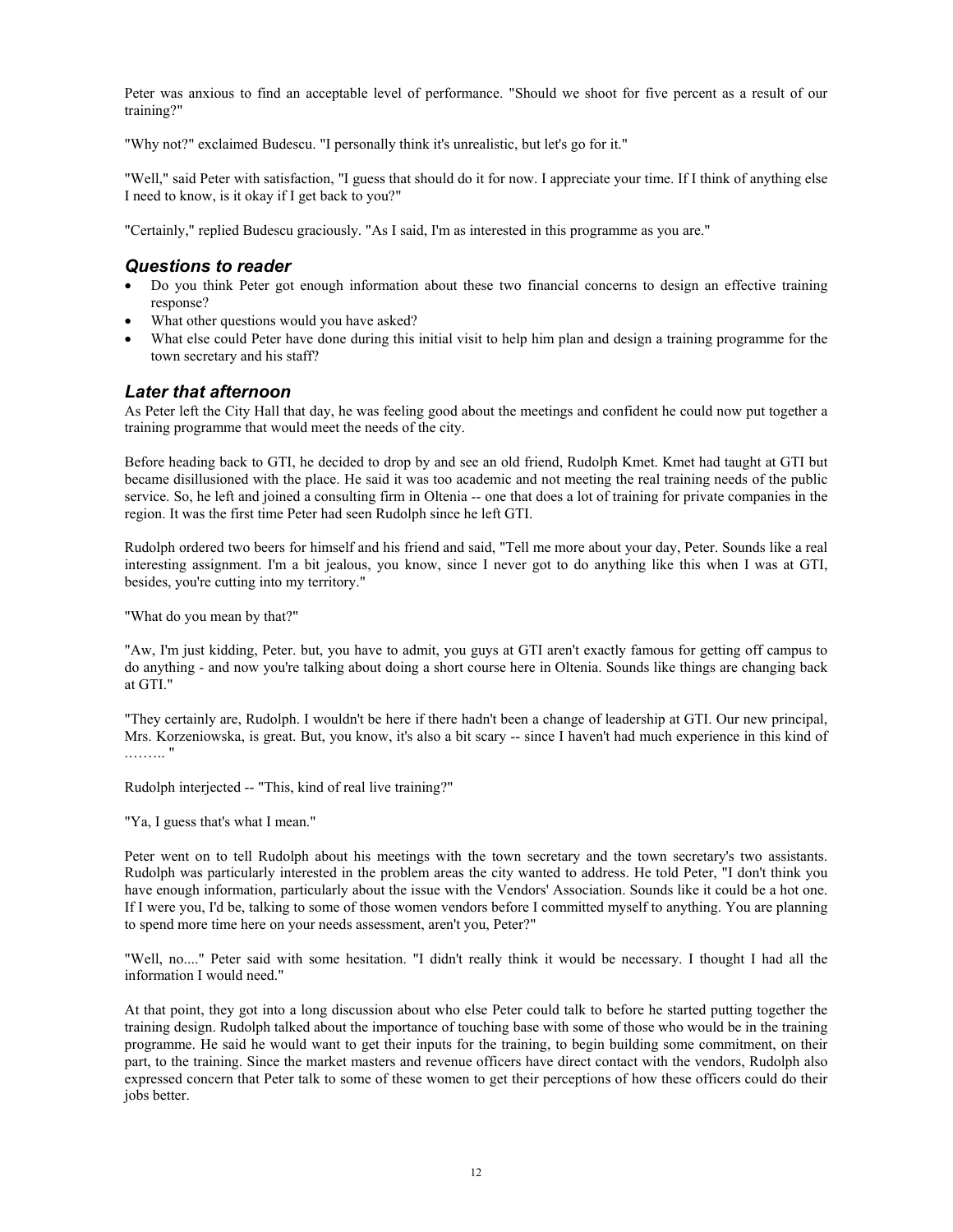"If this was my project," Rudolph said, "I'd probably look at some of the records and reports the town secretary and finance director talked about, and I'd get out and spend some time in those markets, just observing what's going on. It's my experience," he went onto say, "that you can never get too much information before you start planning a training programme of this kind."

"Ya, I guess you're right, Rudolph. In fact, I just read a little book put out by the UN that said you should scan the work environment - I think that's the term they used -- to look for performance discrepancies when you're planning a training programme. It suggested a three-pronged approach: asking questions, getting out and seeing what's going on, and looking at whatever records or reports there might be that would provide some clues. Maybe that's what I should be doing."

As Peter drove back to Judet late that evening, he realized he had more "scanning" to do. It was becoming obvious to him that he was not ready to design a training programme for the Oltenia City Council.

### *Commentary*

The first step in the training cycle is making initial contact with the client and establishing a working relationship, something we call "contracting." Initial contacts, when it comes to providing training services, happen in a myriad of ways. We've chosen to have Peter meet with the potential training client, the town secretary, in his office because we believe training should be demand-driven. It's just another way to emphasize the importance of the user in defining the parameters of the training experience.

We've also included a bit of reconnaissance in this initial phase of the training cycle. Where reconnaissance ends and needs assessment begins is always vague. Nevertheless, we have chosen to keep them separate to emphasise the importance of the initial contact and the various concerns the trainer and the client should address before moving on to the assessment of training needs.

As you will find out a bit later, Peter didn't really accomplish his needs assessment during these initial meetings, although he certainly got off to a good start.

Before we go on to training needs assessment, we want to spend a few moments reviewing some issues that are important to address in the initial reconnaissance phase of training.

### *The need for client-centered training*

The term "client" may be unfamiliar to many in the public-sector training business. Nevertheless, we believe it is an important concept - one which provides the foundation for the entire training cycle and process. It implies, among other things, that training should be determined by the needs of those it serves - not only by those who provide the training. Let's look at the situation closely. More often than not, the training agenda is determined in isolation from the training client. Sometimes, it is simply a continuation of programmes that have been offered over the years, even though everyone knows training needs have changed.

At other times, the circumstances of the training institution itself dictate the agenda. One of the most common is the need to keep a residential facility as fully occupied as possible - this "institutional" need often results in long, residential courses which are no longer relevant to the needs of their clients but are often the only programmes that are available - or the training agenda gets defined by the skills of the faculty and the course materials they have developed over the years.

Another favourite "supply side" definition of training needs is that provided by the outside donor. Donor agencies often have "Pet" training programmes they like to promote and support. This may be the most difficult subversion of the client's training needs to cope with, since it often involves the infusion of desperately needed hard currency into the country and the institution.

The case study, involving Peter Poszmik, has been written to demonstrate the importance of developing a clientcentered mind-set in the public-sector training business and to highlight the potential satisfaction that awaits the trainer who ventures beyond the boundary of his or her own institution to engage in dialogue with the client.

### *Who is the "client?"*

As mentioned earlier, the term "client" may be new to many public-sector trainers. On occasion, it is also difficult to determine who the client is. Is it the organization that is paying for the training or is it the bosses who have expectations that training employees will make them more proficient back on the job or is it the trainees in the classroom? In reality, the client is all three of them. That's what makes the concept of the "training client" so difficult to deal with. It becomes even more confusing when we throw in the idea of "contracting."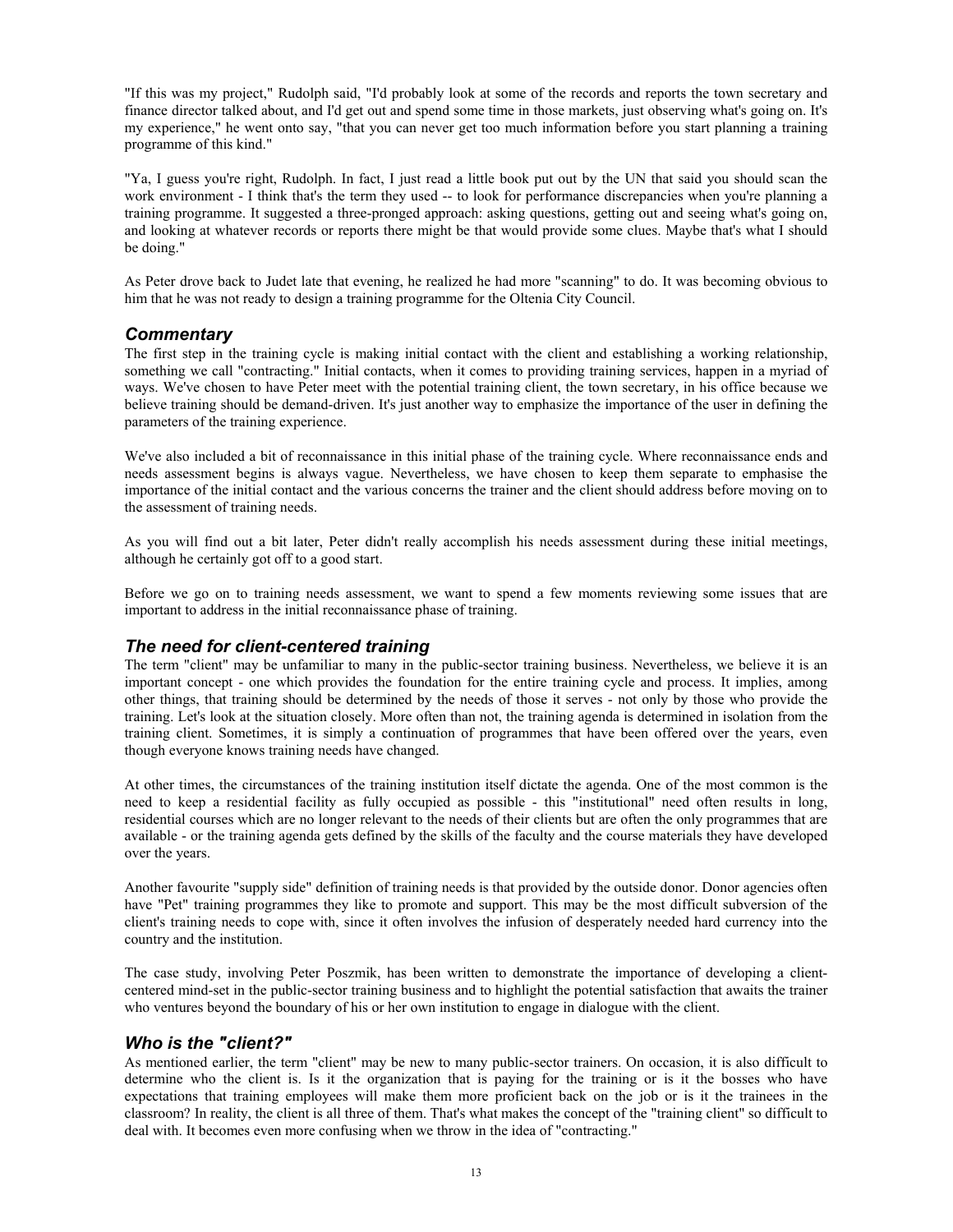The training client is, among other things:

- Someone who requires your services, based on his or her perceived training needs
- Someone who has expectations about the quality and outcomes of your services and expects these expectations to be met
- Someone who can help you to help them decide what training is needed
- Someone who cannot be ignored if you and your colleagues want to be relevant as trainers and training institutions.

The client, whether we like it or not, is a collaborator in our success or failure as trainers. We are, so to speak, clientreliant.

Let's return to the case study for a moment and reflect upon Peter's experience in dealing with the training client. It is safe to assume that the town secretary, Victor Nicolae, is the primary training client. He initiated the training request, has some expectations for the outcomes and will be a stakeholder in the investment, but he also has delegated some of the planning and decision-making to the senior market master at the end of their first meeting. In essence, the town secretary said to Peter, don't bother me until you have a final draft proposal. At this point, Peter has to satisfy not only the town secretary's expectations but the senior market master's expectations as well. Sooner or later, he will be faced with the expectations of those who will be trained - the market masters and revenue officers. Most, if not all, of the trainees will have expectations of one kind or another when the training begins. The sooner Peter understands these expectations and anticipates them, the more successful he will be in designing and implementing a training programme for the city. "What about the donor?" you ask. If and when a donor enters the picture, Peter may have to consider its needs as well.

Many training clients (probably conditioned by years of mediocre service) have low expectations about the outcomes they anticipate from training events. On the other hand, this is no reason to lower our own expectations to meet those of our client's. We should do everything we can to raise their expectations. Higher expectations, if met, will lead to higher regard for our services, and higher regard can lead to greater demand. This is where "contracting with the client" becomes important.

### *The art of contracting*

"Contracting" is another term which isn't very familiar to public training institutions and their personnel. First of all, it conjures up an image of the legal profession - not trainers. You may be asking, "What right does the trainer have to get involved in contracting?" Perhaps none, if we were talking strictly about legal contracting, but we're not. Contracting is a term that is used frequently in other professions as well. Psychologists often "contract" with their patients; teachers and students, in some educational institutions, discuss and negotiate learning contracts, and consultants, particularly those offering assistance in decision-making and problem-solving, often talk and write about the need to "contract with the client."

David Nadler, in his book *Feedback and Organization Development: Using Data Based Methods* (Addison-Wesley, 1977, p. 7), says in planning for organizational development, "The client and the change agent (consultant) must deal with a number of critical questions. The first of those is that of relationship building and contracting. The consultant and the organization need to make clear the nature of their relationship and to be explicit in the kinds of expectations they have." Further on he says that relationship-building/contracting also includes agreeing on the goals of the change effort and the procedures to be used, building understanding and commitment, and putting expectations on paper.

So it is with the trainer. He or she needs to "contract" with the client - to define expectations they have of each other, to decide and agree upon how they will work together, to talk about roles and responsibilities, and many other things. Contracting goes beyond the description of a product that will be delivered for a certain price.

During the first series of meetings between Peter and the city officials, there were other issues concerning the contract or working relationship that should have been clarified. For example, "Poor" market maintenance, as a performance discrepancy, may not be sufficiently clear to address as a training need. Not only is "poor" a vague and ambiguous term, but Peter cannot be certain about the type of maintenance involved. Were the city officials talking about maintenance of buildings, grounds, the water system, sanitation or something else? As far as we know, Peter doesn't have enough clarification on this issue at this time to specify it as a training need.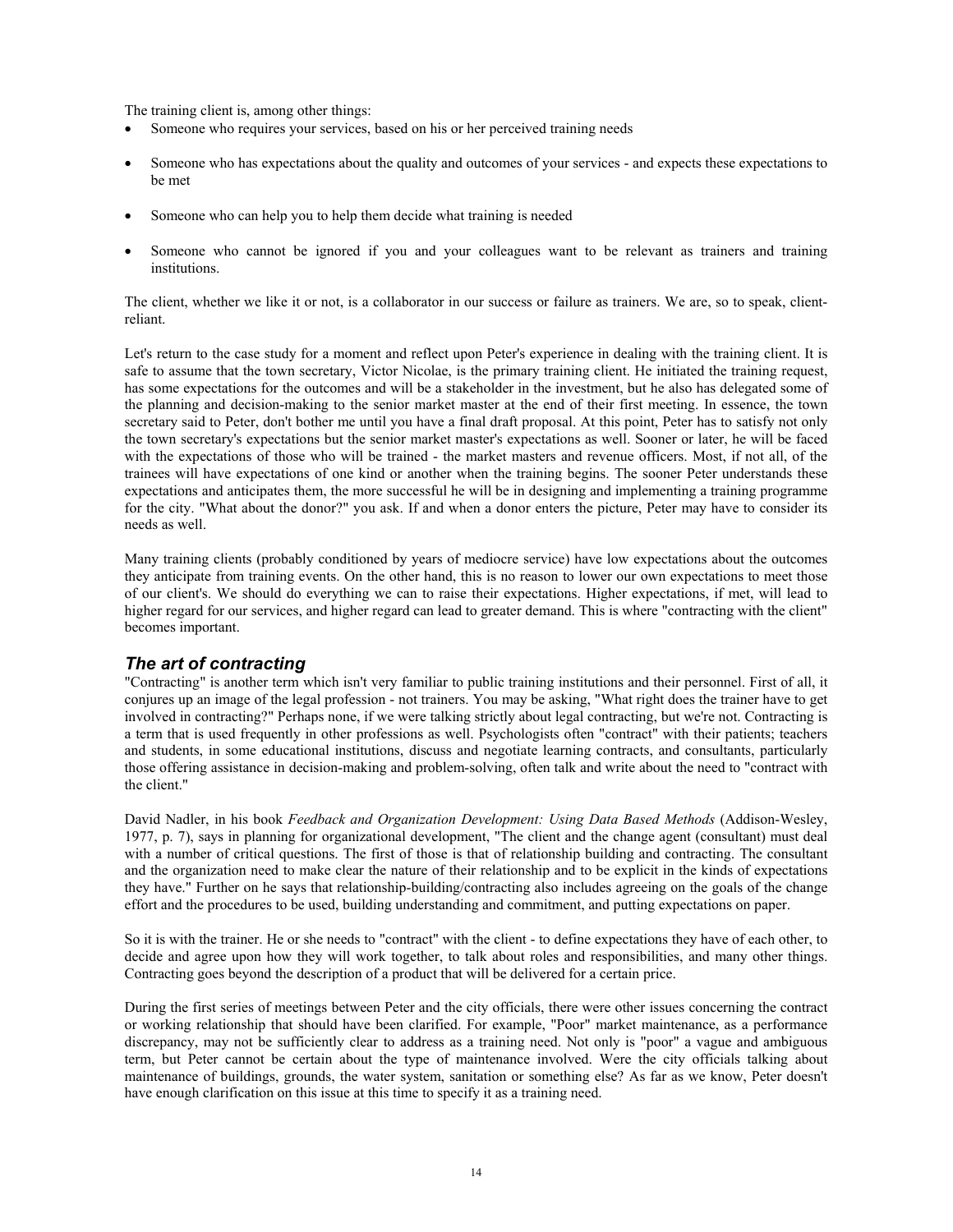Another issue that is certain to challenge Peter when he starts to design the training programme is its length. If you recall, the city officials said they could not have their officers away for training "for any prolonged period of time." What is "prolonged" - three days, one week, six weeks? There is little reason to believe that Peter knows what a prolonged period of time is, at least from the city's perspective.

It always helps, during the contracting phase, to clear the air with the client about who can be contacted and who cannot in assessing needs and planning training. It is also useful to ask for a list of those persons who should be contacted during the diagnostic phase.

Finally, the contracting stage is a good time to get initial documents that might be available to assist in the assessment. For example, Peter could have asked for financial records on the markets; copies of revenue officer's reports; and donor reports on the markets, particularly those mentioning the need for training.

The initial contracting meeting does not normally include a detailed discussion of the training needs themselves, although they must be discussed enough to set the ground rules for the assessment and follow-up. What the two parties are looking for at this time is a clear understanding of.

- a. How they will work together on the project;
- b. Who will take responsibility to do what with whom;
- c. How much time and other resources will be required to carry out specific tasks;
- d. The overall objectives and outcomes of the training;
- e. Expectations on the part of both parties;
- f. issues or concerns that had prompted the client to contact the trainer in the first place;
- g. Commitment to proceed.

Peter didn't have all of these issues and details tied down when he returned Judet, but he is learning.

# **2. ASSESSING TRAINING NEEDS**

We have been discussing the client and the art of contracting as the first stage of the training cycle. The client is the focus of the effort and contracting is the opening event in any formal, goal-directed, collaborative effort between two parties. It is the threshold we should honour in entering another person's organization or work setting, if we hope to establish a positive and productive relationship.

If contracting is the how of establishing a positive relationship between two or more parties to carry out training, the needs assessment task is the what. What will the training address and ultimately accomplish? There are many models, or approaches, a trainer can use to determine training needs. We discussed a few of the dysfunctional, supply-side approaches earlier (e.g., keeping the institute's dormitories filled). From the demand side, there are essentially four basic approaches - although many variations exist on each of these. We will focus in depth on only one - the performance-discrepancy approach.

**The personnel/career-development approach:** This methodology is based on a hierarchical pattern of organizational life which assumes continuity of roles and responsibilities and progression of individuals from one level to another based on the acquisition of experience and training. It assumes predictability and stability within the organization and the environment. Training needs are assessed in terms of what knowledge and skills are required for employees to move from one box to another within the system. The "meat and gravy" courses in most civil-service training institutions are based on this methodology and treat every candidate for training as uniformly needy, regardless of motivation, experience or natural ability. The personnel/career-development approach rarely accommodates itself easily to rapid change or emergent client needs.

**The competency-based approach:** This strategy for assessing training needs is designed to address the big picture. It defines the competencies required within a sector, system or organization for it to function at a realistically high level of proficiency. The competencies required to achieve these levels of proficiencies are defined within role-sets by those individuals who have already exhibited exemplary performance in those roles. Their performance is then examined in detail in the assessment process to determine what it is they do, day-to-day, on-the-job to become known as exemplars or master performers. The definitions of their work behaviour become the levels of competencies toward which others in those roles are trained. This approach to defining training needs is more pro-active and achievement oriented. (For a detailed description of the competency approach to training needs assessment, see a 1992 UNCHS (Habitat) publication, *A Guide to National Training Needs Assessment for Human Settlements: a Competency-based Approach.)*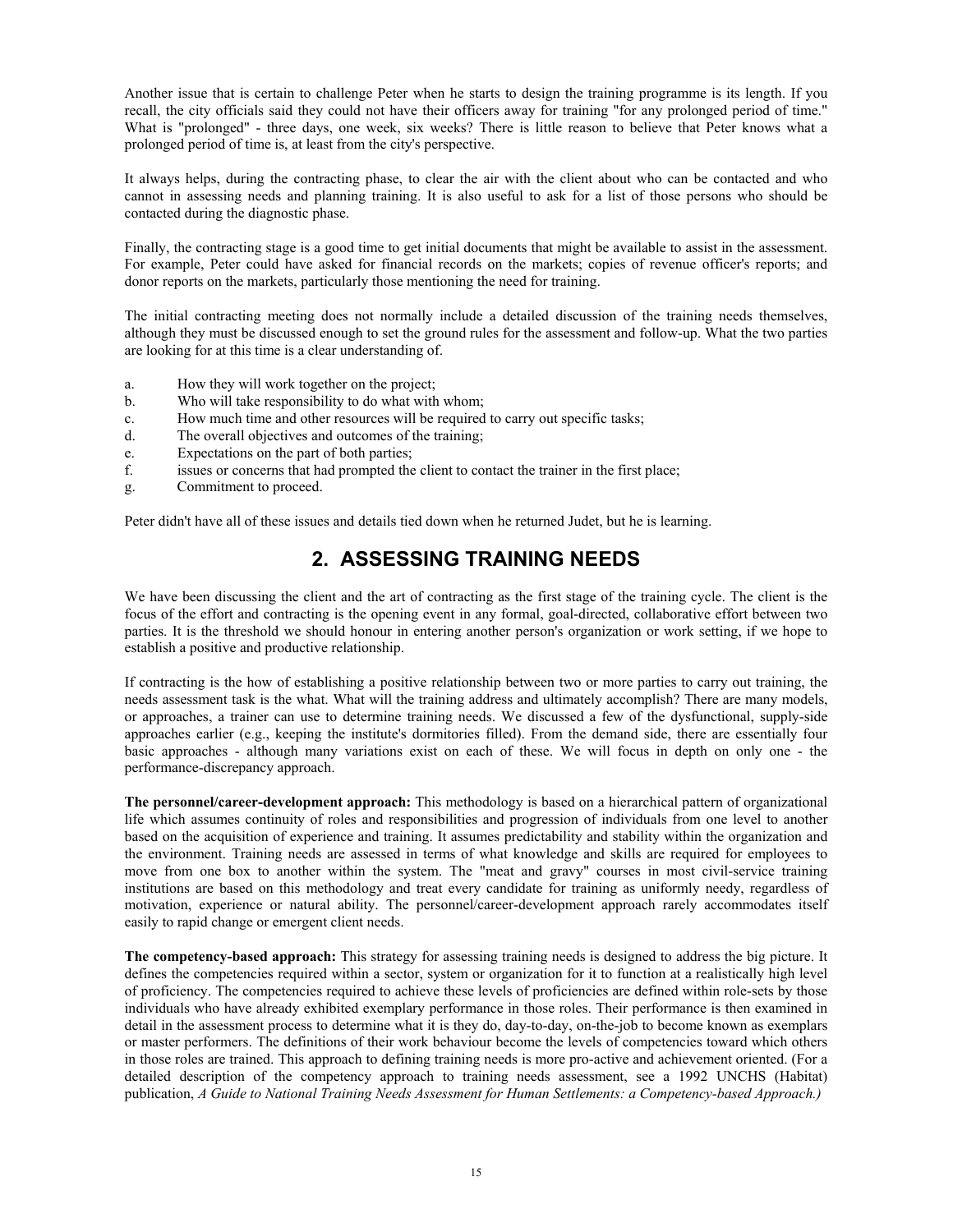The **episodic approach:** This approach is the most common generator of short courses, workshops or seminars for training institutions. Training needs are defined by specific events, which may or may not be associated with the training needs of the total organization. For example, the episodic event which triggers the training need might be the enactment of a new policy by the council, the installation of new equipment or the initiation of a social service programme not offered before in the community. The initial identification of training needs associated with episodic events flows from a variety of sources, including clients, providers of training, individual training entrepreneurs who see a business opportunity and those who have money to spend on training and see such training as compatible with their overall programme agenda. Responses to episodic training needs are usually focused and responsive, short in duration and unlikely to become institutionalized as part of an ongoing offering of programmes.

**The performance discrepancy approach:** This is the one Peter read about before going to Oltenia to talk to the town secretary and others. This approach to assessing training needs is based on the assumption that training requirements evolve out of performance discrepancies, past, present and future - discrepancies that keep individuals, work groups, departments and organizations from achieving intended levels of accomplishment. A performance discrepancy is the difference between what management expects and what is actually occurring. Discrepancies come in two basic varieties - existing discrepancies which have resulted in or continue to result in shortfalls in performance, and potential discrepancies, or possible shortfalls in future performance foreseen as the result of inadequacies in planning or training (e.g., as in new skills to operate new equipment, and knowledge to implement a new policy).

Performance discrepancies, sometimes, are easy to find and, sometimes, not so easy. Part of the problem, when using this approach in assessing training needs, is the client's initial definition of the discrepancies he or she is facing. Managers often see symptoms as problems or discrepancies. We only get to the discrepancy if we peel off the layers of symptoms that surround it. At other times, a manager might define "discrepancy" as a solution which he or she wants achieved. In the long run, the prescription may or may not provide an answer to the performance discrepancy.

It is not unusual for managers to state what they want in the way of training for their organization. While these prescriptive statements from the client may be accurate, this does not relieve the trainer from probing until he or she is clear about what the client wants to achieve through training and why the training is required. The "why" probes should help the client understand what the discrepancy is, as defined by the gap between expectations of performance and actual performance. The client may be able to define the gap but may not be able to describe why it is happening.

Looking at the case study and at market revenue in Oltenia as a specific example of a performance discrepancy, we know that collections are only 60 per cent of their potential while a donor has defined a 15 per cent increase in market revenues as a condition for funding. We do not know whether the town secretary, finance director and others see the 60 per cent as a problem, nor what they see as an acceptable standard to achieve, if they do. They may accept the donor's demand as the standard, not because it is adequate, but because it is the minimum the donor will accept before releasing the funds.

On this and other problem areas on which the city wants GTI to focus, Peter needs more information and analysis before he can design a response, that is, if he and the city officials are serious about using training as a strategy for addressing performance discrepancies (problem-solving). If there is no commitment to using training as a way to improve performance and to address specific discrepancies, Peter can go ahead at this point and design almost any kind of training response for the market masters and revenue officers. To put it differently, if neither Peter nor the city officials are much worried about where they are going with this training experience, any road will get them there.

#### *"Cheshire Puss", she began, rather timidly, as she did not know whether it would like the name; however, it only grinned a little wider. "Come, it's pleased so far," thought Alice, and she went on. "Would you tell me, please, which way I ought to walk from here?"*

*"That depends a good deal on where you want to get to," said the Cat.* 

*"I don't much care where," said Alice.* 

*"Then it doesn't matter which way you walk," said the Cat.*

*"-- so long as I get somewhere," Alice added as an explanation.* 

*"Oh, you're sure to do that," said the Cat, "if only you walk long enough!"* 

*-- Lewis Carroll, Alice in Wonderland*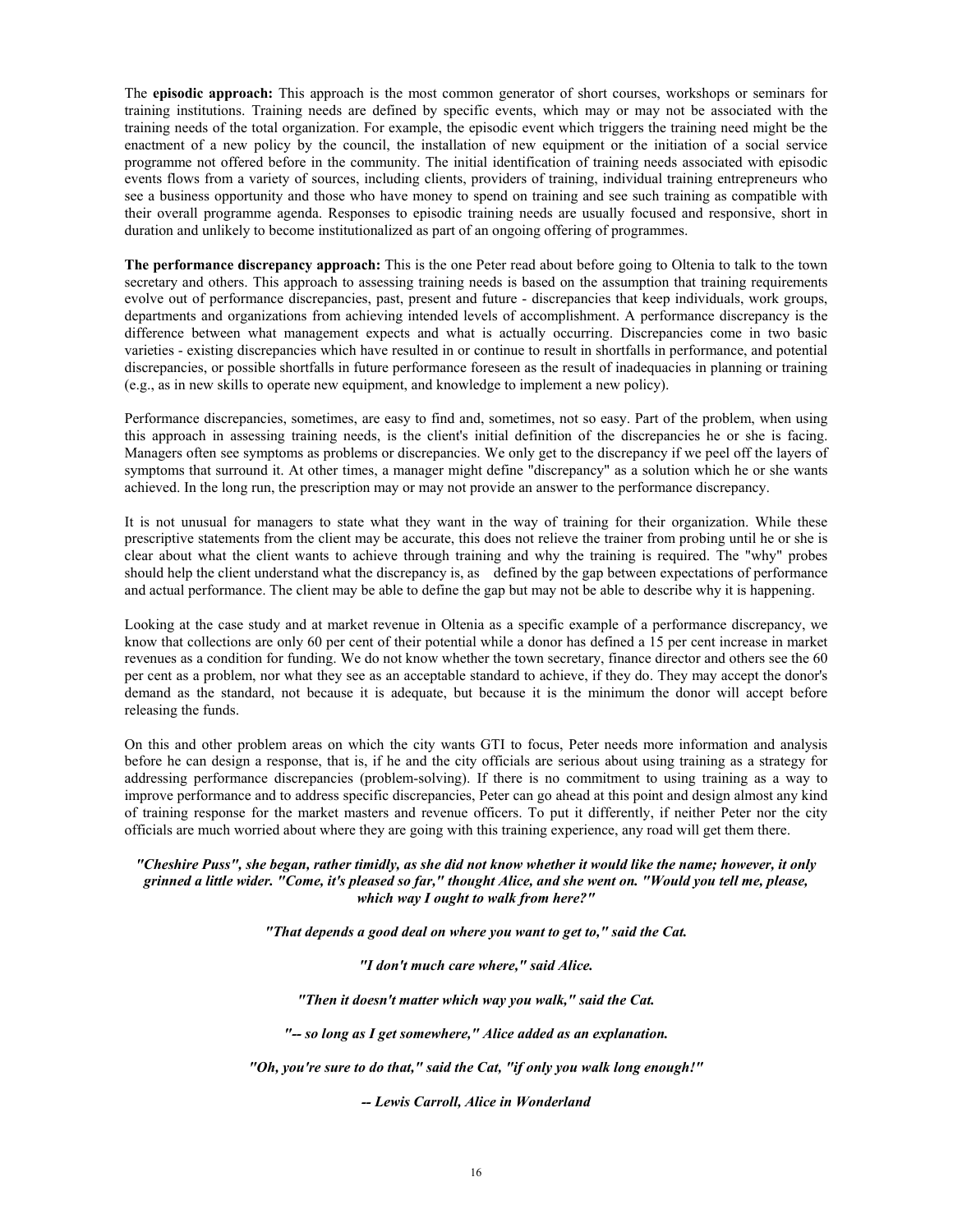In the performance discrepancy approach to assessing training needs, the trainer and the client must engage in a bit of detective work - gather evidence that will help them resolve discrepancies through training. As the UNCHS (Habitat) *Manual for Training Needs Assessment in Human Settlements Organizations* points out, scanning the work environment for performance discrepancies is a form of "reconnaissance". It involves looking for performance discrepancies in a number of ways - studying the written records of the organization and, perhaps, other organizations for clues; asking employees and others about the kinds of performance discrepancies they are experiencing and why they think these discrepancies exist; and, finally, going into the work setting to observe first-hand what is going on.

When one considers these three scanning strategies - document review, interviews and direct observation - it is obvious Peter and others have a potentially rich storehouse of information to uncover on the four problem areas the town secretary wants addressed by training. For example, they will probably want to review project reports that have been generated to get donor support for the markets, including correspondence and comments from the donor and copies of the revenue officers' reports which have had to be rewritten (for clues about why this need exists).

They may also want to carry out some site visits to the markets, to view maintenance problems and to observe the work of the revenue officers and market masters. Direct observation provides the trainer with a first-hand experience in the work environment. It not only offers valuable insights about the training needs to be addressed but gives him or her a mental picture of the work setting as the training response is planned and implemented. Without such observation, the trainee's work setting remains an abstraction - one which often distracts from the trainer's competence in the classroom.

Finally, we can assume that Peter and others will want to talk directly to those who are, in some way, responsible for the performance discrepancies or who are affected by them. Peter could, for example, talk to those who are to be trained, their direct supervisors and their subordinates, if the trainees are in supervisory positions. These individuals would give the assessor three different and unique views of the performance discrepancies.

If we were in Peter's shoes, we should want to talk to the three market masters; a number of revenue officers; members of the Market Vendors' Association, including officers; citizens who use the markets; and a representative of the donor organization who is handling the project portfolio. Because the problem areas to be addressed by training have been defined by the town secretary and his assistants (and, in some ways, the donor), Peter can more quickly carry out his data-gathering and analysis work than would be the case if he had been asked to do an organization-wide assessment.

In an assessment of this kind, we can assume two types of data will be produced. The first is data that will help us design a training programme to address the town secretary's concerns. The second is a list of performance discrepancies that cannot be addressed through training but which, nevertheless, provide opportunities for the town secretary and others to engage in problem-solving ventures. From the trainer's perspective, very little of the data gathered gets left on the cutting-room floor. Even though the information he or she collects is not training-related, it may be manager or organization relevant. Do not throw it away: Package it and pass it on.

Many of the points just made about the training needs assessment process are covered in detail in the UNCHS (Habitat) publication mentioned earlier. We recommend that you refer to that document for an in-depth look at discrepancybased assessment. [See Manual for Training Needs Assessment in Human Settlements Organizations: a Systematic Approach to Assessing Training Needs, Nairobi, 1987 United Nations Centre for Human Settlements (Habitat)].

### *24 July, 7:46 am, GTI*

Peter went to the office early. He wanted to spend a few moments alone, thinking about his trip to Oltenia and what to do next. As he opened his door, he saw the newsprint on the wall, the list of questions he had planned to ask the town secretary. In his haste the day before, Peter had forgotten to take the questions with him. "Dumb thing to do - or not do," he thought to himself.

As he sat reading through the list, he realized many of the questions had been answered. Maybe not to his satisfaction but, nevertheless, answered. He knew, for example, how many employees the town secretary wanted trained, their job titles and where they fitted into the organization. On the other hand, he didn't know much about what each employee did. How, he wondered, did the assistant market master's job differ from that of the market master? He realized now how easy it is to skip over such details in meetings like the ones he just had with the city staff. The town secretary, no doubt, assumed Peter knew what a market master does. Peter, on the other hand, didn't want to appear uninformed; so he didn't ask. Peter remembered someone saying to him in a training session, "Don't be afraid to ask dumb questions." The next time, he'd be quicker to ask dumb questions.

As Peter went over the list, he checked off other questions that had been answered. The town secretary had assured Peter that the market masters, their assistants and revenue officers could be trained together. This can be a sensitive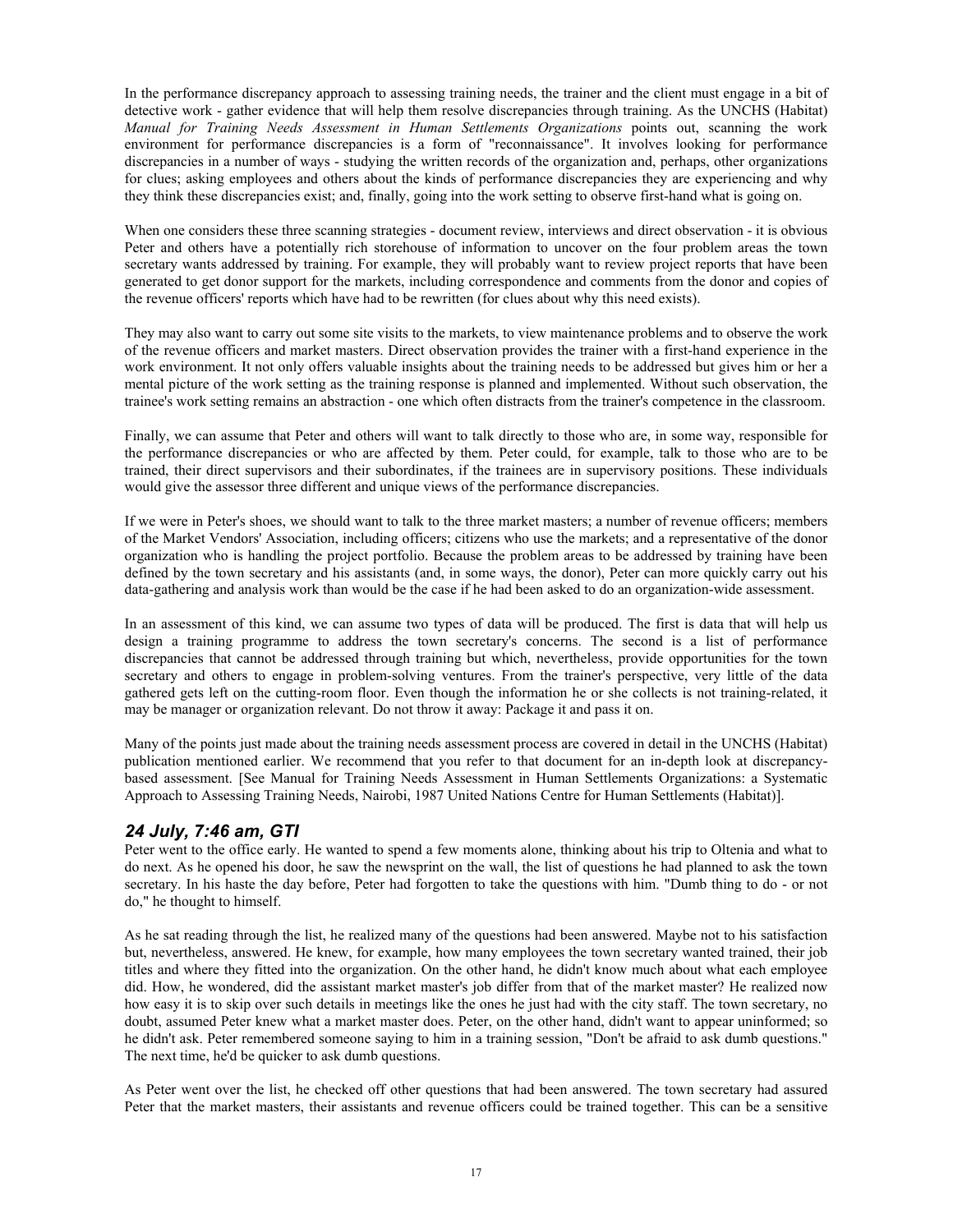issue within some organizations; maybe too sensitive, Peter thought. It's about time employees who work together begin to train together -- and to learn from one another.

The city officials also assured Peter he could review relevant documents, talk to other employees and make worksite visits. Unfortunately, he had done none of these things on his first visit. Peter was lured into thinking he had enough information from his talks with the town secretary and his assistants. His evening with Rudolph had convinced him otherwise.

Town Secretary's Training Goals and Objectives? When Peter saw this question on the newsprint, he remembered his first telephone conversation with the town secretary. The town secretary was pretty vague, as Peter recalled, about his training needs. He had mentioned something about "community-development training" but seemed more interested in getting something, any kind of training, started than concerned about what it might involve. Peter wondered if other managers were like that about training in their organizations.

The short meetings yesterday confirmed there was some kind of community-development problem, but Peter was still unclear about it, and there were all those other problems the town secretary never mentioned in his initial conversations with Peter - things like revenue collections, market maintenance and record keeping. His colleague Eva was right. You can't sit in your office and decide what someone's training needs are.

Peter also realized, as he got to the end of his checklist of questions, that he was still in the dark about a lot of details, The town secretary said he didn't want his employees gone for training over a "prolonged period of time." Peter had no idea what the town secretary meant by a "prolonged period of time," nor had they talked about where to hold the training - or when. Peter had assumed the training would take place at GTI, but now he wasn't sure.

Peter picked up his coffee cup and headed for the cafeteria. "I've got to get back to Oltenia and ask a lot more questions if I'm going to plan this thing right. But first, I need to brief the principal and tell her what I plan to do. And then, call the market master and set up some more appointments."

Peter's pace quickened as he thought of all the things he had to do.

### *29 July, mid-morning, Oltenia*

Peter checked into the local-government guest house in Oltenia. He had made reservations for two nights, hoping that would be sufficient time to gather the other information he needed to plan the training programme for the city. Before going to City Hall, he reviewed his "to do" list one more time.

#### To Do

See the following people:

- two or three market masters
- two or three assistants
- several revenue officers
- the head of the vendors' association
- several vendors

Get the following documents:

- revenue statements from all three markets
- revenue officers' reports (original copies and those that have been rewritten)
- correspondence/reports on Vendors' Association
- squabble

#### Field visits:

• to at least two of three markets

Peter stuck the checklist in his pocket, dropped his room key at the front desk and headed out to meet Korner, the chief market master, for his first meeting of the day.

### *2 August, back at GTI*

Peter finished writing a long memorandum to the principal about the Oltenia training project, with a carbon copy to the Head of his Department, although the department head was still away on long-term training. Peter wanted to keep them both informed about the project. Also, the memo would be a good reminder of what he needed to consider in planning the programme.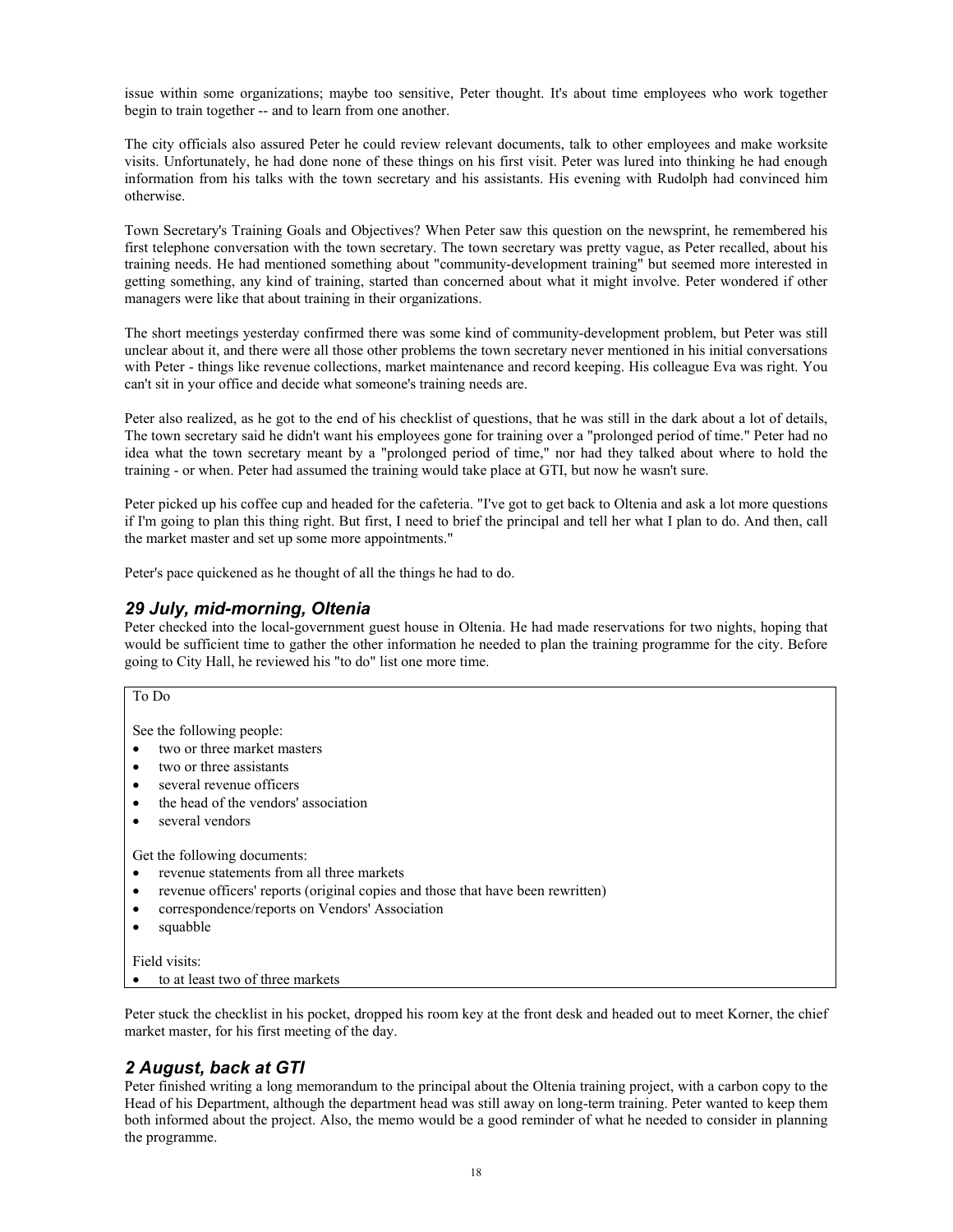| n<br>٩<br>×<br>۰, |
|-------------------|
|-------------------|

| TO:             | Mrs. G.S. Korzeniowska, Principal<br>(c.c. Head of Department) |
|-----------------|----------------------------------------------------------------|
| FROM:           | Mr. Poszmik, Lecturer                                          |
| <b>SUBJECT:</b> | Oltenia City Training Proposal                                 |
| DATE:           | 2 August 1990                                                  |

This memo is to update you and others about the proposed market manager training for the city of Oltenia.

On l8 July, I received a phone call from the town secretary of Oltenia, Victor Nicolae, requesting training assistance in community development for some of his officers. On 19 July, I visited the town secretary and two of his key department heads (the finance director, Tudor Budescu and the chief market master, Joysef Korner) to discuss the proposed training in detail. A follow-up visit was conducted 29-31 July to carry out an in-depth training needs assessment of the problem areas identified in the earlier meeting.

At the initial meeting, the town secretary and his officers identified four areas where they believed training could be of assistance in the management and operation of their low-income neighbourhood markets. These included: (a) revenue collection shortfalls; (b) market maintenance; (c) the deteriorating relationship between the city and the market vendors; and (d) the quality of report writing by the revenue officers. The following is a summary of what was learned about each of these performance-discrepancy areas.

1. **Market Revenues:** At the initial meeting, I was told market revenues are only 60 per cent of their potential. Further investigation determined that the percentage of revenues collected varies significantly from market to market. In the three markets targeted for training, the range is from 47 per cent to nearly 74 per cent. In discussing the issue with various officials, I got different perceptions of why revenue collections are so low. The market masters believe many of the revenue officers are diverting sizeable portions of the fees to their own pockets, and this accounts for the poor collection rates. The revenue officers immediately complained of being overworked and underpaid. They said it was impossible to visit all the stalls every day, given the circumstances. After much probing on my part, I learned of several issues, which affect their performance. Transportation to the markets is a problem and often cuts into their workday. They are asked to prepare daily and weekly reports for the finance director: Often these must be rewritten. This is a task they dislike doing and say they have never been given any training or coaching for writing. Finally, the Vendors' Association, they believe, tells it's members to harass them so they can't do their work.

Observing these officers in the field leads me to believe there are other factors, which may also affect their performance. They do not appear to be very well organized in carrying out their collections. They waste a lot of time talking to people and seem to be unprofessional in overall appearance and attitude toward their job responsibilities. On three occasions, I saw revenue collectors arguing with vendors. These officers apparently receive no direct field supervision: When I asked one of the officers about supervision, he said he and other revenue officers are supervised directly by the finance director. This practice is puzzling, since the market masters also report to Finance and could play a supervisory role.

Finally, in regard to the shortfall of market revenue, I noticed several vacant stalls in each of the markets, while some vendors had set up business just outside the market entrances. I was told these "informal vendors" do not pay market fees. Several revenue officers said vacancies contribute substantially to the shortfall of market revenue.

There are obviously a number of issues (performance discrepancies that contribute to the low level of market fees being collected. Only a few seem amenable to training solutions.

2. **Market Maintenance:** Market maintenance was identified by the town secretary and two of his department heads as being a problem they wanted addressed through training. It was unclear, as a result of our initial meeting, what they meant by "maintenance." Upon my return, I found the market masters and revenue officers were upset about the maintenance of the markets. In further discussions I learned they have no jurisdiction over any kind of market maintenance: It is a function of the Public Works Department. The finance director and chief market master confirmed what the officers in the field had said: Both admitted great frustration concerning the maintenance problems and thought, as they put it, "Training couldn't hurt and might even help the situation." After some discussion, these two men agreed to drop maintenance as a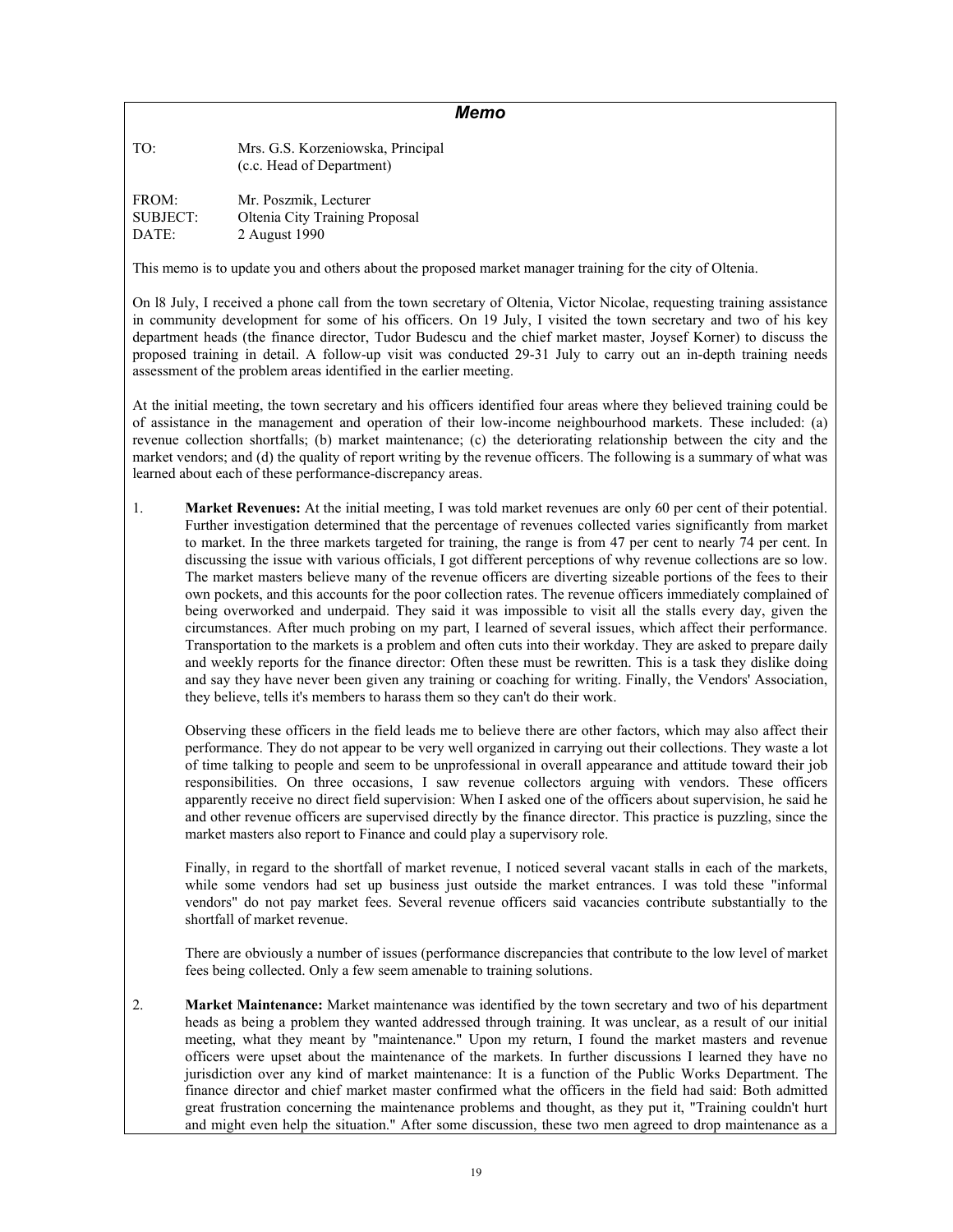problem to be addressed through training: They said they would inform the town secretary of our discussion.

- 3. Quality of Written Reports: On the first day that we met, the finance director had complained bitterly about the quality of the reports being turned in by the revenue officers. I reviewed some of these reports and concur with the director's assessment. However, in talking with several of the revenue officers, I got different insights, which should help us design a training response to this performance discrepancy. First, the revenue officers are asked to report information for which they have little data -- or responsibility. Many questions on the form are designed to record information the market master has but which is not available to individual revenue officers. Secondly, the forms are difficult to fill out, and the instructions are ambiguous. They could be simplified: In fact, in the interviews I conducted, three different revenue officers offered suggestions to simplify the forms. Finally, only one of the officers interviewed said he had received training on how to complete these reports: Others said the only feed back they get from the Finance Department is criticism.
- 4. City-Vendor Relationships: The relationship between the city officers and the vendors is complex and seems to be deteriorating. Both sides are locked into believing the other side is to blame for all the conflict. The city officers are under the impression the Vendors' Association wants to take over the markets, while the vendors say the city never listens to their complaints. The vendors are concerned about the lack of maintenance and water service, but the complaint I heard most often had to do with market fees. Mrs. Vasilache, chair of the Vendors' Association, said not every vendor is paying the same fees: some vendors are not paying at all. She believes her association can help manage the markets. She mentioned revenue collection and maintenance as two areas where the association could assist, but, according to Mrs. Vasilache, the city doesn't want to cooperate.

The market masters were not specific about their complaints regarding the vendors, except for what they called "political interference." Apparently, the vendors have been complaining to their elected councillors. This has resulted in the market masters and assistants being threatened with lose of their jobs if they "don't start behaving themselves." The vendors, on the other hand, say they wouldn't go to their councillors to complain if the market masters would just start listening to them.

This situation calls for some kind of intervention, but I am uncertain about what we can do through training to help resolve this conflict.

### *Scheduling the training*

After my first meeting with the town secretary, finance director and chief market master on 19 July, they met and discussed the proposed training in some depth. When I met this time with the chief market master, he asked if we could: (a) hold the training as soon as possible (within the next three months); (b) conduct it in Oltenia; and, (c) schedule the training in one-day or two-day time blocks and spread it over several weeks, if necessary. The market master said it was impossible to release these officers for any long periods of time because of their job responsibilities. As he said, "We can't shut the markets down so these officers can get a little training."

I'm concerned whether we can provide training of any substance for these officers in such short time periods.

### *Possible funding*

Before leaving Oltenia, I met Ms. Freda Olsen of the Scandinavian International Assistance Agency (SIAA). Her organization is prepared to provide financial help to the city to upgrade its low-income markets, if certain conditions precedent are met. (By the way, I hesitated to meet with Ms.0lsen, but the town secretary arranged the meeting, so I felt I had no choice.)

Ms. Olsen reiterated what the town secretary had told me earlier. SIAA will require a specific increase in market revenues (15 per cent over 12 months) before it will give final funding approval. In addition, Ms. 0lsen said she thought training could help improve the revenue situation and had conveyed the same message to city officials. This is, no doubt, why the city officials are so interested in completing training for the market and revenue officers as quickly as possible.

Ms. Olsen also mentioned the conflict between the Market Vendors' Association and the city. She said she had experience in what she called "conflict-resolution training" and offered to be of assistance in this area, if we were interested.

Finally, Ms. Olsen said she was pleased that GTI had been brought into the project to provide training assistance. SIAA apparently has a strong commitment to "practical training" (as she called it) and has earmarked the equivalent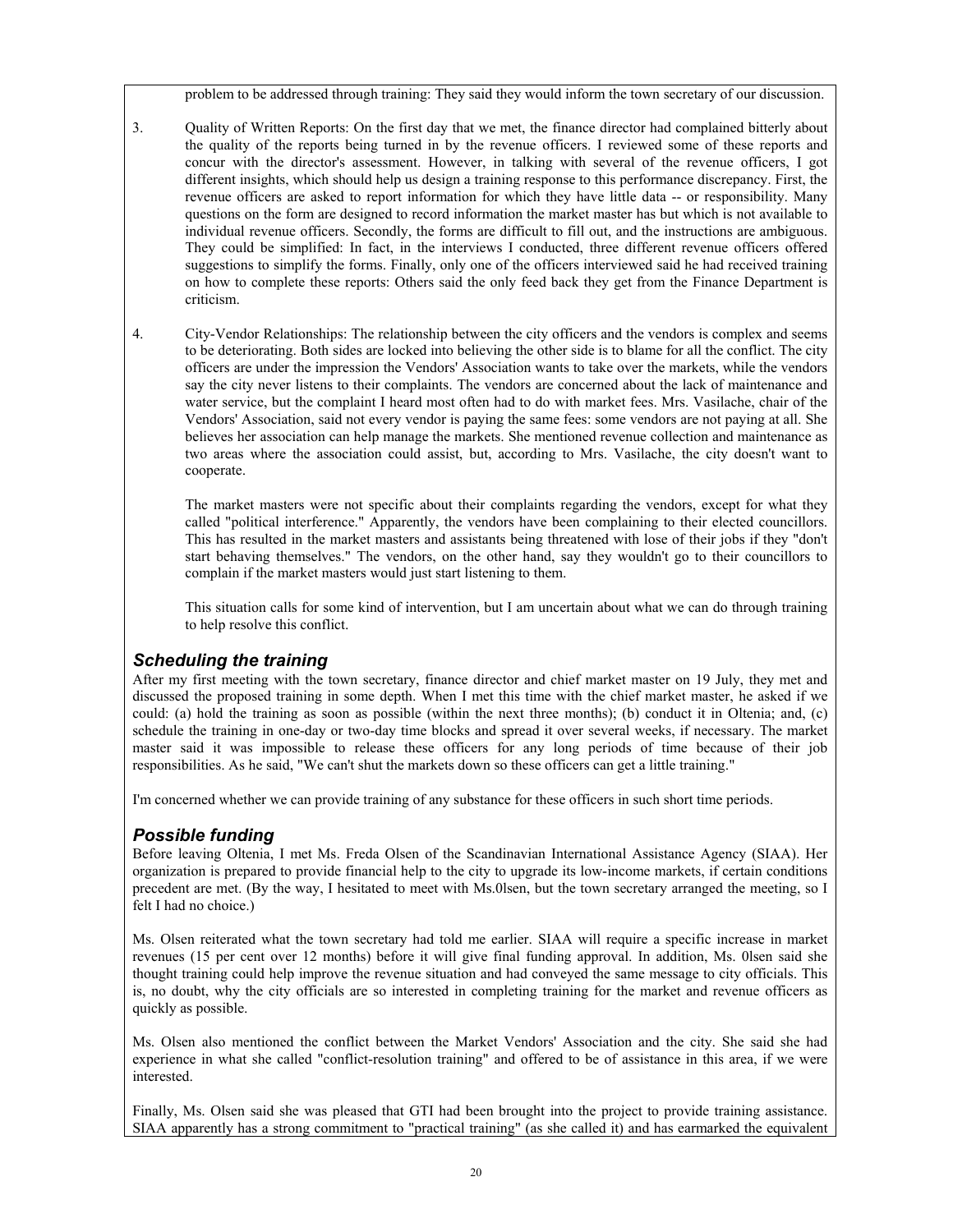of \$US 10,000 for training under this project. While she said the final decision on how to spend these training funds is up to the city, SIAA is, nevertheless, interested in reviewing any proposals. She also said she looks forward to seeing GTI's proposal.

One final note: In my assessment of training needs, I kept coming up with information (and ideas) which have nothing to do with training the market masters and revenue officers. What do you suggest I do with these?

I should appreciate an opportunity to meet with you as soon as possible on this project.

#### *Questions to reader*

- In Peter's memorandum to the principal, he mentioned all of the non-training-related information he gathered in his inquiries into training. What would you do with this information if you were Peter?
- At this point in the training cycle, what additional information or data do you think you would need, if you were Peter, to begin to design training events for the city of Oltenia?
- What would you do next?

#### *Commentary*

Peter Poszmik's back on track. We believe he is now in a good position to begin his training design. Before moving on to the next step, let's take a look at what happened in Peter's second trip to Oltenia.

First, he was well organized (even remembered his "to do" list). The success of most meetings of the kind Peter held with the city is largely dependent on the degree of preparation we are willing to put into them before we hold them.

Secondly, Peter took seriously the idea of scanning the environment in different ways. He not only talked to different people, he also looked at documents and spent some time observing what was happening in the proposed trainee work settings. Also, Peter could have prepared a survey questionnaire from the information and data he gathered (as suggested in the 1987 UNCHS (Habitat) publication, *Manual for Training Needs Assessment in Human Settlements Organizations).* In this case, the training group is relatively small and the training needs confined to specific concerns, so further data gathering and analysis did not seem necessary.

Thirdly, he got different perspectives on the problems the town secretary wanted addressed through training. These different perceptions will be invaluable when Peter begins to design the training response.

Fourthly, Peter was able to eliminate one of the four initial "training needs" by asking probing questions. Market maintenance, if you recall, is not a responsibility of the Finance Department. While there may be training needs associated with the maintenance function and the Public Works Department, it does not seem appropriate to address those needs at this time.

On the other hand, Peter has learned a great deal in his visits about issues and concerns that have very little to do with training. He asked his boss "what to do with these," and rightfully so. The trainer, in our judgement, has a responsibility to report non-training related information he or she might receive, in an assessment of this kind, back to the chief executive of the organization asking for the training. Not only will this strengthen the manager's hand in carrying out non-training-related management decisions, it should also strengthen the client's confidence in the trainer.

We have just spent more time and space than we had originally intended on assessing training needs, since the topic is covered in considerable depth in the UNCHS (Habitat) publication mentioned above. The reason is obvious, at least to us. Assessing the client's training needs is, in most cases, the single most important function we perform as trainers, and, yet, we often do it poorly, or not at all. Again, we ask you to think about your own experience as a trainer. Also, reflect for a moment about Peter's experience in the case study. Would he have been prepared to sit down and design training to meet his client's training needs after the initial phone call or, even, after the initial visit? We think not. Nevertheless, we all have had the experience of pulling something "off the shelf " in response to a training request or suggesting the client enroll the officers for a general course designed 10 years ago and not offered until sometime next year. There are times when we have few other choices, and there are other times when we either do not know how to respond or do not take the time to do it. Client-responsive training is not always the easy way out - but it can be very satisfying to you and your client.

# **3. WRITING OBJECTIVES**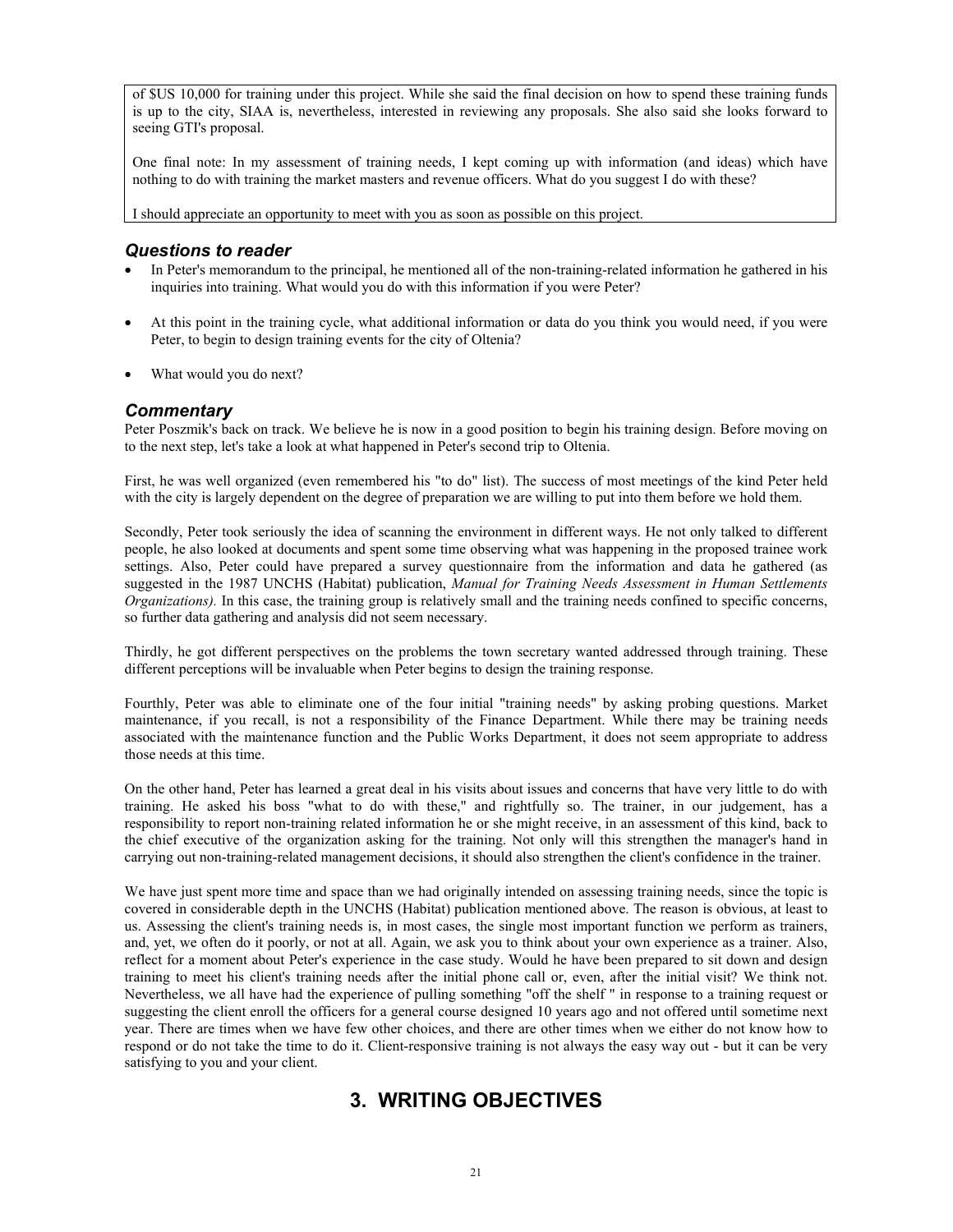### *Questions to reader*

• Given what you know about the training needs of the city of Oltenia's Finance Department, write learning objectives to meet these needs.

### *Case Study*

### *4 August, 10:35 am, GTI staff lounge*

It is customary for the GTI staff and faculty to meet for tea twice a day, informally, in the small dining room next to the principal's office. The principal, Mrs. Korzeniowska, joined Peter at one of the tables and personally thanked him for the report on Oltenia's training needs and his initiative in following upon the request by the town secretary. Then she asked, "Do you mind, Peter, if I say a word or two a bout your efforts, to the rest of the faculty while we have them together?"

"Well, no, I guess not," mumbled Peter, not sure what the principal was about to say.

She raised her voice and spoke, "Could I have your attention for just a moment, please?"

The tea-time buzz softened, and Mrs. Korzeniowska spoke. "As you know, I've been out of town for a few days attending a conference on community services and organizational effectiveness. Incidentally, it was co-sponsored by our Directorate of Personnel Management and two line ministries, Local Government and Works and Housing. These two ministries have been under a lot of pressure from the president and others to improve their services, particularly their services to the poor."

"Well, as it turned out," Mrs. Korzeniowska continued, "the ministries weren't the only ones who came under fire at the conference. The Permanent Secretaries of both ministries had some unkind words to say a bout the support they get from other agencies, particularly from public training institutes, like ours. It's pretty hard not to agree with them when, as I sat listening to their complaints, I realized that many of our courses haven't changed much over the years.

Mrs. Korzeniowska went on to say how Mr. Moito, the permanent secretary of the Ministry for Local Government, had cornered her at one of the tea breaks." Krystyna," he said, "you've got to help us take a new look at how we manage our local governments. You and I both know these organizations aren't very effective. The kind of training GTI and other institutes provide -- I'm talking about those long, academic courses you run -- just isn't helping us much on a dayto-day basis. Local governments need help to solve some of their immediate problems, like patching potholes or getting along better with community groups or raising more revenue from their markets and bus stops."

"Well," Mrs. Korzeniowska continued, "Mr. Moito is right. We don't give them much support or assistance when they need it. That's why I was so excited when I went through my in-box this morning and found a memo from Peter. He's been in Oltenia doing exactly what the P.S. says we should be doing, helping the town secretary and his staff solve problems."

Mrs. Korzeniowska turned toward Peter and said," I really appreciate your initiative and good work on the Oltenia training request. As soon as you get your training objectives in writing, let me know. I want to be on top of this project in case either Ms. Olsen or Victor Nicolae give me a call."

Peter practically floated back to his office after the principal's kind remarks about his work in Oltenia. Under the previous principal, he would probably have been reprimanded for taking the initiative. "But then," he thought, "I've kept the principal informed about the project and haven't made any major decisions or moves without her consent."

Eva caught up with Peter just as he was entering his office. "Nice comments by the principal, Peter. When are you going to let some of the rest of us in on the project?"

"Matter of fact, Eva," Peter said, "I've been thinking about asking you to help me with the design and delivery. Interested?"

"You bet, when do we begin?"

"How about tomorrow morning? I should have the training objectives written by then."

As Eva shut the door to her office, she thought it a bit strange that Peter wanted to write the training objectives without her, particularly if she was going to work on the project, but she didn't say anything. She found writing training objectives to be a tedious, boring task, and, besides, she had some other things to do before she got too involved in a new project.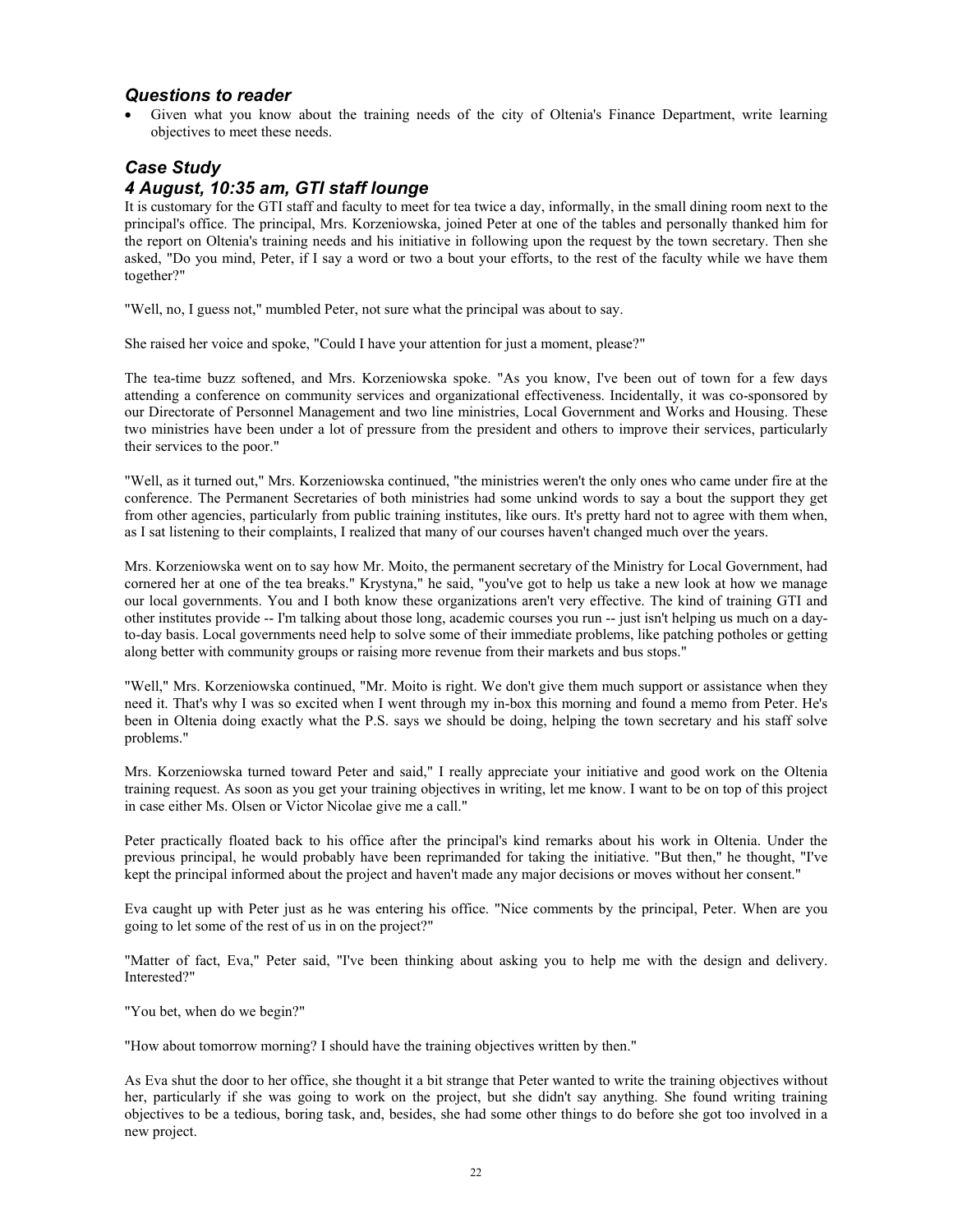Two things bothered Peter as he sat down at his desk. First, he shouldn't have asked Eva to work on the project without the principal's approval. "Guess I got a little carried away," he thought. The second thing on his mind was a little more serious. Mrs. Korzeniowska had asked to see his training objectives for the Oltenia programme. He wasn't sure he knew how to write them - at least in a way that would satisfy the principal.

When Mrs. Korzeniowska was named principal last year, he recalled, she immediately reviewed GTI's long-standing certificate courses and ordered some changes. The first was a rewriting of the course objectives. The principal said most of them had nothing to do with what they were intended to achieve. According to her, they read more like course outlines than learning objectives. Now Peter was faced with drafting a few objective statements of his own, to her standards, and it worried him. After all, he was riding high from his tea time accolades: He didn't want to do anything to diminish the principal's confidence in him.

Later that afternoon, Peter knocked on Eva's door, but there was no answer. He slipped a copy of the objectives he had just written under her door with the following note:

*Eva: Here's my first draft of the workshop objectives. If you get a chance, could you review them before we get together tomorrow? I'll see you around nine. Thanks, Peter.* 

### **OLTENIA WORKSHOP OBJECTIVES**

- *1. To discuss ways to collect more market revenue for the city*
- *2. To know how to write better revenue reports for the Finance Department*
- *3. To provide lectures and discussions about the importance of community development in running markets and other public facilities*

### *Questions to reader*

- How do these objectives compare with those you wrote earlier based on your understanding of Oltenia's training needs?
- How could Peter strengthen the set of objectives he has just written for the Oltenia workshop?

### *5 August, 9:00 am, Eva's office, GTI*

"Did you get my list of objectives, Eva?"

"Yes," Eva replied, "but I've got to tell you, Peter, they need a lot of work before we turn them over to Mrs. Korzeniowska. Otherwise, she may run us both out of the institute- you know how finicky she can be about course objectives."

"They're that bad?" asked Peter, dejectedly.

"Yes, pretty bad," was the reply.

"Well then," said Peter, with determination in hie voice, "let's get to work on them."

Luckily, Eva had an old copy of a small book written many years ago by an American educator, Robert Mager. It was Preparing Instructional Objectives. Eva and Peter went through Mager's book quickly to pull out some of his key thoughts.

"An objective is an intent communicated by a statement describing a proposed change in a learner - a statement of what the learner is to be like when he has successfully completed a learning experience."

"An instructional objective describes an intended outcome rather than a description or summary of content - it describes what the learner will be DOING when demonstrating hie achievement of the objective."

"To state an objective that will successfully communicate your educational intent, you will sometimes have to define terminal behaviour further by stating the conditions you will impose upon the learner when he is demonstrating the mastery of the objective."

"If you can specify at least the minimum acceptable performance for each objective, you will have a performance standard against which to test your instructional objectives ... a means for determining whether your programmes are successful in achieving your instructional intent."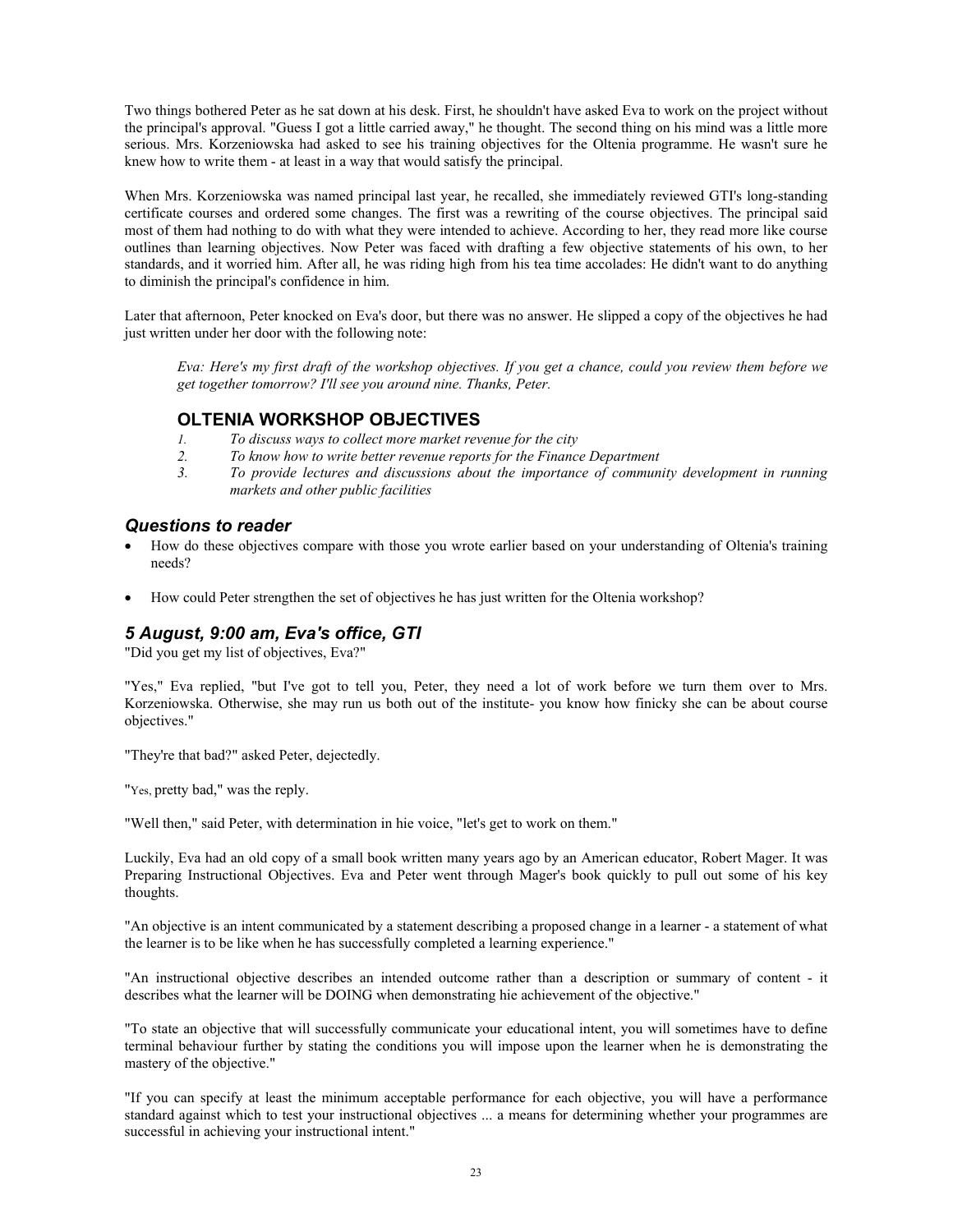After Peter had written these statements on Eva's blackboard, she commented, "seems to me Mager is focusing on three things: performance (What will the trainee be able to do at the end of the training?); conditions (in other words, under what constraints or limitations will the trainee's performance have to take place?); and, finally, what criteria will be used to describe acceptable performance."

*"*Eva," Peter interjected, "it all sounds so simple, but why do trainers have such a difficult time stating what it is they want to accomplish? Some of the best trainers I know can't write decent training objectives!"

"I think you just said it, Peter. The trainer has a difficult time saying what he wants to accomplish - what he, the trainer wants to do. Get it? Mager is saying, what will the trainee, the participant be able to do by the end of the training. It's subtle, Peter, but I think..."

Peter jumped in: "So darned subtle I'm not sure I understand it. Anyway, let's get on with it. The sooner we get this task out of the way the happier I'll be!"

They reviewed Peter's field notes and listed the three performance discrepancies the town secretary, his staff and Peter had agreed upon: (1) market revenues were only 6O percent of their potential; (2) over one third of the revenue officers reports to the Finance Department had to he rewritten; and (3) the relationship between the market masters and revenue officers, and the market vendors had deteriorated over the past year.

Peter and Eva selected the revenue-report-writing problem first and began to work with it, trying to use Mager's concepts of performance, conditions and criteria. The concept of the trainee's performance seemed pretty simple. Wasn't it to write revenue reports that would he acceptable to the finance director? Conditions, on the other hand, weren't so simple. As Mager described them, they were the constraints or limitations under which the report writing would take place. Eva and Peter decided one condition was to complete the report in the field using the form provided by the department, but there were problems with the report form. A number of revenue officers said it was too complicated: others said it contained questions to which they didn't have answers.

"Maybe the form needs to be changed?" Peter asked. "But is that a training need? Probably not unless... "

"Unless, what?" Eva asked.

"Unless we define one of the training results as a creative idea," said Peter. "I remember reading an article, several months ago, that described learning results in four ways - new knowledge, understanding and awareness; new skills; new attitudes, values and priorities; and finally, creative ideas. What if we had the revenue officers design a report form that was easy to use, gave the finance director all the information and data he needed and helped the revenue officers do it right the first time. Now, wouldn't that training result he a creative idea?"

"I guess so," Eva responded, "but how do you design a training programme to do that? Sounds like the manager's responsibility, not something the revenue officers should do. On the other hand, if the officers did come up with a new form, I'll bet they'd be motivated to use it."

"Good point, Eva. Now, where were we?" Peter asked as he began to worry about getting the training objectives written before the end of the day.

The two trainers struggled through this task, often having spirited arguments a bout what represented a condition and a criteria. Even Mager wasn't much help on these points. If, for example, the criteria (statements of acceptable performance) include getting reports to the boss on time, is that also a condition or limitation under which the performance must take place? Peter and Eva decided about mid-afternoon that these kinds of rhetorical discussions were useful and interesting, but also, very time-consuming. They quickened their pace, recognizing that many of the training objectives they would write could be open to interpretation by others. What they hoped to do was eliminate the potential for misinterpretation.

About nine o'clock that evening, Eva and Peter stuck their paper under the carriage of their secretary's typewriter and went off to their favourite hotel for a late dinner.

### *6 August, 10:30 am, Eva's office, GTI*

When Eva sat down, she saw a copy of the training objectives on her desk. As she picked them up to proof them, she said to herself, "Sonia certainly does good work."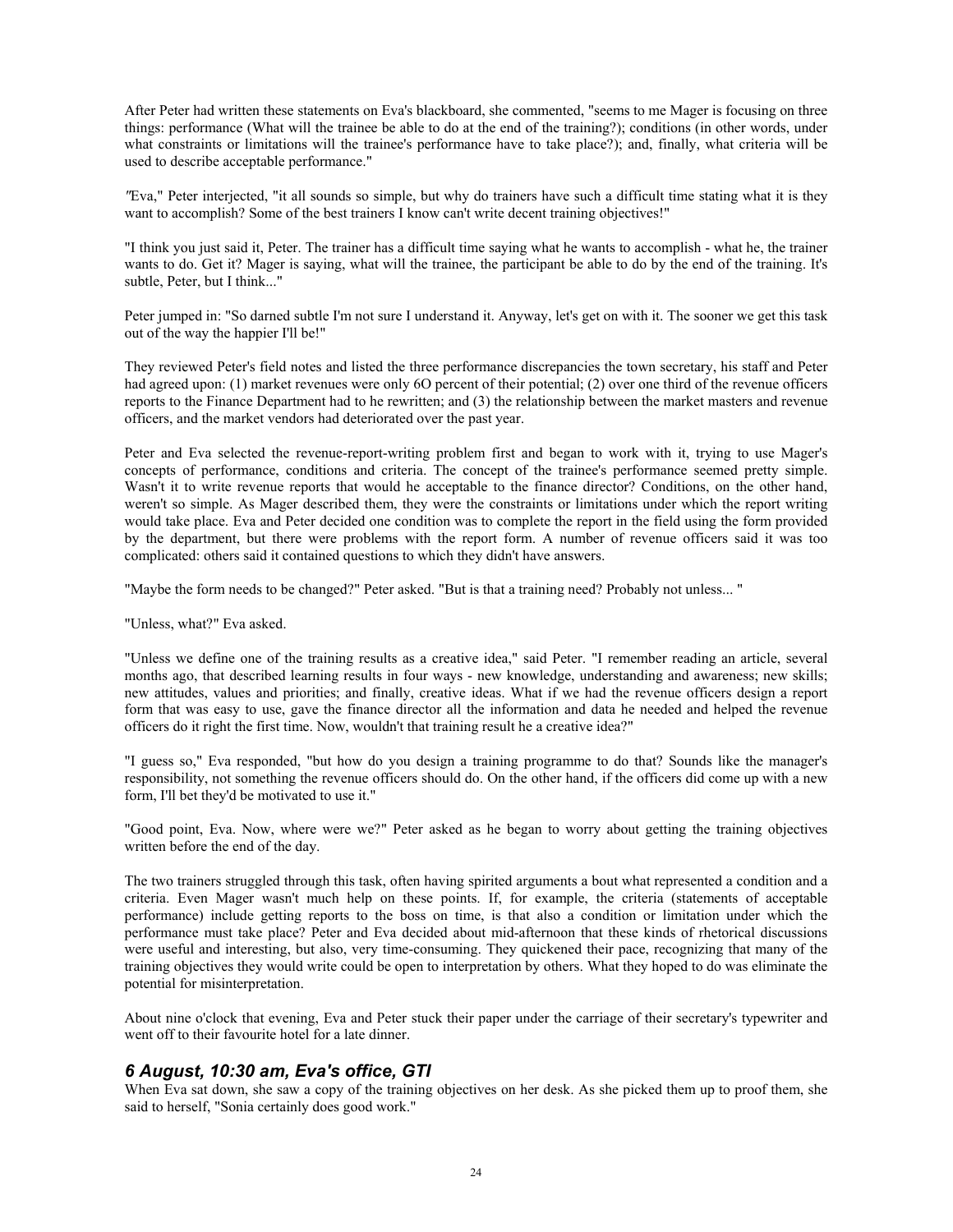|           | <b>Proposed Oltenia Workshop Goals and Objectives</b>                                                                                                                                                                                                                                                                                                                                                                                               |
|-----------|-----------------------------------------------------------------------------------------------------------------------------------------------------------------------------------------------------------------------------------------------------------------------------------------------------------------------------------------------------------------------------------------------------------------------------------------------------|
| А.        | Revenue report writing skills                                                                                                                                                                                                                                                                                                                                                                                                                       |
|           | Overall goal: To improve the quality and accuracy of the city market revenue field records and reports.                                                                                                                                                                                                                                                                                                                                             |
|           | Training objectives: By the end of the workshop, participants will be able to:<br>produce an improved market-revenue reporting form that is acceptable to the finance director and<br>a.<br>easy for revenue officers to complete in the field;<br>complete their daily revenue reports in the field with an acceptance rate of at least 90 per cent<br>b.                                                                                          |
| <b>B.</b> | Increase market revenues<br>Overall goal: To increase market revenues in three targeted areas by a minimum of 20 per cent in the six<br>months following the workshop.                                                                                                                                                                                                                                                                              |
|           | Training objectives: By the end of workshop, participants will have:<br>identified at least five ways in which revenues can be increased in the markets where they have<br>a.<br>responsibilities and jurisdiction;<br>increased their knowledge and skills in vendor contact and time management to the extent they can<br>b.<br>increase the number of daily collections by 20 per cent within three months of the completion of the<br>workshop. |
| C.        | Improved city-vendor relationships<br>Overall goal: To improve day-to-day working relationship between the city market masters and revenue<br>officers and the market vendors.                                                                                                                                                                                                                                                                      |
|           | Training objectives: By the end of the workshop, the participants will have:<br>increased their knowledge and understanding of community-development concepts and practices<br>a.<br>designed to decrease inter-group misunderstandings and tensions;<br>met with a representative group of market vendors to understand the issues and concerns resulting<br>b.                                                                                    |
|           | in the deterioration of the relationship between the city officers and vendors.                                                                                                                                                                                                                                                                                                                                                                     |

#### *Questions to reader*

- Which of the above objectives meet, to the greatest extent, the components of performance, conditions and criteria, as discussed in the text of the case study?
- What could Peter and Eva have done, in writing these objectives, to increase their ability to measure the long-term impact of the training on the performance of the individual trainees and the organization?

### *Commentary*

Writing training objectives, particularly if there is intent to meet the criteria of academics like Robert Mager, can be a frustrating experience. In fact, we experienced just such emotions when trying to set up this case study. The problems one encounters in writing rigorous objectives are many. First, training is designed to change behaviour - individual, team or group, and organizational behaviour. From our perspective, that is the bottom line. If behaviour does not change, training has been wasted. This is one of the fundamental differences between training and education. Secondly, the behavioural change we are looking for in training is on-the-job, not in the classroom, although it is nice to see it develop there as well.

The academics who instruct us on the proper way to write training objectives rarely apply their own theory and criteria to messy organizational problems or performance discrepancies, when they give examples in their textbooks, particularly, those that cut across a myriad of jurisdictional and interpersonal boundaries. As Peter and Eva discovered, trying to write a training objective that demonstrates what a revenue officer will be able to do **in the classroom** at the end of a training session to demonstrate his or her ability to lessen intergroup tensions **in the community** under certain conditions based on specific criteria, is difficult, if not impossible. In fact, it's even hard to follow that train of thought!

Learning objectives are also difficult to frame because they often encompass subjective standards. Take the issue, in the case study, of unacceptable revenue reports as submitted by the revenue officers to the finance director. Training is only one of many options to overcome the performance discrepancy and may not be the best. What if the current finance director resigns, another one takes his place and the new director says, "I don't see anything wrong with these reports. Why spend scarce resources on training our officers to make them better?" Has the performance of the revenue officer suddenly improved? Probably not. On the other hand, the performance discrepancy as originally defined no longer exists. This decision by the new director might have uncovered a new discrepancy. That is, management's inability to distinguish quality work from that which is mediocre. Lowering standards is always an option when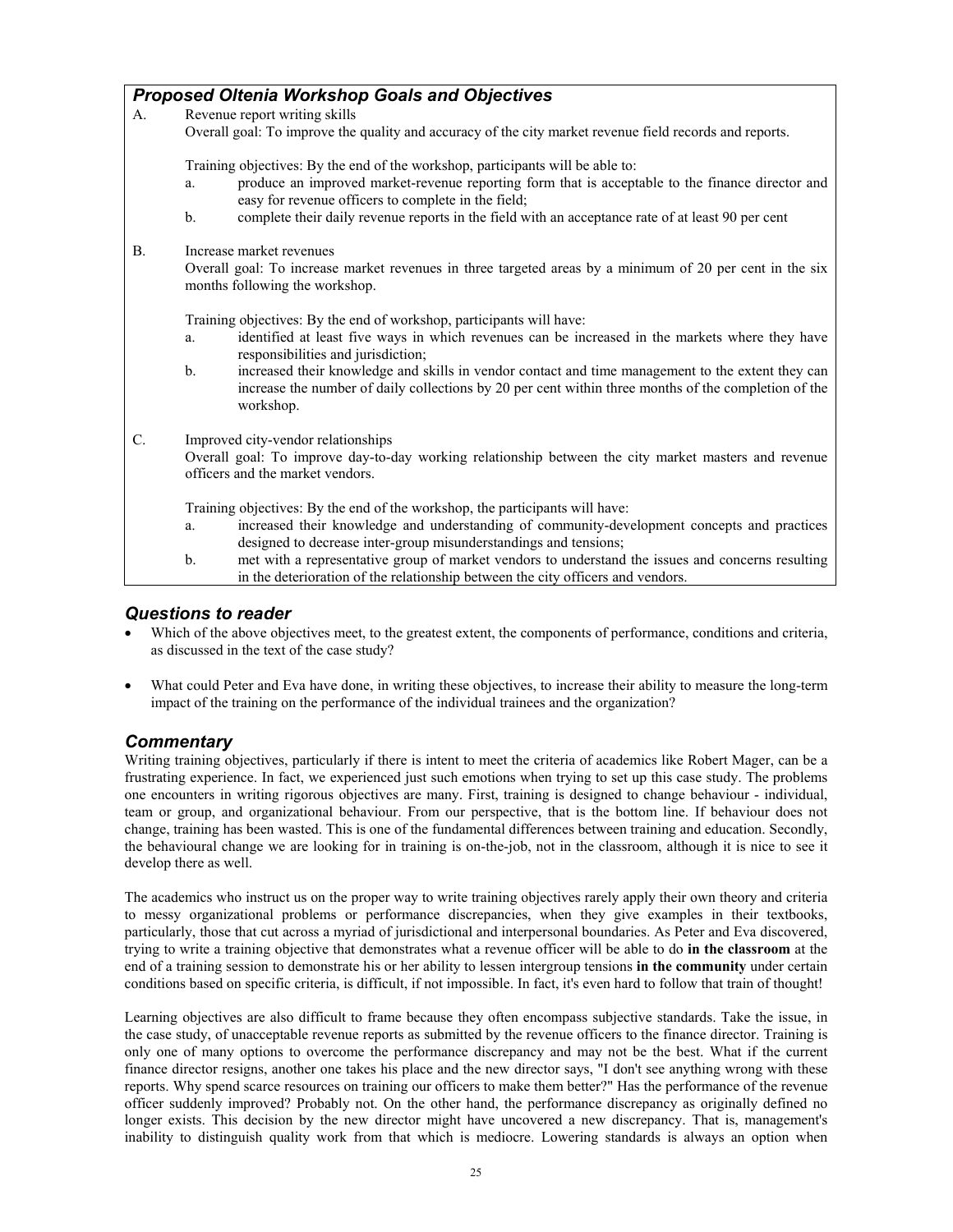performance gaps exist. We are not advocating a drop in standards as a preferred option, although at times it might be. We are simply pointing out its availability to the manager as an option.

Another management option is to redefine roles and responsibilities. The finance director, in our case study, could decide the assistant market masters should take over report writing and leave the revenue officers to concentrate on revenue collection. They, of course, might need to be trained, as well, in report writing. The point is that training is not the only option available to the manager nor is it always the best.

### *KSAVCA = BC*

Knowledge, Skills, Attitudes, Values and Creative Acts (as training outputs) = Behavioural Change, or, at least, we should like to think so. The definition of potential training outputs has expanded significantly in recent years. There was a time when only increased knowledge or improved skills were seen as appropriate training outputs. Now it is common and, often, expected that training will address attitudinal concerns and, even, values as they affect performance in the work setting. Much of the training that falls under the rubric of "community development," for example, is concerned with attitudes and values. We are not only looking at new knowledge and skills that will help individuals work effectively in the community, we are often asking trainees to alter their attitudes about how they work with community groups and to confront their own values about the power and influence that citizens should have in controlling their own destiny at the community level.

Finally, training can and should result in creative acts as intended outcomes. Some of the training objectives Peter and Eva wrote are geared to producing creative acts. For example, producing a revised and improved revenue-reporting form and identifying new ways to increase revenue are just two objectives that go beyond the traditional outcomes associated with knowledge and skills. Ironically, the revenue officers, in pursuing these two "creative act" outcomes, could, at the same time, be engaged in responding to traditional skill building and knowledge-enhancement objectives. The skilful trainer is one who can pursue several training objectives at once and not be restricted to pursuing individual learning objectives in linear, isolated fashion.

The taxonomy of end products one can achieve through training (e.g., increased knowledge, improved skills, changed attitudes, creative acts) is raised here because it provides the trainer with another approach to writing objectives. If we can: (a) describe the knowledge, skills, attitudes, values or creative acts we want in place at the end of any training event (or in motion so as to be in place at some future date); and (b) ensure that they are based on client-identified performance discrepancies, we are on our way to writing acceptable training objectives.

Before moving on to training design, it will be helpful to summarize some of our thoughts on the task of writing training objectives.

- If you don't know where you're going with your training (defining your objectives carefully), you will have no way of knowing if you have the right design or not.
- Useful training objectives specify the intended performance by the trainee as a result of the training not what has to be done by the trainer to achieve that performance.
- The focus in writing training objectives is on the trainee, not the trainer.
- Training objectives should be stated in observable and measurable terms whenever possible. In other words, can you observe or measure the performance change?
- To the extent possible, it is useful to state any conditions or limitations there may be on the trainees' performance when applying the new learning. For example, can they only use the new skills acquired through training while standing on their heads facing south?
- Objectives, whenever possible, should define an acceptable level of performance to be achieved as a result of training, i.e., given the investment, what is the lowest level of improvement the manager is willing to accept?
- The taxonomy of learning outputs, beginning with knowledge and ending with creative acts, is a useful tool in defining training objectives. It helps you to decide what you expect individual learners to achieve before you begin to plot a course to help them achieve it.
- All training should be committed to the end result of behavioural change. If change does not happen as a result of training, training is an investment with little or no perceivable return.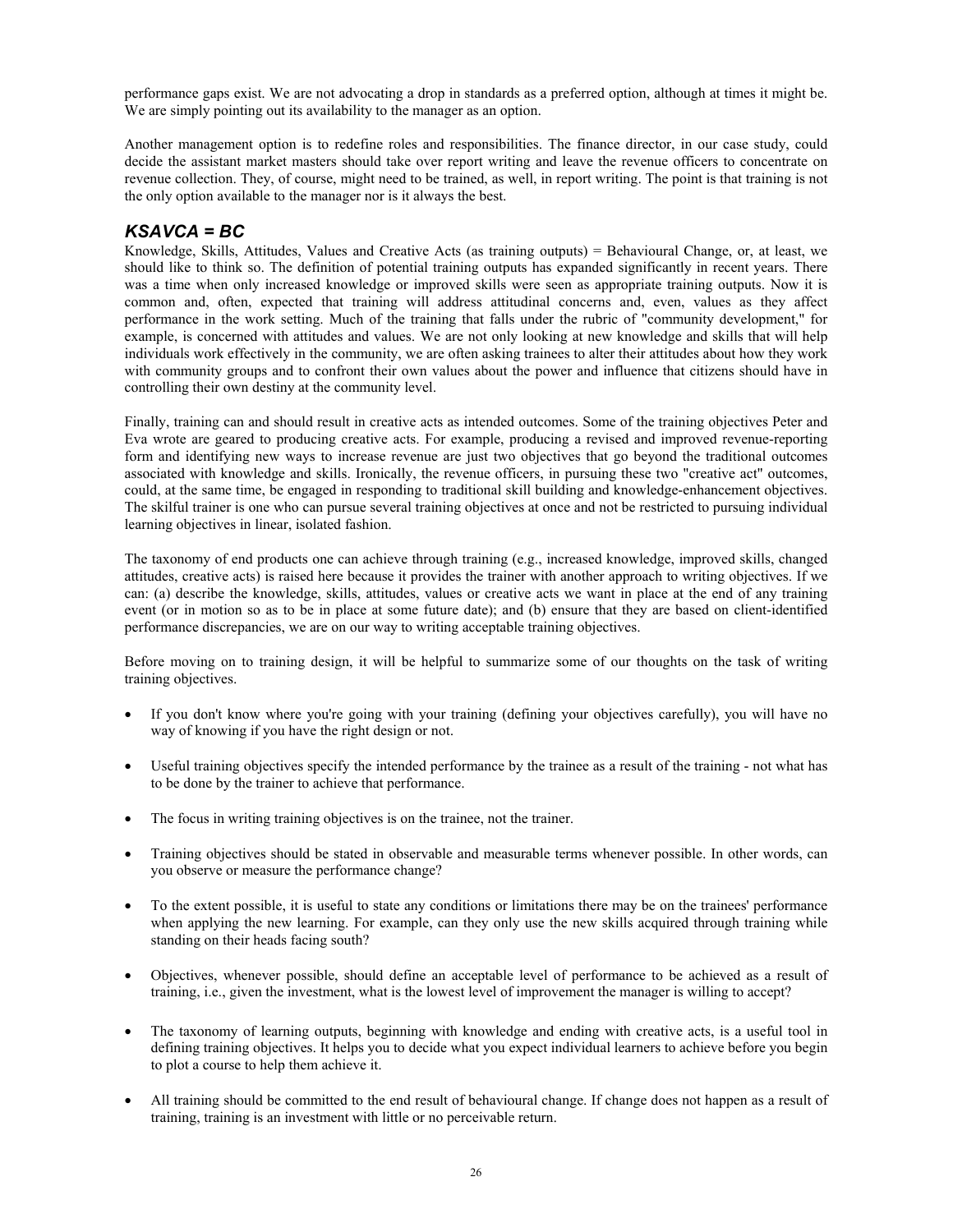• Writing training objectives to meet other peoples' expectations (of how objective statements should be written) is difficult and sometimes impossible. It is best to write them to meet your own expectations and those of your client.

# **4. PLANNING AND DESIGN**

### *Questions to reader*

• If you were Peter or Eva, with the list of objectives you have just written, what would you do next? Why?

### *Case Study 6 August, after tea break*

Peter and Eva remained in the faculty lounge after the morning tea break to talk to the principal. Mrs. Korzeniowska said she was satisfied with the training objectives for the Oltenia workshop. "Oh," she went on to say, "I could pick at some of the wording you used, but I think it's more important for you to touch base with the town secretary and may be some of his officers to see if they agree. By the way, the town secretary plans to be here tomorrow to give a lecture to one of our classes. You might want to get in touch with him before he comes. He may be willing to go over your draft of the objectives while he's here." As an after thought, she said, "Perhaps we could all have lunch together."

Peter reached Mr. Nicolae in the afternoon. They chatted about the training objectives and the possibility of having lunch together at GTI the following day.

Victor replied, "Would it be possible to see a copy of those objectives before we meet? The engineer's down in Judet now, looking at some paving equipment. If I can reach him, maybe he can stop by and pick up a copy."

Peter responded, "You just tell me where we can find him, Victor. We'll see that he gets them before he leaves town."

### *7 August, GTI, noon*

Mr. Nicolae, Ms. Korzeniowska, Peter and Eva had lunch together and talked about the training. The town secretary questioned one or two of the training outcomes. He wondered, for example, how Peter and Eva hoped to achieve objectives, like the development of a new revenue-reporting form through a training programme. Peter told Victor that several revenue officers had suggested ways to change the form to make it easy for them to complete. The town secretary seemed surprised and said, "Well, maybe they can come up with one that will work. I'm skeptical, but why not give it a try."

Peter also mentioned he had gathered some information during his interviews and visits to the markets that wasn't training-related. He thought it might he helpful to the town secretary or his department heads, in their management responsibilities.

Peter went on to explain, "For example, there doesn't appear to be any direct supervision of revenue officers in the field, and yet, as I understand, each market has a market master who is a grade higher than the revenue officers. All of them are under the finance director's supervision. Have you ever thought about giving the market masters supervisory responsibilities over revenue collection?"

"No," responded the town secretary, "but it might work."

Peter wanted to mention other things he had observed to the town secretary, but he decided maybe this wasn't the best time.

They also talked about how to schedule the training. The town secretary wanted the training to take place in Oltenia and didn't want his officers away from their jobs for any length of time. Mrs. Korzeniowska suggested they consider one-day sessions, spread over several weeks. Some "home work" for the officers to complete between sessions might be included.

"By home work," Mrs. Korzeniowska emphasized, "I don't mean the kind we used to get when we were doing our "O levels." I'm thinking about tasks that are directly related to the officers' jobs. For example, maybe revenue officers could keep track of how long each vendor contact takes - or market masters could do an inventory of empty stalls, if it hasn't been done lately."

While everyone agreed on the approach, Peter and Eva were still a bit nervous (but tried not to show it). They had talked earlier about the problem of working in one-day modules. Most of their experience at GTI was limited to nine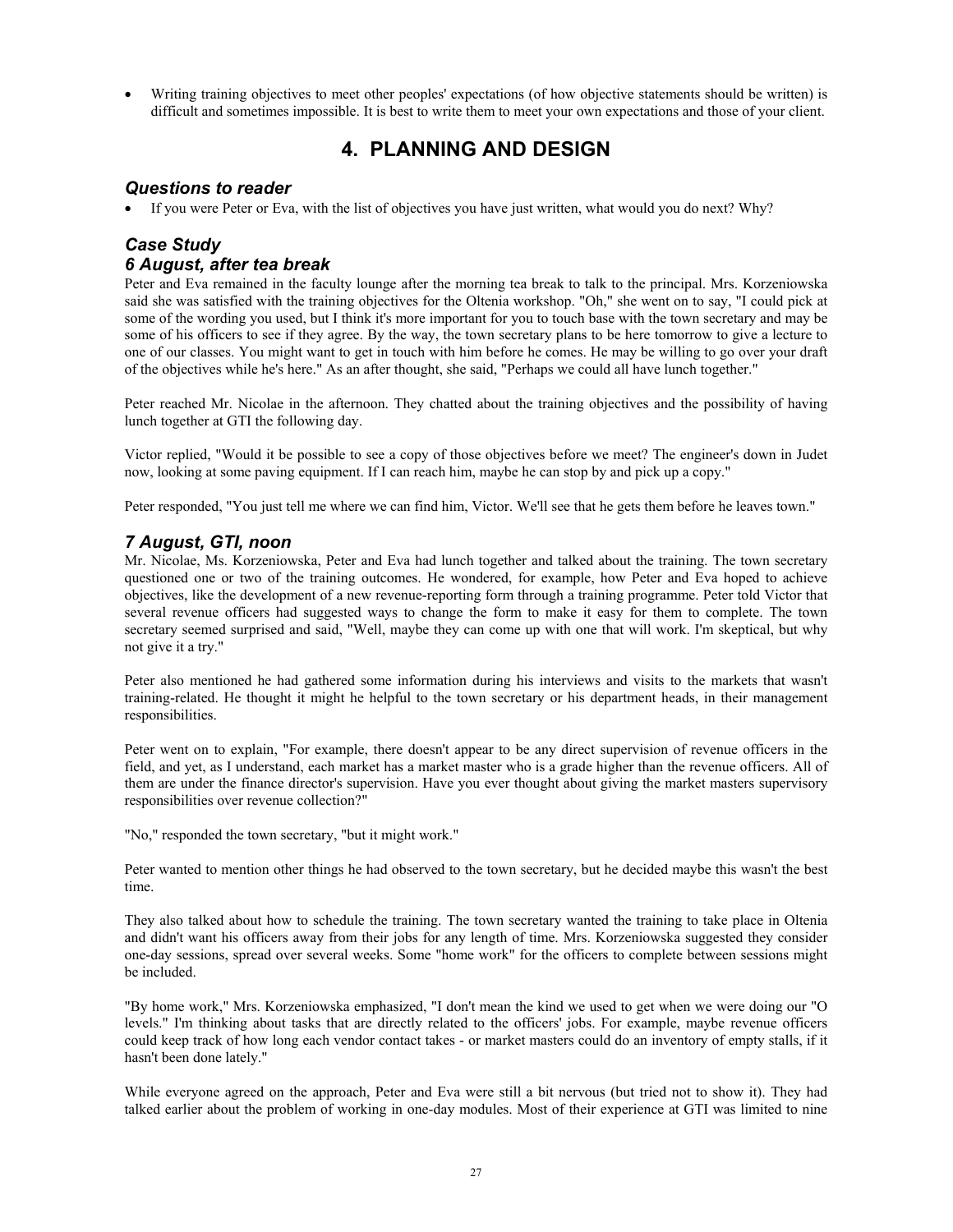month diploma programmed, taught like university courses or two-to four-week workshops that relied heavily on guest speakers and lectures.

Just before the town secretary excused himself to get ready for his lecture, Peter said to him, "We're looking forward to working with you and your staff, but, before you go, I want to check something out. It has to do with the training objectives. If the training achieves the outcomes stated on the list of objectives that Eva and I prepared, would you be satisfied?"

"No question about it, Peter," replied the town secretary. "in fact, it's a lot more than I expected."

Victor turned to the principal and said, "Krystyna, these two young people have created some pretty high expectations on my part. You're going to have to work them hard to make sure I'm not disappointed."

### *8 August, GTI, principal's office*

The principal told Peter and Eva she had received a phone call from Ms. Olsen. The Scandinavians International Assistance Agency (SIAA) had agreed to fund training of the Oltenia city personnel but wanted a proposal from GTI. Mrs. Korzeniowska asked Peter and Eva to prepare the proposal for her review and signature. It was due in three weeks.

The three of them also had a long discussion about the proposed training and how it should be designed and delivered. The principal said she wanted the training to be "relevant and practical."

"What do you mean by relevant and practical?" Eva asked. "Give us an example."

The principal responded, "So often our training programmes involve little more than lectures and guest speakers and, maybe, a few group discussions. I'm not sure the officers in Oltenia could sit through a day of dry lectures, and, from what you've told us, Peter these officers may be able to solve some of the same problems they seem to be helping to create. We may want to try some different approaches to training these people."

Eva responded by telling the principal and Peter that she had brought back some materials from the Training of Trainers programme she thought would be helpful. "We spent a lot of time," she went onto say, "looking at different learning styles, the different ways people learn. I think it would be fun to experiment with some of these ideas when we put together the Oltenia workshops."

The principal encouraged Peter and Eva to be "creative," saying, "if we never take any risks in this business, we'll never know what works or what doesn't."

When Eva and Peter returned to Eva's office, they spent a few moments thinking about how they should proceed with the design work. They listed once again the training needs Peter had "discovered" in his investigations in Oltenia and wrote them beside the objectives they had just given the town secretary. They also noted the training audience. They would be training 24 mid-level officers, 16 of them revenue collectors and the remainder market masters or their assistants. The three market masters were one pay-grade above the rest but had no supervisory responsibilities over the revenue officers and only minimal responsibilities over the assistant market masters. Peter and Eva reminded themselves that, while the difference in status was small, they would need to keep this difference in mind as they designed and carried out the workshops.

There was one constraint about the Oltenia training request that bothered them more than any other. It was the town secretary's insistence that his officers could not be released for more than one day at a time. Not only was the town secretary adamant about this matter, their own principal had agreed to it.

Peter much preferred to bring the officers to GTI for one or two weeks of residential instruction. This way he and Eva could use other faculty members to take responsibility for some of the sessions.

Eva, on the other hand, liked the idea of doing the training in Oltenia, using a different approach. "Just think, Peter, if the training doesn't go well for us, we have a whole week to think about what went wrong and how to change it."

"Great!" Peter retorted, "A whole week to worry about what we should have done differently. Some consolation.

Later that morning, they talked about how they might sequence the training sessions. They decided to start with the performance problem involving market revenues and to hold the vendor-city relationship problem until the last workshop. The tension between the officers and the vendors seemed the most difficult of the three. They wanted to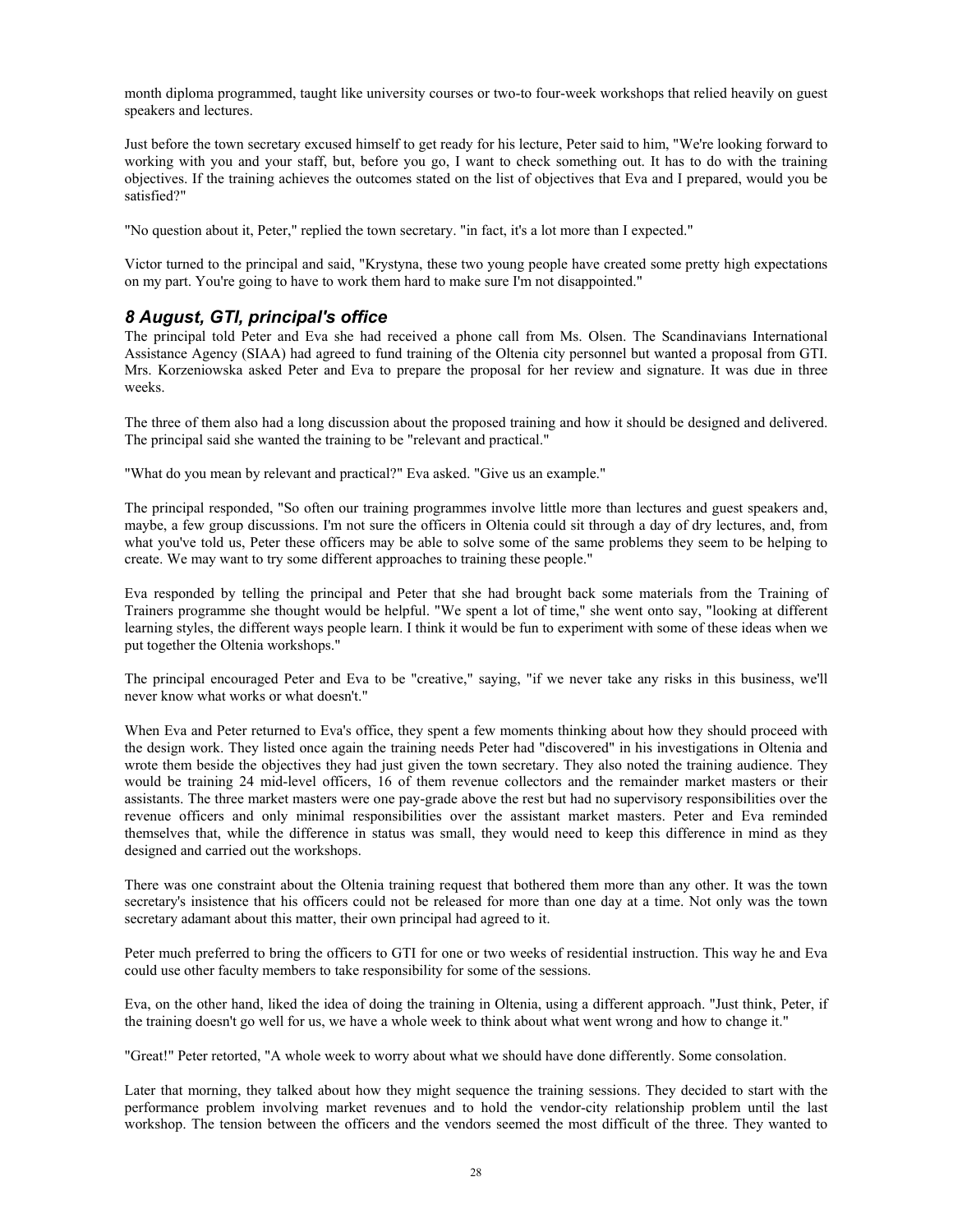build their confidence before they tackled that problem. In between, they would work with the revenue officers on their report writing.

Just before lunch, Peter asked Eva for a copy of the materials on learning styles she had mentioned in the meeting with the principal earlier.

"Can we get together about three?" Peter asked. "I'd like a chance to go over these before we begin to think about the designs."

#### *Later that afternoon*

"Eva, I'm not at all sure I understand what that guy Kolb is trying to say about learning styles in those handouts you gave me before lunch."

"I can appreciate that," Eva responded. "He tends to be a bit academic at times, and he uses some terms that are "very American" as far as I'm concerned. Nevertheless, I find his ideas helpful and I think we should try to use them I in the Oltenia programme, if we can. Let me see if I can describe them in my own words."

"Three things about Kolb's model impressed me. First, it identified four distinct ways in which individuals learn. First, according to Kolb, people learn from concrete experience (specific experiences and feelings). Secondly, they learn by watching and listening, (i.e., reflecting on what is happening and observing what is going on, viewing things from a different perspective). Thirdly, they learn by thinking or what Kolb calls abstract conceptualization. This involves acting on an intellectual understanding of a situation - more of an analytical approach to learning. And, finally, they learn by doing - or active experimentation to find out first-hand how something works for them."

In describing Kolb's theory, Eva said that each individual seems to have a preference in the way he or she learns. Some people prefer "learning by doing," while others prefer "learning by thinking" or one of the other two approaches identified by Kolb in his research. "In spite of our preferences," Eva went on to say, "we can and do use each of these styles in varying degrees, and we can strengthen those we don't use as often, through practice. That's one reason why it's important to vary training designs to accommodate different styles."

Another aspect of the learning-styles approach, which Eva liked, was the way trainers could modify their training designs to emphasise one style over another. For example, for those who learn best by active experimentation, it might make sense to include a field assignment. Another approach might be more effective when working with someone else.

As Eva remembered, there is also a cycle of events that each of us must experience or be involved in, before significant learning is achieved. The cycle includes the four styles identified by the Kolb model. The cycle goes from concrete experience, to reflective observation, to the conceptualization stage and, finally, to active experimentation. As Kolb describes these steps, they are circular, not linear. This means, once the cycle is complete, it begins again.

Eva was surprised that the trainer, according to Kolb and others, could break into that cycle at any point when designing and conducting training.

"This means," as Eva explained to Peter, "that you don't always have to start out with what Kolb calls a concrete experience, like a lecture, and finish with an active experimentation activity, like having the trainees apply whatever it is you're teaching. This means, we have a lot of options available when we design a programme like the one we're going to do in Oltenia."

**"**I like the model too," Peter remarked. "It gives me a way of thinking about training design, but frankly, I think it's too complicated. After giving it some thought, I think I've come up with a way to simplify it."

"Really," responded Eva. "Did you arrive at this conclusion through reflective observation or active experimentation?"

"Actually," replied Peter, "It was a concrete experience. On a more serious note, Eva, it seems to me we trainers have three things to do when working with a group of participants, particularly those who have work experience, like the participants in Oltenia, and we need to think about these three stages when we sit down to design the programme. The first is to present new ideas or knowledge or data ... "

"Or," Eva interrupted, "even the introduction of a new skill?"

"Yes, " Peter continued, "and other things as well. Once we have presented the material or input or whatever we want to call it, we need to help our participants process it."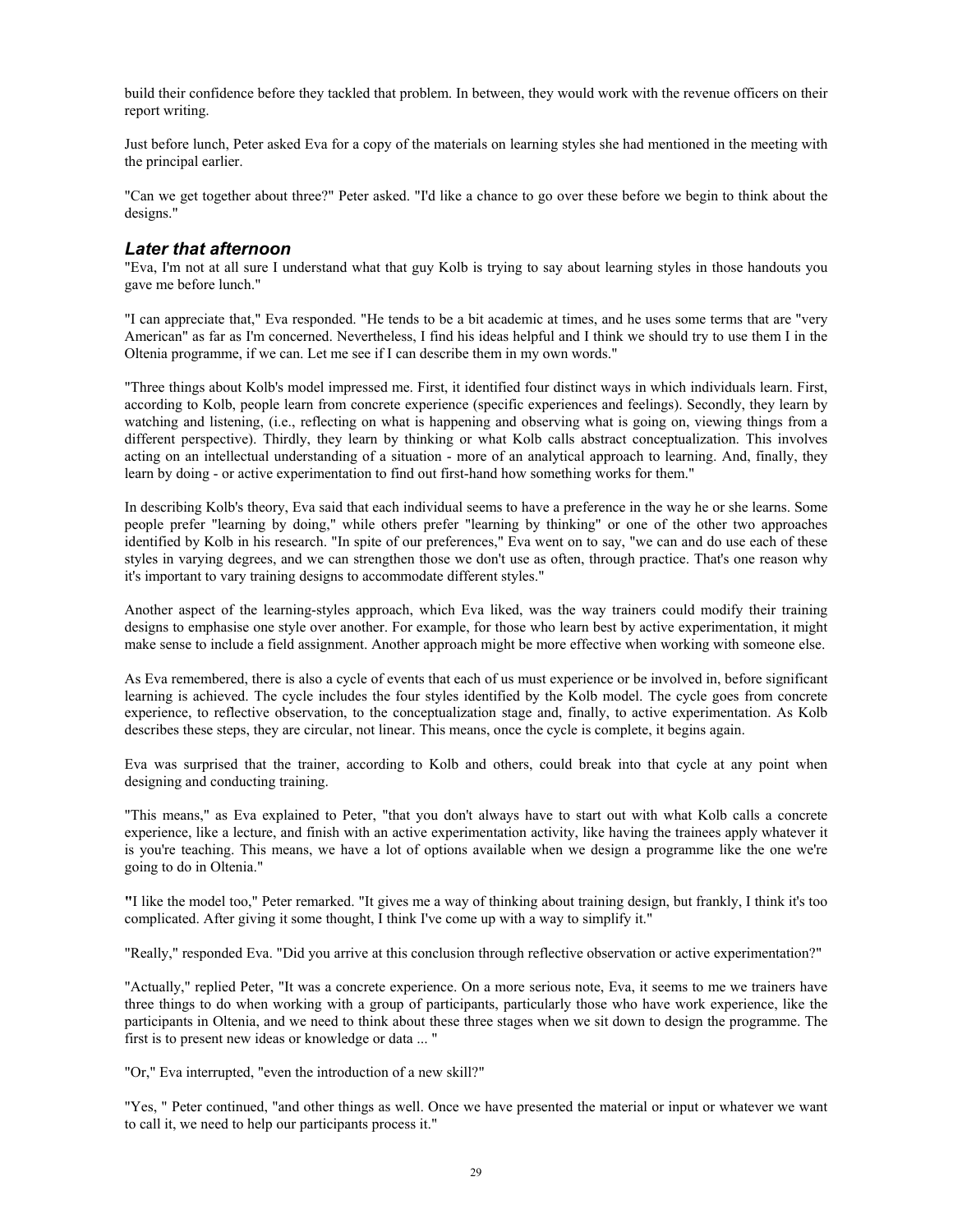

"Wait a minute, Peter," Eva said, "what do you mean by 'process' it?"

"A variety of things," Peter continued. "We help them talk about what it is we presented, reflect on it, go out and observe it in the field, even experiment with it in the class room."

"We don't always do this very well in our programmed now, do we?" Eva observed.

"That's right," Peter went on to say. "But the thing we do even less well is the last step - that is, helping our participants figure out how to apply whatever it is they have learned, and application is really two-fold. We can help them apply what they learned to a contrived situation in the classroom, or we can help them apply it to a real situation they are facing on the job."

"Of course," Eva added, "helping them apply it to a real-life situation is important, particularly when we are involved in in-house training, as we shall he doing in Oltenia."

"Precisely," said Peter, nodding in agreement. "Now, I suspect we shall have trouble keeping these three steps separated. The lines between them don't always seem to be clear, but then, I have the same trouble with Kolb's model. When does a trainee stop observing and start thinking or, to use Kolb's terms, go from reflective observation to abstract conceptualization?"

"That's a good point," Eva replied. "I guess if we're going to stay in this training game, Peter, we're going to have to learn to live with a lot of ambiguity, but I have a concern with what you said about the three steps in designing a training programme. Can we also mix them up?"

"What do you mean, mix them up?" asked Peter, looking a bit puzzled.

Eva continued. "Remember, Kolb said we could break into the learning cycle at any point when we put together a training design. Now, I'm wondering whether we can do the same with your three steps. In other words, could we start with what you call application and, then, go to process or presentation or do we always have to start with 'presenting' something?"

"I guess there's one way to find out," said Peter. "Let's take one of those training needs I found in Oltenia and see if we can think of more than one training design to meet it."

#### *Questions to reader*

• Select one of the objectives Peter and Eva plan to address in the Oltenia training programme and design training to accomplish it in at least two ways. Start first with a traditional presentation followed by the other two steps. Then, start with either application or processing and design a learning experience incorporating the other two steps.

#### *Later that afternoon*

Peter and Eva met later that afternoon to see if they could design a training event for Oltenia that would start with the different stages Peter had outlined earlier. They chose the training objective concerned with developing a new revenuereporting form. (You may recall, the training objective, as sent to the town secretary for approval, read: to produce an improved market-revenue-reporting form that would be acceptable to the finance director and easy for officers to use.)

As Peter and Eva worked together that afternoon, they came up with the following options, each beginning with a different step in the training cycle.

### *Option I, Starting with presentation*

#### **Presenting**

• Short lecture on how to design an effective report form, using examples from other local authorities.

#### **Processing**

• Small-group discussions, comparing the report form Oltenia is using with others described in the presentation.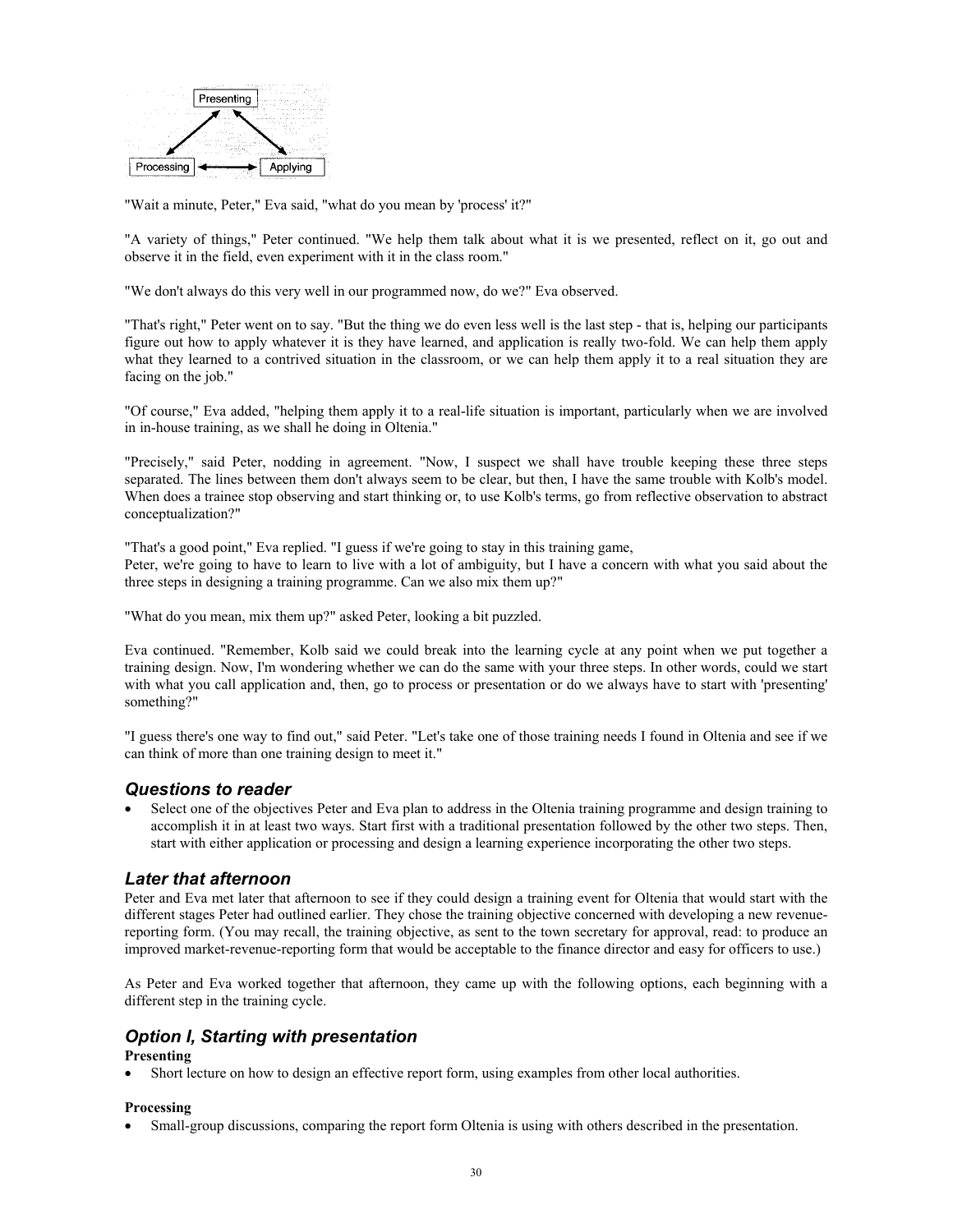#### **Applying**

• Total group, working with the instructor and using ideas from each small work group redesign Oltenia's revenuereporting form.

### *Option II, Starting With Processing*

#### **Processing**

The instructor divides the participants into small work groups to list problems they encounter in completing the revenue-reporting form.

#### **Presenting**

• Small groups report out and compare their lists. Instructor comments on the various lists, summarizes what he/she sees as the problems to be addressed, and uses the participants' inputs as the basis for short lecture on criteria for designing a simple but effective reporting form.

#### **Applying**

• Instructor organizes small groups to design a new form they can propose for use to the finance director.

### *Option Ill, Starting with Application*

#### **Applying**

• Individual participants are given market-revenue information from a previous week and asked to complete the revenue-reporting form.

#### **Processing**

• Small groups of participants (2-4) are organized and asked to critique each other's revenue reports and prepare a list of problems they each have encountered in completing the revenue report.

#### **Presenting**

• Each small working group presents its report. After all reports have been given, the total group consolidated its findings, making one list of the problems encountered in completing the form.

#### *Questions to reader*

• Review the three training designs, outlined above, and select the one you believe would be most effective in meeting the stated training objective. Explain why you selected this alternative over the others.

"Hey, we did it!" exclaimed Eva. "At least, I think we did it. Anyway, we have some outlines we can work on to meet that training objective."

"You're right, Eva." Peter agreed. "What surprised me was how easy it was, once we got started. Why don't we go ahead and pick one of the three approaches.

Eva interjected, "The best of the three, of course,"

Nodding in agreement, Peter replied, "Yes, if we can figure out which one that is, we can try to finish the design and use it as a model for the others. After all, the principal said she wanted a funding proposal to send to Ms. Olsen sometime in the next two or three weeks."

"I agree with you, Peter," said Eva, "but I'm tired. We've worked hard today. What do you say we call it a day, go get a drink and celebrate our great insights into the mysteries of training.

"You're getting a bit cynical about our chosen profession, aren't you, Eva?"

"You think so, Peter?" she replied.

As they went out the door, Eva turned to Sona, her secretary, and said, "if the principal calls, tell her Peter and I have gone out to have a concrete experience. Or are we planning to engage in abstract conceptualization, Peter?"

"Hardly!" he replied. "You know, Eva, sometimes you're kind of weird."

### *10 August, 8:30 am, Peter's office*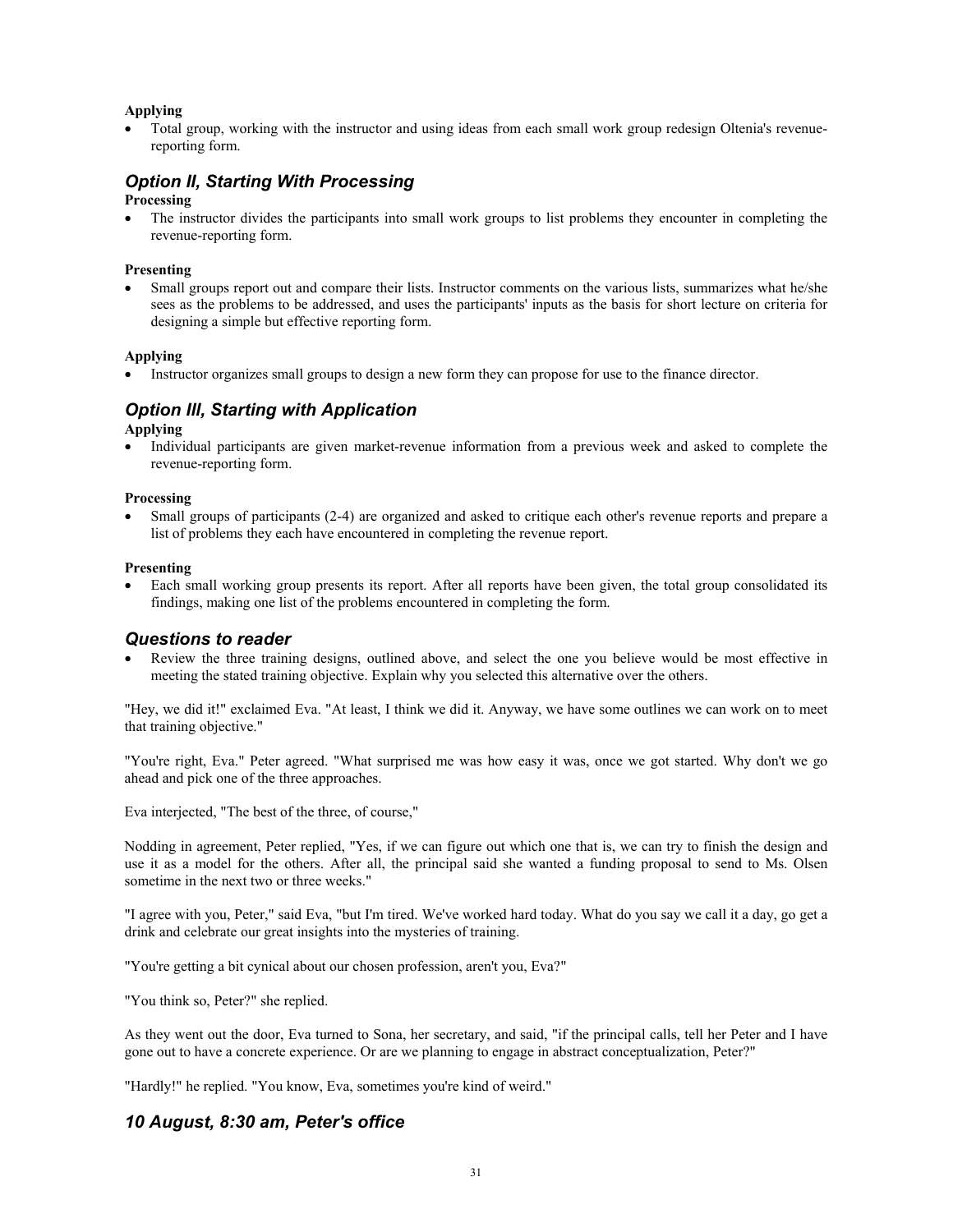Two days later, Peter and Eva met again to work on the Oltenia training design. After developing a format for outlining the design, Peter and Eva gave some thought to the performance discrepancy associated with the completion of revenue reports. As they discussed the problem the city was having in getting the reports written, it occurred to them that the officers' poor performance was, in part, a symptom of other problems. For example, some officers had already criticized the report form as being too complicated. Other officers said it required information about the markets that it wasn't their responsibility to collect. Maybe the officers don't have enough time to complete the current form by the end of each workday. These symptoms, Eva and Peter realized, may or may not be solvable by training.

Eva and Peter decided that one way to test some of these performance assumptions would be to simulate the work situation in the classroom. For example, the revenue officers could be asked to prepare a revenue report, within the usual time allotted them, using actual data from the field. The simulation would not only give the trainers feedback on each individuals capacity to perform the task but provide insight into problems that are encountered widely within the cadre.

As Eva and Peter reviewed the three options they had outlined earlier, they decided to go with the third. As you may recall, this was the one to be initiated bran application exercise. They would start the report-writing training with the simulation exercise they had just discussed.

Working together, Eva and Peter planned a day-long workshop to achieve one of the two training objectives concerned with the performance discrepancy of unacceptable revenue reports from the field. They put the training outline for the workshop in the following format.

### *Revenue-Report-Writing Workshop City of Oltenia*

Overview of Training Need:

The overall quality of market-revenue reports from the field has been identified as one of three performance discrepancies the city wants addressed through training. Over a third of these reports have to be rewritten now before they are accepted by the finance director. In discussions between the city officials and GTI, it was agreed the training should result in a sustained 90-per cent report acceptance rate by the director. Since training is only one of several strategies needed to overcome this performance discrepancy, the two parties agreed to work together to employ both training and management interventions to meet their predetermined objectives.

To improve the quality and accuracy of city market-revenue field reports and records.

Specific Training Objectives

- 1 . By the completion of the workshop, the participants will produce a revised market-revenue-reporting document that is acceptable to the finance director and will help the revenue officers achieve a sustained minimum acceptance rate of 90 per cent upon initial submission.
- 2. Within six weeks of the completion of the workshop participants will achieve a sustainable minimum acceptance rate of 90 per cent for market-revenue reports written in the field. (It is recognized that this objective cannot be met during this workshop. It is listed here because it represents the impact result to be achieved through training and follow-up activities.)

#### Workshop Participants

Revenue officers (if it has been determined at a previous workshop that market masters or assistant market masters should be involved in writing revenue reports, they should also be involved in this workshop.)

#### **Time required:** One day

**Training Venue:** A suitable site in Oltenia. The workshop will require a room large enough to accommodate 24 trainees in plenary session and up to six simultaneous small-group discussions.

#### Training Design

8:00 am Plenary session

• Warm-up activity: Each participant quickly states something that has happened to him/her during the past week as a result of the first workshop in the series.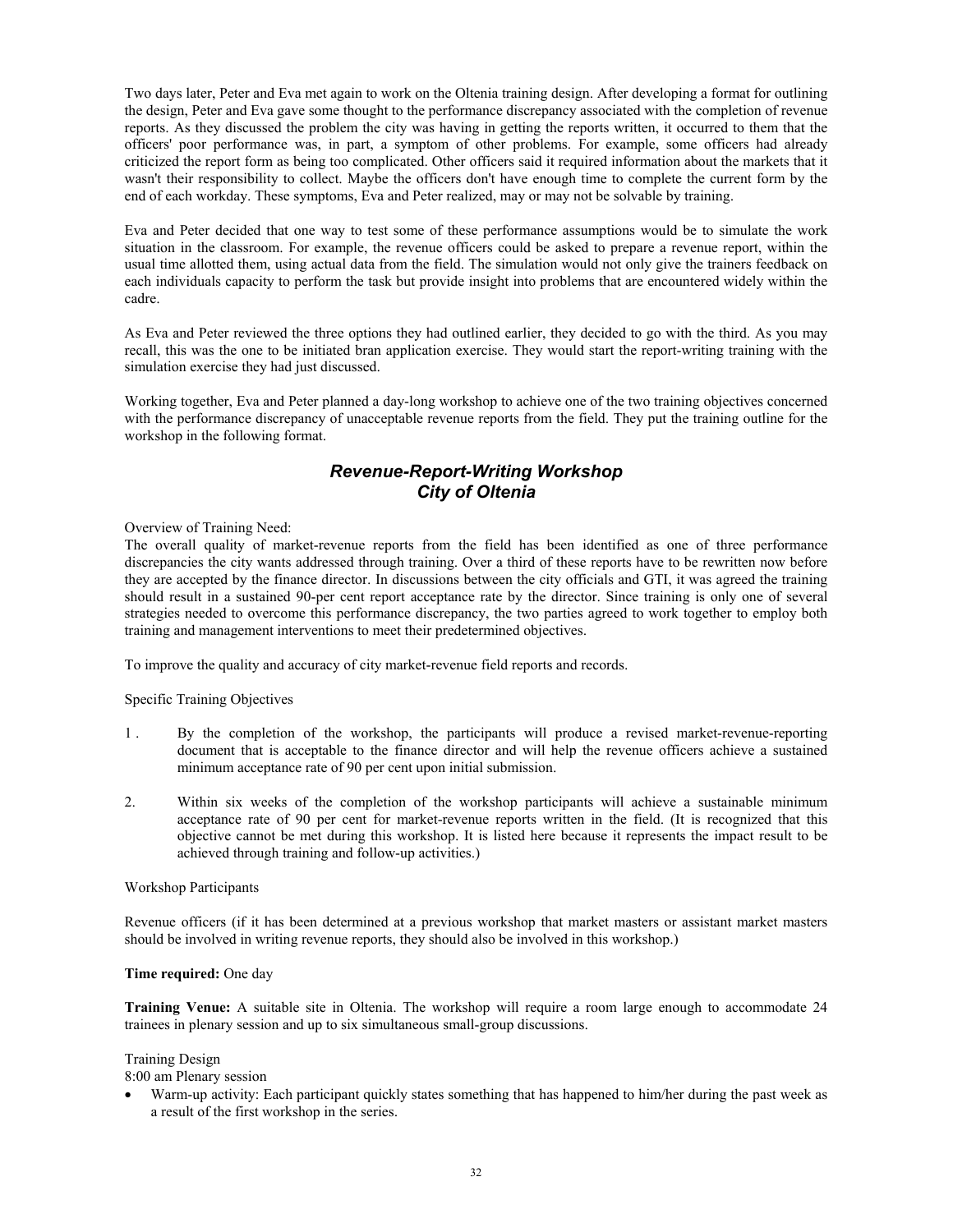• Overview of days activities and briefing of participants on first task.

### Task

- 1 . Each revenue officer is asked to complete two copies of the current market-revenue-reporting form.
- 2. Each officer is to he given receipts and other data necessary to complete the report.

TRAINER NOTES: This task should not go beyond 30 minutes. This is the amount of time normally required to complete the report in the field. Since the revenue officers have been using this reporting document, there should he no need to give lengthy instructions. Ask participants, to complete one copy before they begin the second copy. One copy is to se given to the instructors, and the second copy kept by the training participant to use in the following activity.

9:00am Small Work Groups (3-5 Revenue Officers)

Tasks

- Participants discuss their reports and develop a list of problems (constraints) they experienced in completing the reports.
- The problem list is posted on newsprint and one member of the group is selected to report to the follow-up plenary session.

TRAINER NOTES: Some groups may have problems completing the task. If so, suggest they go over the report in detail to look for all of the reasons why they have not been able to complete it, either on time or accurately. Ask them to check their arithmetic. Has each of them come up with the same revenue totals for the day? If not why not? Is the form organized to be completed easily? Is there enough room to record the information requested? Ask them to look at the data and the reporting form from the perspective of an outsider, as someone who is seeing both for the first time.

10:00 am Tea Time

#### 10:30 am Plenary Session

Tasks

- 1. Small work groups report on their list of problems (constraints) and answer questions for clarification.
- 2. Lists are combined, and priorities put on those problems that are seen as the most important to solve.
- 3. Instructors lead a guided discussion to prepare a list of recommended steps to overcome each of the problems/constraints. Group selects a spokesperson to present its findings and recommendations to the finance director at the next training session.

TRAINER NOTES: It will be important to provide structure and direction to this session. The primary objective is to develop a list of ways to change the reporting form to help revenue officers achieve the objective of a sustained acceptance rate of 90 per cent. The officers may also come up with other suggestions that help them with their jobs. These should be recorded, and a decision made on the best way to handle them for future consideration. Since the director will be attending the afternoon training session, the officers should he encouraged to do their best on these tasks.

12:30 p.m. Lunch (The finance director should be encouraged to join the revenue officers for lunch)

2:00 p.m. Plenary session (with finance director)

Tasks

- 1. Group spokespersons report their findings and recommendations to the finance director.
- 2. Each recommendation is discussed, and a decision made, if possible, on whether to accept it as proposed, to modify it or to drop it.

3:30 p.m. Tea Time

4:00 p.m. Plenary session continues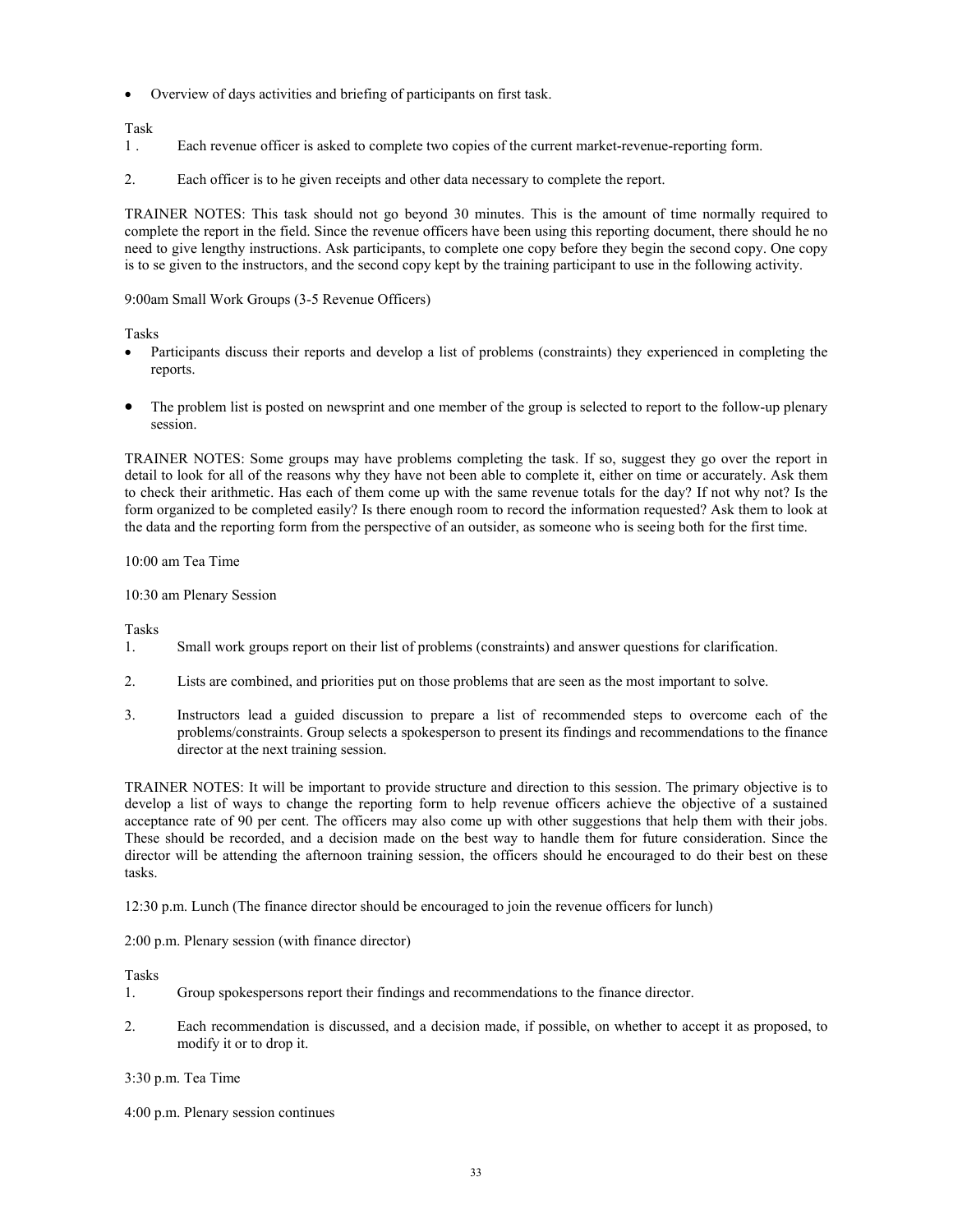Tasks: Critique of days activities and discussion of what needs to be done to follow up on the decisions that were made by (or with) the finance director at the previous session.

TRAINER NOTES: While it is difficult to predict what will happen during the afternoon session with the finance director, the instructors and the city staff should be prepared to follow up on the recommendations that have been adopted. If, for example, the revenue officers, working with the director, agree on a new format, it should be typed, the officers, briefed on its use, and the new form put into operation as quickly as possible. The officers should have several days to use the new form in the field prior to the next training session. The results could be reviewed and critiqued at that time.

### *Questions to reader*

- You have just looked over the shoulders of two trainers struggling to develop a training design for a group of line officers. Given the training objectives regarding the report-writing performance discrepancy, how successful do you think their design will be? Why/why not?
- Peter and Eva admitted to themselves that the training design they just completed for the Oltenia revenue officers would result in some uncertainty and ambiguity, in that they, as trainers, could not predict the outcomes. Is this desirable or undesirable, when planning learning events for organizational work teams? Why? Would you have done anything differently, in their situation, to have decreased the uncertainty? If so, What?

### *Commentary*

The design of training interventions is or should be the most challenging task in the training cycle. Yet, many trainers are either not skilled in training design or not inclined to spend the time necessary to design effective learning experiences. The design phase of the training cycle is challenging because it requires: (a) knowledge of the many design options that are available; (b) skill in using them; and (c) creativity in manipulating the various options to enhance participant involvement and significant learning. Moreover, the design phase requires the trainer to see the big picture while grappling with the details of each learning moment. It also demands an element of self-confidence that allows the trainer to take risks and to disinvest in his or her own creation, if it's not going as planned or if a better opportunity presents itself as the learning event unfolds.

Learning is an organic experience - not a mechanical exercise. It puts roots down in the strangest places and occasionally bears unexpected fruits. Perhaps, that is why training is both exciting and, at times, exasperating, and that is why the design phase is so challenging.

In the next few pages, we want to reflect on the experience Peter and Eva have just had in designing a training event and look at some of the key factors that determine the success of learning designs.

The points made earlier about the importance of assessing needs and writing objectives need to be re-emphasized here. If you don't know where you're going, it's impossible to plan your trip, and the more detailed your learning objectives are, the easier it is to plan and design experiences to fulfil them.

#### *Content vs process*

Designing training experiences involves both content and process - the "what" and "how" of learning. Content is often a problem for the trainer. First, there is a tendency to bring in the "experts" to provide content to the training experience. Often these experts are knowledgeable about their field but not skilled in adult learning strategies. They can be enlightening, but very boring! Secondly, outside experts are not always needed. What is needed are strategies for helping people learn from each other (this quickly gets us into a discussion of process). Thirdly, many trainers believe that content can be dealt with only in a traditional lecture format. Not so. This is one of the traps we put ourselves into when confronted with technical or conceptual ideas that need to be transferred from one head to another.

Content and process are not separate containers from which we draw to design training. They tend to be intermixed, often, inseparable ingredients. Take, for example, the exercise where revenue officers were asked to critique the reporting forms they had been using to report data and information to their director. Is it content or process? We think it's a bit of both. Content is best when it is delivered in an engaging, interactive milieu. Process is at its worst when it is void of content, epitomizing form over substance.

Many years ago, a highly paid industrial trainer was working with a city council to teach them how to be creative. He suggested they do a brainstorming exercise on the redesign of a container lid. The mayor, who was interested in creative thinking but preferred to direct attention to redesigning the council chambers, was told by the trainer, "We shall consider that exercise but only after you have redesigned the lid." It was, of course, a dumb move on the trainer's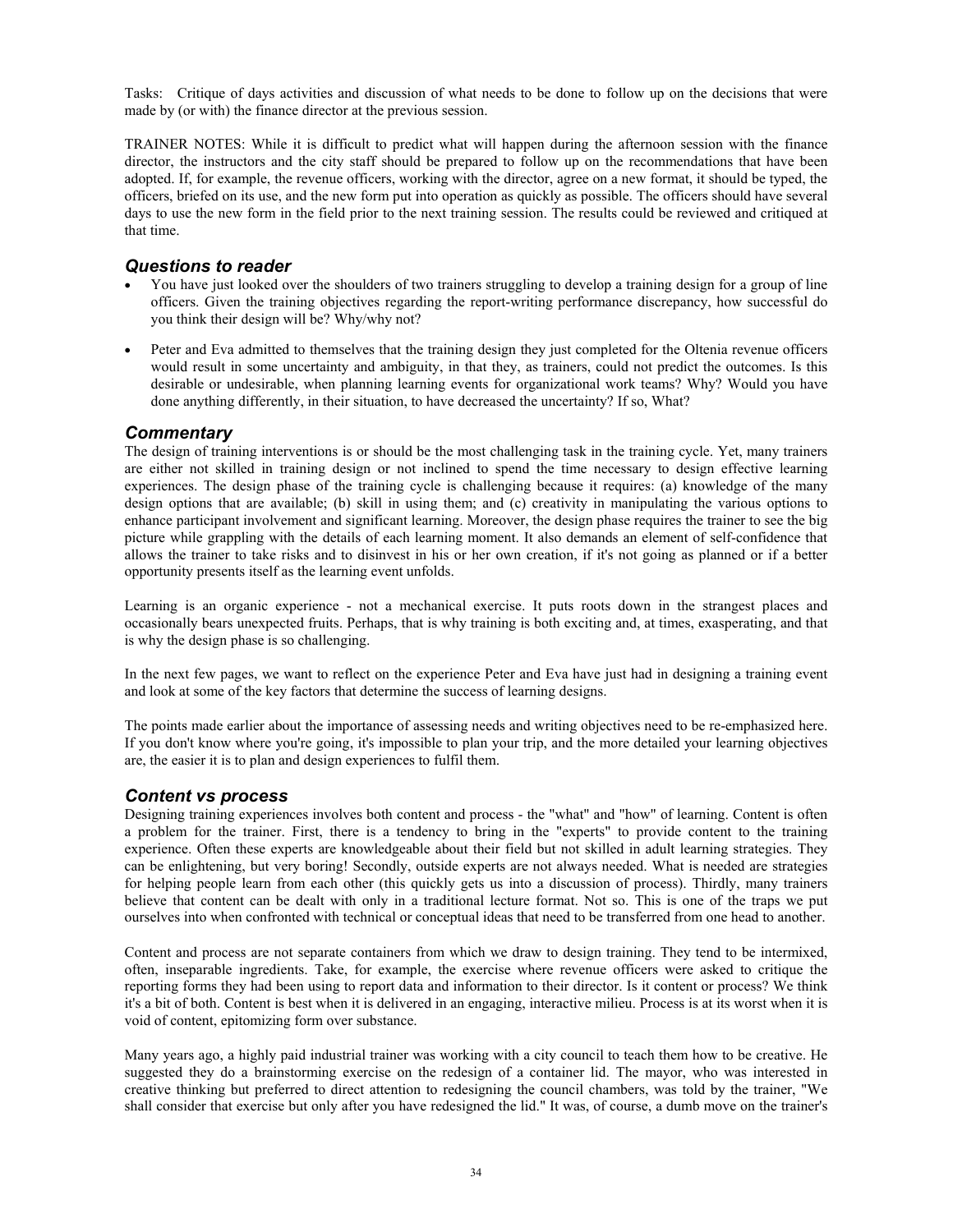part. He alienated the mayor and council and missed an opportunity to help them grapple with a long-standing problem that was important and frustrating to them.

We said content is often a trap to the trainers: so is process. Often, we think it has to be complicated to be effective. The more complicated the training process, the more likely it is you will lose the participants in the maze and haze of implementation. Keeping it simple (the training process, that is) is also keeping it effective.

Finally, it is important to remember that the best content resource the trainer has available is, more often than not, the knowledge and experience of the training participants. The best process resource the trainer has available is an opportunity for the training participants to share their knowledge and experience. Don't hesitate to design both opportunities into the learning experience.

#### *Stages of learning*

Peter suggested that we think about the learning event in a slightly different way - as encompassing three stages, which Eva then suggested, could be interchangeable in terms of sequencing. These stages are presenting, processing and applying.

**Presenting** is the stage when we input new ideas, data, information, concepts, models, and definitions. From a training perspective, we have a wide range of tools available. Presenters can instruct, lecture, use visual aids, provide reading materials (put the total onus on the learner), initiate a discussion, and generate data (through such activities as brainstorming and nominal group process). Presenting is content-oriented and suggests an infusion of new material for learning. It can come from the instructor/trainer, from the training participants or from the outside, in a myriad of ways.

**Processing** is the way we take the input and -turn it into something meaningful and useful, like turning raw cotton into beautiful cloth. Processing uses such tools as questions and answers, small-group activities, guided discussions, data analysis, reflecting and, no doubt, listening with a third ear (as counseled by a famous psychologist years ago). Processing means activities like interpreting information, verifying variables, cogitating on concepts, manipulating models and pursuing perspectives.

**Applying,** the third component in the learning process, is promoting the transfer of wanted behaviour within and beyond learning situations. Application happens in two ways: (a) in contrived circumstances, and (b) on the job. Contrived applications are those which take place primarily within the "classroom' and represent a relatively safe use of an input to learning. They use such tools as case studies, role plays, simulations, exercises and self-assessment instruments. Real-time applications of learning, which are often associated with training programmes, include such tools as force-field analysis, problem-solving, action planning, use of check lists and contracting for achievement.

Obviously, these three factors or stages in the learning, process have fuzzy boundaries and invade each other's areas with relative ease. They are fluid and not always amenable to quick and easy labeling. We even had difficulty trying to catalogue them for purposes of this manual.

#### *The sequence challenge*

The task of sequencing learning events is part logic, part experience, part intuition and part good common sense. Sequencing or deciding what comes next, is both a micro and macro concern. Eva and Peter, in the case study, have been concerned primarily with the micro issues of sequencing - how to order events within a short, tightly structured one-day learning experience. The challenge they faced was primarily one of deciding how to juggle presenting, processing and applying events to meet a specific learning need.

As they learned, when manipulating those variables, it is possible to start anywhere in the cycle. Some starts make more sense than others, for different reasons.

There is no hard and fast rule. What is more important than sequencing is the need to touch all three bases. When any of those steps is left out, the learning experience is not complete.

Sequencing, in the macro arena, may be difficult. This is the challenge of bringing order to the total learning experience, from the initial session to the closing ceremony. For Peter and Eva, it was deciding when to focus on each of the performance discrepancies, since they would be covered in separate, discrete workshops. Their decision to leave the vendor-city conflict until last was, we believe, prudent. It gives the trainers and the client opportunities to know about each other and to develop a working relationship around training, before venturing into the community.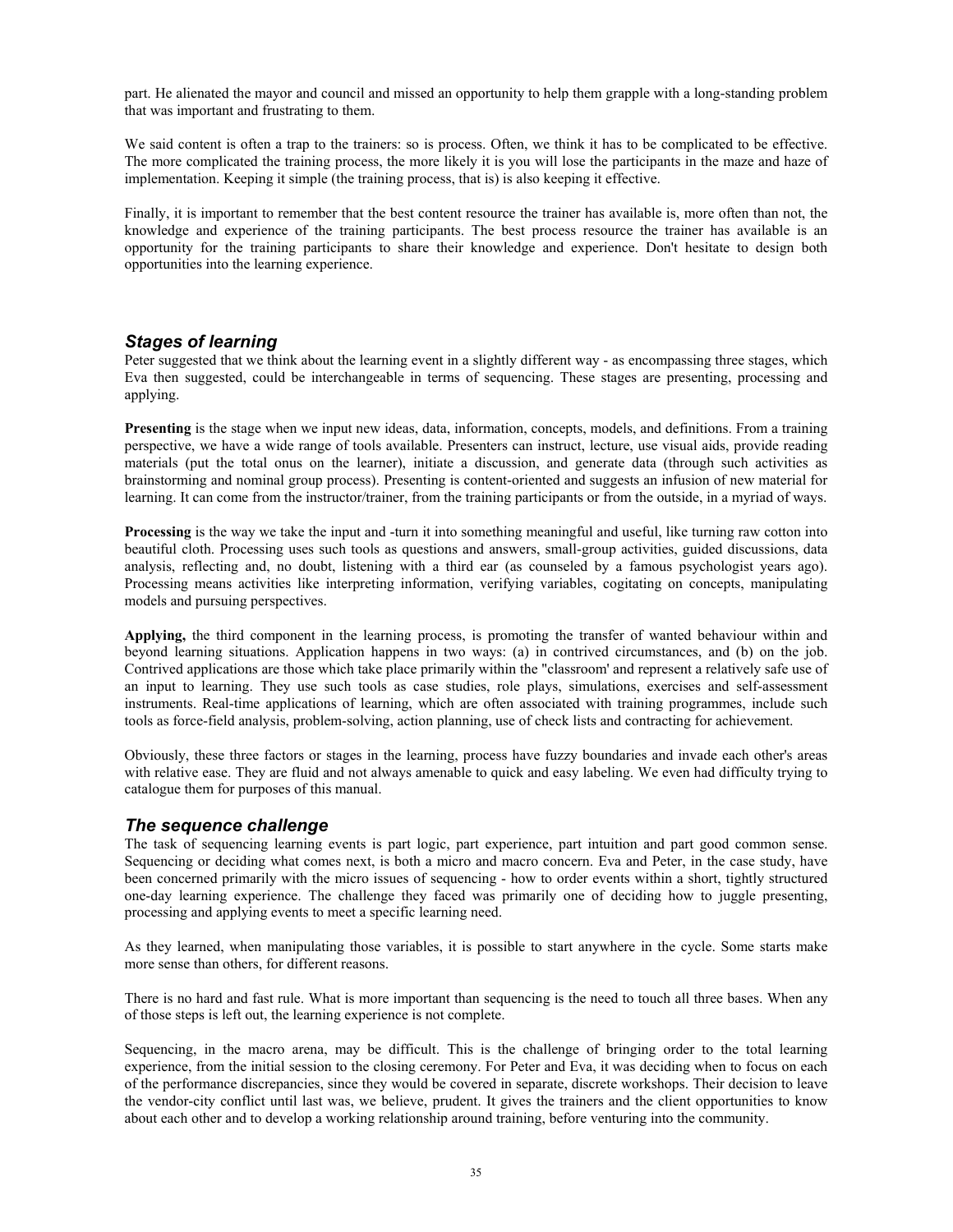One could argue over the positioning of the other two components of their programme (increased revenue generation and improved record keeping). We do not have strong feelings either way. What is important is a well thought-out plan based on: (a) the objectives to be accomplished; (b) the resources and their availability; (c) the opportunity to build on a previous learning experience; and (d) the logic of what should happen when.

One final note (and this pertains to just about everything you do as a trainer), do not be afraid to change things. If the sequencing doesn't "feel right" or something unexpected happens that interrupts the flow of events or you see a target of opportunity to enhance the learning experience for your participants, loosen up and redesign. The ability to invest heavily in a training programme with your time and talent and, then, disinvest quickly, as you see an opportunity to improve the learning mid-stream, is the sign of a mature, self-assured and competent trainer.

### *The flea-market/back-pack continuum*

Another challenge the trainer faces in designing learning events is how to provide diversity without being bizarre. Have you ever heard of "flea markets"? They are open-air bazaars that are available to anyone who has anything to sell, from junk to precious antiques. Some training programmes are like flea markets. The trainers use so many different techniques, gimmicks and processes that the trainees spend most of their time wondering what weird trick the trainer will come up with next. On the other end of the spectrum, is the trainer who honours the backpack syndrome. Every morning he gets up, asks himself what he's going to wear, reaches into his back-pack, pulls out the only shirt he owns and says, "Hmm, I think I'll wear this today." Some trainers are like that. Each session has a different label but ends up looking the same. An example of this backpack approach is the lecture - guest speaker - panel discussion guest speaker - lecture - guided discussion - lecture - lecture routine. Others (we should mention them in the context of this long-winded case study) use case studies or simulations ad nauseam.

Bringing diversity into the learning experience is important, but it can be overdone. Again, we must rely on judgement, experience and participant feedback to guide us in our selection of training tools.

One final point before returning to the case study. The training objectives and what is to be achieved as end results are the driving forces that determine what tools to use in fashioning the learning experience. Before you reach into the back of this manual to select the tools you want to use in designing your training programme, ask yourself, "What is it I want the participants to be able to do with what they've learned, and how can I best help them learn how to use it?"

### *14 August, GTI's library*

Peter and Eva met in the library to continue their design work. They had two more programmes to plan, one to address the revenue shortfall and the other to help resolve the conflict between the city market officers and vendors. They decided to start with the revenue discrepancy.

While the overall goal of the city they recalled, was to increase market revenue in the three target areas, by a minimum of 20 percent within six months following the completion of the workshops, the GTI workshops had a more limited set of outcomes or expectations. Nevertheless, they were geared to supporting and enhancing the overall goal of the city.

Eva and Peter were expected to help the Oltenia training participants: (a) identify at least five ways to increase market revenues, and (b) increase knowledge and skills in vendor contact and time management so they could increase daily contacts with vendors by a minimum of 20 per cent within three months.

The basis of the second objective is that trainers and city officials recognized training alone would not necessarily increase market revenues. Implicit in this objective is an assumption that increased vendor contacts could increase the potential for additional revenue collections and that officers could be trained to increase the number of contacts they make on a daily basis.

Eva asked Peter to review once again some of the key factors he discovered in Oltenia's, market-revenue shortfall.

In reply, Peter tells Eva, "it's important to remember that the percentage of potential market fees being collected is an average for all three markets. While this overall average is about 60 percent, I discovered in scanning records that the average for individual markets varied, from 47 percent to 74 percent. If each market is expected to increase by 20 per cent, the market with the best record may not he able to reach that goal."

Curious to know why one market outperformed the others, Eva asked, "What do you know about that market, Peter?"

"Only that it is small," he replied, "has few, if any, vacancies and enjoys a good overall relationship between the vendors and the city staff."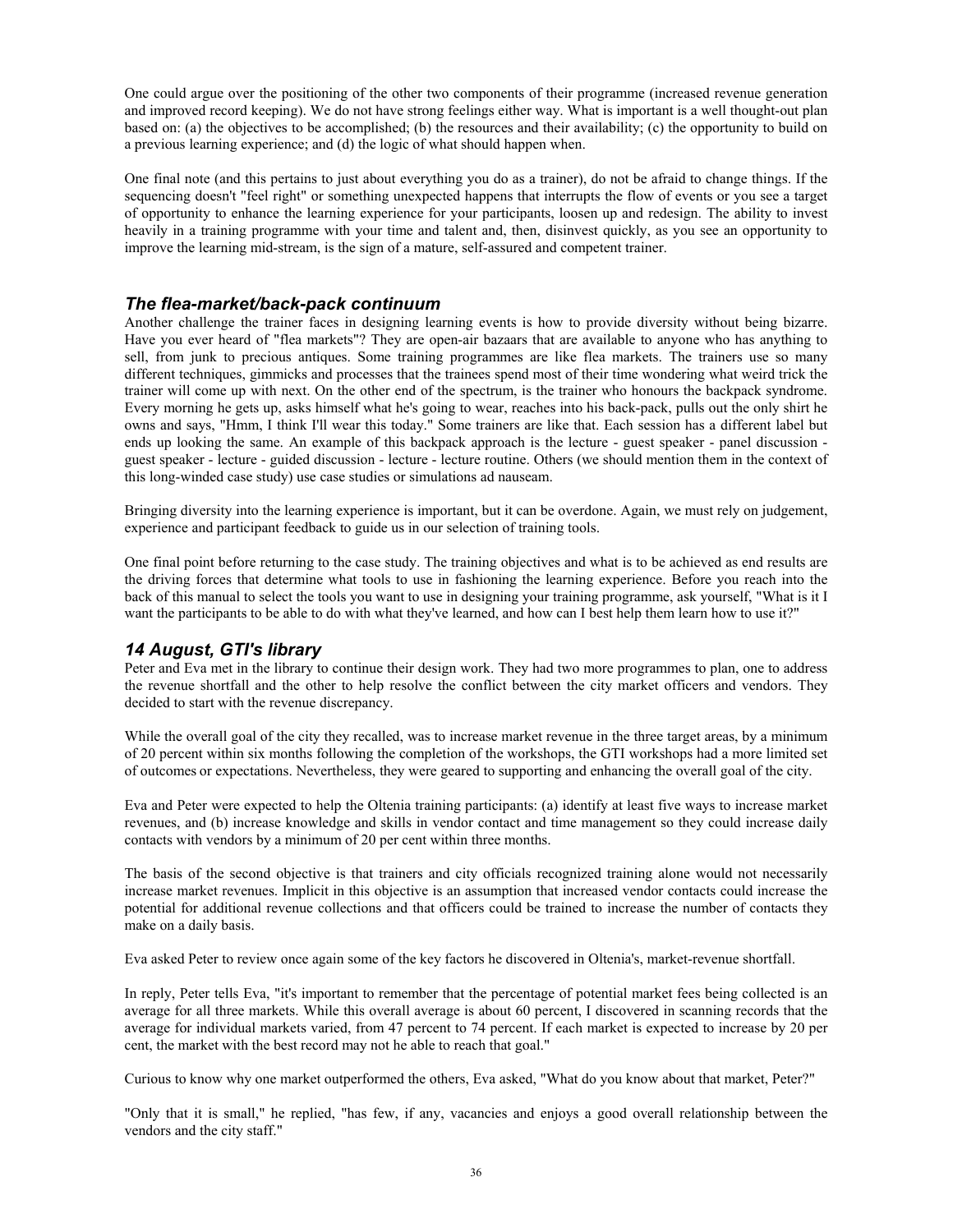Peter related other aspects of the market operation to Eva that he thought might have a bearing on revenue collection. several revenue officers had told Peter that it is impossible to visit all the stalls each day. There is just not time. They identified lack of transportation, report-writing requirements that take more time than they should, and general harassment from the vendors, as some of the reasons why they don't collect from all vendors on a daily basis.

Peter stated some of his own impressions as well. "These problems are real but I saw more, Eva, on my visits to the markets. First of all, these officers are not supervised - or at least that was my impression, and many of the officers I observed seemed not to use their time very well. There are quite a few vacant stalls in two of the markets, while squatters were operating just outside these markets."

"So," Eva interjected, "it looks like there are ways to tighten up the operation. The question is: Can we help the city increase its market revenues through training?"

#### *Questions to reader*

- Comment on the quality of the training objectives Eva and Peter hope to achieve and the rationale underlying each.
- What would you do, as a trainer, to assist the city improve its market revenues?
- Outline two approaches you would take to design a training programme to meet the objectives associated with Oltenia's market-revenue generation concerns (as stated above).

Eva confided to Peter that she had been thinking about their objective to increase vendor contact by 20 per cent. "I'm not sure it will necessarily serve the local government's best interests in the long run," she said - to which Peter replied, "What do you mean?"

"Well" Eva continued, "we've not tied that objective to revenue generation. Do you think its possible these officers could actually contact more vendors and have revenues decrease? We say nothing about what they should collect, only that they make more contacts."

"Hmm!" Peter thought for a minute. "so, we'll change it. After all, its our training programme, and we want it to be successful, don't we?"

"Of course we do," Eva replied. "But I think we need to let the town secretary and others know what we have in mind and why."

Eva and Peter went on to design the revenue-generation workshop which was to be the first in the series. As the first workshop, they would need to provide an opportunity for participants and staff to get acquainted and to probe, in some way, for any expectations the officers had about the training. They would also want to give a brief overview of the three training events and how they related to one another.

Peter suggested they start this workshop (after the usual preliminary events) with a presentation by the finance director or, maybe, the town secretary, if he was willing and available. Peter felt such a presentation would do two things. First, it would give some legitimacy and prestige to the workshops. As Eva said, "send a message to the participants that these workshops are important." Secondly, Peter believed the officers should have an overall understanding of how the markets operate, how much revenue they each generate, what were revenue and costs trends for each market, what potential they represented, how important the revenue was to the city, and what it buys in services.

He went on to say, "if these men don't understand the big picture and how important these markets are to the city, how can we expect them to get excited about doing a good job!"

Eva agreed with this approach. She added, "His presentation would make a great introduction to our first group exercise."

Her reasoning was not clear to Peter. He asked, "What do you have in mind?"

"If I recall," Eva explained, "you said one market is doing much better than the other two. Why don't we plan a brainstorming session to generate a list of reasons why that market has a higher revenue-collection rate than the other two."

Peter was not convinced. "I'm not sure," he said nervously, "I want to risk a group exercise so early. What if they don't come up with any ideas?"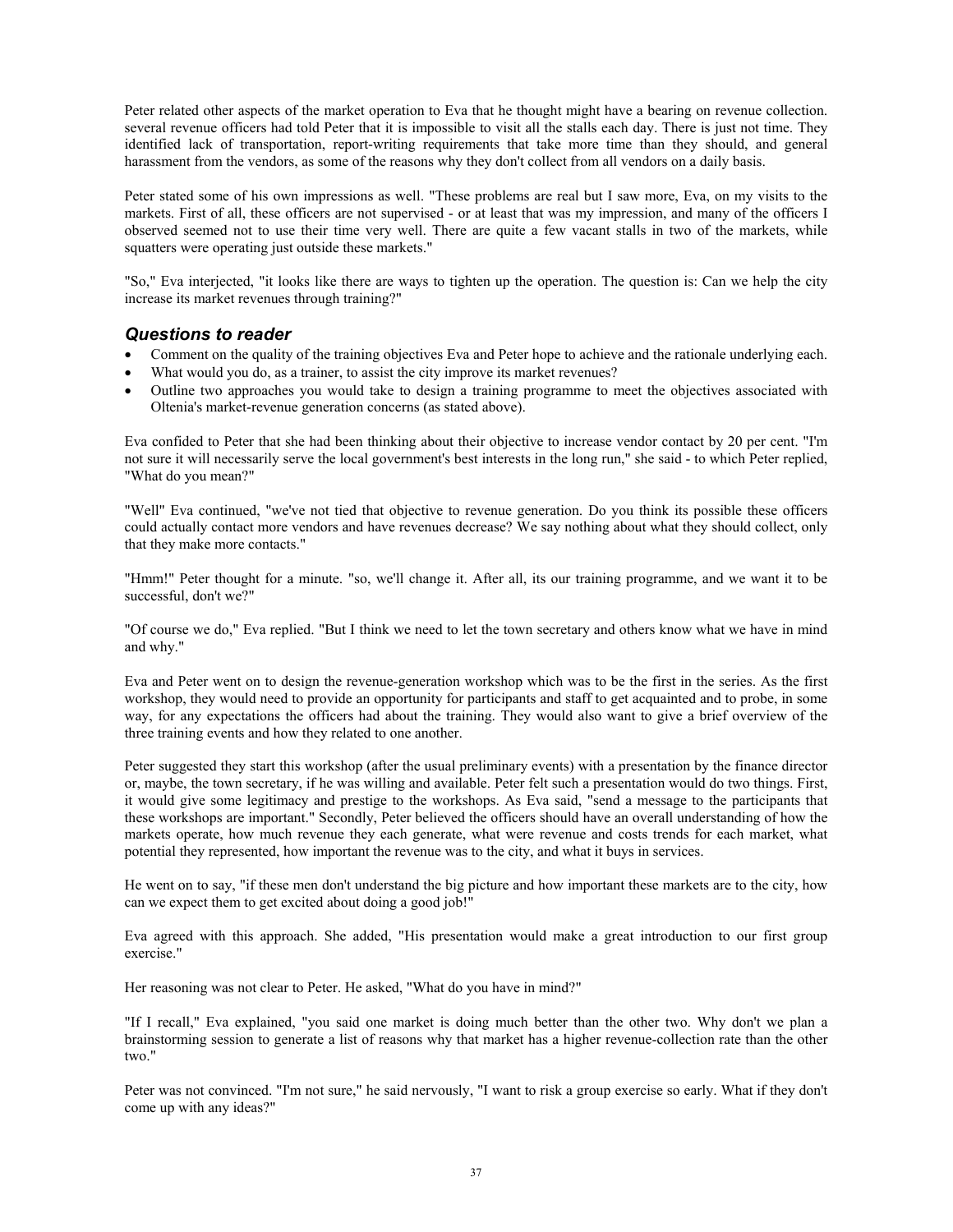Eva was reassuring. "I can't believe that would happen, but, if it does, we can shift the exercise to look for ways to increase revenue in all three markets. I think it's important to focus initially on their successes, and, it looks like that one market is being very successful."

Buying in, Peter was quick to see other possibilities. "Maybe we could follow that brainstorming session with another where they list all the ways they could he more successful in all of the markets."

Eva quickly picked up on that idea. "From there, we have them start to do some action planning."

"Precisely," said Peter, "and we...."

"Before we get carried away by our own enthusiasm," Eva warned, "let me interject a sour note of reality."

Coming down to earth a bit, Peter asked, "What's that?"

Eva went onto express this concern: "Our original objective was to increase the officers' knowledge and skill in vendor contact and time management to the extent they can increase the number of daily collections by 20 percent within three months. If I were they, I should take exception to these statements, particularly the 20 percent increase."

Confused, Peter asked Eva to explain. "Are you saying that we've jumped the gun on deciding what the problems are and how they can be solved?"

"In away," she replied. "Although you do have some pretty good data to suggest that this kind of training could help."

Both of them were quiet for a while, lost in their own thoughts. Peter broke the silence. "I have an idea. Why don't we admit to them we had decided on this one objective (the one about skill training and vendor contacts) before the workshop started but would be willing to reconsider it based on their own discussions and action plans during the workshop."

"Sounds kind of risky," Eva responded, "but I think it might work."

#### *Questions to reader*

- Outline the advantages and disadvantages of being openly candid with the trainees, as suggested by Peter.
- Given this apparent problem with the way the training objective was originally stated, what would you do to rectify the situation?

#### *Commentary*

Peter and Eva have touched on some issues that are central to effective learning and good management practices, particularly with experienced employees. They have decided to ask the finance director or town secretary to provide a complete database for planning use by the participants at the workshop. Also highlighted is the importance of sharing information widely within an organization.

Secondly, by focusing on the successful market, they are recognizing good performance and rewarding those responsible.

Thirdly, Eva and Peter, in their design, are recognizing the power of collective experience and wisdom. They are counting on the group, as a whole, being able to generate a list of recommended changes. This is not altogether based on faith. Peter, in scanning the work environment as part of the training needs assessment, was assured that at least some officers were aware of changes that could improve the situation.

Fourthly, as they began to plan the training intervention, the two trainers realized, based on the results of the action/research approach to planning, that one of their learning objectives was flawed. If the trainers ignore these results and go ahead with the skill training they identified in the initial training objective, their decision may run counter to the officers' own assessment of needs. Their decision may take precedence over an issue the officers believe is the most important.

The action research method is an excellent approach to training because it uses data from training participants and their work environments as a basis for problem solving. It permits participants to share the prerogatives of the trainers in making decisions and designing future learning events. Power sharing of this kind is advocated by many adult learning specialists who say this is when significant learning really begins.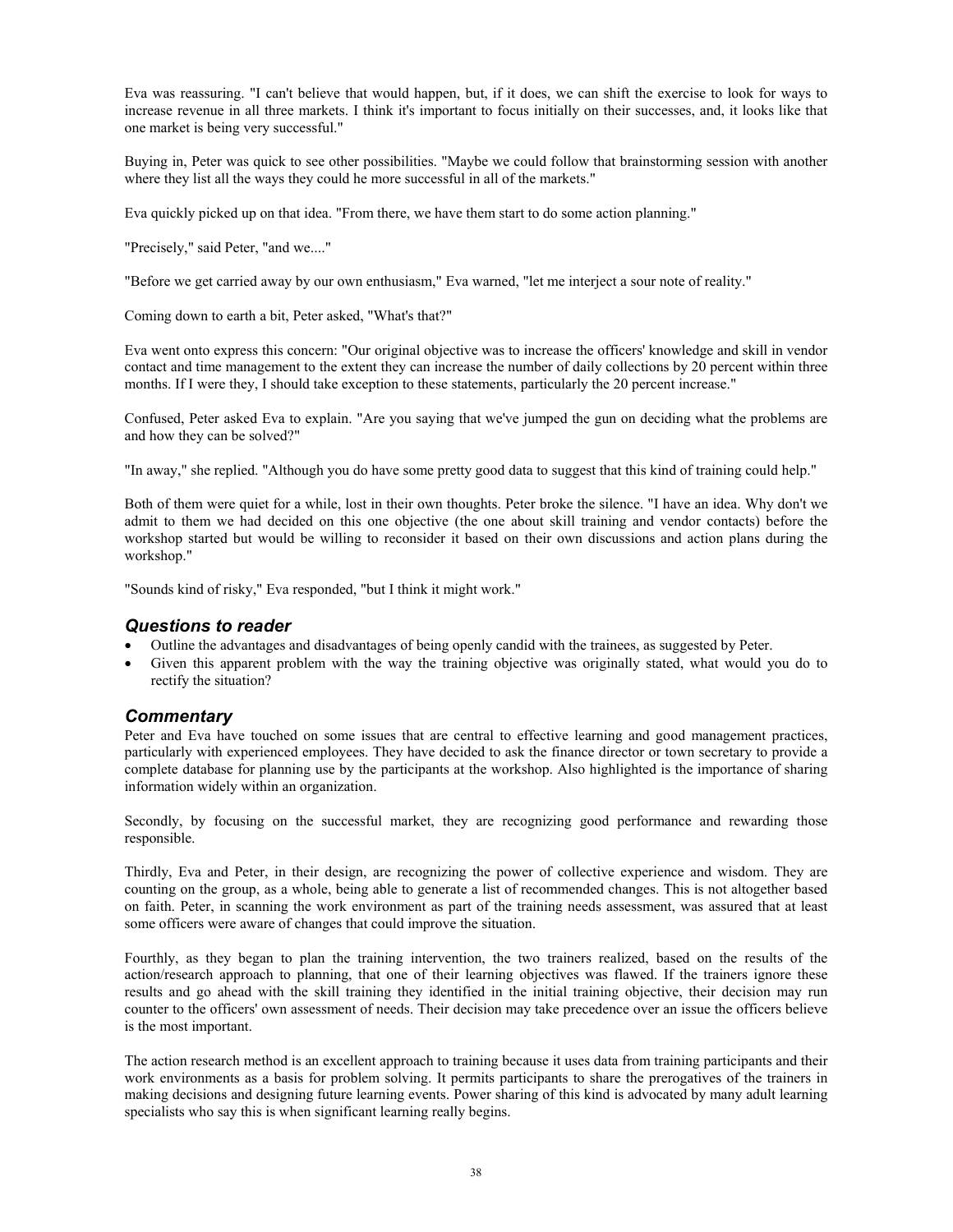Finally, the initial training objective, which defined work-output quotas (e.g., 20-per cent increase in vendor contact within three months) should probably be set collaboratively or in consultation with those who have responsibility for meeting them. Setting objectives collaboratively can overcome resentment, build commitment and give those who are responsible for achieving specific work goals an opportunity to voice any concerns they might have about being able to meet them.

You may be saying to yourself, "I'm a trainer. I shouldn't be involved in these kinds of organizational and management problem-solving situations." One can defend this point of view. It fits with the traditional and, we might add, safe definition of the trainer's role. On the other hand, being safe and traditional has made the trainer a relatively unimportant participant in the development milieu that swirls about managers, organizations and countries in today's fast-moving world. Better to be seen as a useful meddler in management and development than as an onlooker who never gets to play in the game.

Perhaps we should return once again to Peter and Eva and their struggles to design a training programme for the Oltenia City Council. As you can see, this training business can become very complicated if you take it seriously or if you decide you want to make a difference in how operating agencies carry out their roles and responsibilities in your society.

### *14 August, later in the day*

Peter and Eva decided to continue their action-research approach to design the first day of training as well. They didn't drop their plan to provide skill training in vendor contact and time management. They just decided to put it on the back burner for quick recovery, if and when it seemed appropriate. They also had a long discussion about the various roles and responsibilities of those who would be attending the workshop. Among other things, they realized the role issue might come up at the workshop, and they wanted to be prepared.

Eva said she had come across some training materials, not too long ago, on role clarification and would do research in this area, so they could be prepared. (Do you get the impression that Eva reads a lot and never throws anything away? Well, you're right. Most effective trainers behave this way.)

The librarian came around and reminded Eva and Peter the library would be closing soon.

Eva said, "Before we leave, let's look at what we've come up with for the first day of training. Maybe, we could reflect on the model you recommended, Peter. You know, the presenting-processing-application number."

"Okay," Peter responded. "After we get all the opening details and formalities out of the way, we have the finance director or maybe the town secretary make a presentation on the status of the markets, with good, solid data on trends etc. Then we do a brainstorming session with them on why the best market is performing the way it is."

"I guess that's, processing the presentation or input, isn't it?" Eva asked. "Then, we get them into action planning. In other words, what do they think they can do to improve the operation of all the markets."

"Now that's application - pure and simple," Peter observed.

"It may he pure," Eva thought to herself, "but it doesn't sound very simple. Let's just hope it works!"

Over the next few days, Peter and Eva struggled with the conflict problem that existed between the city and the Vendors' Association and their members, and how they might address it through training. They were concerned about responding to the town secretary's initial reference to the need for community-development training. They reviewed GTI's programmes in this area and found them either too academic or oriented to the role of the social worker. The revenue officers, they reminded themselves, are hardly social workers. Eva and Peter were confident the vendors didn't see the officers that way either.

Then, they remembered Ms. Olsen's offer to help them with the design of that particular session. They decided to get in touch with her.

### *Questions to reader*

- The vendor issue is, obviously, a bit delicate for the trainers to get involved in. As a trainer, how would you handle this issue?
- At this point in the planning process, what are some tasks Peter and Eva need to undertake to get ready for the implementation of the Oltenia training programme?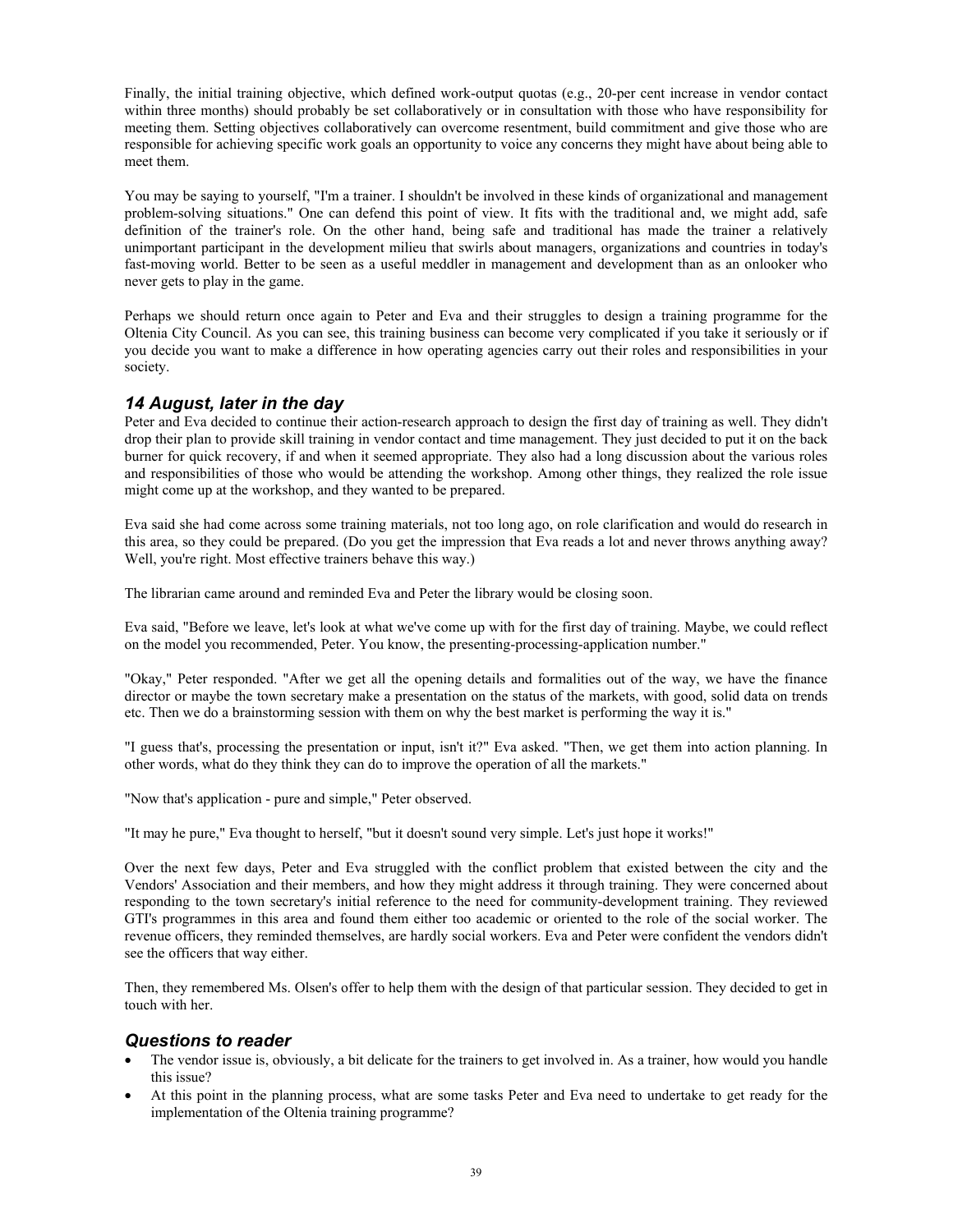### *6 September, early evening, on the bus to Judet*

Turning to Peter, Eva said, "I'm curious, Peter. Why did you decide to use that old community centre for the training venue?"

"Location, for one thing," he replied, "it's located right in the middle of the biggest neighbourhood served by one of the markets where our trainees are working, and it's the right size and has the right kind of space."

"Aren't you overlooking something?" asked Eva. "No food service that I could see. How do you plan to feed the participants?"

Not hesitating a moment, Peter answered: "That's part of the deal I worked out."

"What deal?" she asked.

"The Neighbourhood service Council," he explained, "has agreed to prepare tea breaks and lunches for our workshops if we fixed up the building."

Eva was not convinced. "Sounds like expensive lunches to me!"

"Not really," Peter explained further. "I persuaded Ms. Olsen to cover those costs in our funding proposal. You see, the Hotel Ciucas was going to cost over \$1000 more just for meeting space and food. When I realized we could fix up the Community Centre for less, I spoke to Ms. Olsen about it (reminding her, of course, that the centre would serve the neighbourhood long after our workshops were over). She agreed."

Still troubled about the community centre, Eva protested: "There's no furniture, Peter. Are we going to sit on the floor?"

Peter reassured his colleague, "Don't worry, Eva. I've taken care of that, too. The British Council's getting new furniture for their library and donating the old tables and chairs to the centre."

Eva was impressed. "Hey, Peter, you're a real tough negotiator."

With all the humility he could muster, Peter replied, "It's just part of being a good trainer."

#### *Questions to reader*

• Peter's done something unusual in locating a venue for their training. Do you agree with him that "this is all part of being a good trainer?" Why?

Peter and Eva were both upbeat and talked almost non-stop on the bus back to Judet that evening. They chatted about their meeting with the town secretary.

They were in agreement that each workshop would be a day long, starting at 8 a.m. and ending about 5 p.m., with two tea breaks and an hour-long lunch. The workshops would be held on consecutive Tuesdays. This was the one day of the week when all three markets were at their lowest levels of activity. In addition, it meant any "field work" or assignments to be carried out after each workshop could he done during the next four days. Peter had "pushed" the town secretary a bit to get his agreement that all participants would attend all sessions, and all day long! Peter was aware that in-house training programmes tend to suffer when some participants decide to carry on business as usual, taking phone calls, seeing visitors, etc. Nothing demeans a training experience more than having some participants treat it as a nuisance or an interruption. It's better not to have these individuals in the programme at all than available only part time, particularly when the training involves the potential for making decisions and solving workplace problems, as expected with the Oltenia programme.

They also talked further about the venue.

"Do you think," asked Eva, "we'll have enough room, Peter, to do our training in that centre?"

"Should be fine," he replied. "At most, we'll have no more than 35-40 participants and, then, only at the final workshop when the market vendors join us. It looks like we can get a square conference table arrangement in the big room without any problem, putting 10 to a side."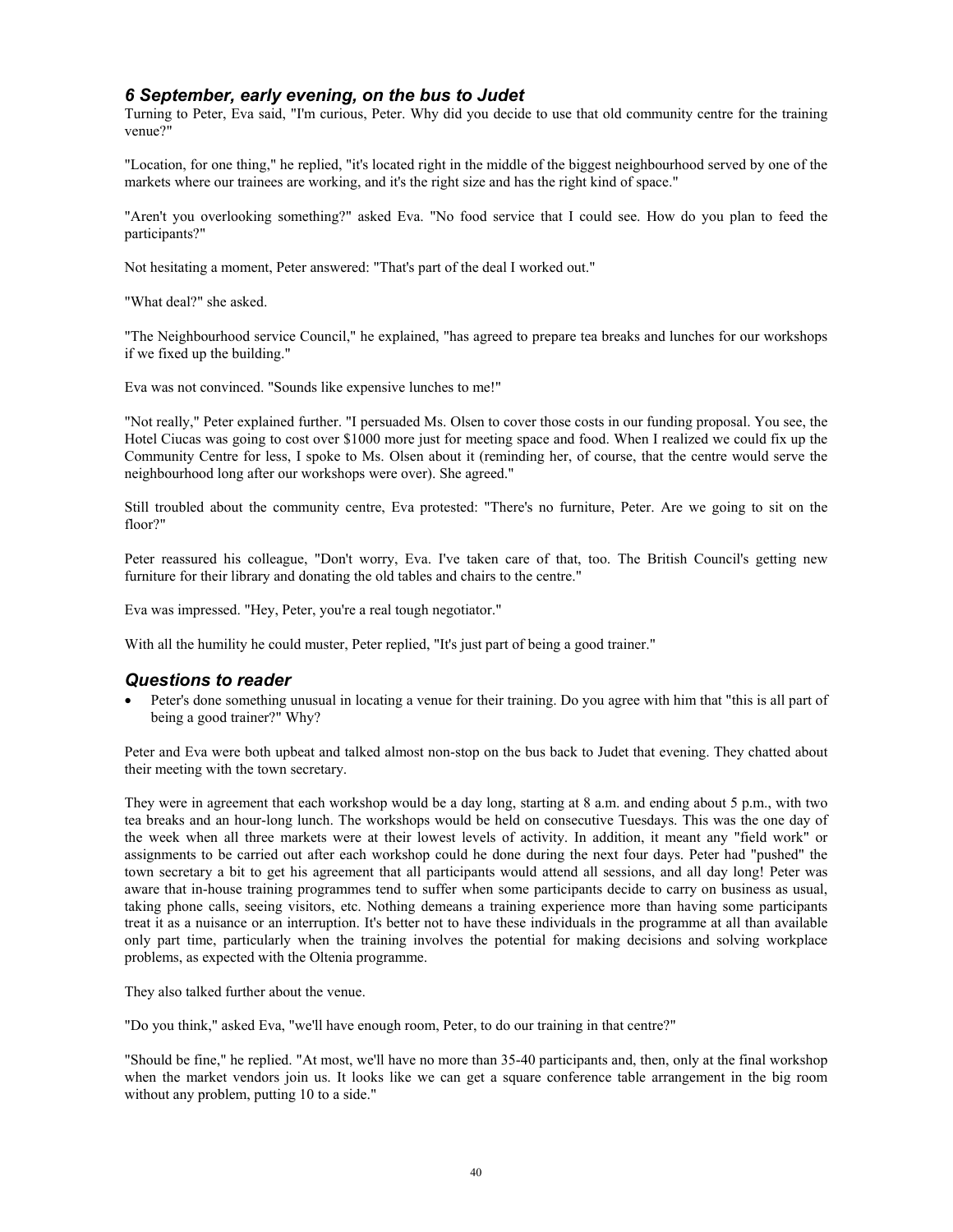"I see what you mean," Eva said. "And, we have those two small rooms in the back for breakout groups. When it's painted, it should be light and cheery in the big room, particularly with those windows on the east and west sides, and there's that long wall in the front of the building where we can tape up newsprint. If there is anything I dislike, it's getting stuck with a training room where you can't put up newsprint."

"I agree," Peter hastened to say. He added, "The only possible problem we might run into will be room for the tea breaks and lunches. Don't want them interfering with the training, but the council representative assured me they can serve on the verandah."

"Incidentally," said Eva, "I overheard one of the women with the Neighbourhood Council say she is active in the Vendors' Association. That shouldn't hurt us any when we hold the third workshop."

Peter agreed. "Precisely. That's another reason why I decided to persuade Ms. Olsen to help us carry out some renovations on the centre."

"Sounds to me like a win-win situation," said Eva. "We get a training venue, and they get their centre renovated."

One of the first things Eva and Peter did upon their return to GTI was draft a funding proposal for the principal's review and SIAA's consideration.

### Funding Proposal for

### **A SERIES OF MARKET MANAGEMENT WORKSHOPS**

To be conducted for

### **THE CITY COUNCIL OF OLTENIA**

by

### **THE GOVERNMENT TRAINING INSTITUTE, JUDET**

### September-October, 1990 Gheorghie Community Centre, Oltenia Proposal Overview

The Government Training Institute, Judet, and the city of Oltenia plan to conduct a series of one-day, in-service management-development workshops, for approximately 24 market masters and revenue officers. These workshops are part of a larger effort to upgrade the municipal markets and their operations in three low income areas of the city. The workshops are designed to address three interrelated concerns influencing the overall effectiveness of these markets. These include revenue generation; internal records management; and the city's relationship with the Market Vendors' Association and its members.

#### *Venue*

The workshops will be held at the Gheorghie Community Centre, located in the heart of the largest low-income area of the city. The centre is also adjacent to one of the city markets where over 40 per cent of the training participants work.

#### *Dates*

The workshops are scheduled for three consecutive Tuesdays, 25 September and 2 and 9 October. An additional workshop is anticipated but not designed at this time. The design of the fourth workshop will be based on agreement between GTI and the city as determined by needs identified during the first three workshops. The length and timing of the workshops are based on three needs and concerns:

- a. To conduct the workshops in a manner that would not disrupt the participants' daily work routines any more than necessary,
- b. To coincide with the time of the week when the markets are least busy, and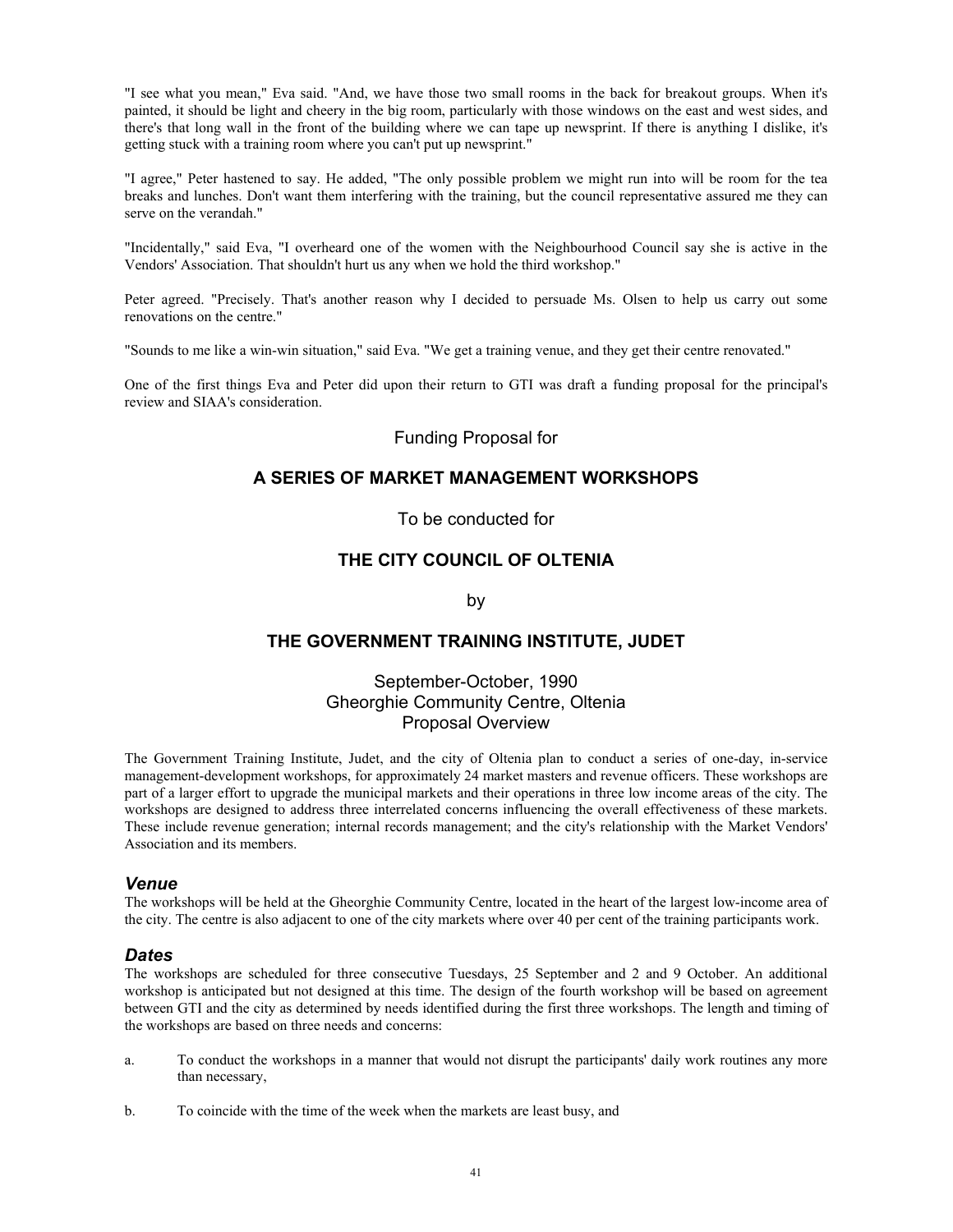c. To give participants opportunities to practice what they have learned in one workshop and discuss it in a subsequent one, and to collect data for upcoming workshops.

The workshops will be conducted from 0800-1700 hours with two 30-minute tea breaks at 1000 and 1500 hours. Lunch will be served at the community centre from 1230 to 1330 hours.

### *Workshop Stall*

The teaching faculty for the workshop will include:

- **Mr. Peter Poszmik,** Lecturer, Department of Local Government, Government Training Institute, Judet
- **Ms. Eva Metzing**, Lecturer, Department of Local Government, Government Training Institute, Judet.

### *Proposed Workshop Design*

As stated earlier, the training programme is scheduled over three consecutive weeks. It includes one-day workshops preceded and followed by task-oriented field assignments designed to reinforce classroom activities and learnings. The objectives of the workshop are based on a training needs assessment carried out by GTI staff in collaboration with city officials in Oltenia. The workshop outcomes are intended to impact directly on the overall operation of three of Oltenia's municipal markets.

The following is a brief outline of the three workshops based on the objectives stated for each.

# **WORKSHOP 1: MARKET-REVENUE GENERATION**

### *Workshop objectives*

The workshop objectives are

- 1. To increase participant knowledge of overall market operations and their impact on city finances, and
- 2. To develop an action plan for increasing market revenues within a specific period of time.\*

\*These objectives are slightly different from those originally stated, based on further discussion and design considerations.

#### *Programme*

- 0800: Registration Welcome by Town Secretary Introductions Expectations of staff and participants
- 0900: Presentation by finance director on status of municipal markets and their operations
- 1000: Tea break
- 1100: Brainstorming exercise: To list reasons why Kalowicka Market has the highest revenue-generation rate among the three markets

Discussion and follow-up brainstorming on ways to improve revenue at all three markets

Group exercise to select the 5 to 10 most important options (ideas) that would boost revenues, if implemented. Selection to be based on: (a) potential for generating additional revenue, and (b) feasibility of carrying them out successfully.

- 1230: Lunch
- 1400: Lecturette/demonstration on force-field analysis for problem solving
- 1430: Form small groups to do force field analysis and action planning on top options for generating additional market revenues
- 1500: Tea break
- 1530: Work groups continue on task assignment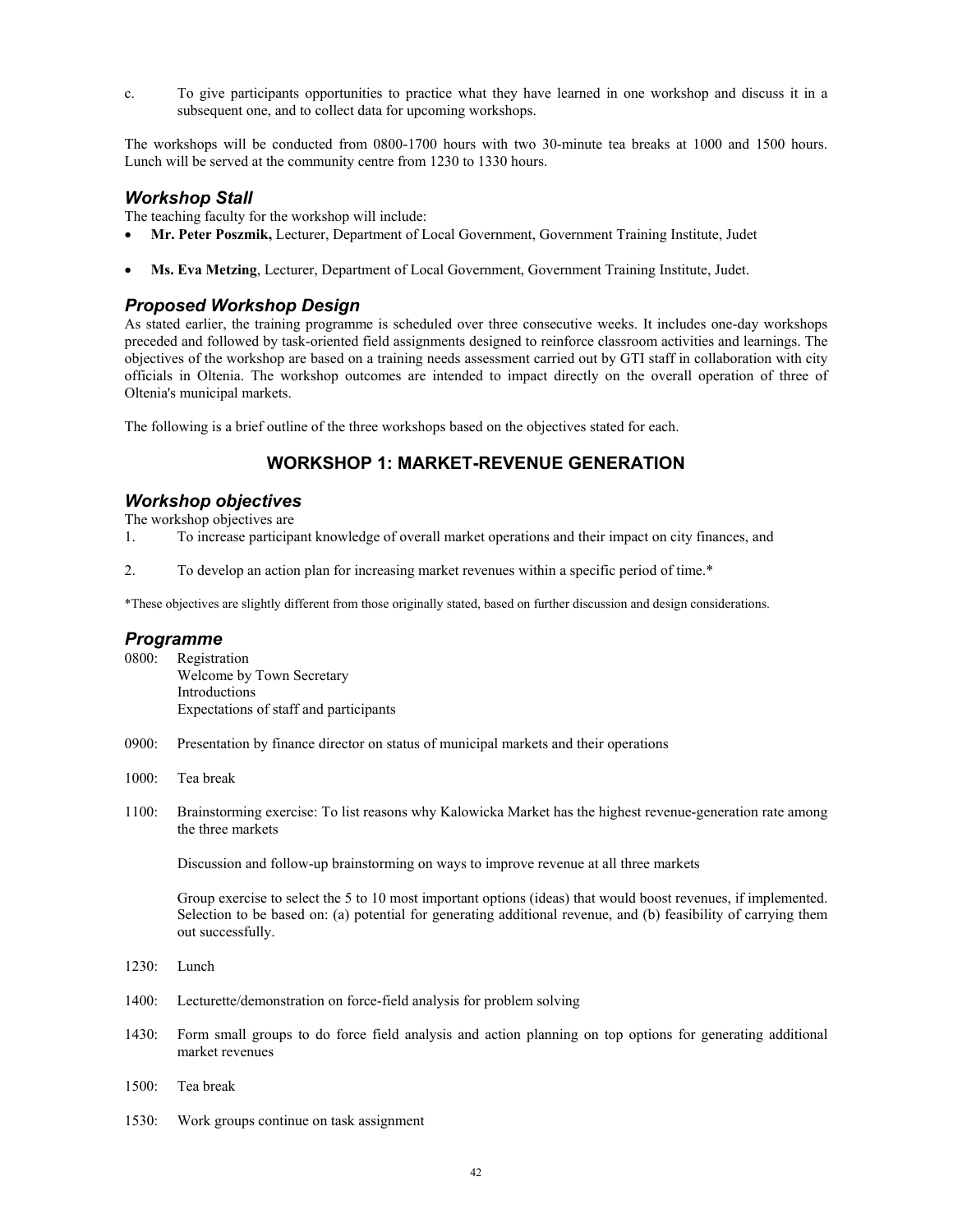1600: Small groups report on findings and recommendations

Plenary discussion with finance director and other relevant officials

Critique of day's activities and task assignments for follow-up workshop

*This workshop will probably run beyond 1700 hours. Participants should be notified of this possibility prior to the workshop and compensated by the city in accordance with its over time policy.* 

### **WORKSHOP lI: REVENUE-REPOPT WRITING**

### *Workshop objectives*

The workshop objectives are

- 1. To determine each participant's skill level in completing market-revenue reports, and
- 2. To develop a list of actions that could be taken by the city to improve the quality of revenue reports

#### *Programme*

0800: Warm-up activity: review of efforts undertaken since last workshop

- 0830: Individual task: Participants complete revenue report based on actual data from various markets (to be completed in duplicate)
- 0900: Small-group exercise: Discussion of report-writing task and development of a list of problems experienced in completing reports
- 1000: Tea break
- 1030: Plenary Session: Work groups report lists of problems/constraints

Lists are consolidated and priorities put on problems to be solved

Guided discussion of actions that can be taken to improve the quality of revenue reports

- 1230: Lunch
- 1330: Plenary Session (with finance director)

Group spokespersons report their findings and recommendations to finance director

Detailed discussion of recommendations

Action planning

- 1500: Tea break
- 1600: Plenary Session: Discussion of follow-up activities to be implemented prior to next workshop and critique of day's activities

(GTI trainers, as follow-up, would critique each officer's revenue report (those prepared in morning work session) and determine level of competence of each officer vis-a-vis the task. They would then decide if any skill training is required, who specifically needs it, and how the training could be planned and delivered. They would report this information to the town secretary and finance director with recommendations.)

### **WORKSHOP Ill: CONFLICT RESOLUTION: BUILDING BRIDGES BETWEEN THE MARKET VENDORS' ASSOCIATION AND THE CITY**

*(Workshop will include market vendors representing the association in addition to the regular workshop participants from the city).* 

#### *Workshop objectives*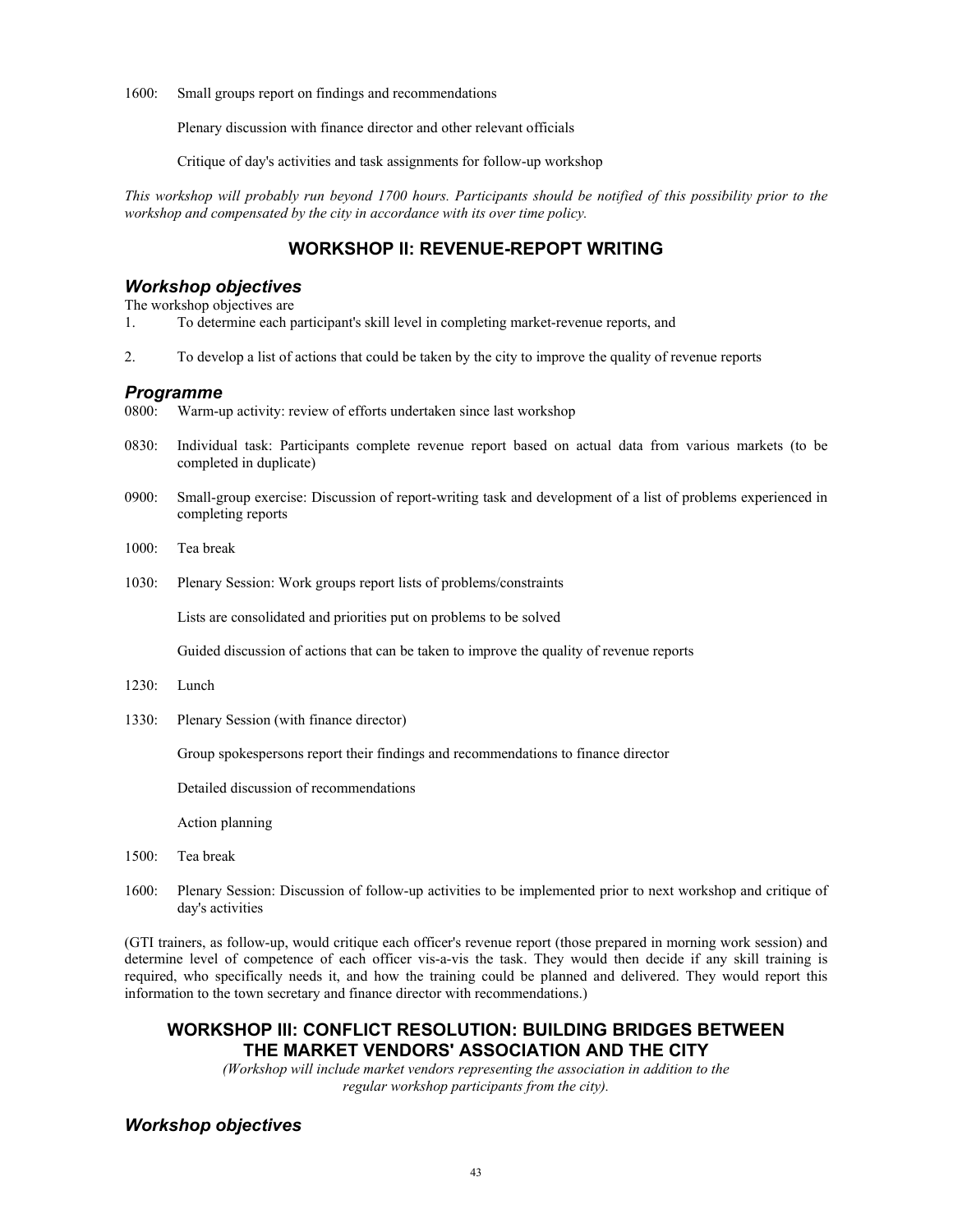The workshop objectives are

- 1. To increase participant knowledge of community development and the advantages of public-private cooperation, and of what city staff members and Vendor Association representatives think about one another in connection with the operation of the city markets, and
- 2. To develop options for resolving the conflict that exists between city officers and vendors

#### *Programme*

0800: Welcome to the market vendors

 Introduction of staff and participants Review of workshop objectives and training design

- 0900: Short Lecturette/Discussion: Community development and the advantages of public-private collaboration
- 0930: Briefing of officers and vendors on workshop tasks to be completed
- 1000: Tea break
- 1030: City officers and market vendors meet in separate groups to prepare two lists: (a) issues they believe adversely affect the city-vendor relationship; and (b) issues they think the other group believes adversely affect their relationship
- 1130: Plenary Session: Each group reports on its list of issues and takes questions for clarification. These reports are followed by a general discussion
- 1230: Lunch
- 1330: Plenary Session: A guided group discussion to identify issues (conflicts) that are keeping these two groups from working effectively with each other
- 1430: City officers and vendors work separately to identify options to overcome the top three to five conflicts
- 1500: Tea break
- 1530: Plenary Session: Each group reports out. Lists are compared for agreement and disagreement. Action steps are formulated on issues where there is agreement. On issues of disagreement, the group decides how to continue a process of mutual problem solving
- 1700: Workshop summary and evaluation

Discussion: Where do we go from here?

# **WORKSHOP IV: SKILL-DEVELOPMENT SESSIONS BASED ON NEEDS IDENTIFIED DURING FIRST THREE WORKSHOPS**

(to be planned and scheduled later)

The action-learning process, which characterizes the workshops outlined above, will undoubtedly identify specific skill training needs, which would be addressed through this additional workshop. For example, Workshop II (Report Writing) may identify several officers who are deficient in basic mathematical skills, which makes it difficult for them to carry out simple reporting tasks. Workshop IV would be designed to respond to these needs.

### *Proposed Budget for Workshop Series*

#### **Direct personnel costs:**

Professional Staff: 1.5 person months: Training Design 1.0 person month: Training Delivery

@ 9000 Shillings/mo -------------------------------------------------------- SH 22,500.00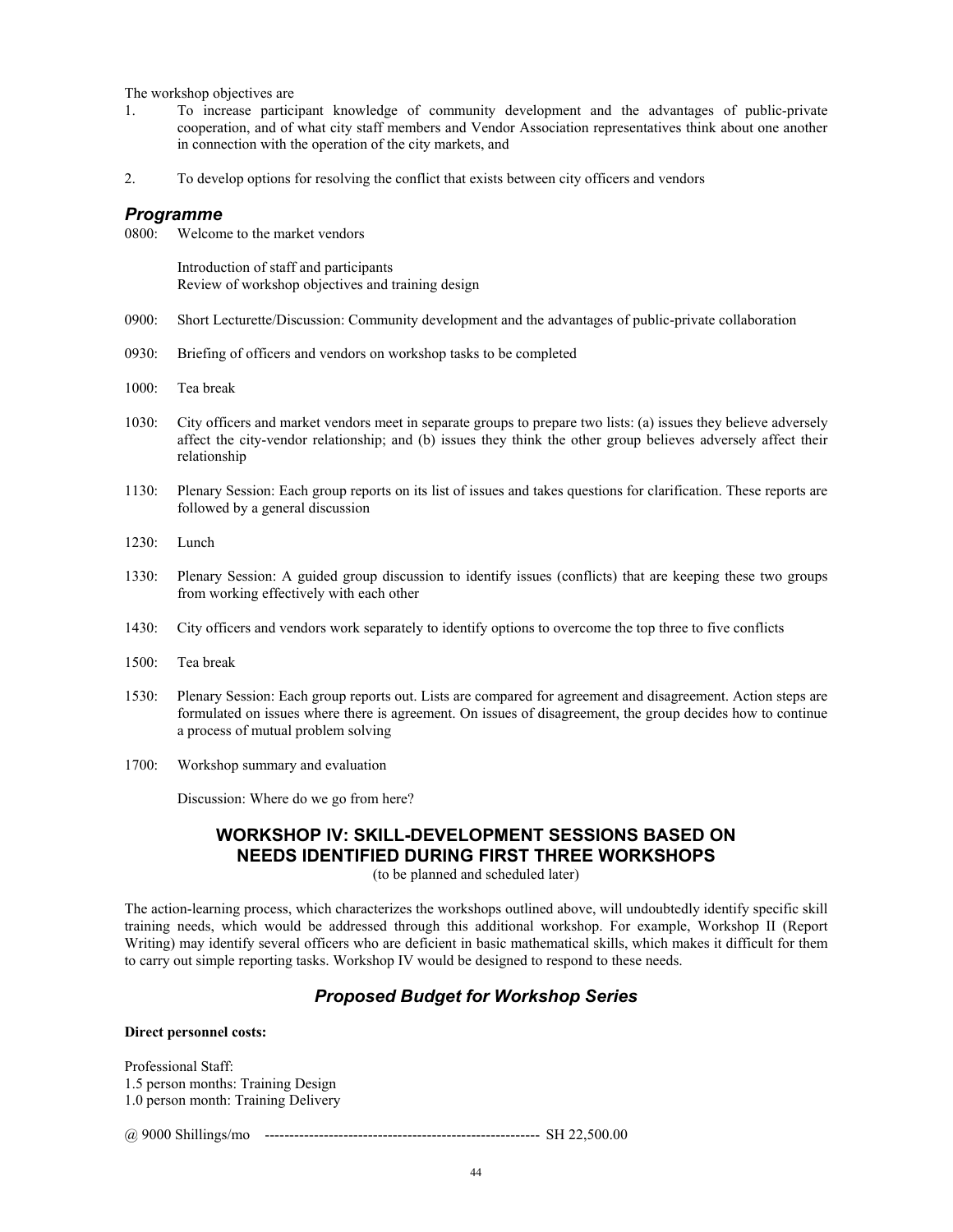| Support Staff:                                                                         |  |
|----------------------------------------------------------------------------------------|--|
|                                                                                        |  |
|                                                                                        |  |
| Travel and per diem for training staff                                                 |  |
| 12 round trips: Judet-Oltenia SH 450/trip -------------------------------- SH 5,400.00 |  |
|                                                                                        |  |
|                                                                                        |  |
| <b>Participant costs</b>                                                               |  |
|                                                                                        |  |
|                                                                                        |  |
|                                                                                        |  |
|                                                                                        |  |
| <b>Administrative overhead</b>                                                         |  |
|                                                                                        |  |
|                                                                                        |  |

#### **Budget notes:**

\*The cost of facilities and meals to conduct the workshops has been determined by requesting funds equal to the quotation received from the only suitable private facility in Oltenia. The equivalent will be used to renovate the Gheorghie Community Centre. In return for this investment, the local Neighbourhood Council has agreed to provide all meals and tea breaks during the workshops.

\*\*The proposed programme will provide 112 person-days of training at an average of SH 760/day. The total budget is about 60 per cent of the funds originally set aside by the donor for possible support of this project.

#### *Questions to reader*

- If you were Peter and Eva, would you feel confident about returning to Oltenia to conduct this series of workshops? Why? Be specific in your responses.
- What else, if anything, would you have done to prepare for training implementation?

#### *Commentary*

The time between training design and delivery is important. Let's face it, all phases of the training cycle are important. Training is an interrelated system of events that depend upon a myriad of efforts if the final product is to be satisfactory. Pre-delivery, post-design tasks, more often than not, require nailing down details on the training venue; training equipment requirements; physical structuring of the training environment; agreement on dates and training times; instructional materials, including readings; lodging and meals; tea breaks for participants and staff; protocol on opening and closing sessions; and, perhaps, a dozen more details. Here is a brief look at some of the important details.

Peter, in the case study, selected an unusual venue for the training. We've used this scenario to demonstrate the importance of being creative, maximizing the various resource opportunities that are often available to the trainer. Too often, we see our own institution as the only viable option for training, but moving the training close to the client is important, if time or travel costs are a factor, and this often means finding an alternative venue. It also provides access to the client's work environment, which is important if t e training has any kind of action research focus.

If your country has a sizeable tourist industry, which is seasonal, you may want to consider negotiating competitive rates for the use of tourist facilities. Training venues are an important and integral variable in the training business. Be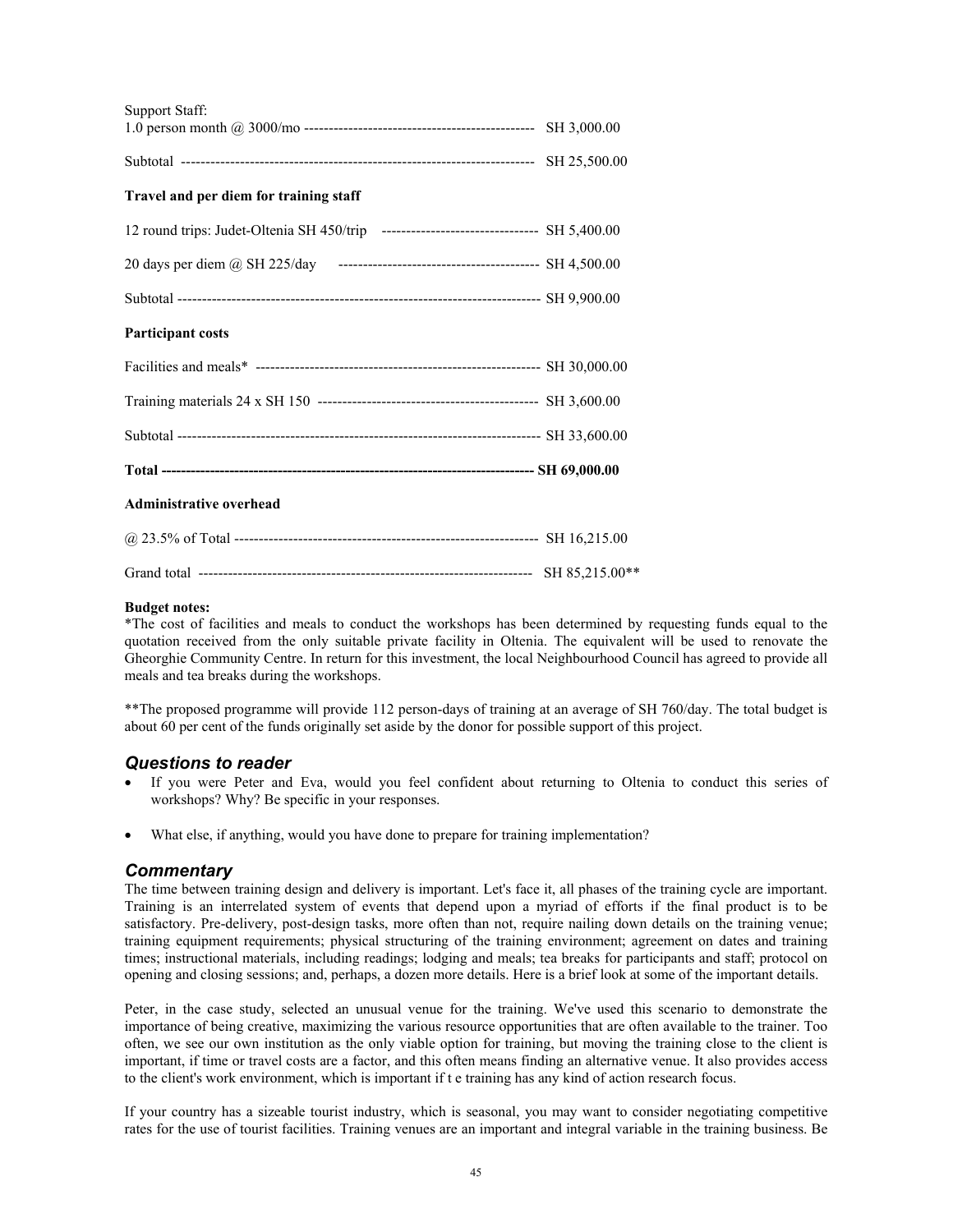creative in determining where you will conduct your training. If there are opportunities to support the training client or its community, as presented in the case study, do it. The dividends go beyond the classroom value of the investment.

Ensuring that the physical environment (where the training will take place) is supportive of your training programme and objectives is an integral part of the venue-selection process. Are there enough rooms or space available to meet your needs? Is it well lighted, properly ventilated, away from sources of outside noise and traffic? Can you move the furniture around? Is the furniture (chairs and tables) the kind that can be re-configured in various shapes and sizes? What about wall space to hang newsprint? Space for tea breaks? Outlets to plug in training equipment? Basic training equipment, such as easels and overhead projectors? In fact, it's a good idea to develop a list of questions to ask when you are negotiating for the training venue.

Some of the essential post-design, pre-delivery details are between you and the client. If the training is in the client's territory, you will want to know if there are expectations regarding opening and closing sessions. For example, will the mayor or some other local official want to be involved? Does the town secretary or some of his department heads expect to give a presentation? Are there holidays or other events that might interfere with the training schedule? For example, is the president or some minister scheduled to visit the community on the same day you plan to open the programme, with all the trainees expected to be available for that visit?

It is impossible to list all the details that must be attended to as you get ready to carry out a programme. If you're like us, you will find it helpful to make a list and to add to it as you think of new items needing your attention. Don't leave anything to chance. There is a management law (of sorts) that says, if anything can 90 wrong, it will, and, in our experiences with training, it does!

# **5. TRAINING IMPLEMENTATION**

### *Case Study 24 September, 6:30 pm, Gheorghie Community Centre*

The last training participant finally left the centre. Peter, Eva and Joysef Korner sat down to review the day's training events.

"Why is it," asked Eva, 'that the first day of training never gets started on time?"

"I'm not sure," Peter responded, "but it always seems to happen. Maybe, they're testing our resolve to stay on schedule?" Peter turns to the senior market master and asks, "Joysef, how do you think it went?"

Appearing pleased and a bit surprised, Joysef responded: "Not bad, although I thought the first small group exercise, the one on why the Kalowicka Market had the highest revenue collections, did not start out well."

"I agree with you," said Peter. "On the other hand, Eva, I thought you handled it well when you realized there was resistance to doing a small group exercise so soon."

"Well, I hope you didn't mind my changing the design on the spot?" asked Eva cautiously.

'No, not at all," Peter replied. "The trainer in charge needs the freedom to do whatever is necessary to get the group back on track. No problem, Eva. It was a good move."

Joysef was quick to add this observation. "Frankly, I was surprised at the number of ideas our officers had on improving revenues.

To which Eva added, "Not only that, but they had definite ideas on how to put them into operation."

"Ya," said Peter. "I think they shocked the finance director as well, with their recommendations."

The three went on to discuss the conflict that started to arise between the market masters and the revenue officers. Peter found it necessary to step in and help the two groups communicate with each other in a constructive style. He talked about active listening and gave them a few ideas on how to give constructive feedback in a caring way.

There were a number of recommendations made by the group that required approval by senior officials. The trainers helped them divide their list of recommendations into those they could do something about without the approval of others and those that needed to be referred to their superiors.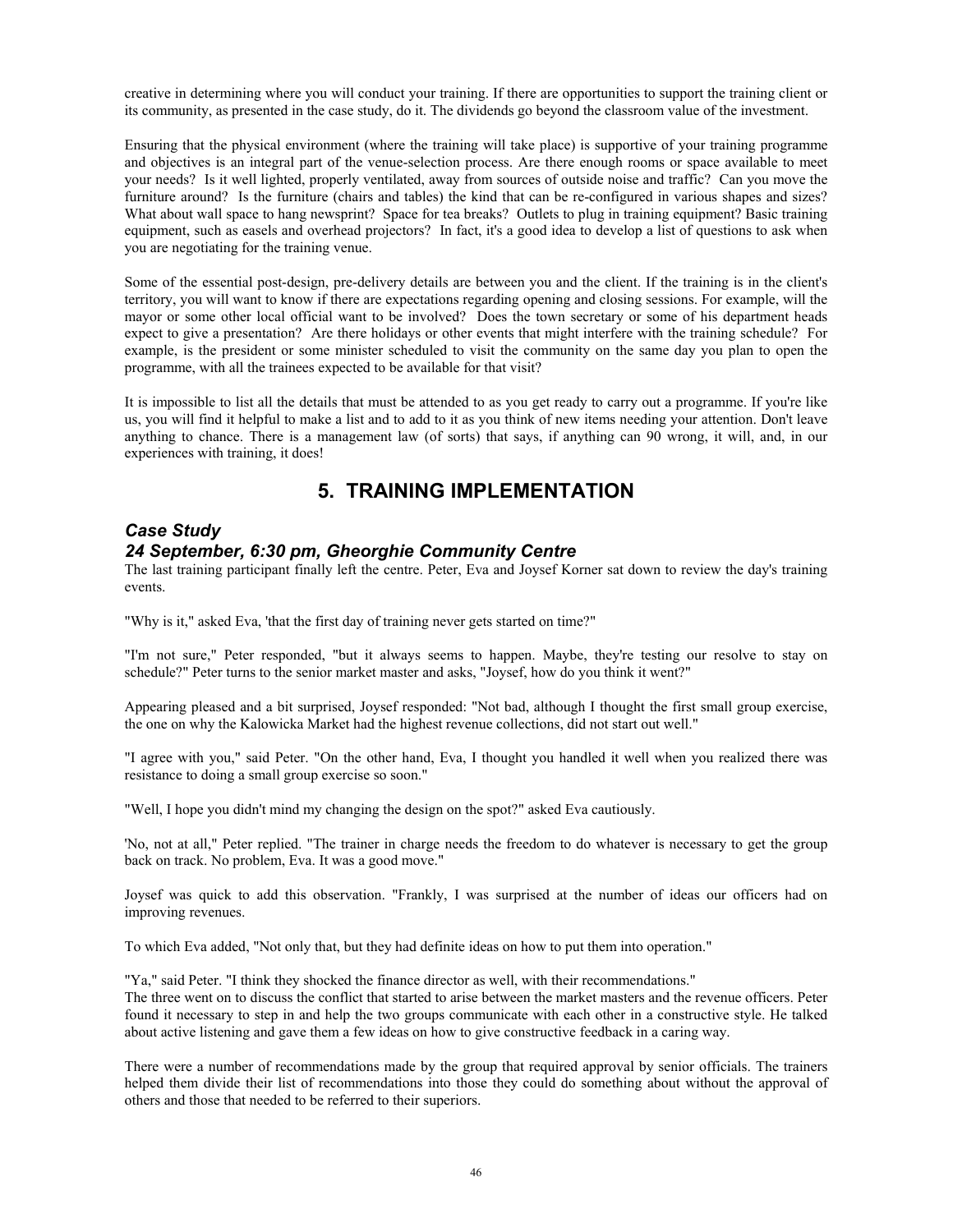On the first list, Peter was successful in getting the group to identify a number of tasks that they could carryout before the next workshop and to assign responsibility for these tasks to specific officers. These officers were expected to report back on their results at the next workshop.

It was getting late, and Joysef asked if they could leave so he could lock the community centre.

Said Eva: "Could you give us just a few more minutes, Joysef?"

To that, Joysef replied, "Nu e nicio problema - no problem."

Peter offered a suggestion as they were preparing to leave. "Before we leave, Eva, I think we should review next weeks training session and put together a list of things we need to do to follow-up on this one."

"I agree," Eva responded," and we must not forget the request for skill training on time management. Looks, like that will have to be scheduled for week four."

#### *Commentary*

The success of training implementation depends, in large measure, on what happens before the trainer begins to conduct the training. In other words, has there been effective assessment of the client's training needs, a clear articulation of outcomes (objectives), and a design that will achieve the learning objectives, based on the training recipients and their needs.

Successful implementation also depends on the trainer's ability to determine what is happening in the training sessions as they unfold. For example, Peter and Eva apparently ran into some resistance to a small-group task they had planned to use. These things happen, particularly if experiential designs are being used.

As trainers, we need to be able to: (a) recognize when the training is not going as "designed," (b) think about why it isn't (often, on our feet, in front of them), (c) consider alternative strategies to help our participants learn what it is we want them to learn, and (d) take whatever risks are involved in responding to situations that are different from what we thought they would be at the time we designed the training event.

In most cases, the risks are minimal or non-existent. Don't hesitate to admit to the participants that what you had planned doesn't seem to be working and you want to try something else. Many times, they will also have ideas about what approach might be taken. An experiential design adds a new element or catalytic agent to the training event (i.e., the participants' experiences, needs, concerns, expectations and ideas). While experiential designing enriches the quality of learning, it also adds an element of the unexpected. The effective trainer is one who "grows with the flow," taking advantage of what is happening in the classroom that was not anticipated or planned.

One way to grow with the flow is to be aware of the flow and to have a few alternative training tools in your kit that can be substituted easily and quickly. They should be ones you have confidence in and experience with. Otherwise, you may not feel comfortable in substituting them for what has been planned.

Group processes or group dynamics are another factor to be taken into consideration as you implement training. Earlier examples, such as resistance to a small group task, are manifestations of "group dynamics." There are many more. Influence, power, participation, relationships, and functions, that individuals tend to assume in groups, are just a few of the "dynamic" aspects of group behaviour that will challenge your ability as a learning facilitator to keep one step ahead of your training participants.

Finally, stay on schedule to the extent you can. Yes, we know this seems contradictory to the "stay flexible" counsel just given. While flexibility or willingness to alter designs to meet participant learning needs will often throw your schedule off, you also need to determine how you will either shorten or lengthen immediate events to get back on schedule. Don't be a slave to your schedule. On the other hand, don't ignore it. By announcing a schedule at the beginning of any training session, you have defined expectations; expectations about when you will begin, when tea breaks will come during the day, and when you will complete your training sessions. If there are necessary changes required, it is best to share these with the trainees as early as possible and to gain agreement on the changes.

We could go on at great length about the rich experiences you will undoubtedly encounter in implementing experiential training designs, but discussion is no substitute for experience. We suggest you throw yourself headlong into these learning opportunities with the ability to keep part of your awareness detached and looking over your own shoulder, ready to communicate what is happening and why. Become a voyeur to your own experience.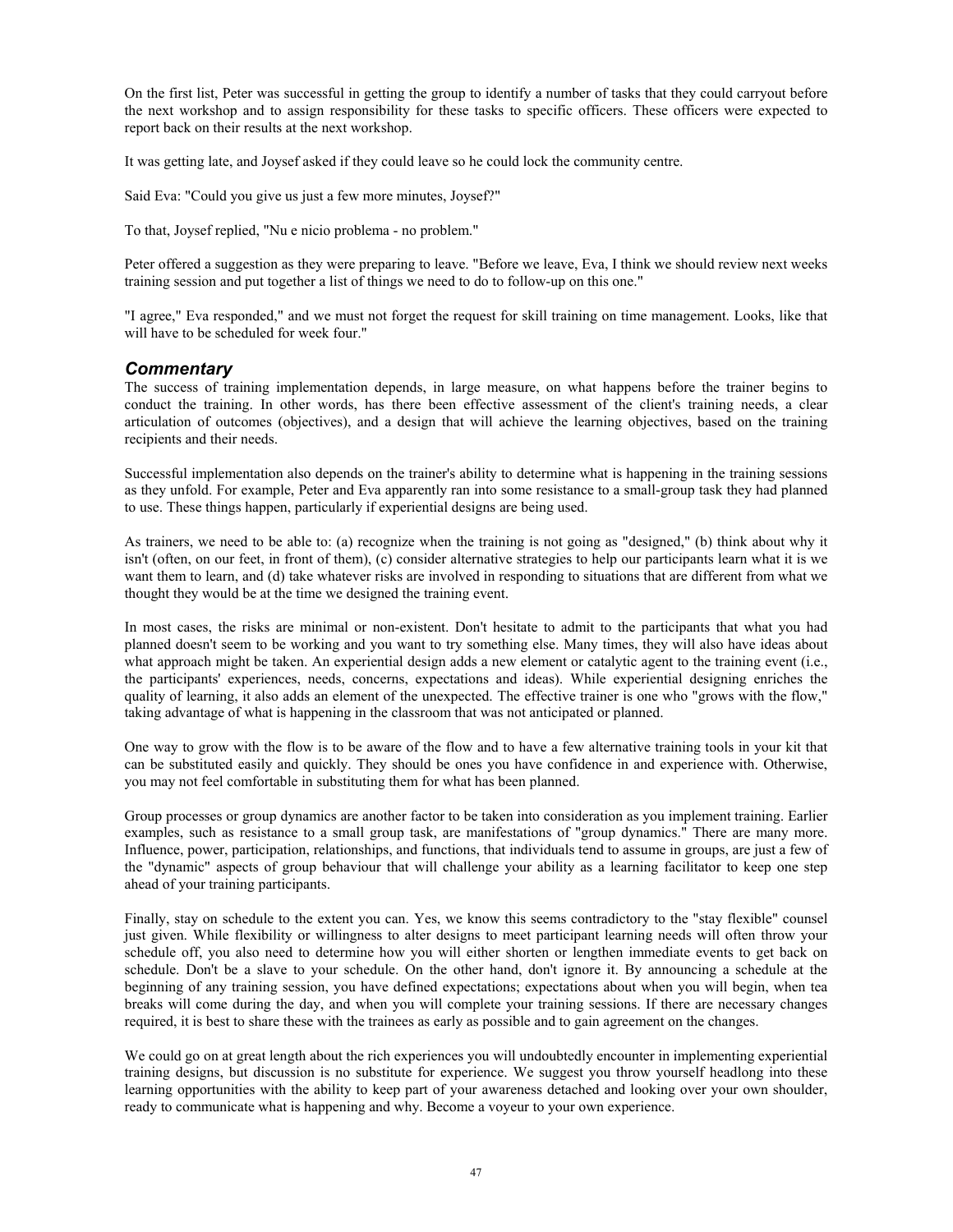# **6. EVALUATION**

### *Questions to reader*

- Given the scenario we have been following n Oltenia, what would you have done regarding evaluation?
- How would you evaluate the impact of the training that is being conducted in Oltenia, based on the scenario?

### *25 September, 0900, Peter's office*

Peter and Eva, when they met the next morning to review the first day of training again, realized they had not given much thought to how they were going to evaluate the overall effort. They had asked the usual "happiness" questions of the participants at the end of the day, but that wasn't going to satisfy either their boss, the principal, or the funding agency.

"Why don't we use GTI's standard course evaluation form?" suggested Eva.

"We could, "Peter replied. "But I'm not sure it will give us the kind of information we want. Besides, this course is already a lot different from those we conduct on campus. I'm just not sure it fits."

Eva was not convinced. "What's so different, Peter, that we have to come up with a new format?"

"For one thing," Peter explained, "there wag a lot more interaction by the participants. Do you realize, we didn't spend more than, maybe, a half an hour in front of the group? Here at GTI we'd be at the lectern most of the day."

Reflecting for a minute, Eva replied, "Guess you're right, Peter."

Peter continued. "The biggest difference is how we figure out whether the course makes any difference. With the long course we're conducting, we test the students. Can you imaging trying to test these revenue officers? They'd have us run out of town."

"Right again, Peter, "Eva said, "but how do we figure out whether they've learned anything or not?"

Peter paused, lost in thought. "Well, I guess we try to determine if they are behaving differently once the workshops are over."

"Okay, I think I see where you're going," said Eva. "You mean, whether the training has any impact on the job?"

"Ya," said Peter. "That's it, Eva. Impact on the job."

"Wow!" Eva exclaimed. "That's not going to be easy."

Eva and Peter have just stumbled on to one of the great challenges of the training world - one which often gets left unattended when training is designed and delivered - impact evaluation.

Some say there has been no learning until new knowledge or skills are put to use. It is a variation on the philosophical question: 'if a tree falls deep in the forest, and no one hears, does it make any noise?"

Peter and Eva tackled the workshop evaluation responsibility first. **Did they, the trainers, do what they said they were going to do, and how well did they do it?** They made a checklist of what they wanted to evaluate, course content, training process, quality of instruction, facilities, printed materials, use of training aids, and logistical support.

Here is a copy of the evaluation form they designed for the first workshop. They decided to administer it to the participants at the beginning of the second workshop.

### **WORKSHOP EVALUATION**

1. Name of workshop: Market-revenue generation

2. Job responsibility (check one): Market master \_\_\_\_\_\_\_\_\_\_\_\_ Asst. market master \_\_\_\_\_ Revenue officer \_\_\_\_\_\_\_\_\_\_\_\_ Other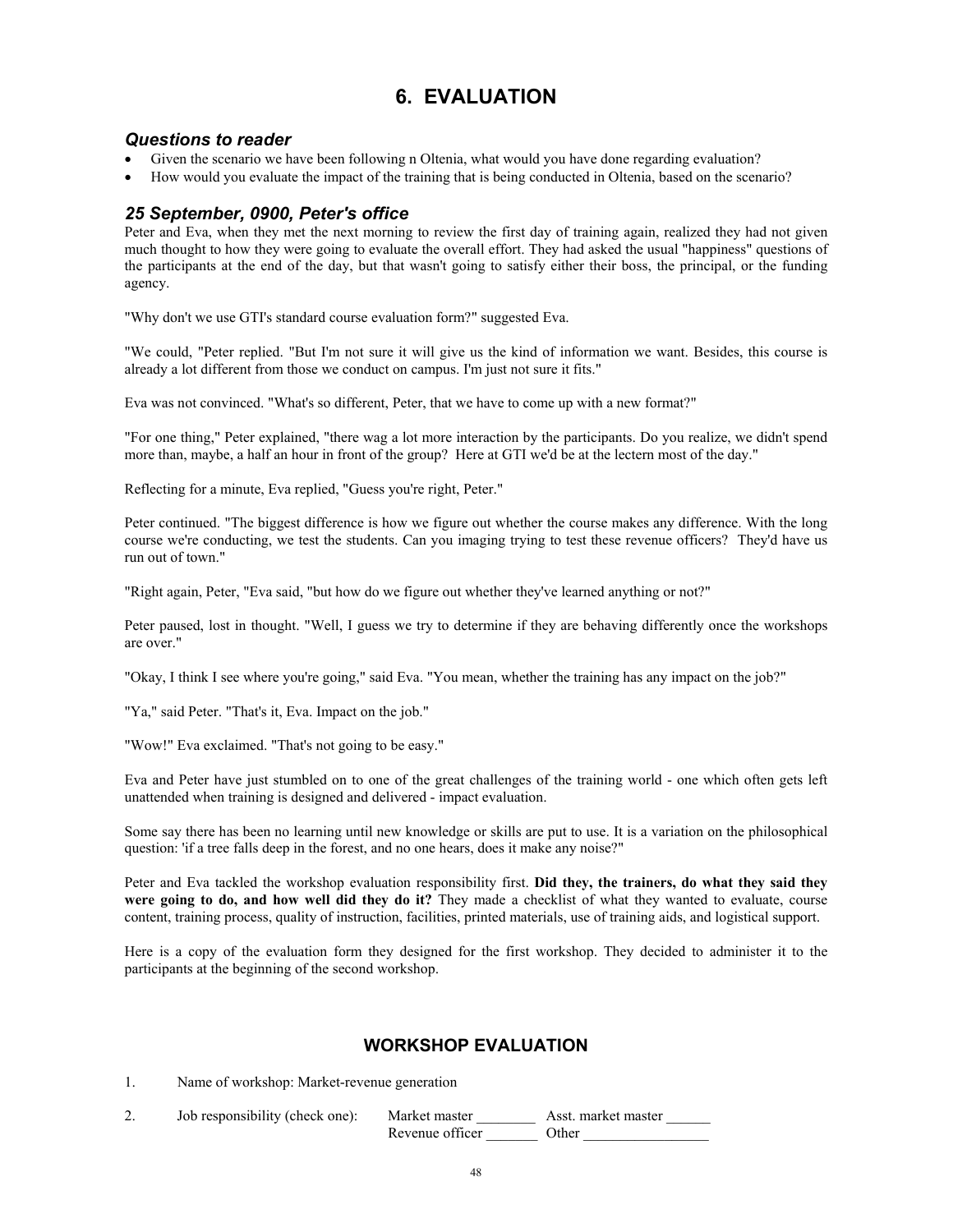#### (please specify)

- 3. To what extent were the following workshop objectives achieved. Check the response closest to your opinion.
	- a. Increased knowledge about market operations and finance.

| Not at all | Somewhat | To a great extent |
|------------|----------|-------------------|

b. Identification of additional ways to increase revenue generation.

| Not at all | Somewhat | To a great extent |
|------------|----------|-------------------|

c. Development of an action plan for revenue generation.

| Not at all | Somewhat | To a great extent |
|------------|----------|-------------------|

4. To what extent were the workshop expectations, requirements, and objectives made clear?

| Not at all | Somewhat | To a great extent |
|------------|----------|-------------------|

5. How relevant was the workshop to your job responsibilities?

| Not at all | Somewhat | To a great extent |
|------------|----------|-------------------|

6. How useful will workshop learning be in carrying out your job responsibilities?

| Not at all | Somewhat | To a great extent |
|------------|----------|-------------------|

| 7. On the following aspects of the workshop, check the response<br>closest to your opinion. |  | Disagree | Unsure | Agree | Strongly<br>Agree |
|---------------------------------------------------------------------------------------------|--|----------|--------|-------|-------------------|
| a. The subjects were thoroughly covered.                                                    |  |          |        |       |                   |
| b. The training events were well designed.                                                  |  |          |        |       |                   |
| c. The training approach encouraged participant learning.                                   |  |          |        |       |                   |
| d. Participation was encouraged.                                                            |  |          |        |       |                   |
| e. Differences of opinion were tolerated.                                                   |  |          |        |       |                   |
| f. Enough time was allocated to perform all the assigned tasks.                             |  |          |        |       |                   |
| g. The course contributed to your Human knowledge.                                          |  |          |        |       |                   |
| h. Good use was made of training in aids.                                                   |  |          |        |       |                   |
| i. A variety of instructional methods were used.                                            |  |          |        |       |                   |
| The instructors were helpful.                                                               |  |          |        |       |                   |
| k. The classroom was comfortable.                                                           |  |          |        |       |                   |
| 1. The workshop involved a manageable number of students.                                   |  |          |        |       |                   |
| m. Meals and tea breaks were satisfactory.                                                  |  |          |        |       |                   |

8. What did you like most about the workshop?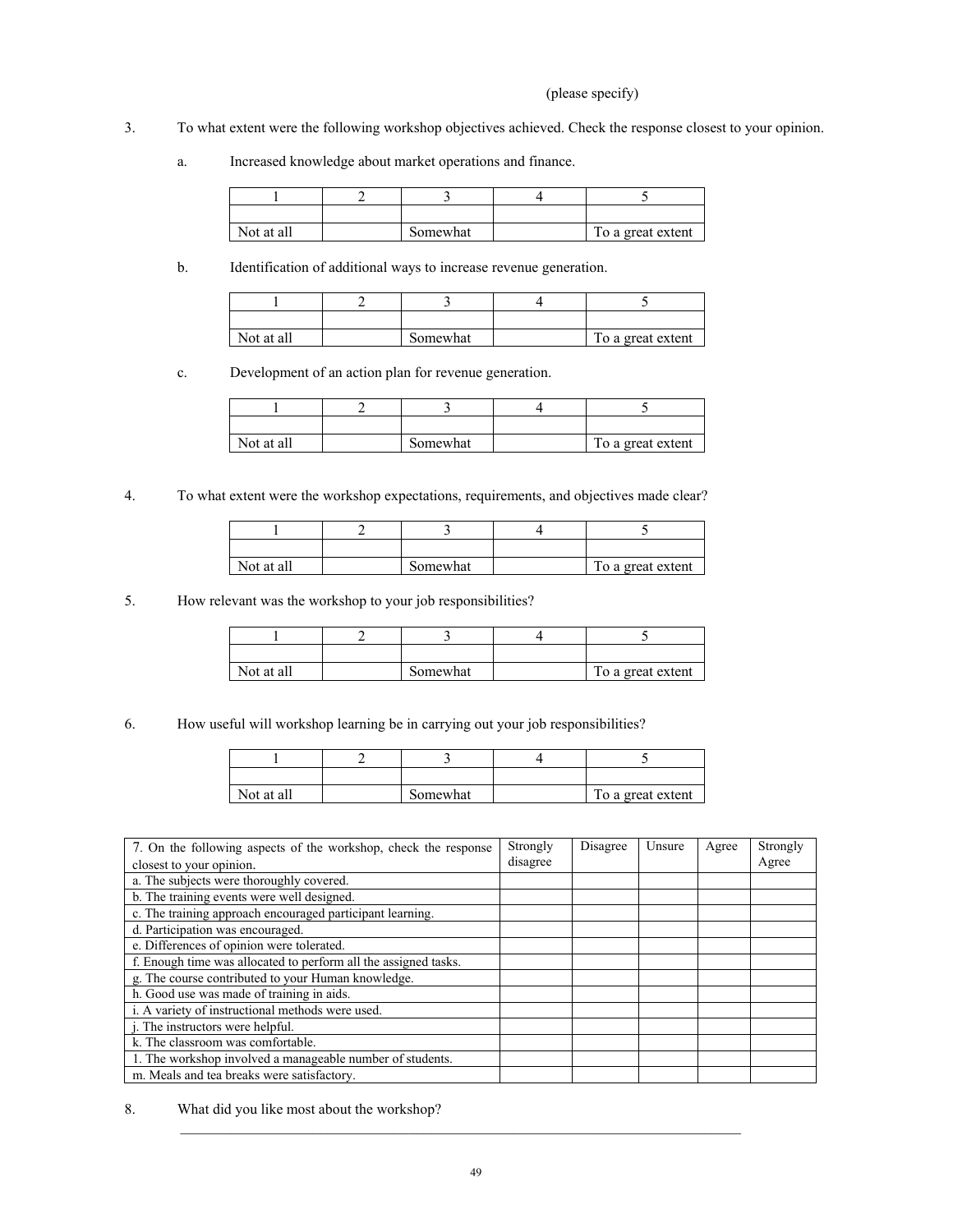| What did you like least? |  |  |
|--------------------------|--|--|
|                          |  |  |
|                          |  |  |
|                          |  |  |
|                          |  |  |
| Other comments?          |  |  |
|                          |  |  |
|                          |  |  |

#### *Questions to reader*

- Critique their workshop evaluation design. What are its strengths? What would you do differently?
- How would you evaluate the impact of their training over the next year or so? Be specific?

After designing the evaluation form for the first workshop, Eva and Peter turned their attention to the concern of measuring the impact of the training programme on the participants' performance on the job.

Eva expressed some initial reservations about measuring impact. "This task is going to be tougher."

"Maybe not." Peter was confident." After all, we tried to think of impact when we wrote our training objectives."

"That's right." Eva was getting into the swing of it. "One of our overall goals was to help the city increase market revenue by 20 percent in six months."

"That's a good goal, but..." Peter observed a problem, "how will we know it was the training that achieved it?"

"Yes," Eva agreed. "There could be a whole bunch of factors involved - not just training."

"We did, " Peter recalled, "think about these problems when we were writing the objectives. For example, we decided that we could help the revenue officers increase their number of collections by improving their skills in time management. That should be pretty easy to measure once they're back on the job."

"Of course", Eva added. "The percentage of revenue reports accepted by the finance director is another measurable impact."

"Another thing", Peter pointed out. 'We might have difficulty in determining the difference in the relationship between the vendors and the city as a result of the third workshop."

"At least," Eva replied. "We should be able to get a feel for the impact of the training by interviewing both sides sometime in the future."

Peter and Eva were satisfied they would he able to determine, at least, to some extent, what impact the training was having on the performance of the participants once they were back on the job. They reassured themselves that their efforts to move in this direction far outstripped the normal behaviour of their colleagues and, probably, most training institutions in the region.

# **II. ORGANIZATIONAL CAPACITY-BUILDING**

#### *Commentary*

Peter and Eva slipped a bit when it came to training evaluation. Evaluation is one of those tasks we should think about right from the beginning of needs assessment. We should be asking ourselves, "If this is a training need, how will I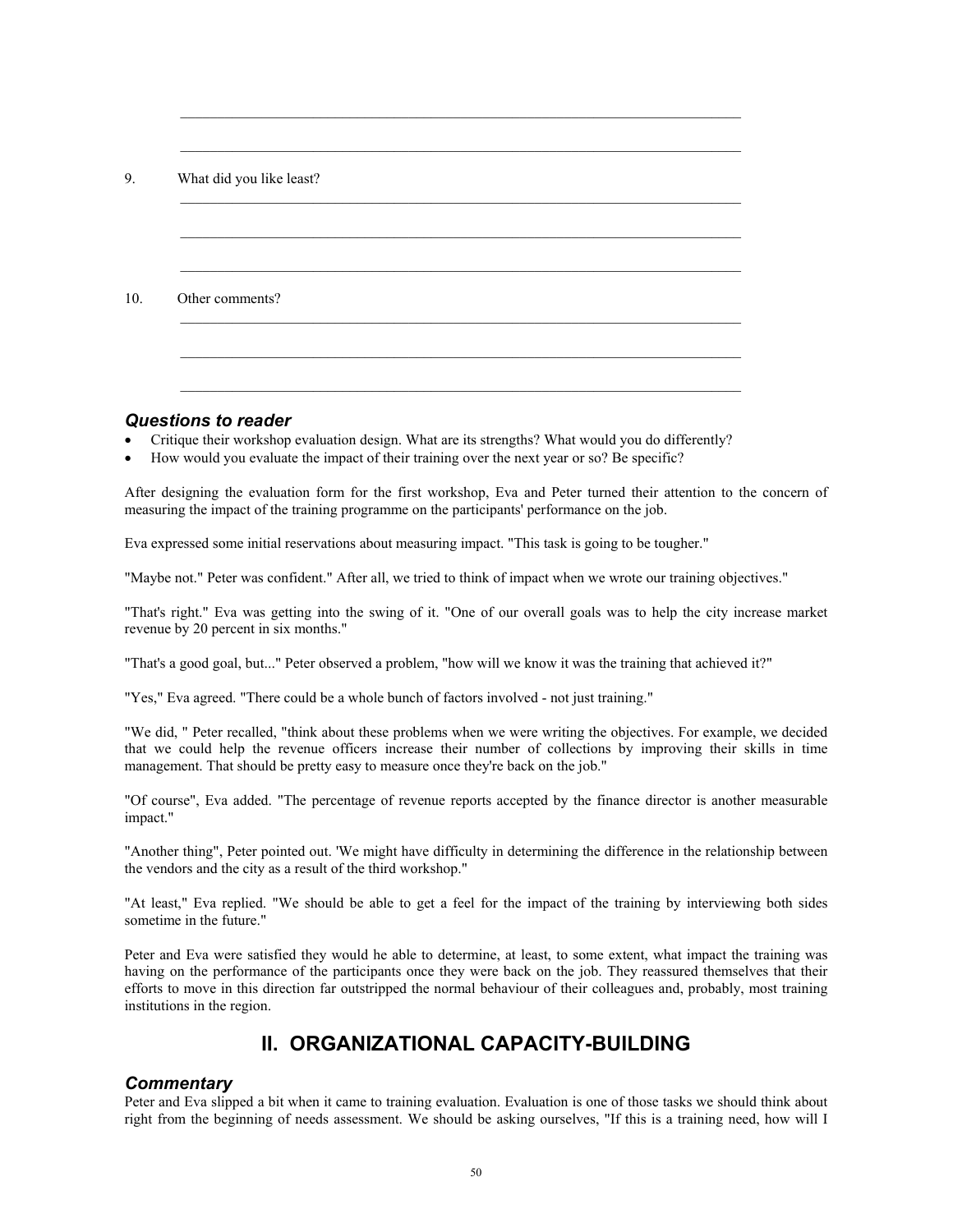know when it is met. What difference has it made in the overall performance of the individual or organization?" These questions, if kept in mind, will help frame each step in the training cycle process.

As suggested in the case study, training evaluation is two-fold. First, we need to know **how well we did** during training and **whether we did what we said we were going to do. Secondly, we to know whether the training made any difference in the performance of the participants and their organization.** Bottom line stuff. As for providing you with a blueprint or format for impact evaluation, it's almost impossible to do. Every work situation is different. The answer to impact evaluation is in the responses you get when you determine performance discrepancies. Eliminate them and you have training impact. Simple? Well, probably not quite so simple, but you get the picture.

#### *A shift in focus*

The Case Study, thus far, has focused on the training cycle, from **initial contact/reconnaissance** between the trainer and the client, through **evaluation** of the training impact. In each phase of the training process, we demonstrated how training interventions can be more client-centered and demand driven, with attention to shortfalls in performance. We also illustrated how short training programmes can have a favourable impact on individual and organizational performance, often within a short period of time. Finally, we stressed the importance of training as a management strategy for improving performance and bringing about planned changes within organizations. This, of course, means that training organizations and trainers will need to deliver a lot of their services differently if they want to be involved.

At this point in the Case Study we want to shift the focus more toward the development of the client organization and less on individual employee development. As we make this shift, we will continue the focus on client-centered, performance-based training interventions but spend less time on the fundamentals of following the training cycle. While these steps continue to be important, we assume Peter and Eva have learned them well and will continue to apply them as they work with the city of Oltenia and other clients.

When an organization, like the city of Oltenia, begins to appreciate the importance of using training as a strategy for solving problems and enhancing overall performance, they also ask themselves how they can make the training process more integral to the everyday activities of the organization and its employees. As we continue the dialogue between Peter, Eva and their new clients in Oltenia, we will explore ways to expand the training activities into new areas of engagement. We also want to develop the staff of the city to take a more direct role in conducting the training.

#### *Organization development, by whatever name*

The training activities we have in mind have had various labels over the years, such as **organization development** and more recently **total quality management,** but essentially they all have the same purpose. They are designed **to utilize concepts and strategies of planned learning (training), within the work place itself, to improve the organizations internal performance and to increase the quality and availability of its products and services to their customers.**  Or "the public," as we tend to refer to those who benefit from local government programmes and services.

Before shifting the emphasis of the Case Study to the development of the organization, we want to summarize two or three key points made earlier. We assume our trainers and their clients understand the importance of following most, if not all, of the steps in the training cycle outlined earlier in the Case Study. As a result, we will not dwell on them as we take Peter and Eva deeper into their involvement with the officials and staff of the city of Oltenia. Nevertheless, we want to stress the importance of being rigourous and systematic in every training (learning) intervention, no matter how practical, mundane or limited it might seem.

To re-emphasize some of the more important points made thus far, competent trainers always:

- a. develop working relationships with those involved or affected by the proposed intervention, and they continue the relationship-building process as they work together on other ventures (never take the relationship for granted!);
- b. engage in vigorous inquiry to understand fully the problem or opportunity being pursued;
- c. identify ways to improve performance and service delivery through various kinds of training interventions;
- d. help plan a course of action that can be implemented within the resources of the organization; and,
- e. evaluate the impact of the interventions to assure they achieved their intended goals and objectives.

These steps continue to be the foundation stones for effective training, and management.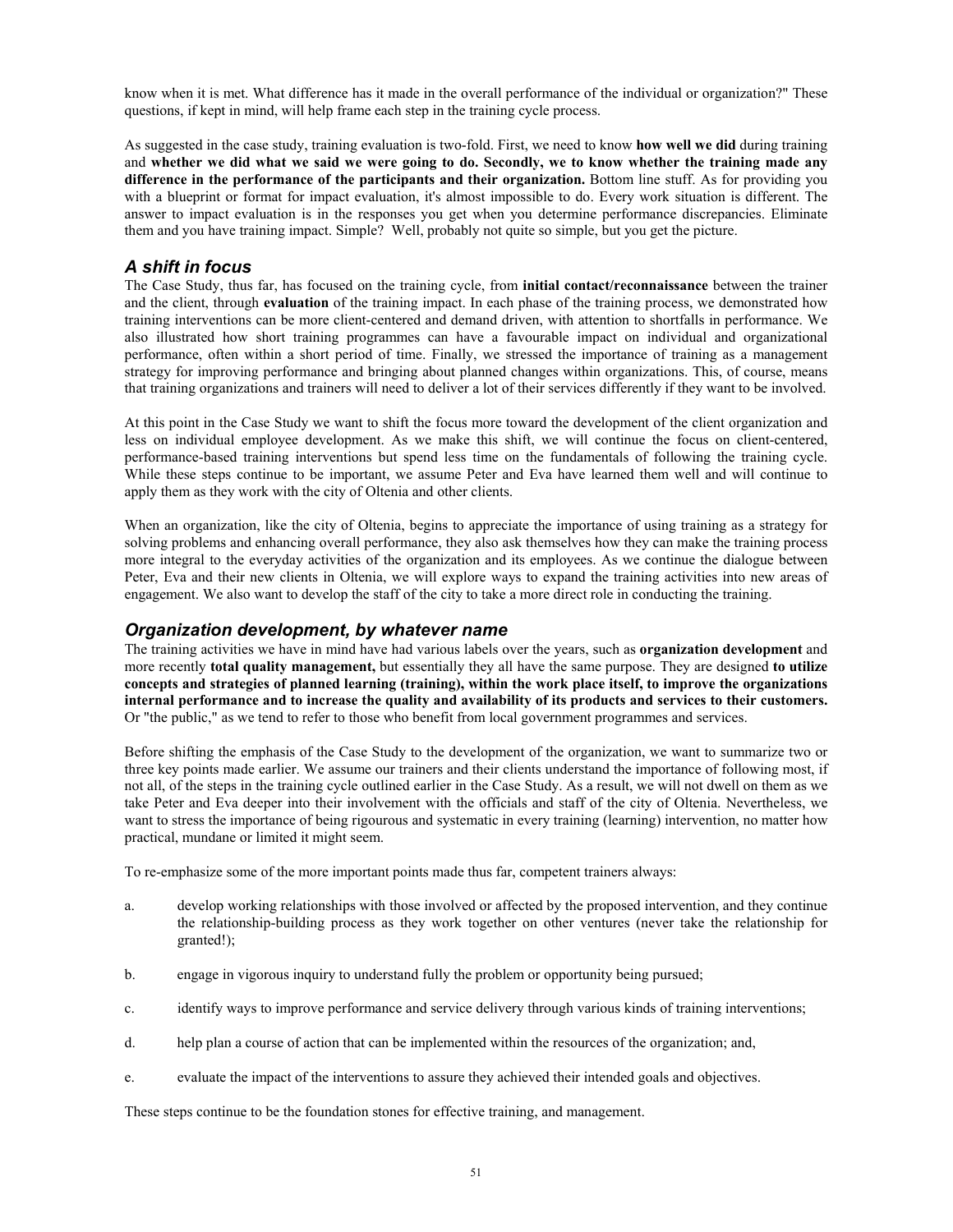#### *Old wine, new wineskin*

The interventions Peter and Eva will be making, from this point on in the Case Study, will look less and less like the kinds of training we usually associate with public training institutions. Nevertheless, they reflect the principles and practices of intervention that many training institutions and trainers have undertaken to be more responsive to the needs of their clients. These training interventions are characterized by:

- learning that is associated more directly with task accomplishment
- activities that often involve group learning to achieve common purposes; and,
- efforts that have more immediate impact on the organization and its performance.

The kinds of interventions we will be introducing from this point on can produce anxiety the first two or three times they are conducted in the "real world." But, not to worry! You will quickly discover you're not the only one who wants to be successful. Your client also wants to be successful and will work with you to assure that any intervention you are planning and implementing will achieve its intended results.

We want to emphasize the importance of sharing both responsibilities for, and the successes of, organizational learning. If you, as the trainer, take full responsibility for the successes or failures of the training interventions you are facilitating, your client probably won't be committed to either the process, or the outcomes. This trainer-dominated sense of responsibility increases the potential for failure, or, at the very least, severely limits the opportunities to succeed. If both the trainer and client expect the intervention to be successful, chances are very good it ill be. This is what some individuals call the "self-fulfilling prophesy."

### **1. LAYING THE FOUNDATION FOR SUCCESS**

### *Several months later on Main Street, Oltenia*

Eva and Peter were crossing Main Street in Oltenia when they heard someone calling their names. When they turned around, they saw Victor Nicolae coming their way. "What a surprise to see you in Oltenia! Don't you know you're not allowed to be here without the town secretary's permission", he jested.

"Well", said Eva, "we were just talking about you. Peter said we should touch base with you before we leave town. Since you beat us to it. Can we buy you a cup of coffee?'

"Why not? Besides, I have some things to talk about with you."

Over coffee, Victor told them how pleased he was with the results of the workshops. "Our revenues are up 33 percent since that last workshop. Besides, I haven't heard a complaint in months about those terrible revenue reports. And you know how finicky Tudor is about his records."

"And, how are you and your staff getting along with the vendors"? Peter asked.

Victor was enthusiastic in his reply. "Great! That workshop with those women really cleared the air. The best part is the agreement with them to manage the maintenance of the markets. Turns out they do it cheaper and better than we did with our own employees. The training really was a good investment."

Almost as an after thought, Victor said, "Just between the three of us, I never thought I'd be saying something like that."

"So, when do we start the next round of training"? chided Eva.

"Matter of fact, I was getting ready to call you. My brother, who's studying for a masters degree in business administration at the University of Singapore, sent me some information on something called **total quality management.** Looks interesting. Have either of you heard about it?"

"Yes " 'Peter responded, not wanting to look like the town secretary knew something about management that he didn't. "But I must confess my understanding of TQM is somewhat limited. Would it be possible to borrow those materials on TQM?"

"Only if you promise to return them. You trainers are notorious for borrowing things and never returning them!" Victor responded. "Better yet, maybe you and Eva can help me and my staff get something like that TQM idea going in city hall. If it's half as good as the author makes it sound, it would be worth the effort. Are you interested?"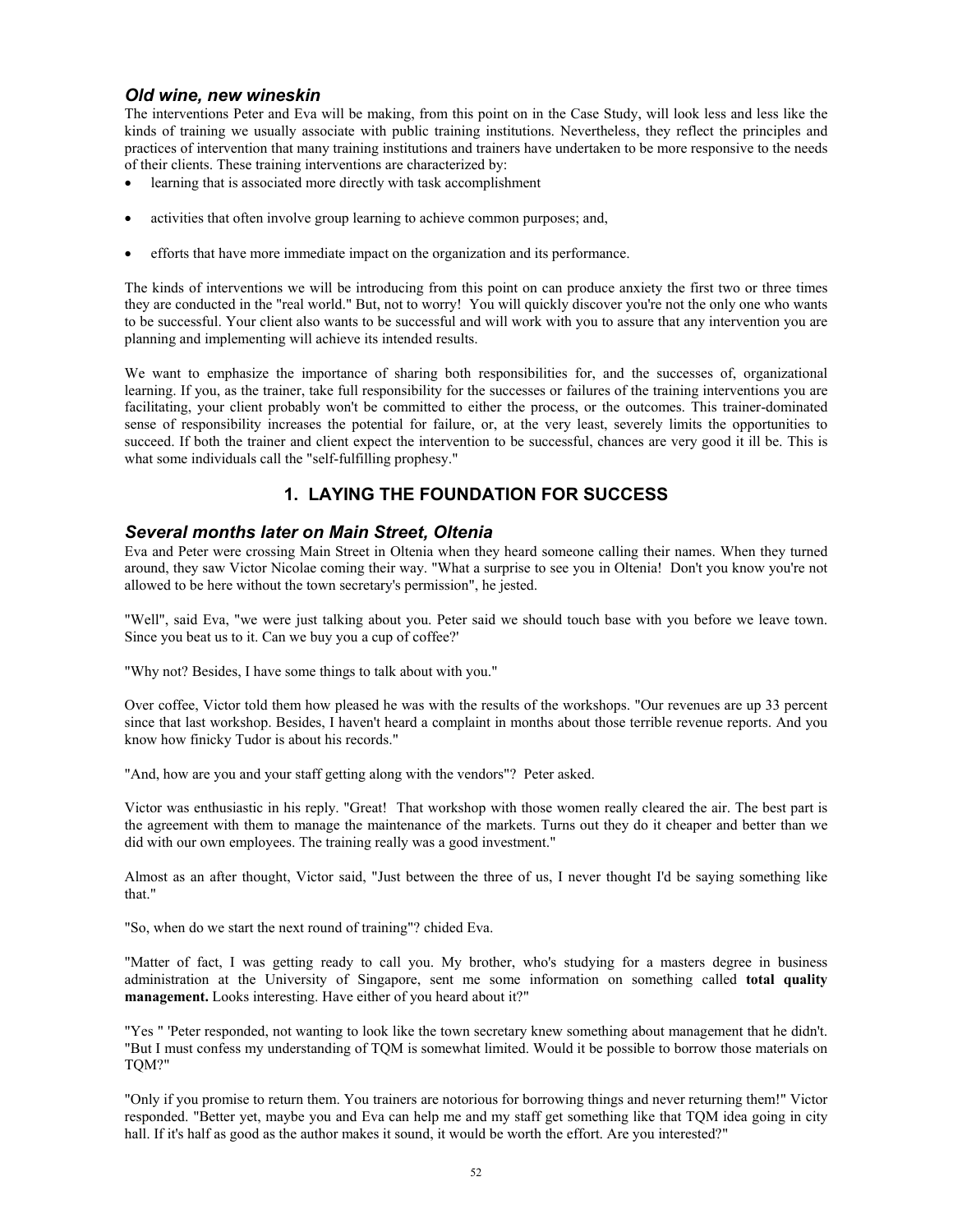"Sure", Eva and Peter replied in unison. "We'll get back to you in a couple of weeks with some ideas on what we might be able to do."

### *Early next week at GTI*

Eva and Peter agreed to spend some time in the library seeing if they could learn more about TQM and other similar management approaches. They discovered that TQM was just the latest round of management ideas that take a comprehensive view of working within organizations, to make them more efficient and effective. These approaches use a variety of training- and management-related strategies to accomplish their goals and objectives. But, the focus of TQM seemed to Peter and Eva to be very different than past efforts at "organization capacity building".

TQM, as they discovered in their library research, puts a greater emphasis on quality than other approaches, particularly the quality of the products and services the organization is making or delivering to their customers. Earlier approaches, like Management by Objectives (MB0) and Organization Development (OD), focused mostly on building the competency of the organization. It war, assumed that these organizational development efforts, or whatever you want to call them, would automatically translate into better quality products and services. According to many of the articles Peter and Eva reviewed, the causal relationship between organization development and higher quality products and services was not always evident. What TQM attempts to do is build more competent organizations and work forces by focusing on improvement in quality of goods and services they produce.

TQM, they discovered, was born out of a lot of managerial frustration, particularly in the United States and Europe, in response to the fierce competition from Japan in the manufacturing of consumer goods. More often than not, Japanese goods were superior in quality to those produced in other parts of the world. Many Japanese companies had succeeded in making the concepts and strategies of achieving "total quality" an integral part of their overall management and operation.

### *Back in Eva's office later that day*

As Peter sat down, both he and Eva blurted out, "TQM sounds.......

"Sorry, Eva, you were a bout to say?"

She responded, "From what I've been reading, TQM sounds much too complicated to use in Oltenia."

"My thoughts precisely, although I must admit I found the ideas very interesting.

Peter went on to say, "Maybe, after we've done more work with the town secretary and hie staff, on some of their more pressing internal problems, we might be able to talk to them about this total quality thing."

Eva laughed and said, "You mean stage three?"

"Well, something like that," Peter responded. "Do you agree"?

"I was just kidding you, Peter. Yes, I agree. I think it would be a mistake to go too fast in introducing new ideas into an organization with a workforce that hasn't been used to a lot of internal change. On the other hand, I don't think we should abandon the idea of quality totally."

Eva went on: "While I was looking for TQM articles, I came across a manual on something called collaborative organization assessment. Maybe this is something we could do with Victor and his staff."

"You mean the UN-Habitat booklet?", Peter responded. Eva nodded agreement and Peter went on to say, "Incidentally I read that manual cover to cover. I think it would be a much better way to begin doing what Victor said he wants to do when we talked to him last week."

Peter continued: "COA (that's how the authors refer to it), is a process consultants like us can use to help an organization, like the Oltenia municipality, do a systematic assessment of all its work unite and the products they produce. The consultants then work with the staff to come up with a proposed action plan based on information generated by the assessment. The idea behind the assessment and planning process is to help the organization become more efficient and effective in what it does."

"Like 'doing the right things and doing things right', Eva," chided Peter.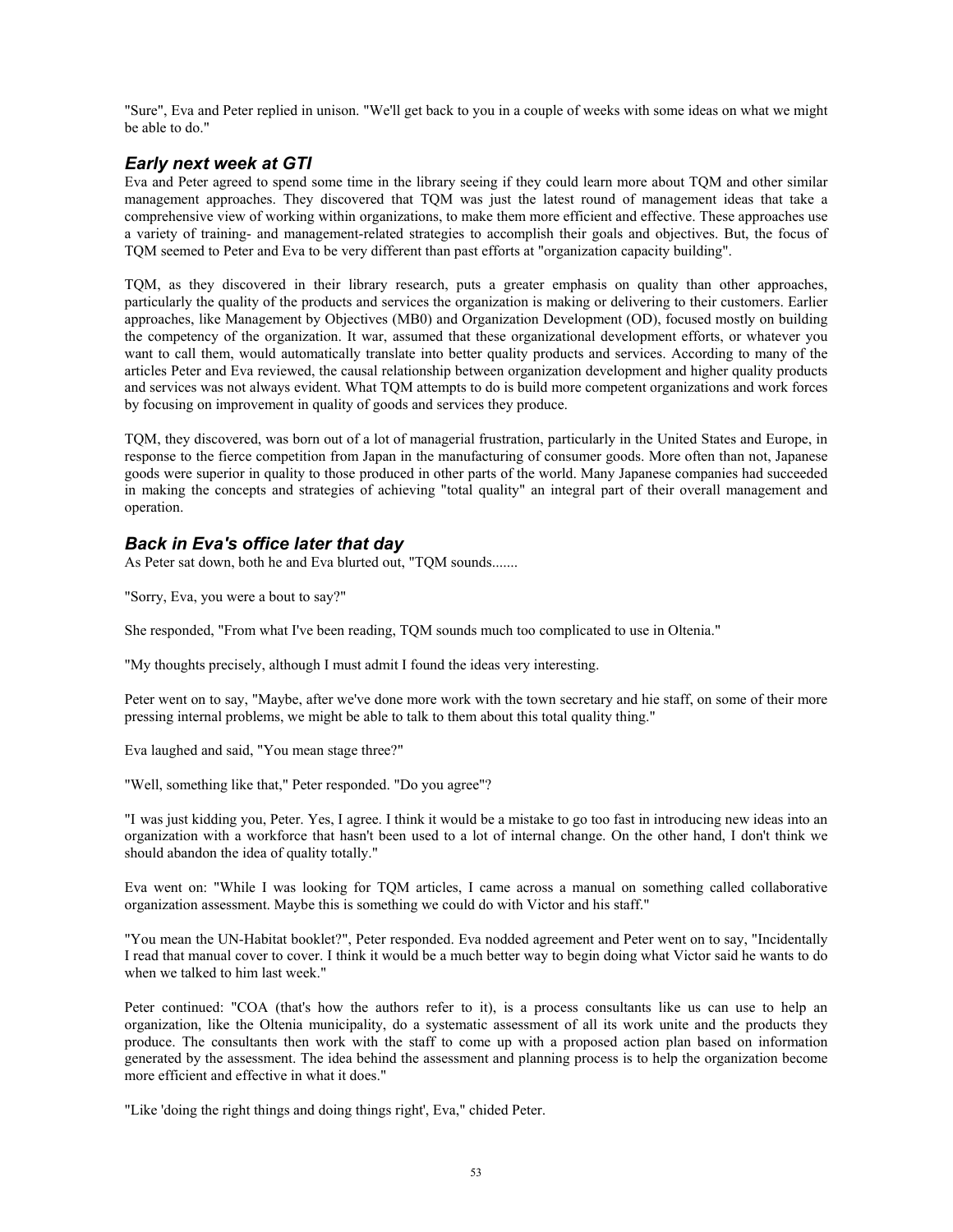"So, you read it too!" responded Peter. "Why didn't you say so instead of letting me blabber on about it?"

"Just keeping you honest, Peter. But, I agree, it looks like a good way to continue our efforts with Victor and his team. It would provide an information base so our interventions would be less ad hoc."

"And, less supply-driven," Peter added.

There was a long silence as though both were pondering the way they had operated in the past. Finally, Peter said, " I guess we'd better put together a proposal and make a trip to Oltenia. After all, we promised to return his articles on TQM."

#### *Questions to reader*

- As a trainer, how would you have handled the town secretary's challenge to install a Total Quality management system, or something similar in the city organization?
- If you were either Peter or Eva, what would you do to get ready for the next meeting with the town secretary?

#### *Commentary*

Peter and Eva are about to develop a new client/trainer relationship. The town secretary has indicated his satisfaction with their past services. Now he wants to pursue a deeper type of development for the staff and organization, although he is not sure what it might entail. This is not unusual. Many managers lack the knowledge and the experience of building staff and organization capacity through approaches like TQM or organization development. After all, their primary focus *is* managing, not institution building. And yet, these two concepts, or strategies, are inseparable. Training institutions and trainers can perform a valuable role in marrying the concepts of effective management and long-term institution building.

Although Eva and Peter have limited knowledge and understanding of what TQM is all about, we think they made a wise decision not to consider this approach at this time with their client. Total Quality Management, when pursued rigorously (and that's about the only way it will work effectively), requires a full commitment and understanding at all levels of the organization; from the policy-makers and senior managers right down to those who are making the products and delivering the goods and services. The "total" in TQM means not only "total quality" but total involvement and commitment from everyone in the organization.

David Carr and Ian Littman, in their book *Excellence in Government, Total Quality Management in the 1990s*, point out four fundamental differences between TQM and traditional management that help to put this approach into perspective.

- First, TQM builds quality into everything the organization undertakes versus inspecting for quality after the task has been accomplished or the product and service are about to be delivered.
- Secondly, authority is vested largely in employees, who take responsibilities commensurate with their potential contributions. (From what we've seen and experienced in many countries around the world, this, management approach could be seen by many as heretical.)
- Thirdly, TQM focuses on systems improvements, not blaming employees when things go wrong.
- Finally, TQM is a process of continuous improvement, not one-time breakthroughs.

These characteristics of the TQM organization imply a high level of competency throughout the organization, or the capacity to develop a high level of competency through training and other employee development strategies. Unfortunately, most developing-country organizations, particularly those in the public sector, don't have the depth of trained and seasoned employees that TQM requires. Nor do they have a history of delegating authority and responsibility down through the organization to the lowest level with the capacity to carry out the required task.

TQM may not be an appropriate management strategy for many public organizations at this time. This doesn't deny, however, the use of an incremental strategy of development that leads to TQM as an ultimate goal. B y suggesting the Collaborative Organizational Assessment (COA) approach, we think Eva and Peter are on the right track. That is, an incremental track of organization development for the city of Oltenia that could result in a TQM programme in the future.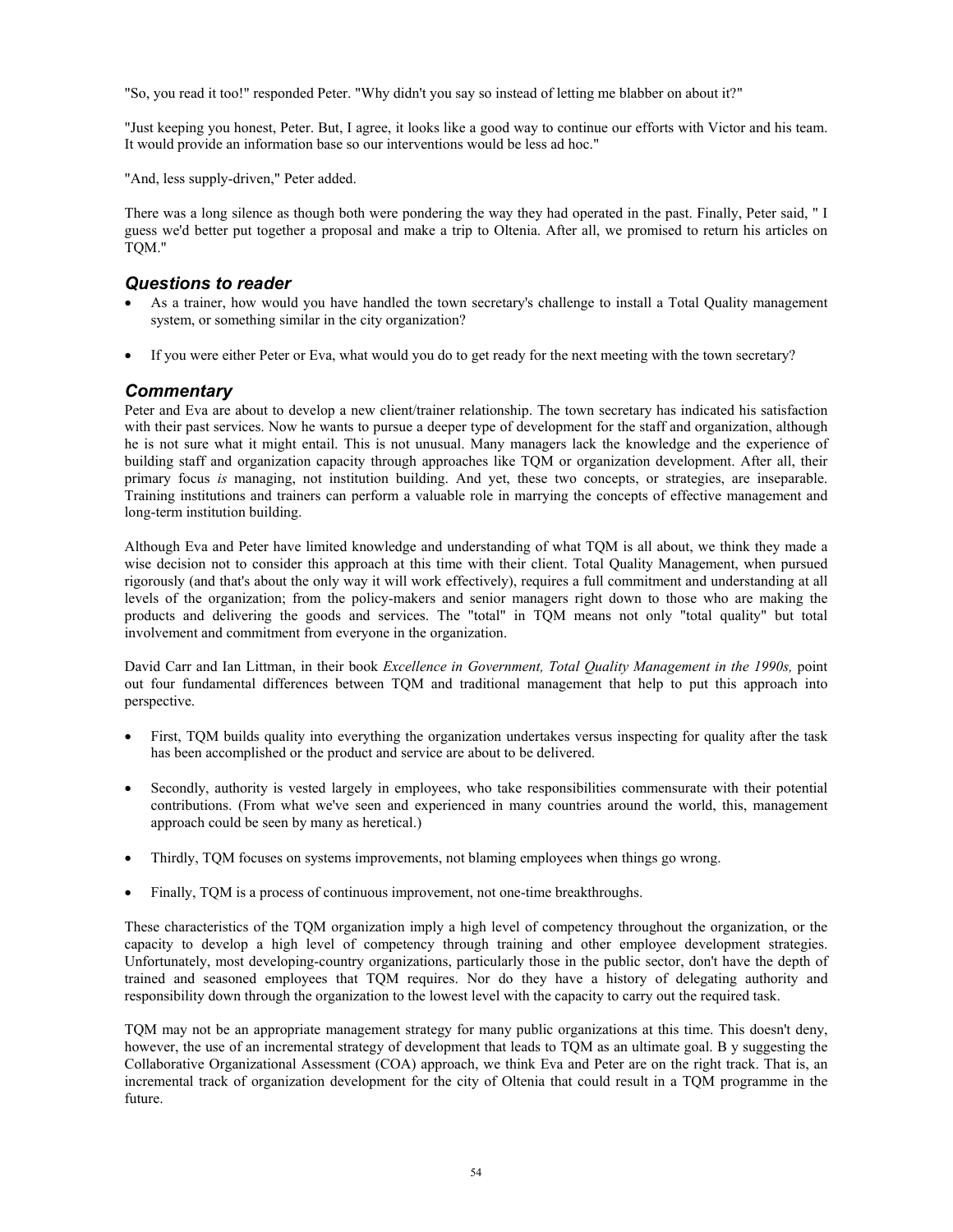There are many ways to build the foundation for implementing an institutional development, or capacity building, programme in an organization like the Oltenia municipality. We have chosen the COA approach in the case study about Oltenia, for three reasons:

- 1. it is client-centered, involving the entire organization in the collection and analysis of data and information about the organization, its products and "customer satisfaction;"
- 2. it is information and data based, providing a comprehensive "picture" of the organization, how it works, and its current level of performance; and,
- 3. it begins the process of organizational learning by providing skill training for key employees in needs assessment, analysis and problem solving.

(We will not be explaining the COA approach to any extent in this volume because of limited time and space. If you are interested in learning how to use the methodology and to work with client organizations to conduct such an assessment and planning process, we suggest you contact the Training Section at the UNCHS (Habitat) headquarters, Nairobi, Kenya, for more information. Ask about the 1992 publication, *Manual for Collaborative Organizational Assessment in Human Settlements Organizations.)*

*For assistance in "troubleshooting" performance problems in individual work units, see "Performance Analysis and Needs Assessment" in Volume 2: Trainer's Tool Kit.*

#### *Two weeks later in the town secretary's office*

Peter and Eva have just finished a short presentation to the town secretary and his senior management staff on a proposed organization development programme. They suggested to the team that they are considering starting the programme by conducting a collaborative organization assessment based on the UNCHS (Habitat) model.

Peter went on to say, "We also believe it is important for the municipal organization to build an in-house training capability. This way many of your training needs, particularly at the lower levels, can ultimately be met without relying on-external trainers."

As Peter concluded his part of their joint presentation, he said, "As you probably determined from our discussion, the COA process could unearth a variety of opportunities to change the way you currently operate. This also means digging up some problems you probably didn't know you had - or, at least, didn't want to acknowledge for one reason or another."

The finance director spoke up, "if you can deliver a few more changes like the ones you made in the markets late last year, then it will be worth it. But I must tell you I'm concerned about the costs."

Eva responded immediately, "We also want to keep the costs under control. In fact we want to work with you and your colleagues to set up a tracking system so we can determine the costs and savings of whatever changes result from our work together."

Korner, the market master, was impatient to jump into the discussion, "I want to challenge my friend Tudor on his remark that the trainers were responsible for the changes we made in the markets. Sure, they helped us look at the way we were operating. But it was me and my revenue officers who made the difference!"

"Couldn't agree with you more", Peter said. "And it's a point we should all keep in mind if you decide to go ahead with the COA. Our role is to help you make better decisions, not make them for you."

At this point, the town secretary spoke up: "The COA approach sounds like a good place to begin. Nevertheless, I'm concerned about the time it will take. And, where are we going to find people who can do all this interviewing you say is so important if we want to do it right?"

Eva had anticipated his concern. "We realize there will be some time problems. The initial COA process can be timeconsuming. But we can work with your staff to minimize interruptions in the daily work schedules."

"As for finding interviewers," Eva said, we think you have a number of employees who would not only be effective interviewers, but who also could become the core members of an in-house training team."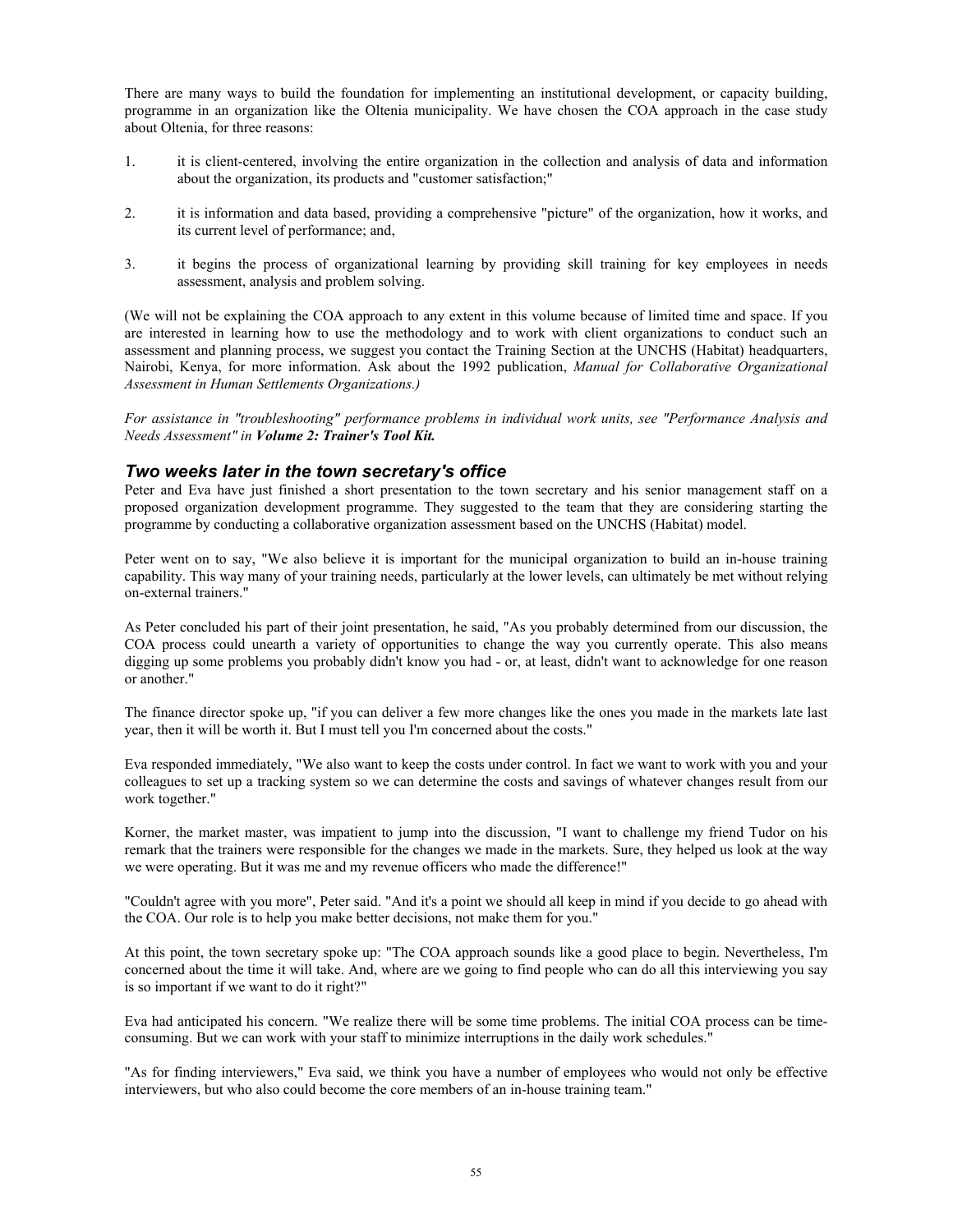The discussion concluded with an agreement to conduct the organization assessment. As a part of the process, Eva and Peter agreed to design a questionnaire to help in the selection of five or six employees who could help them conduct the COA interviews and planning workshops.

#### **Questions to reader**

- The dialogue we've included in this initial meeting between Peter, Eva and their client is not complete. Take a few minutes and jot down all the other questions you would have asked, or issues you would have covered, had you been involved in "contracting" with the Municipality to initiate an organization development programme.
- What criteria would you use to select a team of part-time, in-house trainers?

### *Commentary*

As stated earlier, there are many ways to initiate a systematic approach to organizational capacity building with a client. We think Peter and Eva have selected an effective approach since it will provide a baseline of information about each organizational work unit and what it is "Producing." In addition, COA provides feedback on every "product" of the organization from internally consumed products, such as financial reports, to those used by citizens, such as refuse collection and primary health services. From this initial inventory and assessment, the town secretary, his staff and the training consultants, will be able to identify actions that might be taken to improve both the effectiveness and the efficiency of the organization.

The COA process is designed around the concepts of **effectiveness** and **efficiency**, as defined by that venerable world management resource, Peter Drucker. According to Drucker, effectiveness is "doing the right things" and efficiency is "doing things right."

Effectiveness involves such things as policies, mission statements and overall management strategies that provide direction and standards for the organization. Efficiency is operational, ensuring that policies, standards and other expressions of effectiveness are achieved as intended. Doing things right involves such activities as cost containment, quality assurance in the production and delivery of programmes and services, and preventive and periodic maintenance of facilities, infrastructure and equipment.

The COA process, when implemented effectively, will identify a range of possible actions to strengthen the organization and improve its performance. These might include:

- changing the organizations structure to be more compatible with it's overall mission
- eliminating outmoded procedures
- creating interdepartmental teams to work on tasks that cut across organizational boundaries
- contracting out certain functions that can be done more efficiently by others, and
- implementing skill training to close performance gaps.

The COA process provides a valuable database from which all subsequent changes can be measured and evaluated. This is important to both the consultants and client in the Case Study since they have expressed concerns about the cost effectiveness of the proposed capacity-building effort.

### **2. FOCUS ON IN-HOUSE TRAINING AND DEVELOPMENT**

#### *Later that day*

Since Eva had several meetings with ministry officials, beginning the next day, she and Peter had dinner together to review the meeting with the town secretary and his staff. There were decisions to be made about what to do next in their work with Oltenia.

"Well, Eva, how do you think the meeting went?"

"Not bad," Eva responded. "But it's going to be a lot different from putting on a short workshop."

After a short hesitation, Eva said, " One of the first things we need to do is develop a way to select interviewers for the COA effort."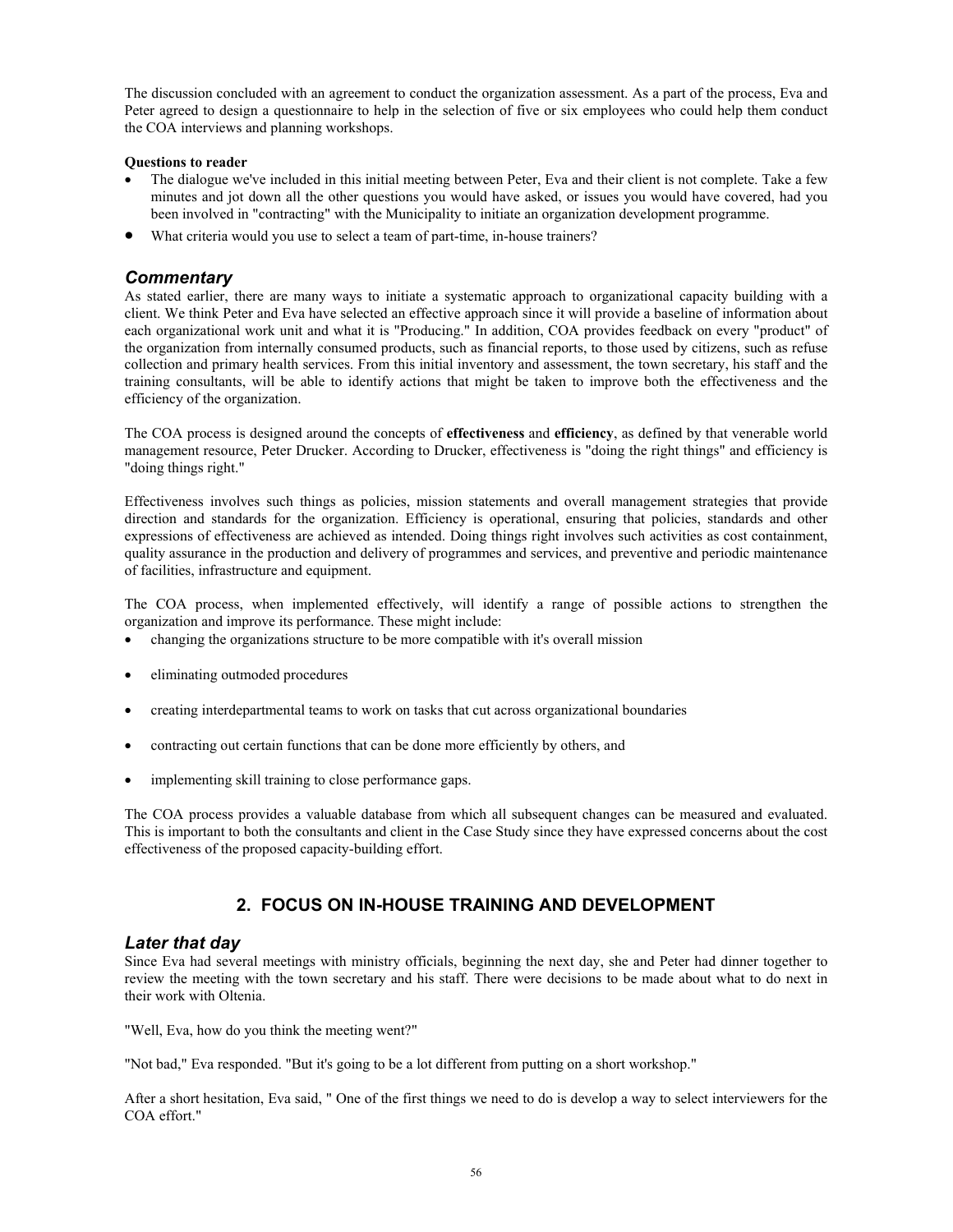"What kind of people should we he looking for?" Peter's question was one of those reflective kind we ask ourselves when we're not quite sure what to do next.

Eva responded, " Probably the kind who'd make effective on-the-job trainers. I think those we pick to help with the COA will se the same we want as in-house trainers later on."

"It would give us an opportunity to check out their skills and commitment before the town secretary makes any decisions to involve them further as trainers." Peter responded.

"By the way. How do you see these officers operating once we're through the assessment and they begin to work as part-time trainers, assuming, of course, that Victor wants to use them in this role?"

"Well," Eva said slowly. 'They'll only be part-time trainers, and working in their own organization. So, there are some big differences when you compare their training role with ours. Their first responsibility will be to their full-time job. We gotta keep this in mind and not expect too much from them."

"Frankly, Eva, I worry about the practicality of such a role. What makes you believe they will have time to do any training, particularly in some other department? The more I think about it, the more I think it's unrealistic."

"You may he right, Peter, but I've read how other organizations have created such a role for exceptional employees, and it seems to work out just fine," Eva responded. "But I agree with you. The notion of creating a small in-house training team may look better in theory than practice."

"Don't get me wrong, Eva, I think it's worth pursuing", said Peter. "But we must involve the town secretary and department heads every step of the way so they understand what the potential risks and benefits are. And, we must make sure the right officers are chosen for this role."

Peter continued. "Since you'll be busy for the next few days with the ministries, let me work on putting together some criteria for selecting the interviewers. Maybe they will help if the town secretary decides to create that team of parttime trainers."

Eva, sensing some reluctance on the part of Peter to commit himself to the in-house trainer idea, said: "While you're thinking about it, could you give some thought to just what an in-house trainer does, or should do. I'm not sure I understand the role as well as I would like to."

#### *Questions to reader*

- Eva's comment may seem naïve, but not so. The role of the part-time, in-house trainer really is different, or should be? What do you think such a trainer should do? And, how should they do it?
- Given these ideas, how would you design a Training of Trainers course to prepare them for this new role?

#### *March 10, town secretary's office*

Peter met with the town secretary to discuss the upcoming COA implementation. Victor immediately asked, "Where's Eva?"

"Oh, she's out of the country for a few days", Peter explained. "She had a chance to attend a conference on total quality management for public agencies. She'll be back on Monday. In the mean time, Victor, you'll just have to put up with me."

"As promised," Peter went on to say, "we've prepared several documents for your consideration. They include a proposed contract for services, a schedule of activities required to conduct the assessment and planning effort (working with all of the work units), a Questionnaire to use in selecting the officers who will help conduct the COA interviews, and a proposed workshop schedule for training the interviewing team."

"Looks like some good work," Victor interjected, as they went over the materials and made a few changes to reflect the town secretary's interests and concerns.

And then Victor said, "Peter, I'm concerned about the recommendation you and Eva are making to train a team of parttime, in-house trainers. Seems to me, no employee will want to take on more responsibilities when they may already feel overworked in their full-time job. Don't get me wrong, I think it's a good idea but I'm not sure it will work in practice."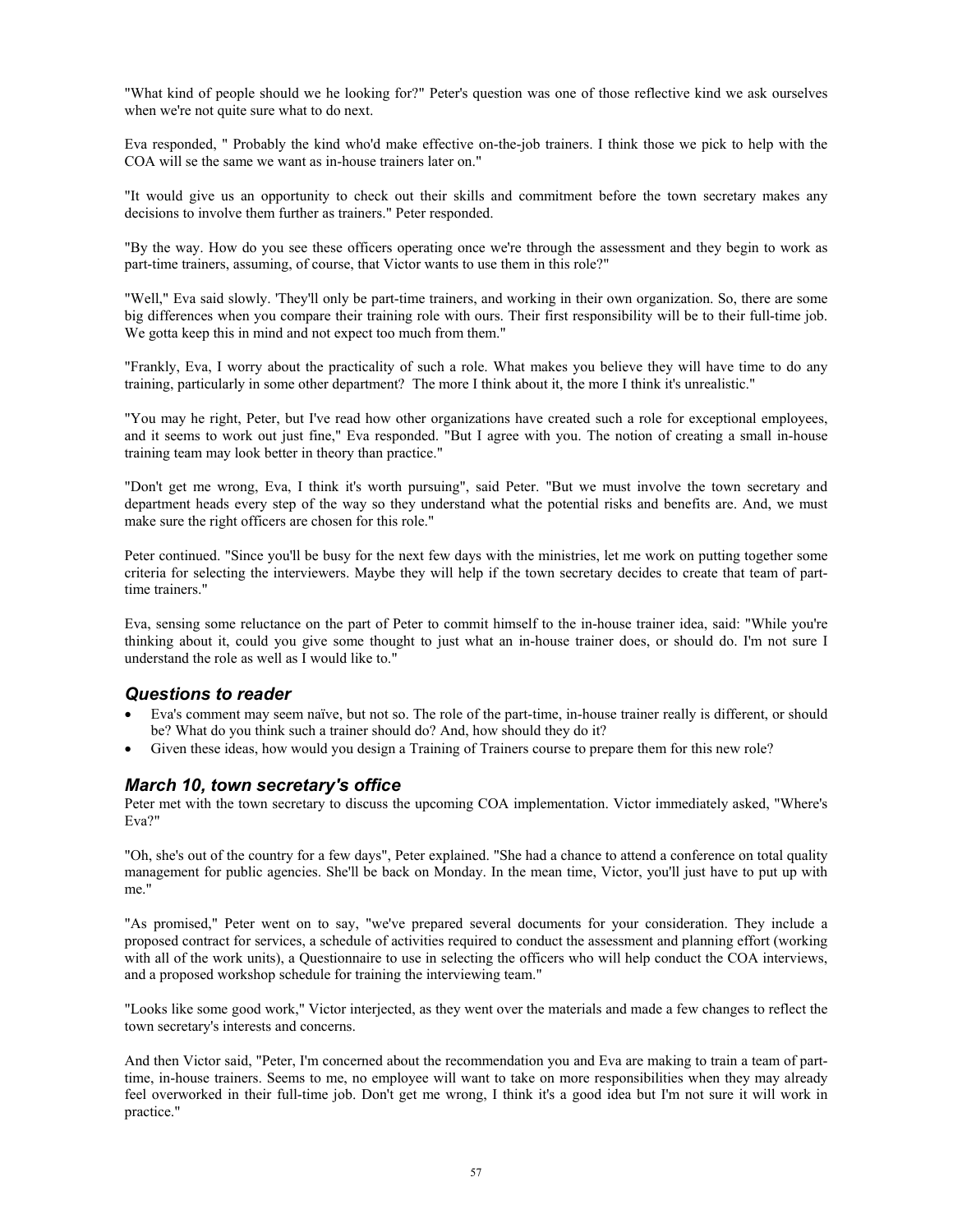"You may be right, Victor," responded Peter. "But Eva and I have given this issue a lot of thought and we believe the advantages can be substantial, for both the employee and the municipality, if you go about it in the right way.

"Okay", the town secretary acquiesced, "but just how will these employees benefit by volunteering to take on more work?'

"Hopefully, in several ways," Peter said. "First, they will receive skills training. This should help them be more effective on their full-time jobs. Secondly, they get exposure to the entire organization. And thirdly, through their roles as problem solvers, they'll develop valuable management skills. All these things should help them advance in their careers.

Who knows," Victor said. 'It might even help us with some of our future management needs."

Almost as an afterthought, Victor reflected, "What if we paid these trainers an additional stipend, based on the extra work they do and maybe even a fee based on the value of their contributions." Victor asked, "Any problem with that?"

Peter thought to himself, "This guys way ahead of me."

"Seems to me, you can answer that question better than I can, Victor," responded Peter. "But I don't see any problem, particularly if it's based on some kind of cost/benefit criteria.

The town secretary said he thought it would be wise to take one step at a time. He was willing to do the organization assessment, based on the UNCHS (Habitat) COA model, but wanted to with hold judgement on the decision to create an in-house training team. If the COA exercise proved to be useful he would be in a much stronger position to take the in-house training proposal to the Council Finance Committee for its consideration.

### *Commentary*

The hesitation that Victor reflected in the previous dialogue is probably typical of what other managers might do when considering such a proposition. In-house, on-the-job training (OJT) may be one of the least understood and most under-utilized approaches to staff development and organizational capacity building. And, we're not quite sure why. When designed and implemented with proper forethought and planning, the role of in-house trainer/problem-solvers can be very cost-effective. They operate close to the source of need for their services, and their training skills and knowledge of the organization can be applied immediately. More importantly, it is an excellent way to "grow" future managers. Let's take a closer look at what Peter and Eva might do to help the Oltenia management team develop this potential resource.

### *Identifying quality trainers*

In-house, on-the-job trainers are found and developed, not born into this future role. Nevertheless, some individuals are more effective in their ability to work with others. And, this is a basic and essential training skill. In addition, in-house trainers should have an in-depth knowledge of the organization, as well as the functional area in which they will be providing assistance.

While their role as trainer will probably be enhanced if they have position or role status in the organization, it isn't critical. All other factors being equal, a market master would probably be more effective in working with revenue collectors than one of the collectors. However, a respected collector who is known to be effective at working with people can probably be developed into a competent on-the-job trainer. If the choice is between an experienced, knowledgeable supervisor who is not particularly respected by the employees, and a respected and highly skilled technician, who has limited experience in the organization but is willing to learn, the decision on who to appoint as the in-service trainer should be easy.

An essential skill a trainer should have is the ability to communicate ideas, concepts and operating instructions in a clear and simple manner. The trainer should also be able to communicate with his or her hands - in other words, he able to demonstrate how a certain mechanical task is to be done correctly by doing it correctly so others can see, and learn.

Of course, the ability to communicate to others is only half the communication process. They must also be skilled in active listening: that is, patient, focused and able to hear what others are saying with as few distractions as possible. Listening with empathy and insight is what one well-known psychologist called "listening with the third ear." To paraphrase the Bard of Avon: Friends, Romans, countrymen, and, of course, in-service trainers, lend me your ears. Yea, all three of them.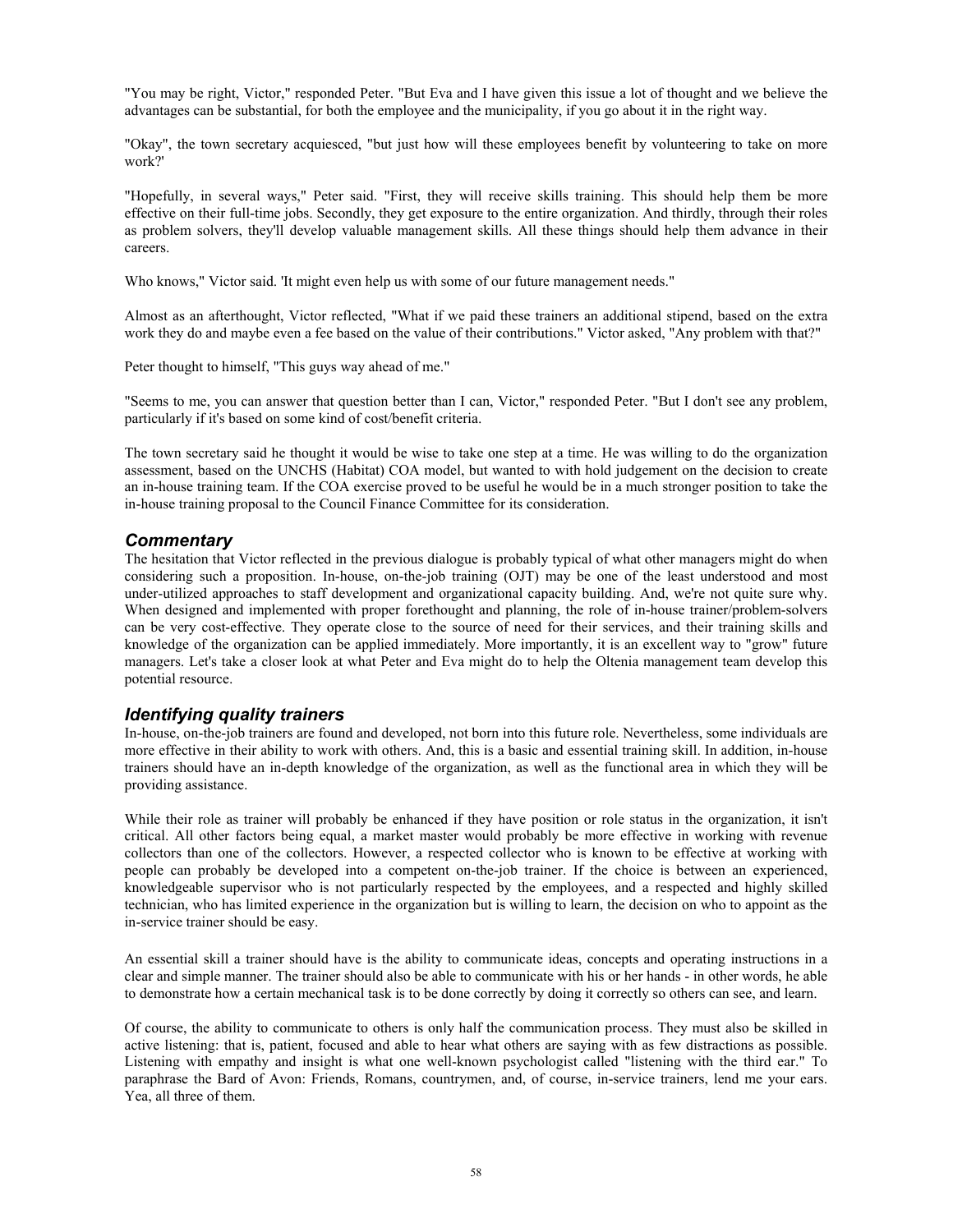*For additional information on locating and developing competent training resources in-house, see "Training the Staff to Train" Volume 2: Trainer's Tool Kit.*

#### *Identifying training opportunities*

The first thing the in-house trainer must realize is: **not every problem can be solved through training**. However, trainers are basically problem-solvers, or should be, so training should be seen as one of the best ways to solve problems.

The in-house trainer will soon realize that a training intervention in the work place is not the same as what they've experienced in a traditional classroom. They will find little use for abstract theories. Instead, they will find that concrete experiences and active experimentation are two of their best friends.

Problem-solving, when associated with an opportunity for employees to know **why** a problem exists and **what** to do to solve it, is fundamental to effective in-service training. As employees learn why a problem exists, and how to solve it, they should be able to solve the problem in the future, maybe even before it becomes a problem.

We've talked about some of the characteristics of the competent trainer, such as communication skills, particularly the ability to listen actively. In-house trainer/ problem-solvers also must be curious and fully aware of their immediate environment. Like the consummate flea-market or bazaar shopper, who is looking for that special bargain, the in-house trainer never avoids an opportunity to work on an organizational performance problem, particularly if he or she can use a training intervention to solve it.

Employees who don't know **what** they are accountable for, in terms of duties and responsibilities, or **how** to perform the tasks and duties they are assigned, are another great source of training needs. The "what" deficiency requires the input of information, ideas and data (increased knowledge on the part of the employee). The "hob" deficiency may get a bit more complicated. This involves skill improvement, either technical skills or what some call relational skills, those associated with the ability to work effectively with others in a task-oriented situation. Helping employees know what they are responsible for and how to fulfil those responsibilities may seem too simple. Nevertheless, many lack these basic job requirements.

The trainer's best friend for uncovering training needs is a ROC. Well, not literally but it may be easier to remember this way.

**R = Reviewing documents, reports, complaints - all those things that have been put in writing, for one reason or another.** 

**0 = Observing work settings, employee interactions, the results of whatever employees are doing to serve the public with goods and services, and other obvious observable things.** 

**C = Communicating, talking and listening, with dedicated intent to understand.** 

#### *Training in-house trainer/problem solvers*

In-house, on-the-job trainers will need skills in:

- interviewing
- developing problem-solving relationships with individuals and work groups
- problem and opportunity finding
- active listening
- reviewing documents for clues about performance discrepancies
- coaching individual employees
- conducting problem-solving work sessions
- monitoring progress and giving feedback, and
- evaluating the impact of previous interventions.

When developing the skills of part-time, in-house trainers, it isn't necessary to do it all at once. Remember that these individuals have other job responsibilities. Given this obvious constraint, it is useful to think about short, periodic professional-development experiences that will assist them in both their full-time and part-time jobs.

The skills listed above are also the skills of the effective supervisor and manager. The astute chief executive will immediately recognize that these in-house trainers are, or soon will become, a ready pool of management talent. Because the skills and attitudes of competent, in-house trainers are so congruent with those of competent managers, the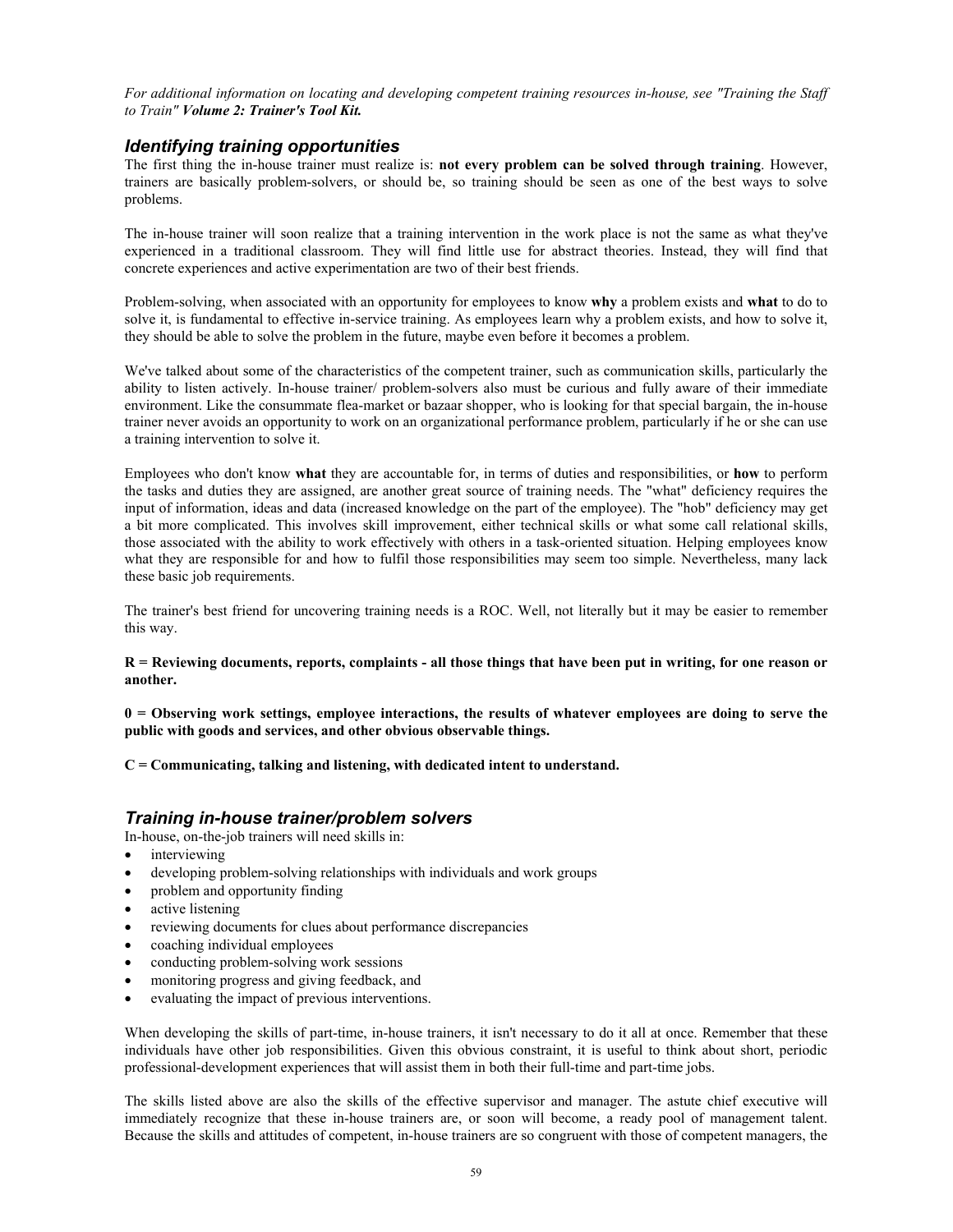selection of these individuals should be done within the context of the longer-term, managerial-staffing needs of the organization.

To summarize, an effective in-house training-and-development programme should provide four benefits to the organization and its leadership. It should:

- Act as an early warning system to identify emergent performance problems before they jeopardize organizational efficiency and effectiveness.
- Help managers prepare work units and individual employees for the introduction of planned changes in the organization and its operation.
- Furnish feedback to managers on problems that need something other than a training solution.
- Prepare the next generation of competent managers.

### **3. FOCUS ON PROBLEMS AND OPPORTUNITIES**

#### *Questions to readers*

- List two or three problems your organization is currently facing that you believe could be resolved, or reduced through some kind of training intervention
- Now, identify two or three opportunities your organization is not taking advantage of that it could, or should, with a little extra effort. What role might the kinds of training interventions we've been talking about play in tapping these opportunities?

### *June 1 town secretary's office*

The town secretary, with the assistance of Eva and Peter, had just briefed the Municipal Council's Executive Committee on the results of the organizational assessment (COA) and planning process. Several issues were identified by the assessment that the town secretary believed should be addressed. He was asking the council for their support so he and his staff could take appropriate action. For-example, the assessment revealed considerable dissatisfaction, on the part of many municipal employees, with the annual performance appraisals and the way they are conducted by their supervisors.

The assessment also confirmed the need to consider new ways to maintain city vehicles. The city-operated workshop is not adequately staffed or equipped, and frequent equipment failures have adversely affected the provision of many municipal services. In planning sessions following the COA, the management team discussed the possibility of contracting out the maintenance responsibility to a private garage or equipment firm.

There were also a number of issues raised by citizens, contacted during the COA exercise. The two that the council was particularly interested in were: (a) the possible relocation of one of the primary health centres to an area where rapid growth is taking place; and (b) the degree of anger expressed by many citizens about the deterioration of the storm drain system. The council and staff knew the drainage system was in dire need of maintenance but were unaware that so many citizens were upset about it.

At the end of the council briefing on the COA results, Victor talked about hie plan to create a small team of in-house trainers to help in the implementation of the many recommendations resulting from the assessment. These individuals, as he described them, would be recruited from the ranks of the full-time employees and be selected based on criteria developed by the Institute consultants. In addition, the town secretary requested the council to consider allocating funds to allow him to compensate the team members for their work as trainers, based on specific activities and. in some cases, cost savings to the city.

The council members were pleased with the results of the COA effort although they had some tough questions for the town secretary about how to control the costs of the proposed in-house training venture. The town secretary promised to prepare a report for the council on the costs and benefits of such a programme before taking further action.

After the meeting adjourned, Victor, Peter and Eva returned to the town secretary's office to discuss the meeting with the council. As Victor shut the door, he said to Peter and Eva, 'How do you think the meeting went?"

Eva responded, "Great, but to tell you the truth, your comments about creating the in-house training team just about floored me."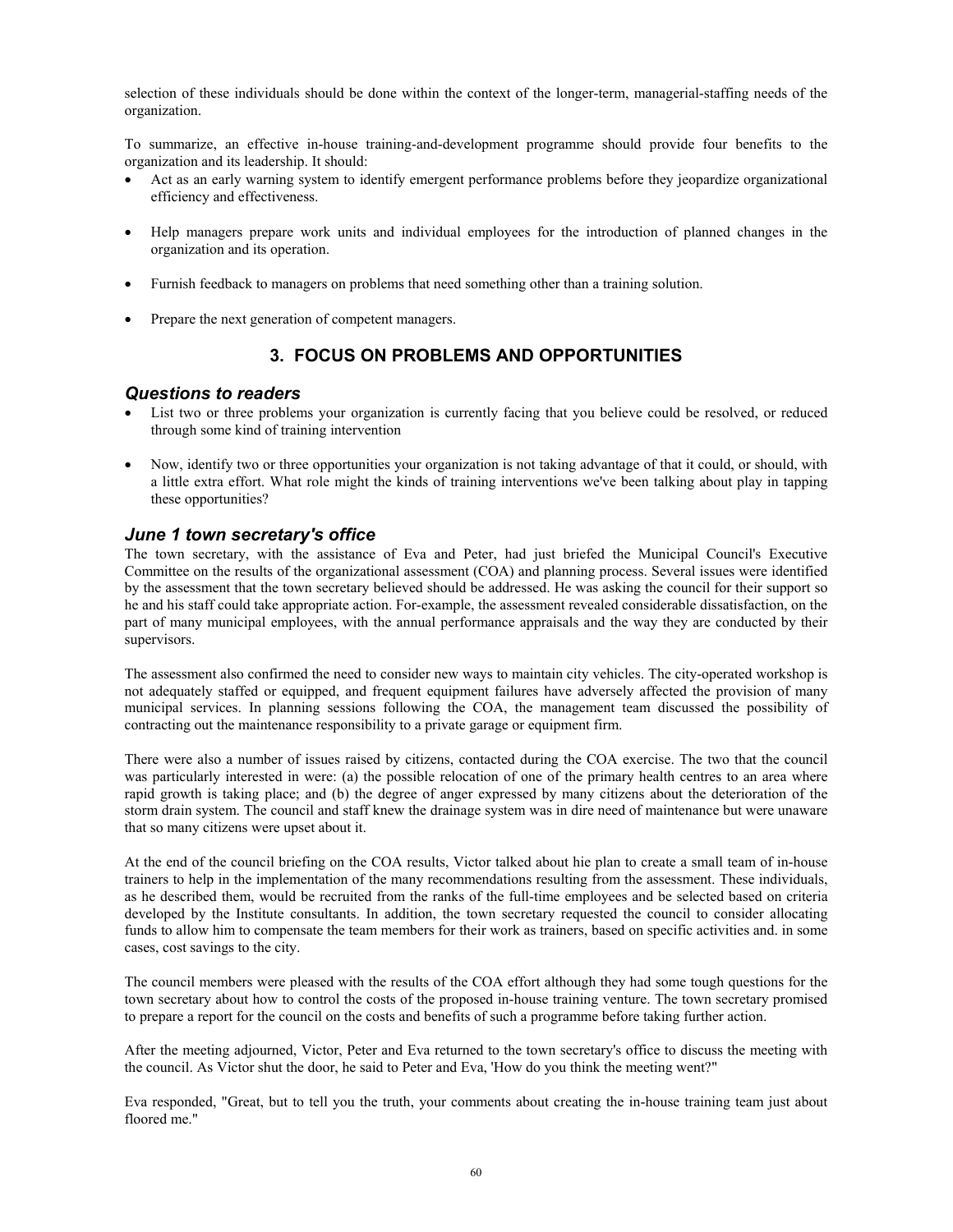"Me too," Peter chipped in, "I thought you had serious reservations about creating such a team."

"I did, and some of my initial concerns, still haven't been answered. But, the quality of work those interviewers did during the COA project really sold me. I think they can help us get some things done in this organization that I've wanted to get done for some time; but, frankly, I didn't think there was any support for them. The assessment really opened my eyes. I now realize that others in the organization and the community have similar concerns.

Victor went onto say. "For example, I think a team of part-time, in-house trainers could be a big help in training the supervisors to do a better job with the annual performance appraisals. That's always been a problem. At least now we have some concrete data and ideas about why it's a problem and what our employees would like us to do a bout it."

What about that discussion on the drainage problem," Eva said. "Weren't you surprised at some of the suggestions by the works foreman? Do you think his idea to assign certain areas of the city to smaller teams of maintenance workers would really work?"

"Yes, I was surprised by his suggestion, but I think it might work," the town secretary responded. "It would take some careful selection of crew members and quite a bit of training. 0bviousiy, what we're doing now isn't working. And yet, I'm convinced it's not just a shortage of funds that's causing the problem, although that's the excuse we always use. It's more complicated than that. That's why I found the foreman's suggestions about the area work crews so intriguing. It might just work."

"From what I can tell, "Peter observed, "his ideas are right in line with some of the things I've been reading about total quality management and the experiences of other organizations."

"This discussion is all very interesting," retorted Eva, "but I want to talk about getting those in-house trainers selected and.......

"And trained?" Victor interrupted.

"Yes!" Eva responded. "The seven officers who helped with the COA interviewing did a good job. But I'm not sure all of them would be effective trainers. Peter and I share your concerns, Victor, about making sure you pick the right officers to work on this training team."

She went on to explain that she and Peter had developed a Questionnaire, based on some, in-service trainer criteria, they thought might help the town secretary and his management team pick the three or four best employees to perform this role.

"That's great, Eva, and I think it will be helpful, "Victor replied, "but what about training these guys?"

"Well, first of all," Eva shot back, "I hope they won't be all guys!"

"Of course not, Eva, but you know how we always refer to our employees as 'guys'."

"Ghmmm," Peter interjected, hoping to change the subject. "Lets get back to the training of these gu..., ur, part-time trainers. Eva and I have been talking about this. We think we can do the training in away that will minimize any disruption to their current job responsibilities."

"I was pleased with the way you trained the interviewing team in such a short time," Victor responded. "But one or two of the councillors think most training is a waste of money, so we gotta be careful."

In response to Victor's concerns, Peter and Eva described an approach they experienced during an earlier UNCHS (Habitat) training-of-trainer's (TOT) programme. Each participant, working with a local-government client, identified a performance problem they thought could be addressed through some kind of training intervention. Then, during the workshop, the participants worked to define and analyse the problem further and then designed a training response to implement back in the organization. They thought a similar approach might be useful in training the local team.

"We, of course, would change the process to fit your situation, Victor." Eva went on to explain, "For example, the COA already identified a number of issues you want to address. We could use these as the performance problem statements. But even these problem statements might need to be refined as more information is collected on why those having the problem think it's a problem. You'd be surprised at how difficult it is, even for seasoned managers, to identify the **real problem**."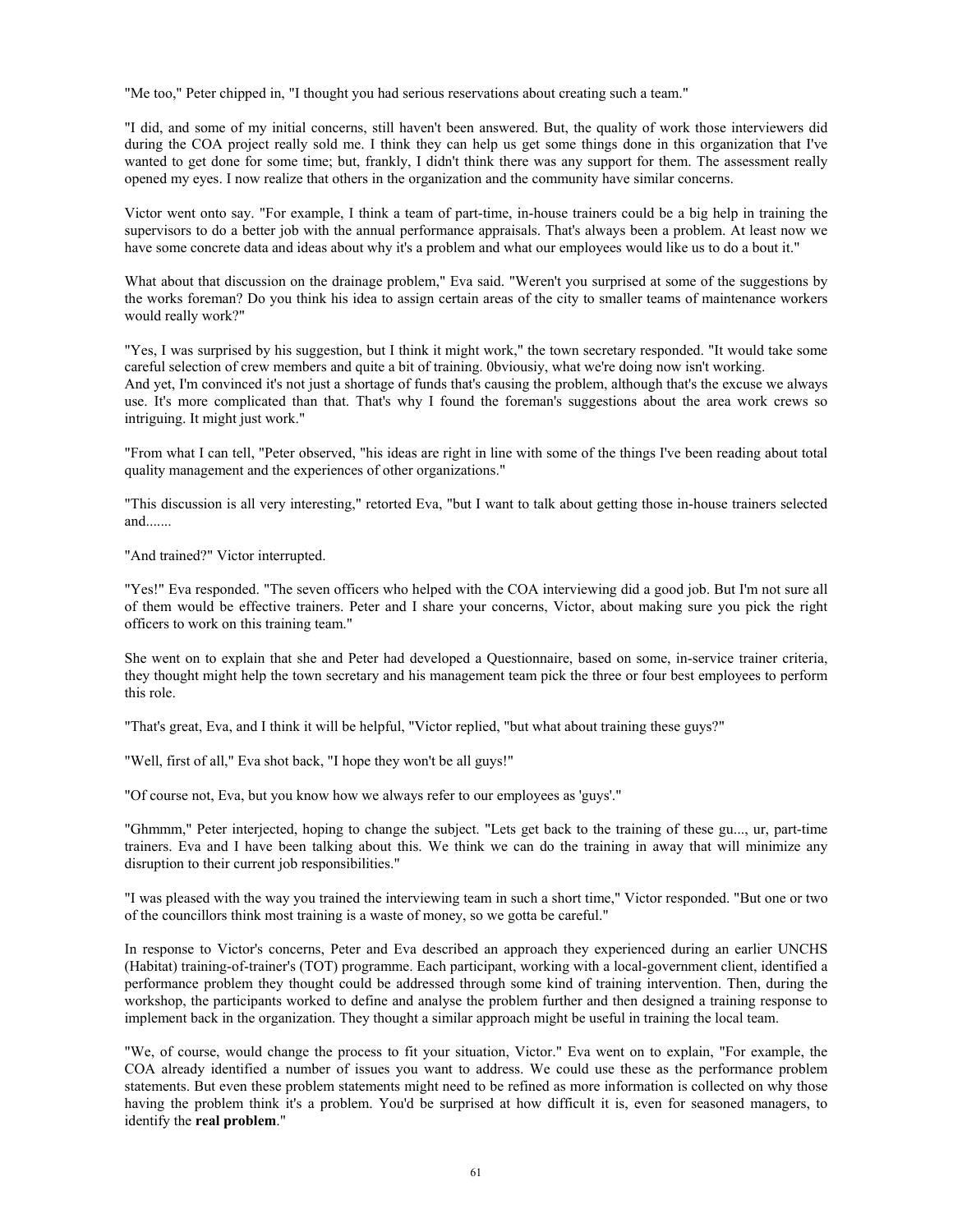Peter interjected, "That's why this kind of training, and being a part-time trainer/problem-solver, is so important in developing future managers...."

"And, in developing more effective and efficient organizations," Eva exclaimed. She talked about how most organizations don't take the time to develop their workers to their highest potential and how foolish and costly this is in the long run.

"We spend enormous sums, of money, a lot of it on long-term loans from international agencies, and never think about developing our organizations and employees so they can manage, operate and maintain these investments. It's downright criminal! Sorry about the preaching, but it's, true," Peter said.

### *Questions to reader*

- Peter obviously got a little carried away about the importance of organization and staff development. But, he does have a point. Where does your training organization stand on these issues? Put a bit differently, are the training programmes and services you offer your local governments really making a difference in their overall ability to manage, operate, and maintain their capital investments?
- Take a few moments and jot down all the reasons why it's important to begin to work with local government in the way Peter and Eva are. After you've done this, list all the excuses you and your colleagues use for not doing it. Then, think about how you might overcome these barriers.

### *Commentary*

The kinds of problems and opportunities COA unearthed in Oltenia are typical of those that other organizations experience. Moreover, the assessment process often creates certain dynamics that are predictable, and these are reflected in the Case Study. Such assessments often confirm what a lot of employees and citizens already think or believe about the organization and how it operates. These confirmations add legitimacy to the issues. They also provide evidence that support for change may be much wider than senior managers and others realize.

Probably more important is the realization that organizational members, at all levels, have good ideas about how to make the day-to-day operations more effective and efficient. These lower-level employees are rarely, if ever, asked their opinions about how to improve organizational performance, or given the opportunity or responsibility to act on "good" ideas. Many managers keep such a tight rein on their employees that there is little chance for creative thinking, or delegation of authority down to the most logical level of competence in the organization.

The idea put forth by the maintenance foreman in the case study (to create work teams and give them responsibility for all routine infrastructure maintenance in specific locations), is typical of the innovations that are initiated when organizations undertake total-quality-management-related programmes.

### **4. FOCUS ON INITIATING AND MANAGING PLANNED CHANGE**

As you can see, the situation in Oltenia is rich with opportunities for capacity-building. Given this fertile state, we want to change the format of the Case Study somewhat to focus on a number of activities that are common to organization development/capacity-building ventures. From this point on, the Case Study will describe specific interventions, based in part on the COA database, and partly on conventional wisdom about the kinds of situations that surface frequently in complex organizations.

In this leap forward, into the "fire" of organizational reality, we want to share with you the following assumptions about the progress of the GTI-Oltenia relationship. In order to move this Case Study along, we have assumed that the following things have already happened:

- Four of the officers who assisted in the COA process have been identified and appointed by the town secretary as part-time, in-house trainers,
- A satisfactory arrangement has been made to compensate them for their additional contributions to organizational performance,
- They have been involved in their own professional-development programme, in consultancy and management skills, under the able tutelage of Eva and Peter, and,
- Their contributions to workplace problem solving, in the few short months since their appointments, have gained the confidence of most members of the council and management team.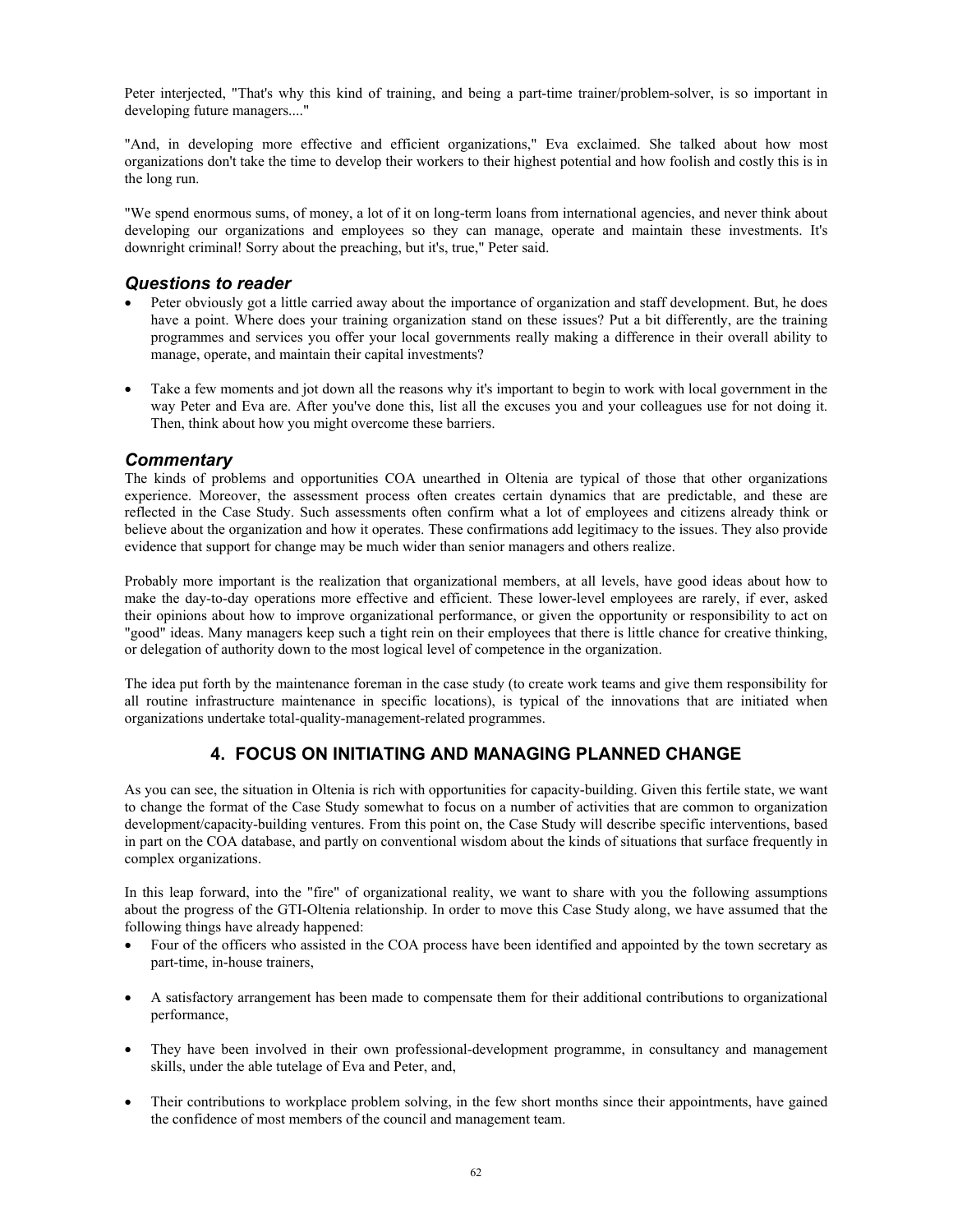The professional-development programme, for this team of organizational problem-solvers, took place in short workshops ranging from several hours, conducted in the council chambers of city hall, to a few weekend retreats away from the city. The in-service training for these in-service, training officers has included skill development in such areas as conflict resolution, team building, role negotiation, survey research, coaching, impact evaluation, and goal setting/strategic planning. These skills are, of course, those that are also associated with effective management and leadership. Victor, being an astute and forward-thinking chief executive, has recognized these developments as part of his long-term strategy to develop future managers for the municipal organization. Or, to use the latest rhetoric from the external support community, **human-resource planning to ensure sustainable development.**

### *Team building and coaching September 19, Ludos Primary Health Care Centre*

The town secretary had gone to the Ludos Primary Health Care Centre to talk to Wanda Zaharia. Wanda, a publichealth nurse, was one of the officers he had selected. To be on the part-time, in-service training team.

"Wanda," Victor began, "the people in the public works department have been raving about the help you gave their supervisors in filling out those annual, confidential report forms. As you know, they have always created hard feelings with some of the workers."

"We've had the same problems in our department as well,' responded Wanda. "Never thought a little training on how to conduct an evaluation interview would make such a difference. But it did. Probably sounds funny, but I think some of our supervisors actually enjoy filling out those forms. Think that's because they understand how to do it **with** their workers and not **to** them, if you know what I mean."

"Oh, I know what you mean alright," Victor said, remembering his own problems with the mandated Public Service Commission requirement. "But the reason for my visit, Wanda, is to see if you could give us some help with the road maintenance unit. Do you remember the suggestion that came out of the COA exercise about creating area work teams?"

"Sure", Wanda responded immediately. Thought it was a good idea at the time, and still do. Not everybody agreed, if you remember."

"Oh yes! I remember ... but then some people seem to be against anything that's new and different. Well, the council's getting more heat from the citizens about potholes and storm-water damage. That last storm we had really raised havoc in some areas of the city," Victor was quick to point out.

"Anyway, I think it's time to move on that idea. And, the director and his maintenance foreman has agreed to try it out in the Lazuri Heights area. The storm damage was real bad on that side of town," Victor explained.

"So, when do we begin?" Wanda asked.

"Great! I like you're enthusiasm, Wanda. How about a meeting later on this week? Okay

Wanda nodded her approval and Victor said, "I'll set it up and give you a call."

As the town secretary was leaving, Wanda said, "Victor, have you thought about inviting the councillor from the Heights to come to the meeting? "

"No, but it's a darn good idea," Victor replied. "Wouldn't hurt to get him involved in the planning, would it'?

#### *Questions to reader*

- Do you think a public-health nurse can be effective in working with a maintenance crew in the way Victor has suggested? Why?
- Wanda has suggested brining the elected councillor into the meeting to discuss locating a maintenance crew in his area of town. What do you think of this idea? Why?

#### *Later on that week*

Victor, Wanda, the public works director, his maintenance foreman, and Councillor Florea met in the town secretary's office to discuss the maintenance problems and to plan a strategy for setting up the first area maintenance team. They agreed that the team should have as much autonomy to operate as possible under the current personnel rules and be given full responsibility for all road, drain and open space maintenance in a clearly designated area.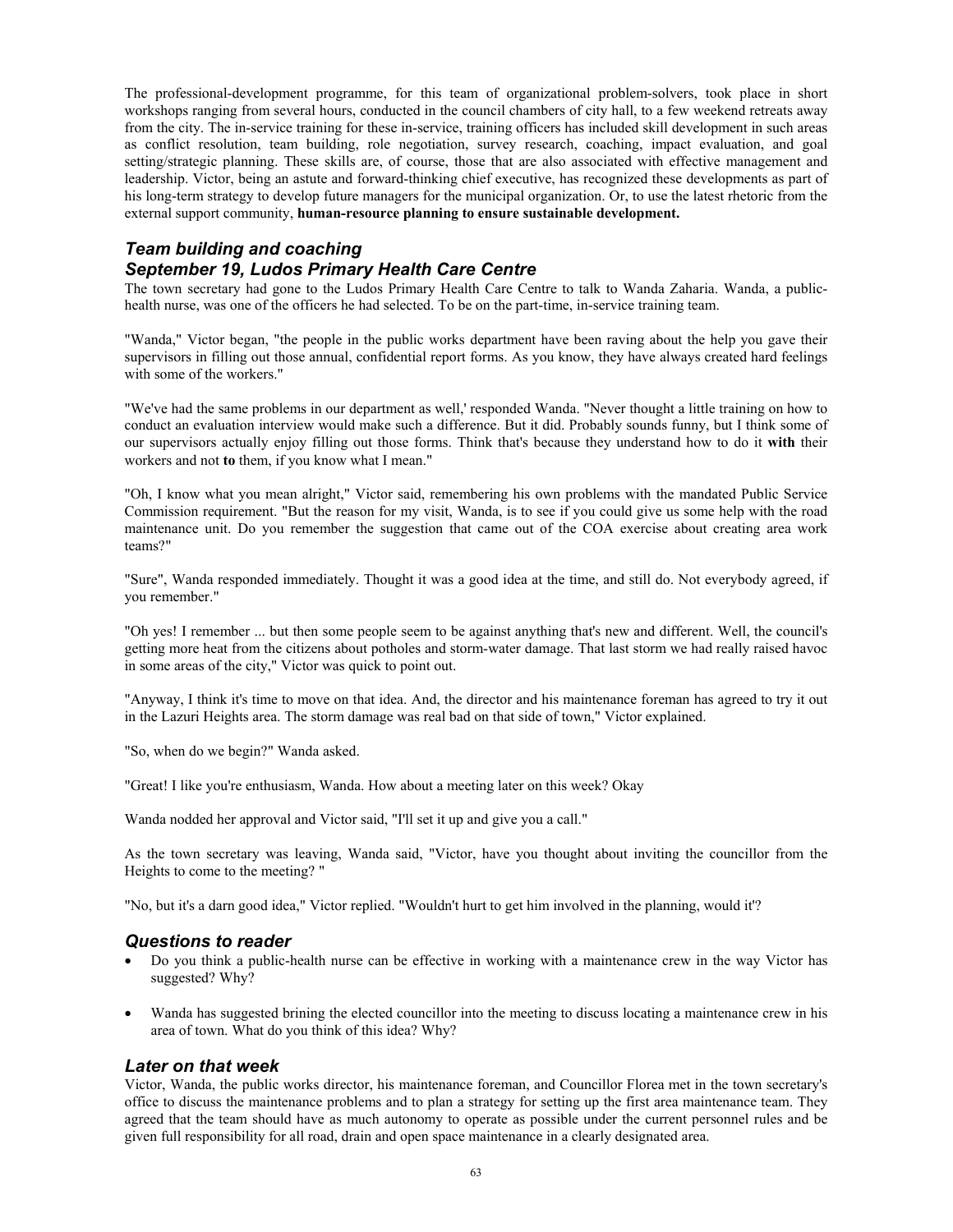Girtan Gaigore, the maintenance foreman, said, "No all my men are for this idea. Some think it's just a way to get more work out of them for less pay.

"Doesn't surprise me," retorted Lubomir, the director. "and.."

Wanda took advantage of the pause to ask, "Do your workers all feel this way, Girtan?"

"Oh, no. I've got five or six employees who are eager to try it. They see it as a way of making the work more interesting. And, maybe getting a little recognition if they do a good job."

Councillor Florea spoke up, "I could call some neighbourhood meetings, after the team gets in place ... to talk about the new set-up, if you think that might help them get some support from the folks in the area."

"Not a bad idea," Lubomir said, "as long as they don't begin to think they can boss my people a round!"

"Well, it's a potential problem, I suppose. It's just one of a hundred things we have to keep in mind," the town secretary responded. "Gotta be sure we think this thing through before we make the final move."

Sensing some anxiety from Victor and others about a major change in the way they'd been operating, Wanda said, "I have a suggestion. If you all can make a decision on who should be on the first maintenance team (and I think it's smart to start with only one to see how it goes), I'd he happy to work with them to help them get organized and operating."

Wanda went on to explain to the others how she thought she could help, referring to what she planned to do with the new maintenance crew as "team building." Among the issues she said she would try to address in the initial team building sessions would be: the overall supervisory role on the team, various task responsibilities, how they planned to handle conflicts within the team, work scheduling and resource allocation, work conditions, and how they would assess their performance as a team. The last point, Wanda added, is crucial if the team is to be able to determine how well it is doing and to fend off any criticism of the new way of doing things.

"You know," she concluded, "any major change in operating procedures, no matter how successful, will have its critics. So, this team needs to be ready to defend itself when others, who don't know what's going on, start to criticize."

"Sounds complicated ... and time-consuming," the public works director retorted.

"Not really," Wanda responded. "Just the kind of things all good managers should be doing. And we need to remember, this team is going to be ... well, self-managed, in a sense. So they need to be prepared.

Wanda suggested it might be a good idea to get the new team together for two or three days before taking over maintenance of the Heights.

"The Catholic Church runs a modest retreat centre just outside of town. It's not expensive." she turned to the town secretary and said, "Do you think we might be able to meet there for this initial team building session?"

Not wanting to lose the opportunity, Wanda stressed, "You know how important it is to get them started off right."

Victor hesitated a moment, and then said, "Well, I think we can work something out. But, before I call the mother superior who manages the centre, I'd like to have an action plan detailing what you plan to cover in the workshop and whatever follow-up you think it's going to take to work with this team over the next six months or so. Oh, yes, and a proposed budget - one I can live with.

"No problem. I'll give it to you on Monday morning."

Rachel's initial plan involved only one two-day, team-building session at the retreat centre and a series of on the-job work sessions, every two weeks or so, to help the team implement its own work plan. The work sessions would involve the review of progress since their last meeting, setting new short-term work goals, discussions of barriers the team is experiencing in completing its work and, sometimes, specific on-the-job skill training.

### *Questions to reader*

• What do you think of Rachael's recommendations about "team building?"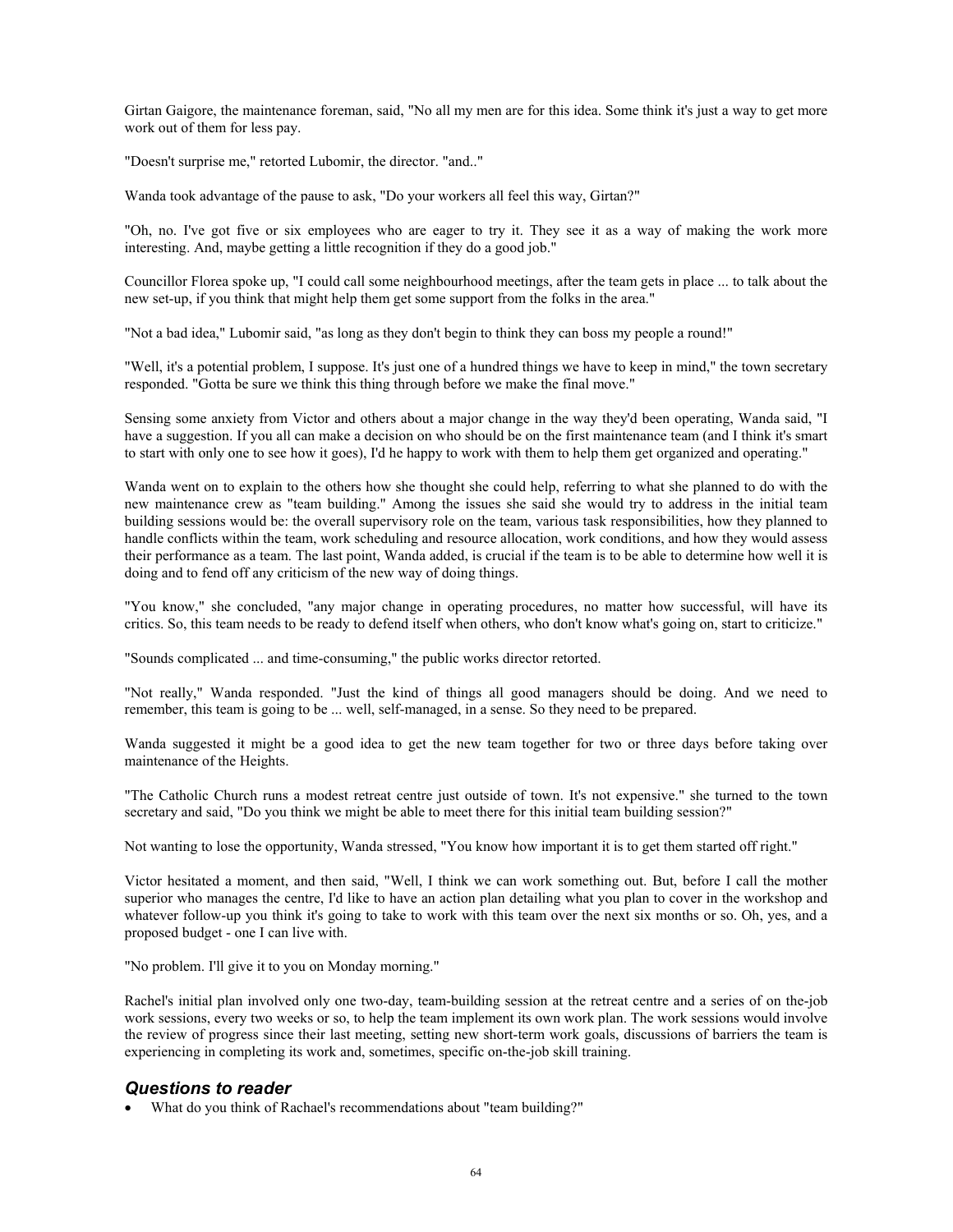If you were given the responsibility to work with this newly formed team to help it get started with its new responsibilities, how would you go about it?

### *Commentary*

The last scenario in the Case Study raises several issues that warrant further discussion. They are: the creation of somewhat autonomous work teams; team building and the use of an outside facilitator, and, the role of "coaching." Let's take a closer look at each of these activities.

### *The introduction of semi-autonomous work units*

The issue here is not so much the method used, although it is in keeping with many of the concepts and strategies of TQM and other contemporary management approaches. The real concern is the need to change the way most work units now operate. More often than not, they are: inadequately supervised, hampered by a shortage of necessary resources, rarely trained to perform their duties to a satisfactory level of standards, and, working without a clear notion of what the end results should be.

The use of the semi-autonomous work unit is introduced, not as a panacea, but rather as a way of saying there are many ways of doing things, particularly at the lower end of the often, long hierarchy that typifies public agencies. On the other hand, we don't want to convey the idea that this kind of work arrangement, the semi-autonomous work unit, is not worthy of consideration. It is! But, those organizations that hold tight rein, exercise control from the very top, and share little power and responsibility down the line, will probably find this idea radical and unacceptable. Nevertheless, the semi-autonomous work unit, based on clearly defined job and area responsibilities, is an excellent strategy for use in forward-looking organizations.

### *Teams, team building and team builders*

While teams are most often associated with sport activities, there are some important characteristics about sports teams that are germane to the work setting. First, members of sports teams work together to achieve a common goal winning. If winning is out of the question, at least they strive to lose by as few points as possible. Secondly, every person on the team knows what his or her responsibilities are, in relation to other team members, and strives to carry them out. Thirdly, team members are trained in their individual responsibilities and taught how to work together to achieve common goals. Finally, winning teams are provided with the necessary resources to do the job and are supported by those up the line.

Team members also are coached. Among other things, this means they are: directed, supported, encouraged, provided feedback on their performance, and, held accountable for their actions on the field (the work place). But the coach, rarely if ever, goes on to the field to take over for the person who is not performing up to some predetermined standard. Coaches have other ways to deal with sub-standard behaviour.

Contrast this with many of the public work teams you have experienced in working for local governments. Too often they don't understand what it is they are expected to achieve on the job. They are rarely trained to carry out their roles and responsibilities in a competent manner nor are they properly supported and equipped to do what is expected of them. Consequently, these teams rarely are held accountable for their actions, or inactions. All of these factors are reflected in the quality of work and service that is associated with many local governments around the world.

To summarize, effective teams have the following characteristics.

- They have a clear understanding of the goals they are expected to achieve, they believe these goals are important and worthwhile, and they understand what the results are to be when the goal(s) are achieved.
- They are organized in order to achieve their goals. Roles, responsibilities and accountabilities are clear. There is a communication process within the team and with others that is supportive in helping them get the job done. There are methods for monitoring individual performance and providing feedback on that performance.
- Team members are competent to perform their tasks and responsibilities. If not, they are provided with the opportunity to become competent through some kind of focused learning, either on-the-job or through more formal means.
- There is a unified commitment to accomplishing the goals of the team call it "team spirit." It is that shared willingness to do whatever is needed to succeed as a team.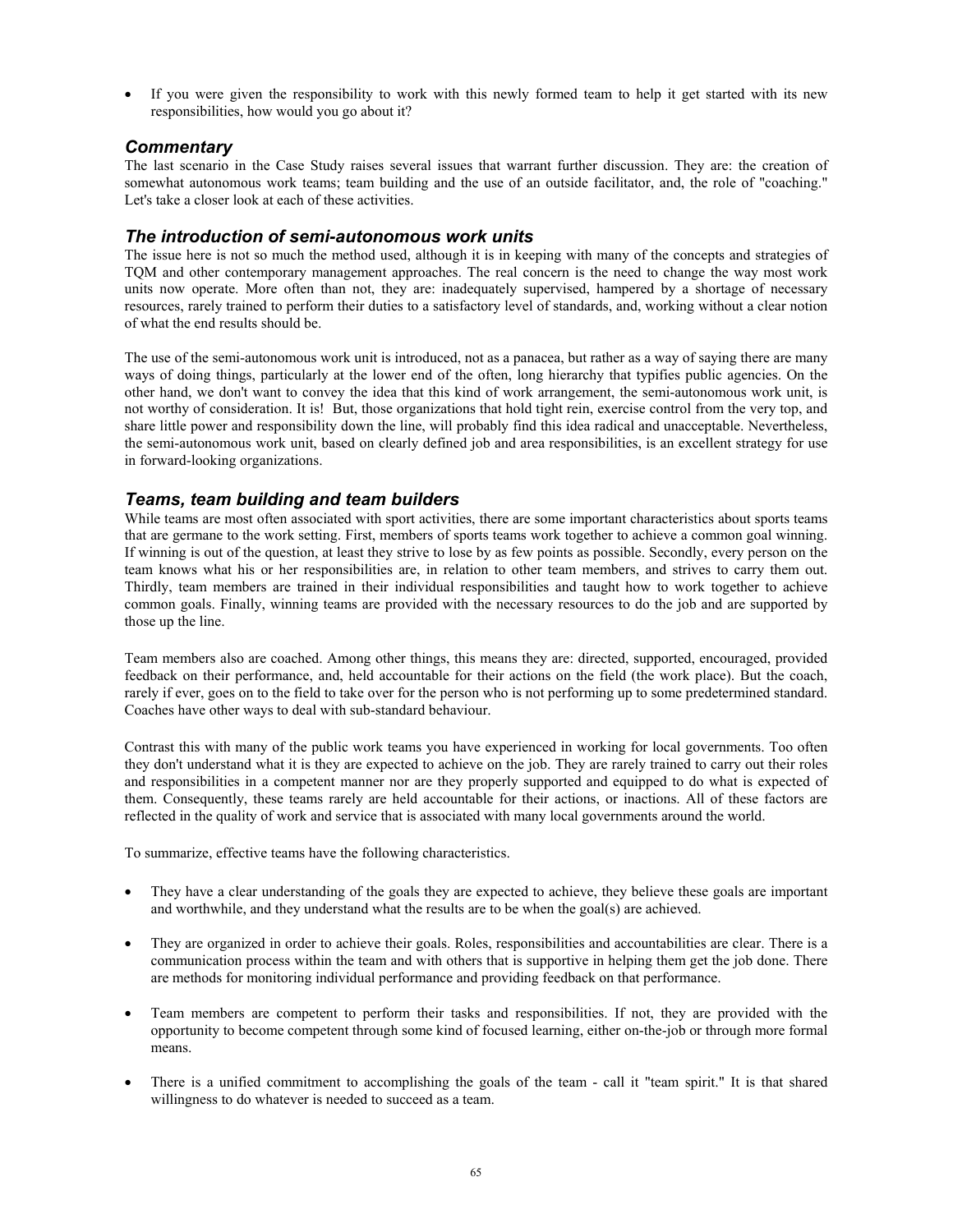- There is willingness to collaborate and cooperate with others to get the job done. Within this element of working together is something called trust, or a level of integrity about how the members relate to each other.
- Effective teams have standards of excellence that define their work and outputs. This can be as simple as a properly filled pothole or a quick and pleasant response to a citizen inquiry at city hall to supplying potable water to all citizens on a 24-hour basis.
- Effective teams get external support and recognition. This means financial and logistical support as well as psychological and personal support. And, team members are recognized individually and collectively for their contributions to the organization's mission.
- Finally, effective teams have fair, impartial, open, supportive and challenging leaders, who provide what some characterize as "Principled leadership."

### *Team building*

Team building is an effort by an outside facilitator, such as Wanda, to help teams achieve the qualities outlined above. Normally, team building occurs at specific times and places set aside for such activities. This is why Wanda was suggesting that the new maintenance team be given an opportunity to spend a couple of days, away from the job site, to address issues of how they will work together.

If you recall, Wanda said she wanted to help the team do such things as:

- Set work goals and priorities
- Allocate the way work is to be performed, according to the various roles and responsibilities of individual team members
- Look at how the team is going to make decisions, and communicate with each other and outsiders
- Determine how resources will be allocated and used, and
- Determine how personal relationships, such as conflict, will be handled within the team.

The role of the facilitator is to guide the process of team building. This means, among other things:

- Setting the agenda with the team,
- Helping the team generate adequate information and a database from which to make decisions,
- Providing insights and structure for analysis and decision-making,
- Providing skill development opportunities, and
- Maintaining a supportive and productive (results oriented) work environment.

*For information on facilitating the formation of new teams and resolving performance problems in existing teams, see "Team Development" in Volume 2: Trainer's Tool Kit.*

#### *Coaching*

Coaching is another form of on-the-job training, usually associated with the role of the worker's immediate supervisor. In the case study, we have suggested that Wanda might also perform this role since she will be working closely with the team. In her role as part-time trainer and facilitator to the team, Wanda will be able to identify specific performance discrepancies that can be addressed through some kind of coaching intervention.

*For information on the use of coaching by supervisors or trainers to help overcome employee performance problems, see "Coaching" in Volume 2: Trainer's Tool Kit.*

### *Improving inter-departmental relations Several weeks later*

It was a beautiful afternoon and Wanda had agreed to meet the maintenance crew in one of the small parks for which they were responsible. No sooner had she sat down when James, the team leader, said: "Wanda, we're having all kinds of problems with the people in the Finance Department.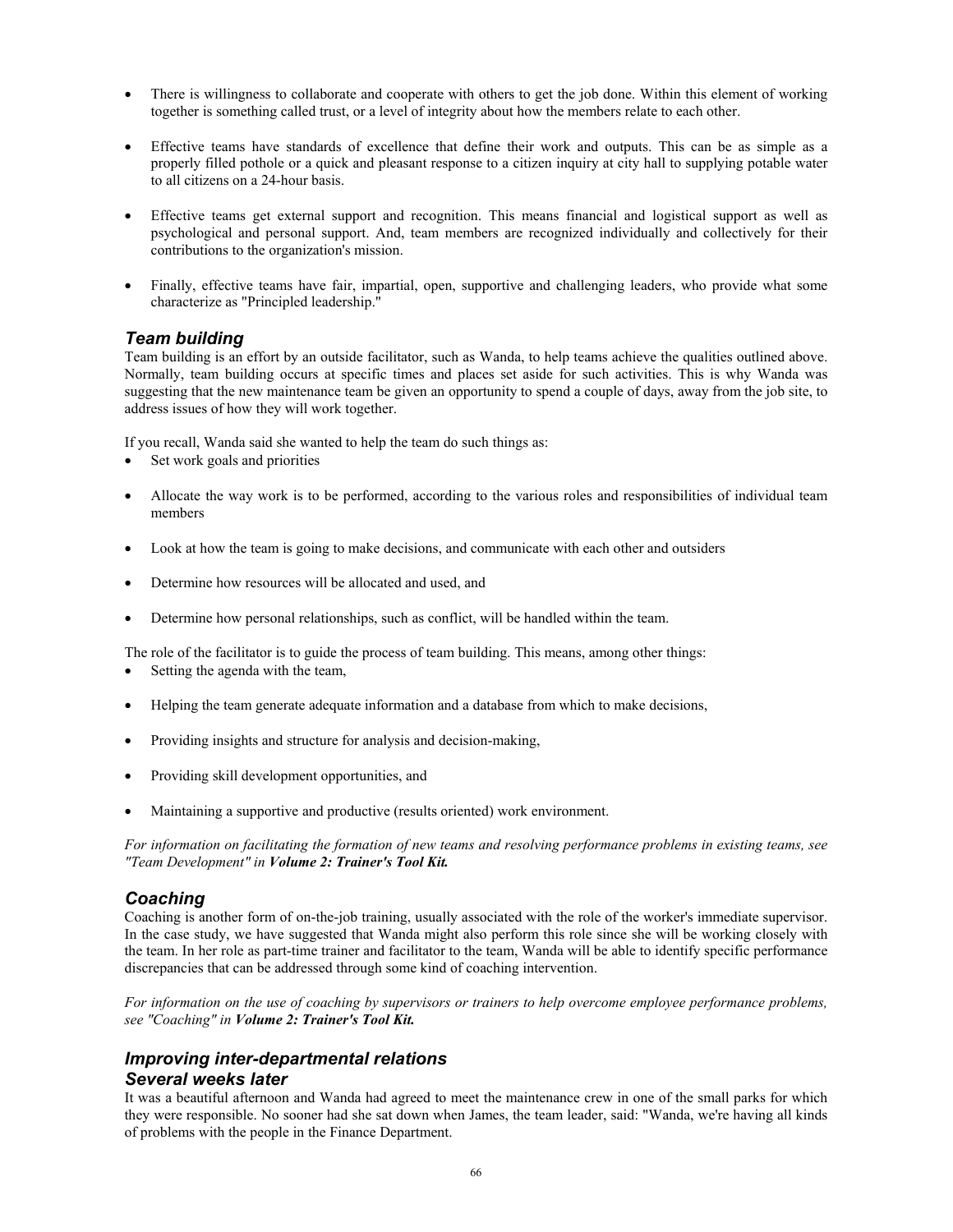"What kinds of problems?" asked Wanda.

"I don't think they trust us." James went on to say. "They're always making snide remarks about our not having to answer to anybody … and things like that. Sometimes I think they're jealous."

"Could be," Wanda responded, "Could you be more specific, James, about the kinds of problems you're having with the department? Or, is the problem with just one or two people? It would help me understand the situation better if you were more specific. And then, maybe, we could figure out what to do about it."

"The biggest problem," James went on to explain, "has to do with the requisitioning of materials and small hand tools. It seems to take forever. The finance director is always questioning my authority to order them directly without the approval of the director of Public Works."

"Do you have such approval from your boss"? asked Wanda.

"Yes", James said. "That's not the problem. We hammered out those details when this unit was established … And, another thing. We worked out an arrangement with one of the small businesses in the Heights to reseal their parking lot over a weekend more than a month and a half ago and my men have never been paid for it."

"Whoa, James, that sounds like it could be a little tricky. Wanna tell me more about it?"

"Sure. I know what you're thinking," James continued. "But everything was above board. We even had the town secretary's approval. Only thing, he wanted the payment to go through the city accounts so there'd be no questions asked. That's, not all. "We've had other problems with that department, too. I just feel the finance director's out to get me ... and it's affecting my team's morale. Do you think you can help us get this mess straightened out?"

#### *Questions to reader*

- What immediately came to mind when you read the section about the maintenance crew doing work on private property? Why do you think you felt that way?
- What would you do, if you were Wanda, to deal with these conflicts between James and the finance director?

Wanda agreed to look into the situation after she got more specifics from James. She also talked to the finance director and found out that the situation was not all one-sided. Apparently, Peter and other members of the maintenance team had been bothering some of the finance clerks a bout the payment for extra work. At least one member of the crew had complained to one of the councillors and she had brought it up at a Finance Committee meeting. The finance director was pretty unhappy about it.

As a result of her inquiries, Wanda decided to get the two individuals together to see if she could help them resolve their conflicts. She arranged to hold the meeting in a small room off the council chambers where there would be no interruptions. Besides, it was neutral territory. When they convened, she spent a little time explaining that she had talked to both of them, as well as others who had been brought into the situation. It was her judgement that the differences were primarily between these two individuals and that she thought they could resolve them without involving others at this time. Finally, she described how she hoped to assist them resolve their differences.

The process Wanda used was very simple but effective. She had them each put in writing, on large pieces of newsprint paper, all the things that were irritating them about their working relationship, asking them to be as specific as possible. She then asked them to tape these lists on the wall so they could be compared. Each person was given an opportunity to explain his list, with the other asking questions only for clarification.

Wanda then went over each of the lists, identifying those issues that were common to both lists. She encouraged the two individuals to work out a solution to each of these issues, and to identify what each would do to carry out the solution. Her role was to help them seek a level of understanding about what was creating the conflict from each side and to help them arrive at a mutually agreed set of actions. After they had discussed each other's "botheration" list and come to some resolution about each of the items raised by the two men, they agreed to meet in two weeks to review progress toward solving their differences. At that point, the three of them would decide if further meetings, or different arrangements would be necessary to resolve any outstanding concerns.

#### *Commentary*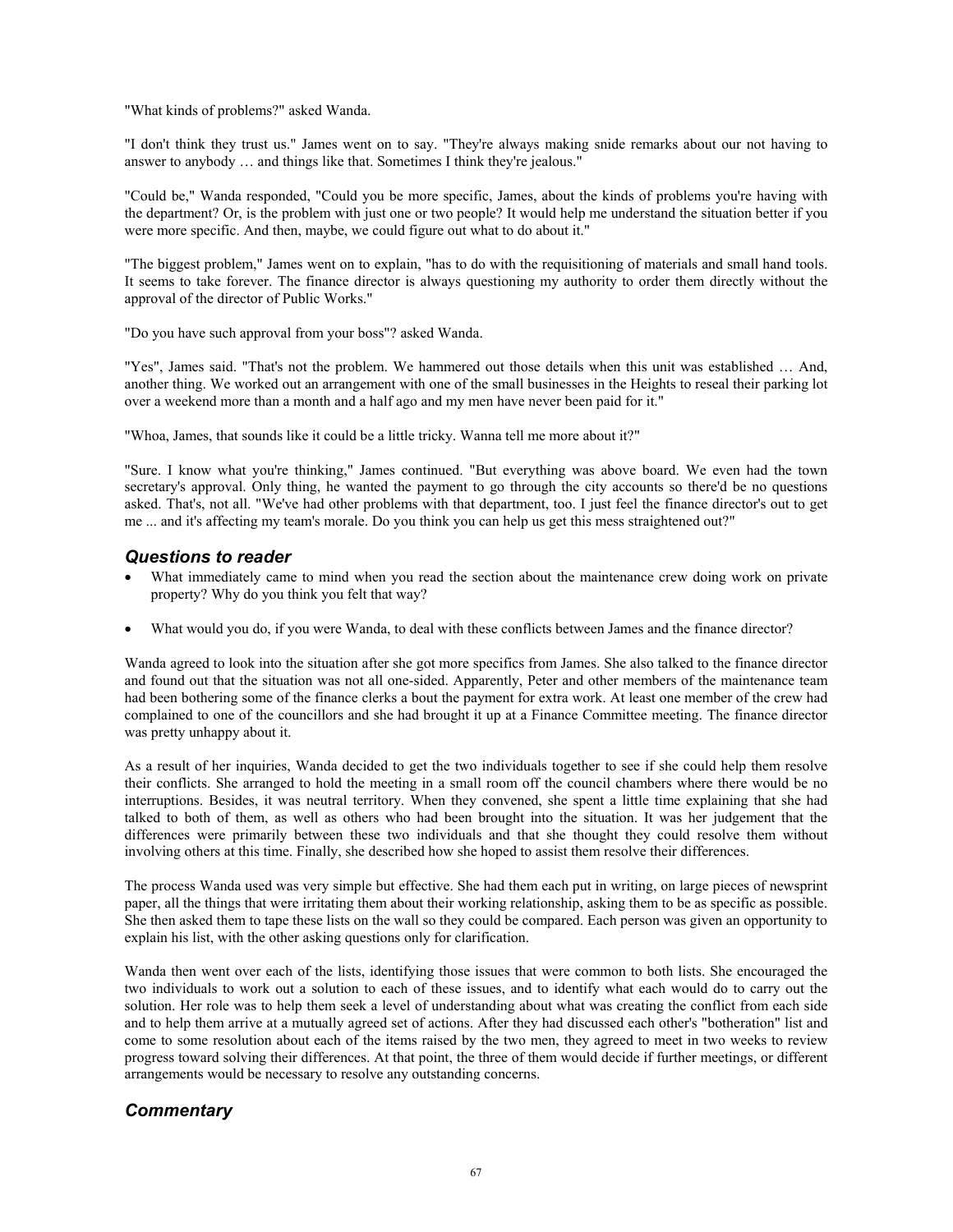There are many ways to help resolve conflicts of the kinds described in the Case Study. Probably the best, and simplest, is to provide a neutral ground where both parties can express their concerns, state their case, and even vent their anger, without fear of reprisal. Wanda, in her efforts to help resolve the issues between these two individuals, did several things that were beneficial. First, she determined that the problems were primarily at the supervisory level; and, therefore, it seemed unnecessary to involve other persons in the dispute at this time.

Secondly, she made an effort to understand the conflict from both points of view and to seek out the views of others who had been drawn into the fray. With this background, she was ready to get the two warring parties together. She wisely chose a neutral ground. She encouraged them to present their concerns in writing to each other (although there are many other ways to do this). And she refereed the interactive process, helping the two individuals to reach agreements they could both live with and, that would resolve the problems between them (agreeable agreements don't always make for solvable solutions).

As a final act, she assured there would be a follow-up session where progress could be assessed and further action steps planned if required.

Many conflicts in organizations never get resolved because nobody takes the time and energy to bring them out into the open, and to provide an environment where they can be discussed thoroughly and fairly. One of the roles of the inservice trainer, such as Wanda, is to provide opportunities and the environment to help manage organizational conflicts.

*For information on the facilitator's role in resolving differences and reducing stress between organizational work units, see "Intergroup Conflict Intervention" in Volume 2: Trainer's Tool Kit.*

# *Role negotiation A few weeks before local elections*

"Eva, this is Victor."

"Yes, Victor, nice to hear from you," Eva responded, wondering why Victor was calling.

"How much experience do you have in working with difficult councillors?" Victor got right to the point.

"Some," Eva said. "Why? You having some problems?"

"Nothing too serious, Eva, but I think it could get out of hand with the elections coming up."

"Can you be more specific, Victor?" Eva inquired. "You know how I always want to know more than I need to about these things."

"Well, it started when the councillor from Lazuri Heights- you know, that area where the maintenance crews have been working. Incidentally, they're doing great. Might even put a second team out next month in the University area."

"Good, Victor, but what about the councillor..."

"Oh sorry, Eva," Victor interrupted. "As I was saying, Councillor Florea has started to boss the crew around. The public works director is furious, and the crew members working in that area don't know what to do. They feel like they're caught in the middle."

"Is he the only one who is giving you problems?" asked Eva.

"No. If he was the only one, I think I could handle it," responded the town secretary. "What about the mayor?" Eva inquired.

"Fortunately, he understands and is willing to do something about it. Incidentally, he's the one who suggested I call you." After saying this, Victor realized that Eva might wonder why he hadn't thought of it first.

"Sounds like you need to do a little role negotiation," Eva suggested.

"Funny you should put it that way, Eva. Just the other day the mayor said he thought that some council and staff members were getting their roles mixed up."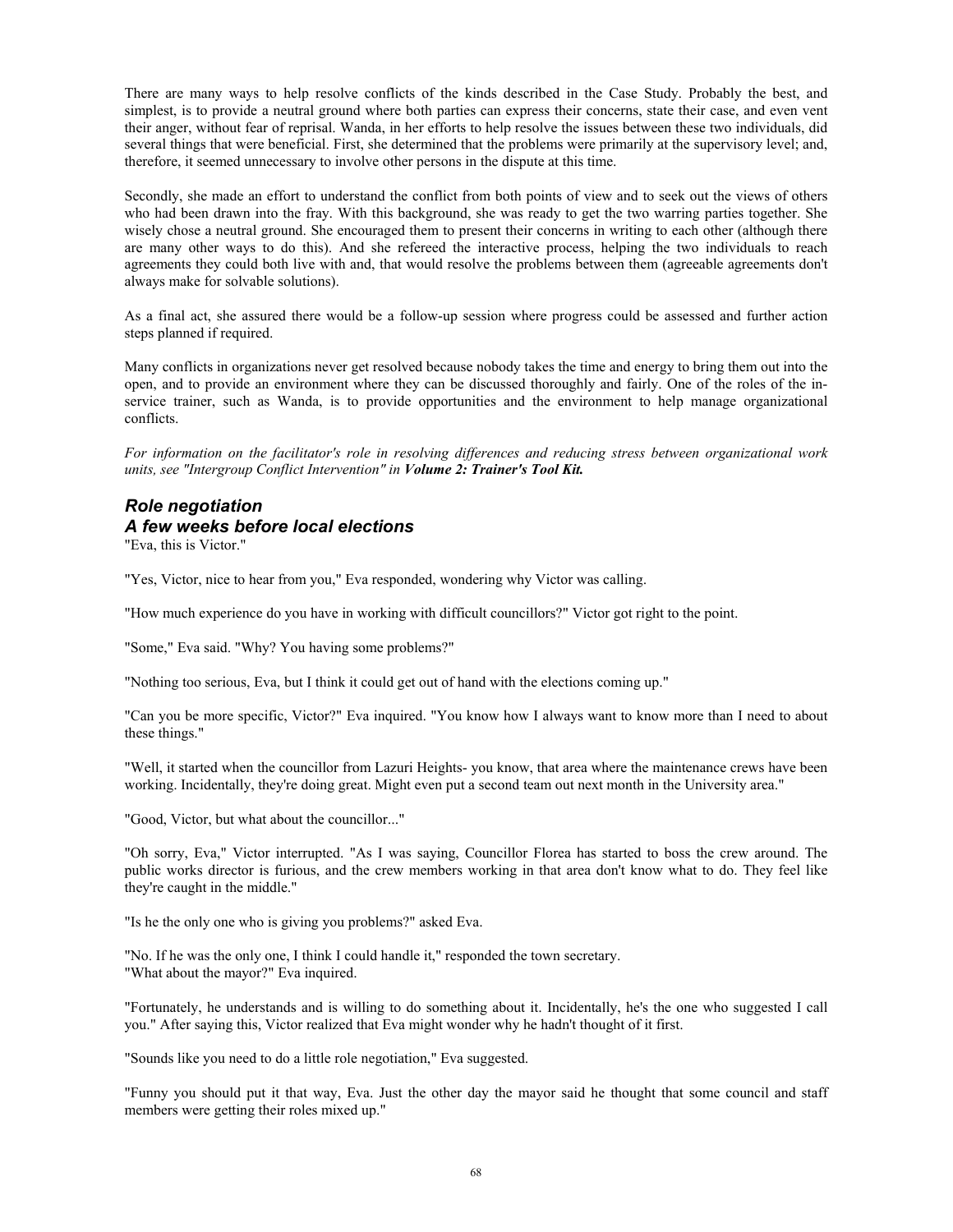"Oh, so it isn't all one way!" Eva exclaimed.

"I guess not," Victor said, "if I can believe what a couple of the councillors are saying."

"Again, Victor, could you be a little more specific?" Eva prompted her friend over the phone.

### *Later in the week*

Eva scheduled a meeting with Victor and the mayor in Oltenia for later in the week.

They had just finished a long discussion about the various misunderstandings and minor conflicts that had developed over the past few months between some councillors and employees. It was clear to Eva that the issues were not serious but should be dealt with before they escalated any further. The coming election might provide an "opportunity" for some to exploit the differences that already exist.

"I think one day will do it, if we can get all the councillors and department heads - and, of course, you Victor together," Eva said. "Probably should hold it some place outside of City Hall."

"The University has some small meeting rooms," the mayor offered, "and I'd be happy to arrange something. After all, I should get some consideration as a board member."

"That would be helpful, mayor, and a good venue," Victor responded and then shifted his attention to Eva. "I was a little curious, Eva, why you didn't suggest we use one of our in-house trainers to facilitate this workshop. Any particular reason?"

'Yes, Victor, there is," she responded. "At least two of your trainers could handle this workshop as well as the best trainer we have at GTI. But there's one problem. They are on your staff and could be seen by some councillors as, well, "representing the enemy. "Not really the enemy, but you know what I mean."

She went on to explain. "Facilitators should be as neutral as possible in a situation like this. Using one of your own staff members for this role, Victor, could be misunderstood by some councillors, no matter how fair and un-biased your trainers might be."

"I guess that makes sense," Victor replied. "Oh, one other thing, Eva. I'd like to put something else on the agenda for that workshop."

"Oh, what's that?"

"It has to do with shifting that primary health care centre," Victor went on to say. " You know, the one we talked about when we did the COA.'

"I'd prefer not to, Victor," Eva responded. "While it would be an opportunity to discuss the move with the key people, I'd like to keep the focus on just the relationship issue. Otherwise, some of the participants may sec the role problem as not all that important."

Eva described how the workshop would he facilitated. She also explained that the issue seemed to be as much role clarification as negotiation. Often conflicts arise when individuals aren't clear about what is expected of them, or in the case of council and staff relationships, what is formally mandated. While these issues should be clarified through some kind of orientation training, or briefing, more often than not, it doesn't happen. Or, individuals forget, sometimes conveniently, what their roles include and don't include.

#### *Questions to reader*

- If you were given the responsibility for facilitating this workshop, how would you design it?
- What would you do to increase the potential that both sides of the negotiation process honour the commitments made during the workshop?

### *Commentary*

A role is a set of duties and responsibilities assigned to an individual, a team or a larger organization component. Put another way, a role is a group of related duties someone is supposed to perform as part of his or her job. Opinions may vary on the nature of someone's role, however. Asked to explain the role of a city councillor, for example, one observer might say, "I guess councillors are supposed to see to it that the city is effectively run." Another might say, "It seems to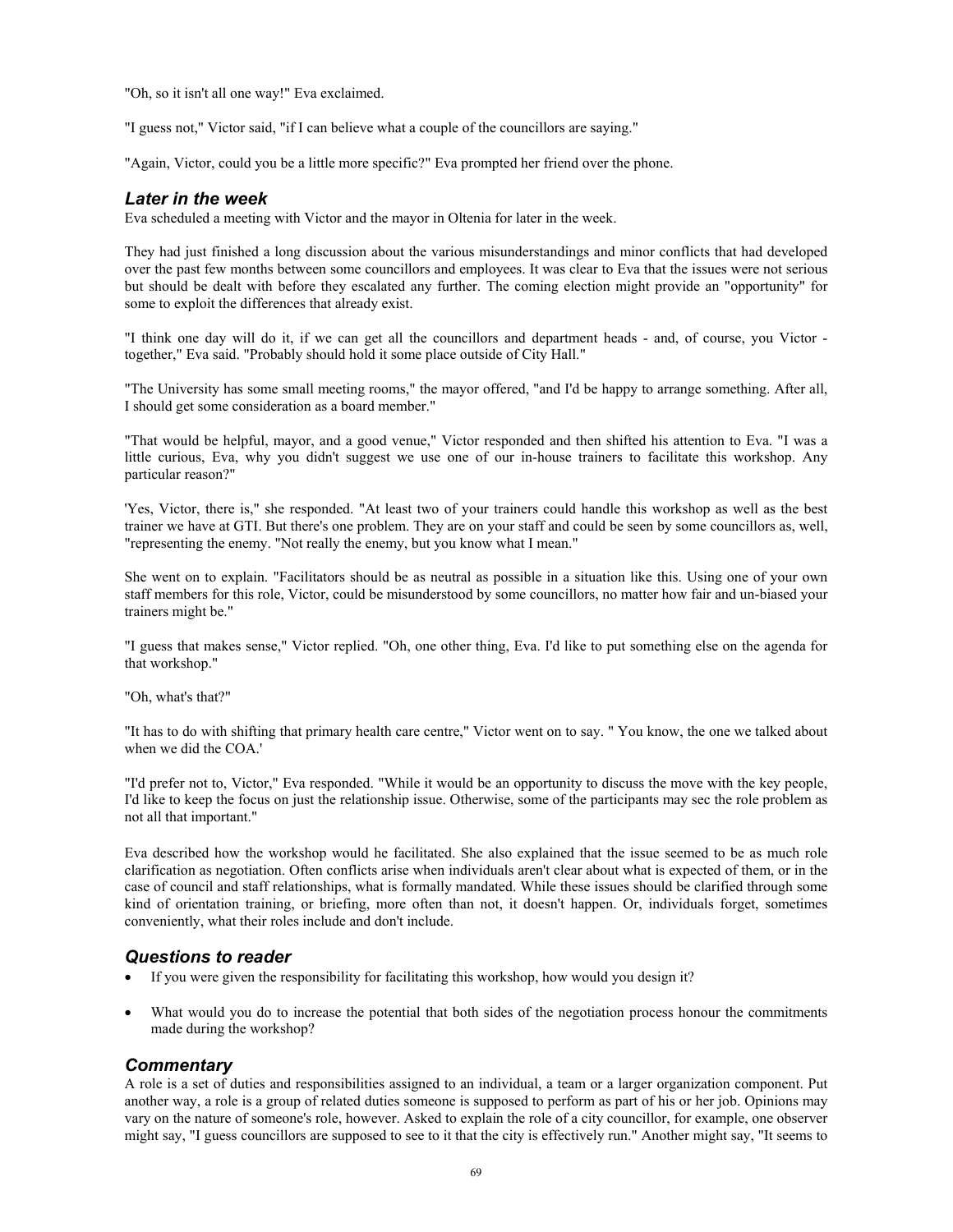me councillors are responsible for approving budgets and levying taxes." Still another might say, "The main thing councillors are to do is make plans and set goals for the city's future." Who is right? In a sense, they all are. Councillors, like most people who serve in local governments, have many duties to perform.

Not only are there differences of opinion about what someone is supposed to do, expectations may vary about the way someone actually does it - their role performance. Expectations for role performance generally are prescribed by law, custom, or professional practice. When expectations are violated, conditions are set up for disagreement, hard feelings, and even bitter conflict such as the feelings expressed by the Lazuri Heights Public Works director toward Councillor Magezi's interference with the maintenance crews.

One of the roles customarily performed by a councillor is the **overseer** role. When performing as an overseer, the councillor is expected to do certain things designed to ensure that the city is run effectively. The councillor who makes inquiries, pursues individual complaints and conducts random probes to stay informed about what is going on might be viewed by fellow councillors and the administrative staff as performing properly in the overseer role. Conversely, a councillor who goes around the management structure and gets entangled directly in the way city projects and programmes are carried out might be viewed as abusing the overseer role. Such a councillor might be regarded privately by the administrative staff as "way out of line" and might be cautioned by the mayor or co-councillors to desist from these unacceptable practices.

At times, relationships are strained owing to disagreements and open hostility about the influence exercised by one individual or group over another. In every case, one or both of the parties has as its objective gaining greater control over a situation, reducing the control the other has over the situation, or both. The administrator who views his or her prerogatives over service delivery being usurped by a member of the council, for example, wants to regain the lost control.

Role negotiation is the technique Eva has recommended to help clarify expectations of councillors and department heads about what they believe each should be doing more of, less of, or differently in relating to employees. The value of the technique is its effectiveness in helping people who are in conflict over role expectations to negotiate their differences fairly and openly. The facilitator's task in role negotiation is to create a non-threatening environment in which both sides are able to air their grievances without fear of intimidation or reprisal. In the process, the facilitator referees the interaction between the parties as they negotiate their differences. It is customary for the facilitator to point out that, in role negotiation, nothing is gained by either party without a willingness also to give up something.

As Eva pointed out to the town secretary, the use of a facilitator from outside the organization is desirable not only for the added expertise but also for the appearance of objectivity the facilitator brings.

*For more information on how to facilitate the resolution of role conflicts on teams and in work units, see "Role Negotiation" in Volume 2: Trainer's Tool Kit.*

# *Goal selling*

#### *Several weeks after the local election*

The town secretary had asked Wanda and Dan Ibanda, another of his in-service trainers, to come to his office for a short meeting.

"Appreciate your coming on such short notice, but something came up at the council meeting last night that I need to discuss with you."

"No problem," they both replied in unison.

"So. What's up," asked Dan, someone who never hesitated to get to the point.

"You know Julian Rusescu, the new councillor who teaches management at the university. Well, he suggested, at last nights meeting, that the council and senior staff hold some kind of retreat to do some organizational goal setting." The town secretary went on to ask, "Do either of you know how to organize such a thing?"

Wanda responded, "I've been reading some materials that GTI sent me on the subject. Doesn't look too complicated. Not too different than some of the planning work I've been doing with the maintenance teams. By the way, Victor, that new team the one working in the University area is doing just great."

### *Question to reader*